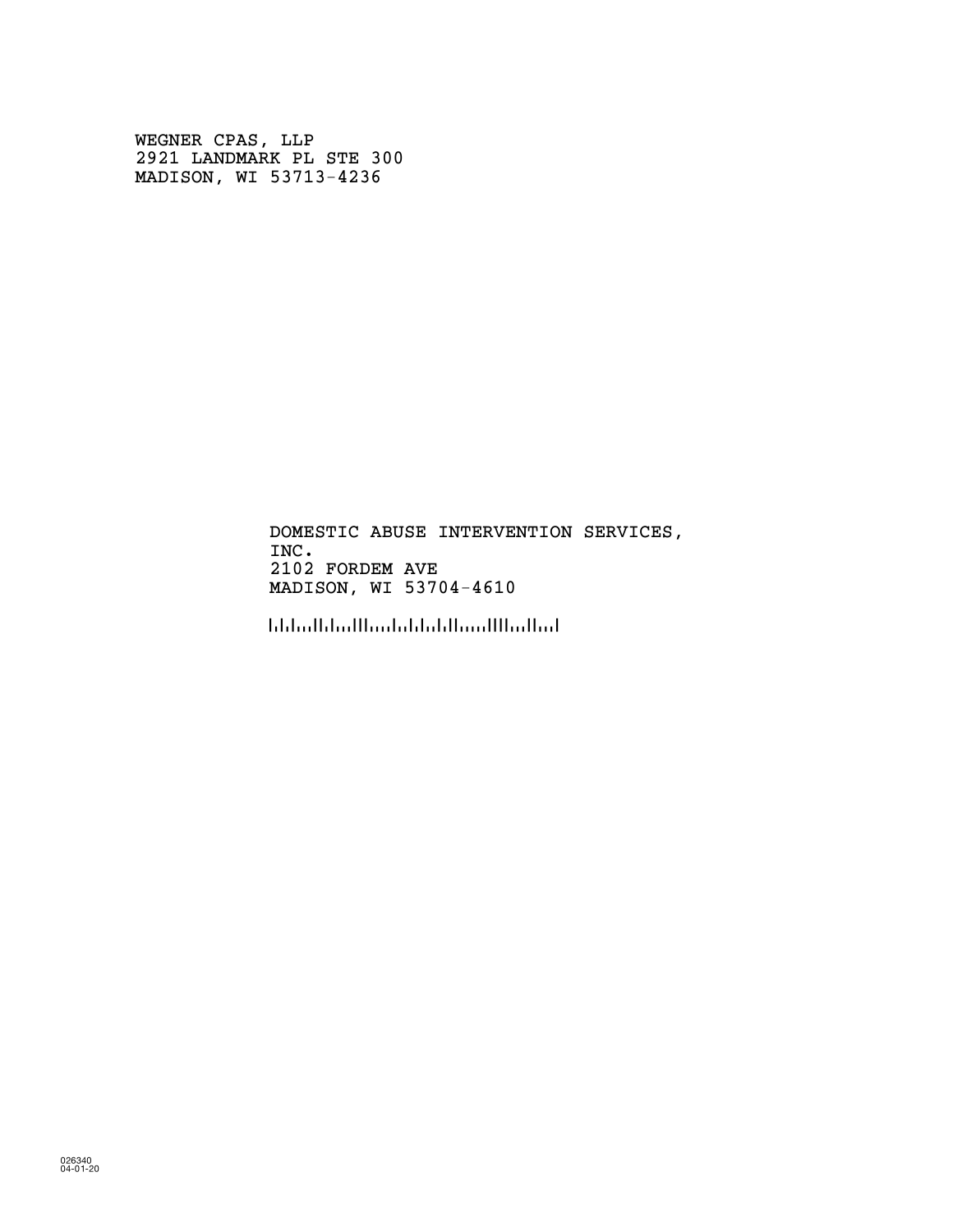| Form |  |  |
|------|--|--|
|      |  |  |

Department of the Treasury Internal Revenue Service

# \*\* PUBLIC DISCLOSURE COPY \*\*

**990** Return of Organization Exempt From Income Tax <br>
Under section 501(c), 527, or 4947(a)(1) of the Internal Revenue Code (except private foundations)<br> **PO20** 

**▶ Do not enter social security numbers on this form as it may be made public. Open to Public**<br>
inspection instructions and the latest information. Inspection **| Go to www.irs.gov/Form990 for instructions and the latest information. Inspection**



|                                    |                                       | A For the 2020 calendar year, or tax year beginning                                                                                         | and ending |                                                     |                                                         |  |  |  |  |
|------------------------------------|---------------------------------------|---------------------------------------------------------------------------------------------------------------------------------------------|------------|-----------------------------------------------------|---------------------------------------------------------|--|--|--|--|
|                                    | <b>B</b> Check if applicable:         | C Name of organization<br>DOMESTIC ABUSE INTERVENTION SERVICES,                                                                             |            | D Employer identification number                    |                                                         |  |  |  |  |
|                                    | Address<br> change                    | INC.                                                                                                                                        |            |                                                     |                                                         |  |  |  |  |
|                                    | Name<br>change                        | Doing business as                                                                                                                           |            | 39-1268238                                          |                                                         |  |  |  |  |
|                                    | Initial<br>return<br>Final<br>return/ | Number and street (or P.O. box if mail is not delivered to street address)<br>2102 FORDEM AVE                                               |            | Room/suite   E Telephone number<br>(608)            | $251 - 1237$                                            |  |  |  |  |
|                                    | termin-<br>ated                       | City or town, state or province, country, and ZIP or foreign postal code                                                                    |            | G Gross receipts \$                                 | 3,393,464.                                              |  |  |  |  |
|                                    | Amended<br>Ireturn                    | MADISON, WI 53704-4610                                                                                                                      |            | H(a) Is this a group return                         |                                                         |  |  |  |  |
|                                    | Applica-<br>tion                      | F Name and address of principal officer: SHANNON BARRY                                                                                      |            | for subordinates?                                   | $\sqrt{}$ Yes $\boxed{\text{X}}$ No                     |  |  |  |  |
|                                    | pending                               | SAME AS C ABOVE                                                                                                                             |            | $H(b)$ Are all subordinates included? $\Box$ Yes    | <b>No</b>                                               |  |  |  |  |
|                                    |                                       | <b>I</b> Tax-exempt status: $X \ 501(c)(3)$<br>$501(c)$ (<br>$4947(a)(1)$ or<br>$\sqrt{\frac{1}{1}}$ (insert no.)                           | 527        |                                                     | If "No," attach a list. See instructions                |  |  |  |  |
|                                    |                                       | J Website: WWW.ABUSEINTERVENTION.ORG                                                                                                        |            | $H(c)$ Group exemption number $\blacktriangleright$ |                                                         |  |  |  |  |
|                                    |                                       | K Form of organization: X Corporation<br>Other $\blacktriangleright$<br>Trust<br>Association                                                |            |                                                     | L Year of formation: 1976 M State of legal domicile: WI |  |  |  |  |
|                                    | Part I                                | <b>Summary</b>                                                                                                                              |            |                                                     |                                                         |  |  |  |  |
|                                    | $\mathbf{1}$                          | Briefly describe the organization's mission or most significant activities: DOMESTIC ABUSE INTERVENTION                                     |            |                                                     |                                                         |  |  |  |  |
| <b>Activities &amp; Governance</b> |                                       | SERVICES OFFERS A WIDE ARRAY OF CRISIS INTERVENTION AND COMMUNITY                                                                           |            |                                                     |                                                         |  |  |  |  |
|                                    | $\mathbf{2}$                          | Check this box $\blacktriangleright$ $\Box$ if the organization discontinued its operations or disposed of more than 25% of its net assets. |            |                                                     |                                                         |  |  |  |  |
|                                    | з                                     |                                                                                                                                             |            | 3                                                   | 11                                                      |  |  |  |  |
|                                    | 4                                     |                                                                                                                                             |            | $\overline{\mathbf{4}}$                             | 11                                                      |  |  |  |  |
|                                    | 5                                     |                                                                                                                                             |            | $\overline{5}$                                      | 77                                                      |  |  |  |  |
|                                    | 6                                     |                                                                                                                                             |            | 6                                                   | 250                                                     |  |  |  |  |
|                                    |                                       |                                                                                                                                             |            | 7a                                                  | σ.                                                      |  |  |  |  |
|                                    |                                       |                                                                                                                                             |            | 7 <sub>b</sub>                                      | $\overline{0}$ .                                        |  |  |  |  |
|                                    |                                       |                                                                                                                                             |            | <b>Prior Year</b>                                   | <b>Current Year</b>                                     |  |  |  |  |
|                                    | 8                                     |                                                                                                                                             |            | 2,583,341.                                          | 3,389,769.                                              |  |  |  |  |
|                                    | 9                                     | Program service revenue (Part VIII, line 2g)                                                                                                |            | 0.                                                  | Ο.                                                      |  |  |  |  |
| Revenue                            | 10                                    |                                                                                                                                             |            | 2,477.                                              | 1,108.                                                  |  |  |  |  |
|                                    | 11                                    | Other revenue (Part VIII, column (A), lines 5, 6d, 8c, 9c, 10c, and 11e)                                                                    |            | $-11, 203.$                                         | 2,587.                                                  |  |  |  |  |
|                                    | 12                                    | Total revenue - add lines 8 through 11 (must equal Part VIII, column (A), line 12)                                                          |            | 2,574,615.                                          | 3,393,464.                                              |  |  |  |  |
|                                    | 13                                    | Grants and similar amounts paid (Part IX, column (A), lines 1-3)                                                                            |            | 124,099.                                            | 146,671.                                                |  |  |  |  |
|                                    | 14                                    |                                                                                                                                             |            | 0.                                                  | ο.                                                      |  |  |  |  |
|                                    | 15                                    | Salaries, other compensation, employee benefits (Part IX, column (A), lines 5-10)                                                           |            | 2,024,292.                                          | 2,194,999.                                              |  |  |  |  |
| Expenses                           |                                       |                                                                                                                                             |            | 0.                                                  | $0$ .                                                   |  |  |  |  |
|                                    |                                       | 310,635.<br><b>b</b> Total fundraising expenses (Part IX, column (D), line 25)<br>▶                                                         |            |                                                     |                                                         |  |  |  |  |
|                                    | 17                                    |                                                                                                                                             |            | 734,534.                                            | 605, 379.                                               |  |  |  |  |
|                                    | 18                                    | Total expenses. Add lines 13-17 (must equal Part IX, column (A), line 25)                                                                   |            | 2,882,925.                                          | 2,947,049.                                              |  |  |  |  |
|                                    | 19                                    |                                                                                                                                             |            | $-308, 310.$                                        | 446, 415.                                               |  |  |  |  |
| Net Assets or                      |                                       |                                                                                                                                             |            | <b>Beginning of Current Year</b>                    | <b>End of Year</b>                                      |  |  |  |  |
|                                    | 20                                    | Total assets (Part X, line 16)                                                                                                              |            | 6, 120, 955.                                        | 6,549,106.                                              |  |  |  |  |
|                                    | 21                                    | Total liabilities (Part X, line 26)                                                                                                         |            | 722,872.                                            | 704,608.                                                |  |  |  |  |
|                                    | 22                                    |                                                                                                                                             |            | 5,398,083.                                          | 5,844,498.                                              |  |  |  |  |

**Part II Signature Block**

Under penalties of perjury, I declare that I have examined this return, including accompanying schedules and statements, and to the best of my knowledge and belief, it is true, correct, and complete. Declaration of preparer (other than officer) is based on all information of which preparer has any knowledge.

| Sign<br>Here     | Signature of officer<br>SHANNON BARRY, EXECUTIVE DIRECTOR<br>Type or print name and title                                                                 |                                                     | Date                                                                                   |  |  |  |  |  |  |
|------------------|-----------------------------------------------------------------------------------------------------------------------------------------------------------|-----------------------------------------------------|----------------------------------------------------------------------------------------|--|--|--|--|--|--|
| Paid<br>Preparer | Print/Type preparer's name<br>SCOTT HAUMERSEN,<br>CPA<br>WEGNER CPAS,<br>LLP<br>Firm's name<br>$\mathbf{r}$                                               | Preparer's signature<br>$a$ una $-a$<br><b>LOTE</b> | Date<br>PTIN<br>Check<br>P00084908<br>7/1/21<br>self-employed<br>Firm's EIN 39-0974031 |  |  |  |  |  |  |
| Use Only         | 2921 LANDMARK PL STE 300<br>Firm's address<br>MADISON, WI 53713-4236<br>Phone no. $608 - 274 - 4020$                                                      |                                                     |                                                                                        |  |  |  |  |  |  |
| 032001 12-23-20  | May the IRS discuss this return with the preparer shown above? See instructions<br>LHA For Paperwork Reduction Act Notice, see the separate instructions. |                                                     | x<br>No<br>Yes<br>Form 990 (2020)                                                      |  |  |  |  |  |  |
|                  | SCHEDULE O FOR ORGANIZATION MISSION STATEMENT CONTINUATION<br>SEE                                                                                         |                                                     |                                                                                        |  |  |  |  |  |  |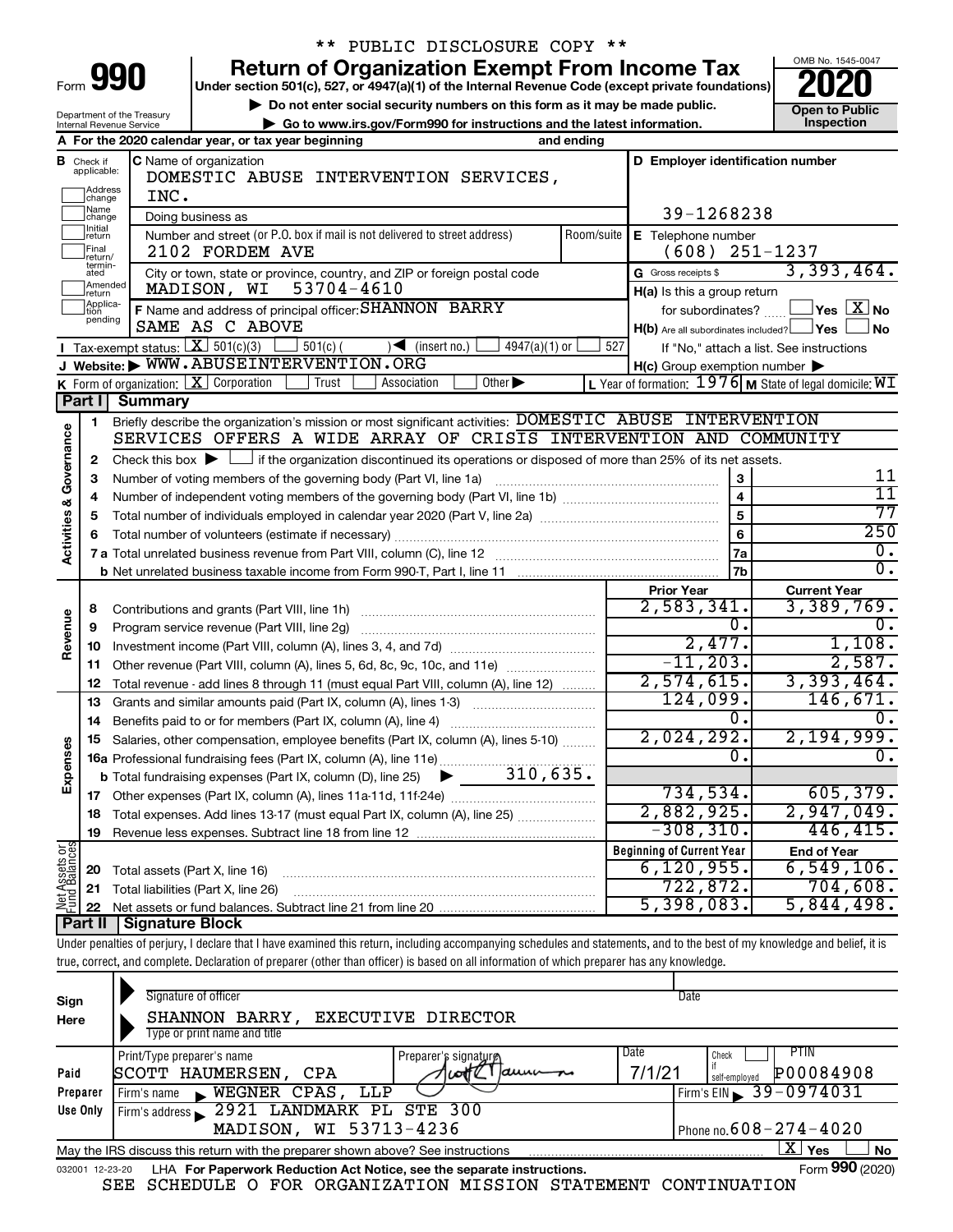| Briefly describe the organization's mission:<br>OUR MISSION IS TO EMPOWER THOSE AFFECTED BY DOMESTIC VIOLENCE AND<br>ADVOCATE FOR SOCIAL CHANGE THROUGH SUPPORT, EDUCATION, AND OUTREACH.<br>Did the organization undertake any significant program services during the year which were not listed on the<br>prior Form 990 or 990-EZ?<br>If "Yes." describe these new services on Schedule O.<br>Did the organization cease conducting, or make significant changes in how it conducts, any program services?<br>If "Yes," describe these changes on Schedule O.<br>Describe the organization's program service accomplishments for each of its three largest program services, as measured by expenses.<br>Section 501(c)(3) and 501(c)(4) organizations are required to report the amount of grants and allocations to others, the total expenses, and<br>revenue, if any, for each program service reported.<br>1,172,731.<br>$136, 189.$ (Revenue \$)<br>including grants of \$<br>4a (Code:<br>) (Expenses \$<br>SHELTER AND SUPPORT - DAIS OPERATES THE ONLY DOMESTIC VIOLENCE SHELTER<br>IN DANE COUNTY. THE SHELTER IS STAFFED 24 HOURS A DAY AND DURING THEIR<br>STAY RESIDENTS ARE PROVIDED WITH CASE MANAGEMENT SERVICES, 24-HOUR<br>SUPPORT FROM SHELTER ADVOCATES, FOOD, TOILETRIES, AND CLOTHING. THE<br>DAIS SHELTERTYPICALLYALLOWS FOR A MAXIMUM STAY OF 45 DAYS WHICH HAS<br>PROVEN TO BE VITAL TO A VICTIM'S ABILITY TO DEVELOP LONG-TERM,<br>SUSTAINABLE PLANS AND NETWORKING WITH COMMUNITY SERVICES FOR THEIR<br>ENSURING THAT WHILE IN SHELTER RESIDENTS RECEIVE THE SUPPORT,<br>SERVICES AND RESOURCES THAT ARE NECESSARY TO REBUILD THEIR LIVES.<br>DURING THE PANDEMIC SHELTER CENSUS WAS REDUCED TO ENSURE RESIDENTS<br>380,016. including grants of \$<br>$\overline{7,314.}$ ) (Revenue \$<br>(Code:<br>(Expenses \$<br>COMMUNITY SERVICES - THE GOAL OF DAIS COMMUNITY SUPPORT PROGRAMS ARE<br>DECREASE ISOLATION AND PROVIDE SAFETY PLANNING, SUPPORT, INFORMATION,<br>REFERRALS, AND ASSISTANCE TO ACCESS COMMUNITY RESOURCES AND SUPPORTS TO<br>VICTIMS AND SURVIVORS OF DOMESTIC VIOLENCE.<br>CRISIS INTERVENTION INCLUDES THE FOLLOWING PROGRAMS:<br>24-HOUR HELP<br>LINE, LEAP (LAW ENFORCEMENT ADVOCATE PARTNERSHIP)<br>AND WALK-IN<br>COMMUNITY RESPONSE SERVICES.<br>CAN ACCESS ALL DAIS SERVICES. THE HELP LINE, ACCESSED VIA PHONE, IS<br>STAFFED BY VOLUNTEERS AND PAID ADVOCATES WHO PROVIDE SUPPORT,<br>198, 167. including grants of \$<br>$2,180.$ ) (Revenue \$<br>) (Expenses \$<br>(Code:<br>PLANNING, SUPPORT, INFORMATION, AND RESOURCES TO VICTIMS OF DOMESTIC<br>AND DO NOT PROVIDE LEGAL ADVICE. THE WORK OF THE LEGAL ADVOCATES MAY<br>INCLUDE ASSISTING CLIENTS IN FILING FOR RESTRAINING ORDERS, DEVELOPING<br>SAFETY PLANS WITH CLIENTS, PREPARING CLIENTS FOR INJUNCTION HEARINGS,<br>PROVIDING SUPPORT TO CLIENTS DURING HEARINGS, AND ADVOCATING ON BEHALF<br>OF CLIENTS WITHIN THE CRIMINAL, CIVIL AND FAMILY COURT SYSTEMS OR WITH<br>LAW ENFORCEMENT AND OTHER SERVICE PROVIDERS. DURING THE PANDEMIC IN<br>2020, THE DANE COUNTY COURTHOUSE WAS CLOSED SO ALL COURT ACCOMPANIMENT<br>WAS DONE VIA ZOOM FROM THE DAIS OFFICE. LEGAL CLIENTS WERE SERVED ON<br>4d Other program services (Describe on Schedule O.)<br>298, 234. including grants of \$<br>988.) (Revenue \$<br>0.<br>(Expenses \$<br>2,049,148.<br>4e Total program service expenses |                | 39-1268238<br>INC.<br>Page 2<br>Form 990 (2020)<br>Part III   Statement of Program Service Accomplishments |
|---------------------------------------------------------------------------------------------------------------------------------------------------------------------------------------------------------------------------------------------------------------------------------------------------------------------------------------------------------------------------------------------------------------------------------------------------------------------------------------------------------------------------------------------------------------------------------------------------------------------------------------------------------------------------------------------------------------------------------------------------------------------------------------------------------------------------------------------------------------------------------------------------------------------------------------------------------------------------------------------------------------------------------------------------------------------------------------------------------------------------------------------------------------------------------------------------------------------------------------------------------------------------------------------------------------------------------------------------------------------------------------------------------------------------------------------------------------------------------------------------------------------------------------------------------------------------------------------------------------------------------------------------------------------------------------------------------------------------------------------------------------------------------------------------------------------------------------------------------------------------------------------------------------------------------------------------------------------------------------------------------------------------------------------------------------------------------------------------------------------------------------------------------------------------------------------------------------------------------------------------------------------------------------------------------------------------------------------------------------------------------------------------------------------------------------------------------------------------------------------------------------------------------------------------------------------------------------------------------------------------------------------------------------------------------------------------------------------------------------------------------------------------------------------------------------------------------------------------------------------------------------------------------------------------------------------------------------------------------------------------------------------------------------------------------------------------------------------------------------------------------------------------------------------------------------------------------------------------------------------------------------------------------------------------------------------------------------------------------------------------------------------------------------------|----------------|------------------------------------------------------------------------------------------------------------|
|                                                                                                                                                                                                                                                                                                                                                                                                                                                                                                                                                                                                                                                                                                                                                                                                                                                                                                                                                                                                                                                                                                                                                                                                                                                                                                                                                                                                                                                                                                                                                                                                                                                                                                                                                                                                                                                                                                                                                                                                                                                                                                                                                                                                                                                                                                                                                                                                                                                                                                                                                                                                                                                                                                                                                                                                                                                                                                                                                                                                                                                                                                                                                                                                                                                                                                                                                                                                                     |                |                                                                                                            |
|                                                                                                                                                                                                                                                                                                                                                                                                                                                                                                                                                                                                                                                                                                                                                                                                                                                                                                                                                                                                                                                                                                                                                                                                                                                                                                                                                                                                                                                                                                                                                                                                                                                                                                                                                                                                                                                                                                                                                                                                                                                                                                                                                                                                                                                                                                                                                                                                                                                                                                                                                                                                                                                                                                                                                                                                                                                                                                                                                                                                                                                                                                                                                                                                                                                                                                                                                                                                                     | 1              |                                                                                                            |
|                                                                                                                                                                                                                                                                                                                                                                                                                                                                                                                                                                                                                                                                                                                                                                                                                                                                                                                                                                                                                                                                                                                                                                                                                                                                                                                                                                                                                                                                                                                                                                                                                                                                                                                                                                                                                                                                                                                                                                                                                                                                                                                                                                                                                                                                                                                                                                                                                                                                                                                                                                                                                                                                                                                                                                                                                                                                                                                                                                                                                                                                                                                                                                                                                                                                                                                                                                                                                     |                |                                                                                                            |
|                                                                                                                                                                                                                                                                                                                                                                                                                                                                                                                                                                                                                                                                                                                                                                                                                                                                                                                                                                                                                                                                                                                                                                                                                                                                                                                                                                                                                                                                                                                                                                                                                                                                                                                                                                                                                                                                                                                                                                                                                                                                                                                                                                                                                                                                                                                                                                                                                                                                                                                                                                                                                                                                                                                                                                                                                                                                                                                                                                                                                                                                                                                                                                                                                                                                                                                                                                                                                     |                |                                                                                                            |
|                                                                                                                                                                                                                                                                                                                                                                                                                                                                                                                                                                                                                                                                                                                                                                                                                                                                                                                                                                                                                                                                                                                                                                                                                                                                                                                                                                                                                                                                                                                                                                                                                                                                                                                                                                                                                                                                                                                                                                                                                                                                                                                                                                                                                                                                                                                                                                                                                                                                                                                                                                                                                                                                                                                                                                                                                                                                                                                                                                                                                                                                                                                                                                                                                                                                                                                                                                                                                     |                |                                                                                                            |
|                                                                                                                                                                                                                                                                                                                                                                                                                                                                                                                                                                                                                                                                                                                                                                                                                                                                                                                                                                                                                                                                                                                                                                                                                                                                                                                                                                                                                                                                                                                                                                                                                                                                                                                                                                                                                                                                                                                                                                                                                                                                                                                                                                                                                                                                                                                                                                                                                                                                                                                                                                                                                                                                                                                                                                                                                                                                                                                                                                                                                                                                                                                                                                                                                                                                                                                                                                                                                     | $\overline{2}$ |                                                                                                            |
|                                                                                                                                                                                                                                                                                                                                                                                                                                                                                                                                                                                                                                                                                                                                                                                                                                                                                                                                                                                                                                                                                                                                                                                                                                                                                                                                                                                                                                                                                                                                                                                                                                                                                                                                                                                                                                                                                                                                                                                                                                                                                                                                                                                                                                                                                                                                                                                                                                                                                                                                                                                                                                                                                                                                                                                                                                                                                                                                                                                                                                                                                                                                                                                                                                                                                                                                                                                                                     |                | $\overline{\ }$ Yes $\overline{\rm X}$ No                                                                  |
|                                                                                                                                                                                                                                                                                                                                                                                                                                                                                                                                                                                                                                                                                                                                                                                                                                                                                                                                                                                                                                                                                                                                                                                                                                                                                                                                                                                                                                                                                                                                                                                                                                                                                                                                                                                                                                                                                                                                                                                                                                                                                                                                                                                                                                                                                                                                                                                                                                                                                                                                                                                                                                                                                                                                                                                                                                                                                                                                                                                                                                                                                                                                                                                                                                                                                                                                                                                                                     |                |                                                                                                            |
|                                                                                                                                                                                                                                                                                                                                                                                                                                                                                                                                                                                                                                                                                                                                                                                                                                                                                                                                                                                                                                                                                                                                                                                                                                                                                                                                                                                                                                                                                                                                                                                                                                                                                                                                                                                                                                                                                                                                                                                                                                                                                                                                                                                                                                                                                                                                                                                                                                                                                                                                                                                                                                                                                                                                                                                                                                                                                                                                                                                                                                                                                                                                                                                                                                                                                                                                                                                                                     | 3              | $\sqrt{}$ Yes $\sqrt{}\,\overline{\mathrm{X}}$ No                                                          |
|                                                                                                                                                                                                                                                                                                                                                                                                                                                                                                                                                                                                                                                                                                                                                                                                                                                                                                                                                                                                                                                                                                                                                                                                                                                                                                                                                                                                                                                                                                                                                                                                                                                                                                                                                                                                                                                                                                                                                                                                                                                                                                                                                                                                                                                                                                                                                                                                                                                                                                                                                                                                                                                                                                                                                                                                                                                                                                                                                                                                                                                                                                                                                                                                                                                                                                                                                                                                                     | 4              |                                                                                                            |
|                                                                                                                                                                                                                                                                                                                                                                                                                                                                                                                                                                                                                                                                                                                                                                                                                                                                                                                                                                                                                                                                                                                                                                                                                                                                                                                                                                                                                                                                                                                                                                                                                                                                                                                                                                                                                                                                                                                                                                                                                                                                                                                                                                                                                                                                                                                                                                                                                                                                                                                                                                                                                                                                                                                                                                                                                                                                                                                                                                                                                                                                                                                                                                                                                                                                                                                                                                                                                     |                |                                                                                                            |
|                                                                                                                                                                                                                                                                                                                                                                                                                                                                                                                                                                                                                                                                                                                                                                                                                                                                                                                                                                                                                                                                                                                                                                                                                                                                                                                                                                                                                                                                                                                                                                                                                                                                                                                                                                                                                                                                                                                                                                                                                                                                                                                                                                                                                                                                                                                                                                                                                                                                                                                                                                                                                                                                                                                                                                                                                                                                                                                                                                                                                                                                                                                                                                                                                                                                                                                                                                                                                     |                | $\overline{0}$ .)                                                                                          |
|                                                                                                                                                                                                                                                                                                                                                                                                                                                                                                                                                                                                                                                                                                                                                                                                                                                                                                                                                                                                                                                                                                                                                                                                                                                                                                                                                                                                                                                                                                                                                                                                                                                                                                                                                                                                                                                                                                                                                                                                                                                                                                                                                                                                                                                                                                                                                                                                                                                                                                                                                                                                                                                                                                                                                                                                                                                                                                                                                                                                                                                                                                                                                                                                                                                                                                                                                                                                                     |                |                                                                                                            |
|                                                                                                                                                                                                                                                                                                                                                                                                                                                                                                                                                                                                                                                                                                                                                                                                                                                                                                                                                                                                                                                                                                                                                                                                                                                                                                                                                                                                                                                                                                                                                                                                                                                                                                                                                                                                                                                                                                                                                                                                                                                                                                                                                                                                                                                                                                                                                                                                                                                                                                                                                                                                                                                                                                                                                                                                                                                                                                                                                                                                                                                                                                                                                                                                                                                                                                                                                                                                                     |                |                                                                                                            |
|                                                                                                                                                                                                                                                                                                                                                                                                                                                                                                                                                                                                                                                                                                                                                                                                                                                                                                                                                                                                                                                                                                                                                                                                                                                                                                                                                                                                                                                                                                                                                                                                                                                                                                                                                                                                                                                                                                                                                                                                                                                                                                                                                                                                                                                                                                                                                                                                                                                                                                                                                                                                                                                                                                                                                                                                                                                                                                                                                                                                                                                                                                                                                                                                                                                                                                                                                                                                                     |                |                                                                                                            |
|                                                                                                                                                                                                                                                                                                                                                                                                                                                                                                                                                                                                                                                                                                                                                                                                                                                                                                                                                                                                                                                                                                                                                                                                                                                                                                                                                                                                                                                                                                                                                                                                                                                                                                                                                                                                                                                                                                                                                                                                                                                                                                                                                                                                                                                                                                                                                                                                                                                                                                                                                                                                                                                                                                                                                                                                                                                                                                                                                                                                                                                                                                                                                                                                                                                                                                                                                                                                                     |                |                                                                                                            |
|                                                                                                                                                                                                                                                                                                                                                                                                                                                                                                                                                                                                                                                                                                                                                                                                                                                                                                                                                                                                                                                                                                                                                                                                                                                                                                                                                                                                                                                                                                                                                                                                                                                                                                                                                                                                                                                                                                                                                                                                                                                                                                                                                                                                                                                                                                                                                                                                                                                                                                                                                                                                                                                                                                                                                                                                                                                                                                                                                                                                                                                                                                                                                                                                                                                                                                                                                                                                                     |                |                                                                                                            |
|                                                                                                                                                                                                                                                                                                                                                                                                                                                                                                                                                                                                                                                                                                                                                                                                                                                                                                                                                                                                                                                                                                                                                                                                                                                                                                                                                                                                                                                                                                                                                                                                                                                                                                                                                                                                                                                                                                                                                                                                                                                                                                                                                                                                                                                                                                                                                                                                                                                                                                                                                                                                                                                                                                                                                                                                                                                                                                                                                                                                                                                                                                                                                                                                                                                                                                                                                                                                                     |                |                                                                                                            |
|                                                                                                                                                                                                                                                                                                                                                                                                                                                                                                                                                                                                                                                                                                                                                                                                                                                                                                                                                                                                                                                                                                                                                                                                                                                                                                                                                                                                                                                                                                                                                                                                                                                                                                                                                                                                                                                                                                                                                                                                                                                                                                                                                                                                                                                                                                                                                                                                                                                                                                                                                                                                                                                                                                                                                                                                                                                                                                                                                                                                                                                                                                                                                                                                                                                                                                                                                                                                                     |                |                                                                                                            |
|                                                                                                                                                                                                                                                                                                                                                                                                                                                                                                                                                                                                                                                                                                                                                                                                                                                                                                                                                                                                                                                                                                                                                                                                                                                                                                                                                                                                                                                                                                                                                                                                                                                                                                                                                                                                                                                                                                                                                                                                                                                                                                                                                                                                                                                                                                                                                                                                                                                                                                                                                                                                                                                                                                                                                                                                                                                                                                                                                                                                                                                                                                                                                                                                                                                                                                                                                                                                                     |                | FUTURE. OFFERING COMPREHENSIVE CASE MANAGEMENT SERVICES IS ESSENTIAL TO                                    |
|                                                                                                                                                                                                                                                                                                                                                                                                                                                                                                                                                                                                                                                                                                                                                                                                                                                                                                                                                                                                                                                                                                                                                                                                                                                                                                                                                                                                                                                                                                                                                                                                                                                                                                                                                                                                                                                                                                                                                                                                                                                                                                                                                                                                                                                                                                                                                                                                                                                                                                                                                                                                                                                                                                                                                                                                                                                                                                                                                                                                                                                                                                                                                                                                                                                                                                                                                                                                                     |                |                                                                                                            |
|                                                                                                                                                                                                                                                                                                                                                                                                                                                                                                                                                                                                                                                                                                                                                                                                                                                                                                                                                                                                                                                                                                                                                                                                                                                                                                                                                                                                                                                                                                                                                                                                                                                                                                                                                                                                                                                                                                                                                                                                                                                                                                                                                                                                                                                                                                                                                                                                                                                                                                                                                                                                                                                                                                                                                                                                                                                                                                                                                                                                                                                                                                                                                                                                                                                                                                                                                                                                                     |                | INFORMATION, COMMUNITY RESOURCE REFERRALS AND ASSISTANCE IN ACCESSING                                      |
|                                                                                                                                                                                                                                                                                                                                                                                                                                                                                                                                                                                                                                                                                                                                                                                                                                                                                                                                                                                                                                                                                                                                                                                                                                                                                                                                                                                                                                                                                                                                                                                                                                                                                                                                                                                                                                                                                                                                                                                                                                                                                                                                                                                                                                                                                                                                                                                                                                                                                                                                                                                                                                                                                                                                                                                                                                                                                                                                                                                                                                                                                                                                                                                                                                                                                                                                                                                                                     |                |                                                                                                            |
|                                                                                                                                                                                                                                                                                                                                                                                                                                                                                                                                                                                                                                                                                                                                                                                                                                                                                                                                                                                                                                                                                                                                                                                                                                                                                                                                                                                                                                                                                                                                                                                                                                                                                                                                                                                                                                                                                                                                                                                                                                                                                                                                                                                                                                                                                                                                                                                                                                                                                                                                                                                                                                                                                                                                                                                                                                                                                                                                                                                                                                                                                                                                                                                                                                                                                                                                                                                                                     |                |                                                                                                            |
|                                                                                                                                                                                                                                                                                                                                                                                                                                                                                                                                                                                                                                                                                                                                                                                                                                                                                                                                                                                                                                                                                                                                                                                                                                                                                                                                                                                                                                                                                                                                                                                                                                                                                                                                                                                                                                                                                                                                                                                                                                                                                                                                                                                                                                                                                                                                                                                                                                                                                                                                                                                                                                                                                                                                                                                                                                                                                                                                                                                                                                                                                                                                                                                                                                                                                                                                                                                                                     | 4b l           | $\overline{0}$ .)                                                                                          |
|                                                                                                                                                                                                                                                                                                                                                                                                                                                                                                                                                                                                                                                                                                                                                                                                                                                                                                                                                                                                                                                                                                                                                                                                                                                                                                                                                                                                                                                                                                                                                                                                                                                                                                                                                                                                                                                                                                                                                                                                                                                                                                                                                                                                                                                                                                                                                                                                                                                                                                                                                                                                                                                                                                                                                                                                                                                                                                                                                                                                                                                                                                                                                                                                                                                                                                                                                                                                                     |                | тo                                                                                                         |
|                                                                                                                                                                                                                                                                                                                                                                                                                                                                                                                                                                                                                                                                                                                                                                                                                                                                                                                                                                                                                                                                                                                                                                                                                                                                                                                                                                                                                                                                                                                                                                                                                                                                                                                                                                                                                                                                                                                                                                                                                                                                                                                                                                                                                                                                                                                                                                                                                                                                                                                                                                                                                                                                                                                                                                                                                                                                                                                                                                                                                                                                                                                                                                                                                                                                                                                                                                                                                     |                |                                                                                                            |
|                                                                                                                                                                                                                                                                                                                                                                                                                                                                                                                                                                                                                                                                                                                                                                                                                                                                                                                                                                                                                                                                                                                                                                                                                                                                                                                                                                                                                                                                                                                                                                                                                                                                                                                                                                                                                                                                                                                                                                                                                                                                                                                                                                                                                                                                                                                                                                                                                                                                                                                                                                                                                                                                                                                                                                                                                                                                                                                                                                                                                                                                                                                                                                                                                                                                                                                                                                                                                     |                |                                                                                                            |
|                                                                                                                                                                                                                                                                                                                                                                                                                                                                                                                                                                                                                                                                                                                                                                                                                                                                                                                                                                                                                                                                                                                                                                                                                                                                                                                                                                                                                                                                                                                                                                                                                                                                                                                                                                                                                                                                                                                                                                                                                                                                                                                                                                                                                                                                                                                                                                                                                                                                                                                                                                                                                                                                                                                                                                                                                                                                                                                                                                                                                                                                                                                                                                                                                                                                                                                                                                                                                     |                |                                                                                                            |
|                                                                                                                                                                                                                                                                                                                                                                                                                                                                                                                                                                                                                                                                                                                                                                                                                                                                                                                                                                                                                                                                                                                                                                                                                                                                                                                                                                                                                                                                                                                                                                                                                                                                                                                                                                                                                                                                                                                                                                                                                                                                                                                                                                                                                                                                                                                                                                                                                                                                                                                                                                                                                                                                                                                                                                                                                                                                                                                                                                                                                                                                                                                                                                                                                                                                                                                                                                                                                     |                |                                                                                                            |
|                                                                                                                                                                                                                                                                                                                                                                                                                                                                                                                                                                                                                                                                                                                                                                                                                                                                                                                                                                                                                                                                                                                                                                                                                                                                                                                                                                                                                                                                                                                                                                                                                                                                                                                                                                                                                                                                                                                                                                                                                                                                                                                                                                                                                                                                                                                                                                                                                                                                                                                                                                                                                                                                                                                                                                                                                                                                                                                                                                                                                                                                                                                                                                                                                                                                                                                                                                                                                     |                |                                                                                                            |
|                                                                                                                                                                                                                                                                                                                                                                                                                                                                                                                                                                                                                                                                                                                                                                                                                                                                                                                                                                                                                                                                                                                                                                                                                                                                                                                                                                                                                                                                                                                                                                                                                                                                                                                                                                                                                                                                                                                                                                                                                                                                                                                                                                                                                                                                                                                                                                                                                                                                                                                                                                                                                                                                                                                                                                                                                                                                                                                                                                                                                                                                                                                                                                                                                                                                                                                                                                                                                     |                |                                                                                                            |
|                                                                                                                                                                                                                                                                                                                                                                                                                                                                                                                                                                                                                                                                                                                                                                                                                                                                                                                                                                                                                                                                                                                                                                                                                                                                                                                                                                                                                                                                                                                                                                                                                                                                                                                                                                                                                                                                                                                                                                                                                                                                                                                                                                                                                                                                                                                                                                                                                                                                                                                                                                                                                                                                                                                                                                                                                                                                                                                                                                                                                                                                                                                                                                                                                                                                                                                                                                                                                     |                |                                                                                                            |
|                                                                                                                                                                                                                                                                                                                                                                                                                                                                                                                                                                                                                                                                                                                                                                                                                                                                                                                                                                                                                                                                                                                                                                                                                                                                                                                                                                                                                                                                                                                                                                                                                                                                                                                                                                                                                                                                                                                                                                                                                                                                                                                                                                                                                                                                                                                                                                                                                                                                                                                                                                                                                                                                                                                                                                                                                                                                                                                                                                                                                                                                                                                                                                                                                                                                                                                                                                                                                     |                | THE HELP LINE IS A FREE AND CONFIDENTIAL GATEWAY THROUGH WHICH CLIENTS                                     |
|                                                                                                                                                                                                                                                                                                                                                                                                                                                                                                                                                                                                                                                                                                                                                                                                                                                                                                                                                                                                                                                                                                                                                                                                                                                                                                                                                                                                                                                                                                                                                                                                                                                                                                                                                                                                                                                                                                                                                                                                                                                                                                                                                                                                                                                                                                                                                                                                                                                                                                                                                                                                                                                                                                                                                                                                                                                                                                                                                                                                                                                                                                                                                                                                                                                                                                                                                                                                                     |                |                                                                                                            |
|                                                                                                                                                                                                                                                                                                                                                                                                                                                                                                                                                                                                                                                                                                                                                                                                                                                                                                                                                                                                                                                                                                                                                                                                                                                                                                                                                                                                                                                                                                                                                                                                                                                                                                                                                                                                                                                                                                                                                                                                                                                                                                                                                                                                                                                                                                                                                                                                                                                                                                                                                                                                                                                                                                                                                                                                                                                                                                                                                                                                                                                                                                                                                                                                                                                                                                                                                                                                                     |                |                                                                                                            |
|                                                                                                                                                                                                                                                                                                                                                                                                                                                                                                                                                                                                                                                                                                                                                                                                                                                                                                                                                                                                                                                                                                                                                                                                                                                                                                                                                                                                                                                                                                                                                                                                                                                                                                                                                                                                                                                                                                                                                                                                                                                                                                                                                                                                                                                                                                                                                                                                                                                                                                                                                                                                                                                                                                                                                                                                                                                                                                                                                                                                                                                                                                                                                                                                                                                                                                                                                                                                                     | 4с             | $0 \cdot$ )                                                                                                |
|                                                                                                                                                                                                                                                                                                                                                                                                                                                                                                                                                                                                                                                                                                                                                                                                                                                                                                                                                                                                                                                                                                                                                                                                                                                                                                                                                                                                                                                                                                                                                                                                                                                                                                                                                                                                                                                                                                                                                                                                                                                                                                                                                                                                                                                                                                                                                                                                                                                                                                                                                                                                                                                                                                                                                                                                                                                                                                                                                                                                                                                                                                                                                                                                                                                                                                                                                                                                                     |                | LEGAL ADVOCACY SERVICES - THE DAIS LEGAL ADVOCACY PROGRAM OFFERS SAFETY                                    |
|                                                                                                                                                                                                                                                                                                                                                                                                                                                                                                                                                                                                                                                                                                                                                                                                                                                                                                                                                                                                                                                                                                                                                                                                                                                                                                                                                                                                                                                                                                                                                                                                                                                                                                                                                                                                                                                                                                                                                                                                                                                                                                                                                                                                                                                                                                                                                                                                                                                                                                                                                                                                                                                                                                                                                                                                                                                                                                                                                                                                                                                                                                                                                                                                                                                                                                                                                                                                                     |                |                                                                                                            |
|                                                                                                                                                                                                                                                                                                                                                                                                                                                                                                                                                                                                                                                                                                                                                                                                                                                                                                                                                                                                                                                                                                                                                                                                                                                                                                                                                                                                                                                                                                                                                                                                                                                                                                                                                                                                                                                                                                                                                                                                                                                                                                                                                                                                                                                                                                                                                                                                                                                                                                                                                                                                                                                                                                                                                                                                                                                                                                                                                                                                                                                                                                                                                                                                                                                                                                                                                                                                                     |                | VIOLENCE IN THE AREAS OF FAMILY LAW, CIVIL RESTRAINING ORDERS, CRIMINAL                                    |
|                                                                                                                                                                                                                                                                                                                                                                                                                                                                                                                                                                                                                                                                                                                                                                                                                                                                                                                                                                                                                                                                                                                                                                                                                                                                                                                                                                                                                                                                                                                                                                                                                                                                                                                                                                                                                                                                                                                                                                                                                                                                                                                                                                                                                                                                                                                                                                                                                                                                                                                                                                                                                                                                                                                                                                                                                                                                                                                                                                                                                                                                                                                                                                                                                                                                                                                                                                                                                     |                | LAW, IMMIGRATION LAW, AND CHILD ABUSE. LEGAL ADVOCATES ARE NOT LAWYERS                                     |
|                                                                                                                                                                                                                                                                                                                                                                                                                                                                                                                                                                                                                                                                                                                                                                                                                                                                                                                                                                                                                                                                                                                                                                                                                                                                                                                                                                                                                                                                                                                                                                                                                                                                                                                                                                                                                                                                                                                                                                                                                                                                                                                                                                                                                                                                                                                                                                                                                                                                                                                                                                                                                                                                                                                                                                                                                                                                                                                                                                                                                                                                                                                                                                                                                                                                                                                                                                                                                     |                |                                                                                                            |
|                                                                                                                                                                                                                                                                                                                                                                                                                                                                                                                                                                                                                                                                                                                                                                                                                                                                                                                                                                                                                                                                                                                                                                                                                                                                                                                                                                                                                                                                                                                                                                                                                                                                                                                                                                                                                                                                                                                                                                                                                                                                                                                                                                                                                                                                                                                                                                                                                                                                                                                                                                                                                                                                                                                                                                                                                                                                                                                                                                                                                                                                                                                                                                                                                                                                                                                                                                                                                     |                |                                                                                                            |
|                                                                                                                                                                                                                                                                                                                                                                                                                                                                                                                                                                                                                                                                                                                                                                                                                                                                                                                                                                                                                                                                                                                                                                                                                                                                                                                                                                                                                                                                                                                                                                                                                                                                                                                                                                                                                                                                                                                                                                                                                                                                                                                                                                                                                                                                                                                                                                                                                                                                                                                                                                                                                                                                                                                                                                                                                                                                                                                                                                                                                                                                                                                                                                                                                                                                                                                                                                                                                     |                |                                                                                                            |
|                                                                                                                                                                                                                                                                                                                                                                                                                                                                                                                                                                                                                                                                                                                                                                                                                                                                                                                                                                                                                                                                                                                                                                                                                                                                                                                                                                                                                                                                                                                                                                                                                                                                                                                                                                                                                                                                                                                                                                                                                                                                                                                                                                                                                                                                                                                                                                                                                                                                                                                                                                                                                                                                                                                                                                                                                                                                                                                                                                                                                                                                                                                                                                                                                                                                                                                                                                                                                     |                |                                                                                                            |
|                                                                                                                                                                                                                                                                                                                                                                                                                                                                                                                                                                                                                                                                                                                                                                                                                                                                                                                                                                                                                                                                                                                                                                                                                                                                                                                                                                                                                                                                                                                                                                                                                                                                                                                                                                                                                                                                                                                                                                                                                                                                                                                                                                                                                                                                                                                                                                                                                                                                                                                                                                                                                                                                                                                                                                                                                                                                                                                                                                                                                                                                                                                                                                                                                                                                                                                                                                                                                     |                |                                                                                                            |
|                                                                                                                                                                                                                                                                                                                                                                                                                                                                                                                                                                                                                                                                                                                                                                                                                                                                                                                                                                                                                                                                                                                                                                                                                                                                                                                                                                                                                                                                                                                                                                                                                                                                                                                                                                                                                                                                                                                                                                                                                                                                                                                                                                                                                                                                                                                                                                                                                                                                                                                                                                                                                                                                                                                                                                                                                                                                                                                                                                                                                                                                                                                                                                                                                                                                                                                                                                                                                     |                |                                                                                                            |
|                                                                                                                                                                                                                                                                                                                                                                                                                                                                                                                                                                                                                                                                                                                                                                                                                                                                                                                                                                                                                                                                                                                                                                                                                                                                                                                                                                                                                                                                                                                                                                                                                                                                                                                                                                                                                                                                                                                                                                                                                                                                                                                                                                                                                                                                                                                                                                                                                                                                                                                                                                                                                                                                                                                                                                                                                                                                                                                                                                                                                                                                                                                                                                                                                                                                                                                                                                                                                     |                |                                                                                                            |
|                                                                                                                                                                                                                                                                                                                                                                                                                                                                                                                                                                                                                                                                                                                                                                                                                                                                                                                                                                                                                                                                                                                                                                                                                                                                                                                                                                                                                                                                                                                                                                                                                                                                                                                                                                                                                                                                                                                                                                                                                                                                                                                                                                                                                                                                                                                                                                                                                                                                                                                                                                                                                                                                                                                                                                                                                                                                                                                                                                                                                                                                                                                                                                                                                                                                                                                                                                                                                     |                |                                                                                                            |
|                                                                                                                                                                                                                                                                                                                                                                                                                                                                                                                                                                                                                                                                                                                                                                                                                                                                                                                                                                                                                                                                                                                                                                                                                                                                                                                                                                                                                                                                                                                                                                                                                                                                                                                                                                                                                                                                                                                                                                                                                                                                                                                                                                                                                                                                                                                                                                                                                                                                                                                                                                                                                                                                                                                                                                                                                                                                                                                                                                                                                                                                                                                                                                                                                                                                                                                                                                                                                     |                |                                                                                                            |
|                                                                                                                                                                                                                                                                                                                                                                                                                                                                                                                                                                                                                                                                                                                                                                                                                                                                                                                                                                                                                                                                                                                                                                                                                                                                                                                                                                                                                                                                                                                                                                                                                                                                                                                                                                                                                                                                                                                                                                                                                                                                                                                                                                                                                                                                                                                                                                                                                                                                                                                                                                                                                                                                                                                                                                                                                                                                                                                                                                                                                                                                                                                                                                                                                                                                                                                                                                                                                     |                |                                                                                                            |
|                                                                                                                                                                                                                                                                                                                                                                                                                                                                                                                                                                                                                                                                                                                                                                                                                                                                                                                                                                                                                                                                                                                                                                                                                                                                                                                                                                                                                                                                                                                                                                                                                                                                                                                                                                                                                                                                                                                                                                                                                                                                                                                                                                                                                                                                                                                                                                                                                                                                                                                                                                                                                                                                                                                                                                                                                                                                                                                                                                                                                                                                                                                                                                                                                                                                                                                                                                                                                     |                | Form 990 (2020)                                                                                            |
| SEE SCHEDULE O FOR CONTINUATION(S)<br>032002 12-23-20<br>3                                                                                                                                                                                                                                                                                                                                                                                                                                                                                                                                                                                                                                                                                                                                                                                                                                                                                                                                                                                                                                                                                                                                                                                                                                                                                                                                                                                                                                                                                                                                                                                                                                                                                                                                                                                                                                                                                                                                                                                                                                                                                                                                                                                                                                                                                                                                                                                                                                                                                                                                                                                                                                                                                                                                                                                                                                                                                                                                                                                                                                                                                                                                                                                                                                                                                                                                                          |                |                                                                                                            |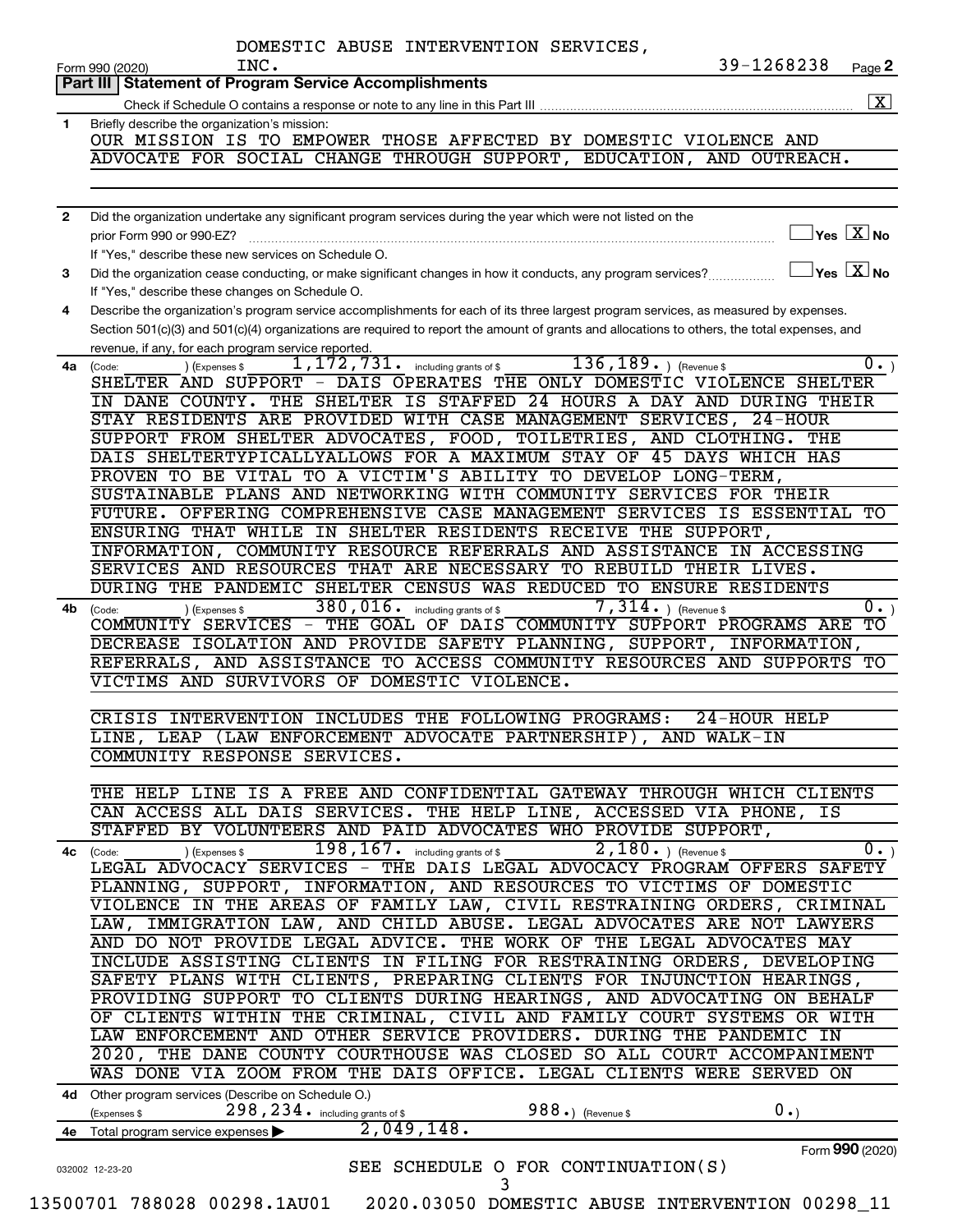|     | Part IV   Checklist of Required Schedules                                                                                                                                                                                                             |                               |                       |                       |
|-----|-------------------------------------------------------------------------------------------------------------------------------------------------------------------------------------------------------------------------------------------------------|-------------------------------|-----------------------|-----------------------|
|     |                                                                                                                                                                                                                                                       |                               | Yes                   | No.                   |
| 1.  | Is the organization described in section $501(c)(3)$ or $4947(a)(1)$ (other than a private foundation)?                                                                                                                                               |                               | х                     |                       |
|     |                                                                                                                                                                                                                                                       | 1<br>$\overline{2}$           | $\overline{\text{x}}$ |                       |
| 2   |                                                                                                                                                                                                                                                       |                               |                       |                       |
| 3   | Did the organization engage in direct or indirect political campaign activities on behalf of or in opposition to candidates for                                                                                                                       | 3                             |                       | x                     |
| 4   | Section 501(c)(3) organizations. Did the organization engage in lobbying activities, or have a section 501(h) election in effect                                                                                                                      |                               |                       | х                     |
| 5   | Is the organization a section 501(c)(4), 501(c)(5), or 501(c)(6) organization that receives membership dues, assessments, or                                                                                                                          | 4                             |                       |                       |
|     |                                                                                                                                                                                                                                                       | 5                             |                       | х                     |
| 6   | Did the organization maintain any donor advised funds or any similar funds or accounts for which donors have the right to                                                                                                                             |                               |                       |                       |
|     | provide advice on the distribution or investment of amounts in such funds or accounts? If "Yes," complete Schedule D, Part I                                                                                                                          | 6                             |                       | х                     |
| 7   | Did the organization receive or hold a conservation easement, including easements to preserve open space,<br>the environment, historic land areas, or historic structures? If "Yes," complete Schedule D, Part II                                     | $\overline{7}$                |                       | х                     |
| 8   | Did the organization maintain collections of works of art, historical treasures, or other similar assets? If "Yes," complete                                                                                                                          |                               |                       |                       |
|     |                                                                                                                                                                                                                                                       | 8                             |                       | x                     |
| 9   | Did the organization report an amount in Part X, line 21, for escrow or custodial account liability, serve as a custodian for                                                                                                                         |                               |                       |                       |
|     | amounts not listed in Part X; or provide credit counseling, debt management, credit repair, or debt negotiation services?                                                                                                                             | 9                             |                       | x                     |
| 10  | Did the organization, directly or through a related organization, hold assets in donor-restricted endowments                                                                                                                                          |                               |                       |                       |
|     |                                                                                                                                                                                                                                                       | 10                            |                       | x                     |
| 11  | If the organization's answer to any of the following questions is "Yes," then complete Schedule D, Parts VI, VII, VIII, IX, or X                                                                                                                      |                               |                       |                       |
|     | as applicable.                                                                                                                                                                                                                                        |                               |                       |                       |
|     | a Did the organization report an amount for land, buildings, and equipment in Part X, line 10? If "Yes," complete Schedule D,<br>Part VI                                                                                                              | 11a                           | х                     |                       |
|     | <b>b</b> Did the organization report an amount for investments - other securities in Part X, line 12, that is 5% or more of its total                                                                                                                 |                               |                       |                       |
|     |                                                                                                                                                                                                                                                       | 11b                           |                       | x                     |
|     | c Did the organization report an amount for investments - program related in Part X, line 13, that is 5% or more of its total                                                                                                                         |                               |                       |                       |
|     |                                                                                                                                                                                                                                                       | 11c                           |                       | x                     |
|     | d Did the organization report an amount for other assets in Part X, line 15, that is 5% or more of its total assets reported in                                                                                                                       | 11d                           |                       | х                     |
|     | Did the organization report an amount for other liabilities in Part X, line 25? If "Yes," complete Schedule D, Part X                                                                                                                                 | 11e                           |                       | $\overline{\text{X}}$ |
| f   | Did the organization's separate or consolidated financial statements for the tax year include a footnote that addresses                                                                                                                               |                               |                       |                       |
|     | the organization's liability for uncertain tax positions under FIN 48 (ASC 740)? If "Yes," complete Schedule D, Part X                                                                                                                                | 11f                           |                       | x                     |
|     | 12a Did the organization obtain separate, independent audited financial statements for the tax year? If "Yes," complete                                                                                                                               |                               |                       |                       |
|     |                                                                                                                                                                                                                                                       | 12a                           |                       | x.                    |
|     | b Was the organization included in consolidated, independent audited financial statements for the tax year?                                                                                                                                           |                               |                       |                       |
|     | If "Yes," and if the organization answered "No" to line 12a, then completing Schedule D, Parts XI and XII is optional                                                                                                                                 | 12b                           | х                     |                       |
| 13  |                                                                                                                                                                                                                                                       | 13                            |                       | X<br>X                |
| 14a | Did the organization maintain an office, employees, or agents outside of the United States?                                                                                                                                                           | 14a                           |                       |                       |
| b   | Did the organization have aggregate revenues or expenses of more than \$10,000 from grantmaking, fundraising, business,<br>investment, and program service activities outside the United States, or aggregate foreign investments valued at \$100,000 |                               |                       |                       |
|     |                                                                                                                                                                                                                                                       | 14b                           |                       | х                     |
| 15  | Did the organization report on Part IX, column (A), line 3, more than \$5,000 of grants or other assistance to or for any                                                                                                                             |                               |                       |                       |
|     |                                                                                                                                                                                                                                                       | 15                            |                       | x                     |
| 16  | Did the organization report on Part IX, column (A), line 3, more than \$5,000 of aggregate grants or other assistance to                                                                                                                              |                               |                       |                       |
| 17  | Did the organization report a total of more than \$15,000 of expenses for professional fundraising services on Part IX,                                                                                                                               | 16                            |                       | x                     |
|     |                                                                                                                                                                                                                                                       | 17                            |                       | x                     |
| 18  | Did the organization report more than \$15,000 total of fundraising event gross income and contributions on Part VIII, lines                                                                                                                          |                               |                       |                       |
|     |                                                                                                                                                                                                                                                       | 18                            |                       | x                     |
| 19  | Did the organization report more than \$15,000 of gross income from gaming activities on Part VIII, line 9a? If "Yes,"                                                                                                                                |                               |                       |                       |
|     |                                                                                                                                                                                                                                                       | 19                            |                       | x<br>X                |
|     |                                                                                                                                                                                                                                                       | <b>20a</b><br>20 <sub>b</sub> |                       |                       |
| 21  | Did the organization report more than \$5,000 of grants or other assistance to any domestic organization or                                                                                                                                           |                               |                       |                       |
|     | domestic government on Part IX, column (A), line 1? If "Yes," complete Schedule I, Parts I and II                                                                                                                                                     | 21                            |                       | x.                    |
|     | 032003 12-23-20                                                                                                                                                                                                                                       |                               |                       | Form 990 (2020)       |

4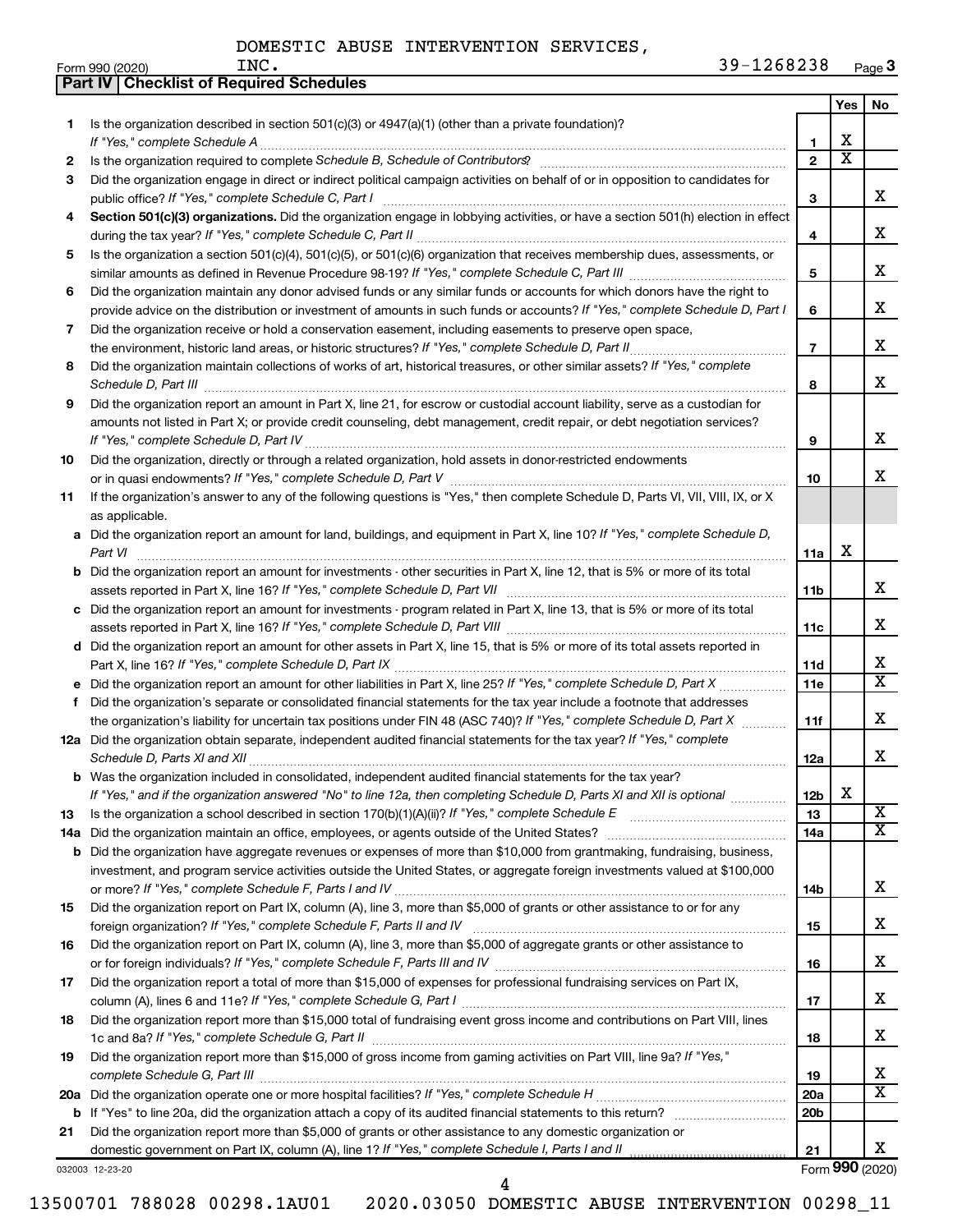|    |                                                                                                                                                                                                                                                                                                                        |                 | Yes                     | No                      |
|----|------------------------------------------------------------------------------------------------------------------------------------------------------------------------------------------------------------------------------------------------------------------------------------------------------------------------|-----------------|-------------------------|-------------------------|
| 22 | Did the organization report more than \$5,000 of grants or other assistance to or for domestic individuals on                                                                                                                                                                                                          | 22              | X                       |                         |
| 23 | Did the organization answer "Yes" to Part VII, Section A, line 3, 4, or 5 about compensation of the organization's current<br>and former officers, directors, trustees, key employees, and highest compensated employees? If "Yes," complete<br>Schedule J <b>www.communications.communications.communications.com</b> | 23              |                         | x                       |
|    | 24a Did the organization have a tax-exempt bond issue with an outstanding principal amount of more than \$100,000 as of the<br>last day of the year, that was issued after December 31, 2002? If "Yes," answer lines 24b through 24d and complete                                                                      |                 |                         |                         |
|    |                                                                                                                                                                                                                                                                                                                        | 24a             |                         | x                       |
|    |                                                                                                                                                                                                                                                                                                                        | 24 <sub>b</sub> |                         |                         |
|    | c Did the organization maintain an escrow account other than a refunding escrow at any time during the year to defease                                                                                                                                                                                                 | 24c             |                         |                         |
|    |                                                                                                                                                                                                                                                                                                                        | 24d             |                         |                         |
|    | 25a Section 501(c)(3), 501(c)(4), and 501(c)(29) organizations. Did the organization engage in an excess benefit                                                                                                                                                                                                       | 25a             |                         | x                       |
|    | <b>b</b> Is the organization aware that it engaged in an excess benefit transaction with a disqualified person in a prior year, and                                                                                                                                                                                    |                 |                         |                         |
|    | that the transaction has not been reported on any of the organization's prior Forms 990 or 990-EZ? If "Yes," complete<br>Schedule L, Part I                                                                                                                                                                            | 25 <sub>b</sub> |                         | x                       |
| 26 | Did the organization report any amount on Part X, line 5 or 22, for receivables from or payables to any current                                                                                                                                                                                                        |                 |                         |                         |
|    | or former officer, director, trustee, key employee, creator or founder, substantial contributor, or 35%                                                                                                                                                                                                                |                 |                         |                         |
|    |                                                                                                                                                                                                                                                                                                                        | 26              |                         | x                       |
| 27 | Did the organization provide a grant or other assistance to any current or former officer, director, trustee, key employee,                                                                                                                                                                                            |                 |                         |                         |
|    | creator or founder, substantial contributor or employee thereof, a grant selection committee member, or to a 35% controlled                                                                                                                                                                                            |                 |                         |                         |
|    | entity (including an employee thereof) or family member of any of these persons? If "Yes," complete Schedule L, Part III                                                                                                                                                                                               | 27              |                         | x                       |
| 28 | Was the organization a party to a business transaction with one of the following parties (see Schedule L, Part IV                                                                                                                                                                                                      |                 |                         |                         |
|    | instructions, for applicable filing thresholds, conditions, and exceptions):                                                                                                                                                                                                                                           |                 |                         |                         |
|    | a A current or former officer, director, trustee, key employee, creator or founder, or substantial contributor? If                                                                                                                                                                                                     |                 |                         | х                       |
|    |                                                                                                                                                                                                                                                                                                                        | 28a<br>28b      |                         | $\overline{\texttt{x}}$ |
|    | c A 35% controlled entity of one or more individuals and/or organizations described in lines 28a or 28b?/f                                                                                                                                                                                                             |                 |                         |                         |
|    |                                                                                                                                                                                                                                                                                                                        | 28c             |                         | X                       |
| 29 |                                                                                                                                                                                                                                                                                                                        | 29              | $\overline{\textbf{x}}$ |                         |
| 30 | Did the organization receive contributions of art, historical treasures, or other similar assets, or qualified conservation                                                                                                                                                                                            | 30              |                         | х                       |
| 31 | Did the organization liquidate, terminate, or dissolve and cease operations? If "Yes," complete Schedule N, Part I                                                                                                                                                                                                     | 31              |                         | $\overline{\textbf{x}}$ |
| 32 | Did the organization sell, exchange, dispose of, or transfer more than 25% of its net assets? If "Yes," complete                                                                                                                                                                                                       | 32              |                         | Χ                       |
| 33 | Did the organization own 100% of an entity disregarded as separate from the organization under Regulations                                                                                                                                                                                                             |                 | X                       |                         |
|    | Was the organization related to any tax-exempt or taxable entity? If "Yes," complete Schedule R, Part II, III, or IV, and                                                                                                                                                                                              | 33              |                         |                         |
| 34 | Part V, line 1                                                                                                                                                                                                                                                                                                         | 34              |                         | х                       |
|    |                                                                                                                                                                                                                                                                                                                        | <b>35a</b>      |                         | $\overline{\mathbf{X}}$ |
|    | b If "Yes" to line 35a, did the organization receive any payment from or engage in any transaction with a controlled entity                                                                                                                                                                                            |                 |                         |                         |
|    |                                                                                                                                                                                                                                                                                                                        | 35 <sub>b</sub> |                         |                         |
| 36 | Section 501(c)(3) organizations. Did the organization make any transfers to an exempt non-charitable related organization?                                                                                                                                                                                             | 36              |                         | x                       |
| 37 | Did the organization conduct more than 5% of its activities through an entity that is not a related organization                                                                                                                                                                                                       |                 |                         |                         |
|    |                                                                                                                                                                                                                                                                                                                        | 37              |                         | x                       |
| 38 | Did the organization complete Schedule O and provide explanations in Schedule O for Part VI, lines 11b and 19?                                                                                                                                                                                                         |                 |                         |                         |
|    |                                                                                                                                                                                                                                                                                                                        | 38              | X                       |                         |
|    | <b>Statements Regarding Other IRS Filings and Tax Compliance</b><br><b>Part V</b>                                                                                                                                                                                                                                      |                 |                         |                         |
|    |                                                                                                                                                                                                                                                                                                                        |                 | Yes                     | <b>No</b>               |
|    | 18                                                                                                                                                                                                                                                                                                                     |                 |                         |                         |
|    |                                                                                                                                                                                                                                                                                                                        |                 |                         |                         |
|    | c Did the organization comply with backup withholding rules for reportable payments to vendors and reportable gaming                                                                                                                                                                                                   |                 |                         |                         |
|    |                                                                                                                                                                                                                                                                                                                        |                 |                         |                         |
|    |                                                                                                                                                                                                                                                                                                                        | 1c              | Form 990 (2020)         |                         |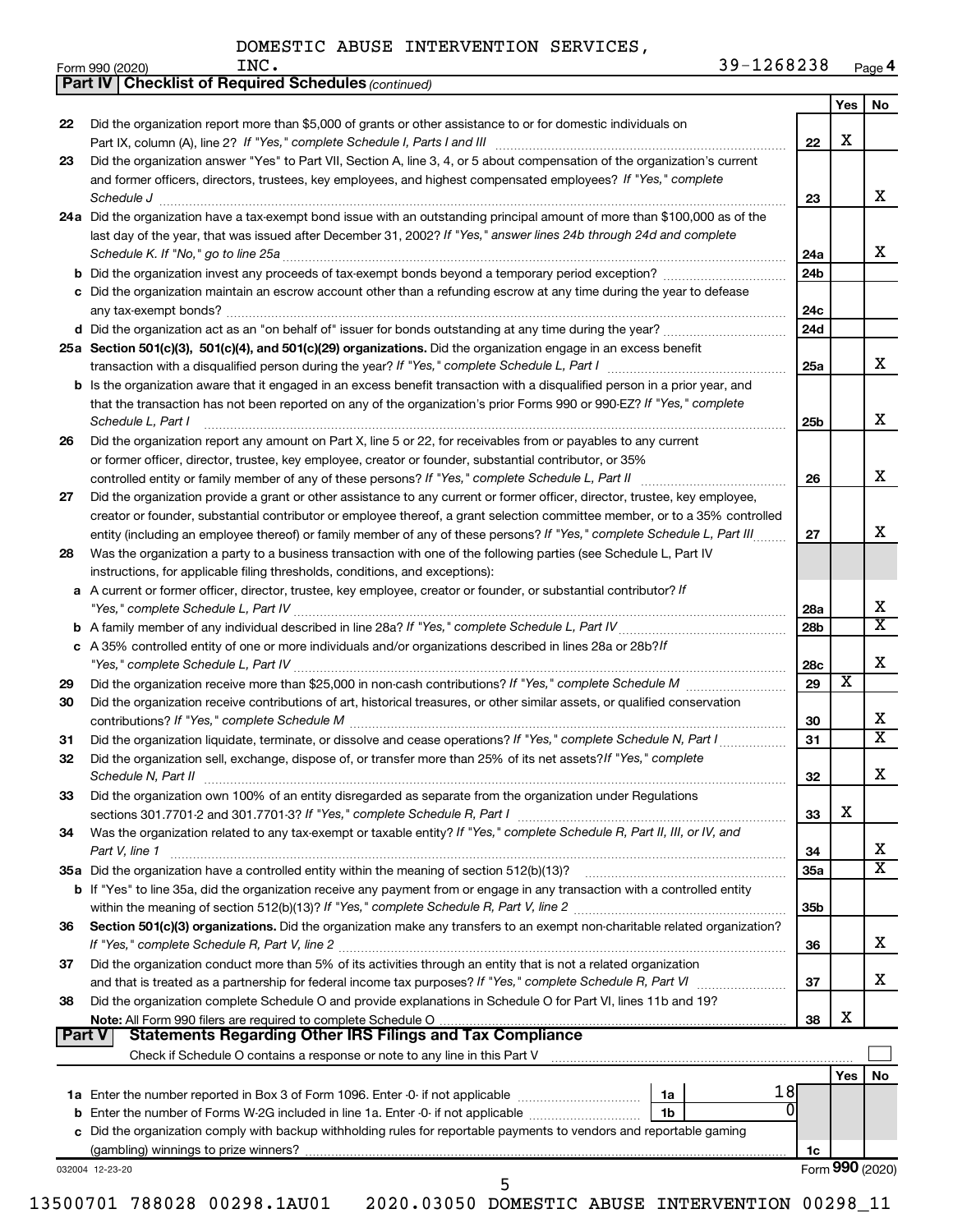| Part V | Statements Regarding Other IRS Filings and Tax Compliance (continued)                                                                           |                |     |                         |  |  |  |  |
|--------|-------------------------------------------------------------------------------------------------------------------------------------------------|----------------|-----|-------------------------|--|--|--|--|
|        |                                                                                                                                                 |                | Yes | No                      |  |  |  |  |
|        | 2a Enter the number of employees reported on Form W-3, Transmittal of Wage and Tax Statements,                                                  |                |     |                         |  |  |  |  |
|        | 77<br>filed for the calendar year ending with or within the year covered by this return<br>2a                                                   |                |     |                         |  |  |  |  |
|        | b If at least one is reported on line 2a, did the organization file all required federal employment tax returns?                                | 2 <sub>b</sub> | X   |                         |  |  |  |  |
|        | Note: If the sum of lines 1a and 2a is greater than 250, you may be required to e-file (see instructions) <i>marroummann</i>                    |                |     |                         |  |  |  |  |
|        | 3a Did the organization have unrelated business gross income of \$1,000 or more during the year?                                                | За             |     | х                       |  |  |  |  |
|        |                                                                                                                                                 | 3b             |     |                         |  |  |  |  |
|        | 4a At any time during the calendar year, did the organization have an interest in, or a signature or other authority over, a                    |                |     |                         |  |  |  |  |
|        | financial account in a foreign country (such as a bank account, securities account, or other financial account)?                                | 4a             |     | x                       |  |  |  |  |
|        | <b>b</b> If "Yes," enter the name of the foreign country                                                                                        |                |     |                         |  |  |  |  |
|        | See instructions for filing requirements for FinCEN Form 114, Report of Foreign Bank and Financial Accounts (FBAR).                             |                |     |                         |  |  |  |  |
|        |                                                                                                                                                 | 5a             |     | х                       |  |  |  |  |
| b      |                                                                                                                                                 | 5 <sub>b</sub> |     | $\overline{\textbf{X}}$ |  |  |  |  |
| с      |                                                                                                                                                 | 5 <sub>c</sub> |     |                         |  |  |  |  |
|        | 6a Does the organization have annual gross receipts that are normally greater than \$100,000, and did the organization solicit                  |                |     |                         |  |  |  |  |
|        |                                                                                                                                                 | 6a             |     | х                       |  |  |  |  |
|        | b If "Yes," did the organization include with every solicitation an express statement that such contributions or gifts                          |                |     |                         |  |  |  |  |
|        | were not tax deductible?                                                                                                                        | 6b             |     |                         |  |  |  |  |
| 7      | Organizations that may receive deductible contributions under section 170(c).                                                                   |                |     |                         |  |  |  |  |
| а      | Did the organization receive a payment in excess of \$75 made partly as a contribution and partly for goods and services provided to the payor? | 7a             |     | x                       |  |  |  |  |
| b      |                                                                                                                                                 | 7b             |     |                         |  |  |  |  |
|        | c Did the organization sell, exchange, or otherwise dispose of tangible personal property for which it was required                             |                |     |                         |  |  |  |  |
|        |                                                                                                                                                 | 7c             |     | x                       |  |  |  |  |
|        | 7d<br>d If "Yes," indicate the number of Forms 8282 filed during the year manufacture intervent contains the Net Step                           |                |     |                         |  |  |  |  |
| е      |                                                                                                                                                 | 7e             |     | х                       |  |  |  |  |
| f      |                                                                                                                                                 |                |     |                         |  |  |  |  |
| g      | If the organization received a contribution of qualified intellectual property, did the organization file Form 8899 as required?                |                |     |                         |  |  |  |  |
| h      | If the organization received a contribution of cars, boats, airplanes, or other vehicles, did the organization file a Form 1098-C?              |                |     |                         |  |  |  |  |
| 8      | Sponsoring organizations maintaining donor advised funds. Did a donor advised fund maintained by the                                            |                |     |                         |  |  |  |  |
|        |                                                                                                                                                 | 8              |     |                         |  |  |  |  |
| 9      | Sponsoring organizations maintaining donor advised funds.                                                                                       |                |     |                         |  |  |  |  |
| а      |                                                                                                                                                 | 9а             |     |                         |  |  |  |  |
| b      |                                                                                                                                                 | 9b             |     |                         |  |  |  |  |
| 10     | Section 501(c)(7) organizations. Enter:                                                                                                         |                |     |                         |  |  |  |  |
| а      | 10a                                                                                                                                             |                |     |                         |  |  |  |  |
| b      | 10 <sub>b</sub><br>Gross receipts, included on Form 990, Part VIII, line 12, for public use of club facilities <i>manameron</i>                 |                |     |                         |  |  |  |  |
| 11     | Section 501(c)(12) organizations. Enter:                                                                                                        |                |     |                         |  |  |  |  |
| а      | 11a                                                                                                                                             |                |     |                         |  |  |  |  |
| b      | Gross income from other sources (Do not net amounts due or paid to other sources against                                                        |                |     |                         |  |  |  |  |
|        | amounts due or received from them.)<br>11b                                                                                                      |                |     |                         |  |  |  |  |
|        | 12a Section 4947(a)(1) non-exempt charitable trusts. Is the organization filing Form 990 in lieu of Form 1041?                                  | 12a            |     |                         |  |  |  |  |
| b      | If "Yes," enter the amount of tax-exempt interest received or accrued during the year<br>12b                                                    |                |     |                         |  |  |  |  |
| 13     | Section 501(c)(29) qualified nonprofit health insurance issuers.                                                                                |                |     |                         |  |  |  |  |
| а      |                                                                                                                                                 | 1За            |     |                         |  |  |  |  |
|        | Note: See the instructions for additional information the organization must report on Schedule O.                                               |                |     |                         |  |  |  |  |
|        | <b>b</b> Enter the amount of reserves the organization is required to maintain by the states in which the                                       |                |     |                         |  |  |  |  |
|        | 13b                                                                                                                                             |                |     |                         |  |  |  |  |
| с      | 13c                                                                                                                                             |                |     |                         |  |  |  |  |
| 14a    | Did the organization receive any payments for indoor tanning services during the tax year?                                                      | 14a            |     | x                       |  |  |  |  |
| b      | If "Yes," has it filed a Form 720 to report these payments? If "No," provide an explanation on Schedule O                                       | 14b            |     |                         |  |  |  |  |
| 15     | Is the organization subject to the section 4960 tax on payment(s) of more than \$1,000,000 in remuneration or                                   |                |     |                         |  |  |  |  |
|        |                                                                                                                                                 | 15             |     | x                       |  |  |  |  |
|        | If "Yes," see instructions and file Form 4720, Schedule N.                                                                                      |                |     |                         |  |  |  |  |
| 16     | Is the organization an educational institution subject to the section 4968 excise tax on net investment income?                                 | 16             |     | х                       |  |  |  |  |
|        | If "Yes," complete Form 4720, Schedule O.                                                                                                       |                |     |                         |  |  |  |  |

Form (2020) **990**

032005 12-23-20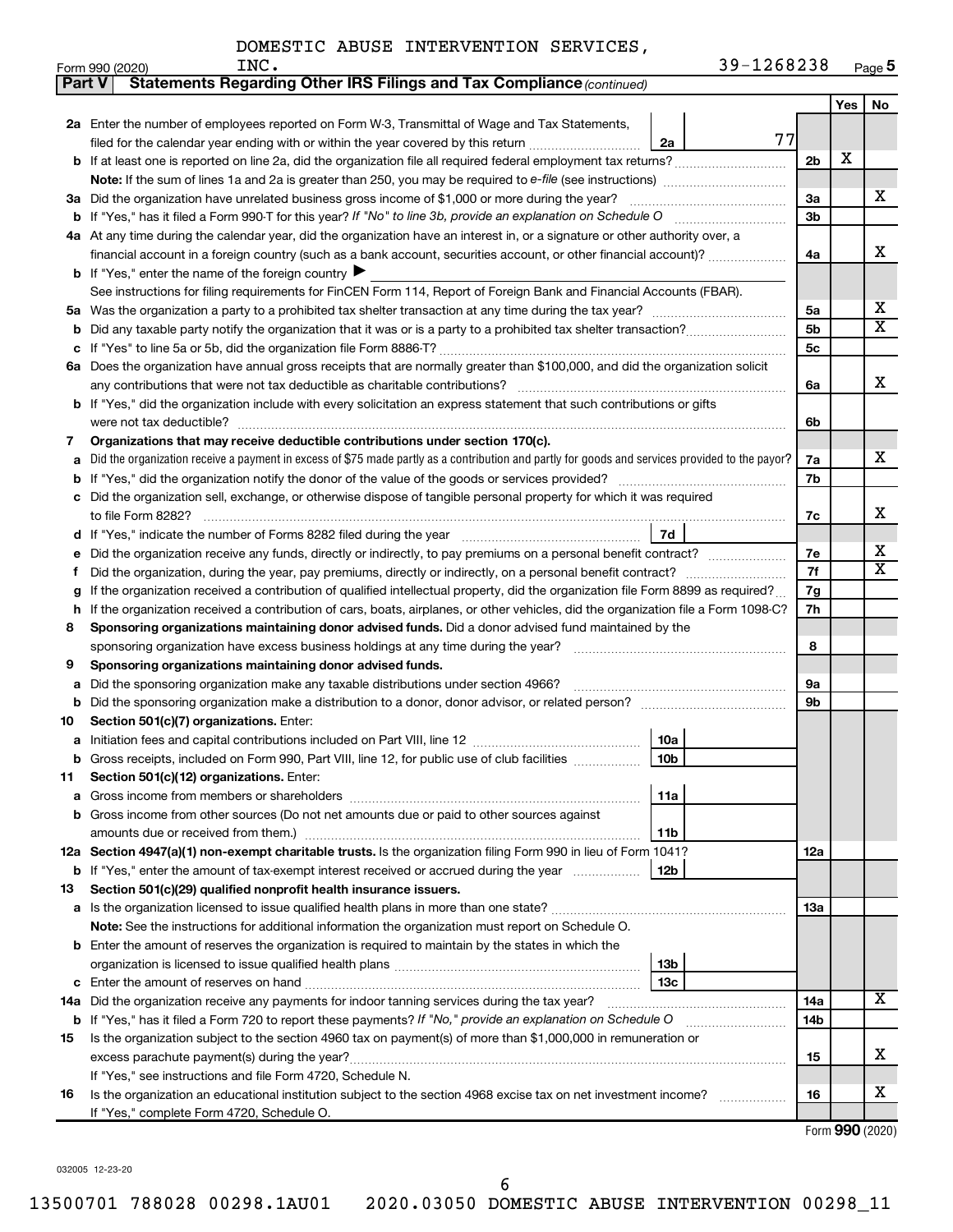|        | INC.<br>Form 990 (2020)                                                                                                                                                                                                        | 39-1268238                    |                               |                                                    | Page 6                  |
|--------|--------------------------------------------------------------------------------------------------------------------------------------------------------------------------------------------------------------------------------|-------------------------------|-------------------------------|----------------------------------------------------|-------------------------|
|        | Governance, Management, and Disclosure For each "Yes" response to lines 2 through 7b below, and for a "No" response<br>Part VI                                                                                                 |                               |                               |                                                    |                         |
|        | to line 8a, 8b, or 10b below, describe the circumstances, processes, or changes on Schedule O. See instructions.                                                                                                               |                               |                               |                                                    |                         |
|        |                                                                                                                                                                                                                                |                               |                               |                                                    | $\overline{\mathbf{x}}$ |
|        | <b>Section A. Governing Body and Management</b>                                                                                                                                                                                |                               |                               | <b>Yes</b>                                         | No                      |
|        | <b>1a</b> Enter the number of voting members of the governing body at the end of the tax year                                                                                                                                  | 1a                            | 11                            |                                                    |                         |
|        | If there are material differences in voting rights among members of the governing body, or if the governing                                                                                                                    |                               |                               |                                                    |                         |
|        | body delegated broad authority to an executive committee or similar committee, explain on Schedule O.                                                                                                                          |                               |                               |                                                    |                         |
| b      | Enter the number of voting members included on line 1a, above, who are independent                                                                                                                                             | 1b                            | 11                            |                                                    |                         |
| 2      | Did any officer, director, trustee, or key employee have a family relationship or a business relationship with any other                                                                                                       |                               |                               |                                                    |                         |
|        | officer, director, trustee, or key employee?                                                                                                                                                                                   |                               | $\mathbf{2}$                  |                                                    | х                       |
| 3      | Did the organization delegate control over management duties customarily performed by or under the direct supervision                                                                                                          |                               |                               |                                                    |                         |
|        |                                                                                                                                                                                                                                |                               | 3                             |                                                    | х                       |
| 4      | Did the organization make any significant changes to its governing documents since the prior Form 990 was filed?                                                                                                               |                               | 4                             |                                                    | $\overline{\mathbf{X}}$ |
| 5      |                                                                                                                                                                                                                                |                               | 5                             |                                                    | $\overline{\mathbf{X}}$ |
| 6      |                                                                                                                                                                                                                                |                               | 6                             |                                                    | $\overline{\mathbf{X}}$ |
| 7a     | Did the organization have members, stockholders, or other persons who had the power to elect or appoint one or                                                                                                                 |                               |                               |                                                    |                         |
|        |                                                                                                                                                                                                                                |                               | 7a                            |                                                    | х                       |
| b      | Are any governance decisions of the organization reserved to (or subject to approval by) members, stockholders, or                                                                                                             |                               |                               |                                                    |                         |
|        |                                                                                                                                                                                                                                |                               | 7b                            |                                                    | X.                      |
| 8      | Did the organization contemporaneously document the meetings held or written actions undertaken during the year by the following:                                                                                              |                               |                               | х                                                  |                         |
| а      |                                                                                                                                                                                                                                |                               | 8а                            | х                                                  |                         |
| b<br>9 | Is there any officer, director, trustee, or key employee listed in Part VII, Section A, who cannot be reached at the                                                                                                           |                               | 8b                            |                                                    |                         |
|        |                                                                                                                                                                                                                                |                               | 9                             |                                                    | x                       |
|        | <b>Section B. Policies</b> (This Section B requests information about policies not required by the Internal Revenue Code.)                                                                                                     |                               |                               |                                                    |                         |
|        |                                                                                                                                                                                                                                |                               |                               | Yes                                                | No                      |
|        |                                                                                                                                                                                                                                |                               | 10a                           |                                                    | x                       |
|        | <b>b</b> If "Yes," did the organization have written policies and procedures governing the activities of such chapters, affiliates,                                                                                            |                               |                               |                                                    |                         |
|        |                                                                                                                                                                                                                                |                               | 10b                           |                                                    |                         |
|        | 11a Has the organization provided a complete copy of this Form 990 to all members of its governing body before filing the form?                                                                                                |                               | 11a                           | X                                                  |                         |
|        | <b>b</b> Describe in Schedule O the process, if any, used by the organization to review this Form 990.                                                                                                                         |                               |                               |                                                    |                         |
|        |                                                                                                                                                                                                                                |                               | 12a                           | х                                                  |                         |
| b      | Were officers, directors, or trustees, and key employees required to disclose annually interests that could give rise to conflicts?                                                                                            |                               | 12 <sub>b</sub>               | X                                                  |                         |
|        | c Did the organization regularly and consistently monitor and enforce compliance with the policy? If "Yes," describe                                                                                                           |                               |                               |                                                    |                         |
|        | in Schedule O how this was done continuous continuous continuous contract of the schedule O how this was done                                                                                                                  |                               | 12c                           | х                                                  |                         |
|        |                                                                                                                                                                                                                                |                               | 13                            | $\overline{\texttt{x}}$<br>$\overline{\textbf{x}}$ |                         |
| 14     | Did the organization have a written document retention and destruction policy? [11] manufaction in the organization have a written document retention and destruction policy?                                                  |                               | 14                            |                                                    |                         |
| 15     | Did the process for determining compensation of the following persons include a review and approval by independent                                                                                                             |                               |                               |                                                    |                         |
|        | persons, comparability data, and contemporaneous substantiation of the deliberation and decision?                                                                                                                              |                               |                               | х                                                  |                         |
| а      | The organization's CEO, Executive Director, or top management official manufactured content of the organization's CEO, Executive Director, or top management official manufactured content of the organization's CEO, Executiv |                               | <b>15a</b><br>15 <sub>b</sub> |                                                    | х                       |
| b      | If "Yes" to line 15a or 15b, describe the process in Schedule O (see instructions).                                                                                                                                            |                               |                               |                                                    |                         |
|        | 16a Did the organization invest in, contribute assets to, or participate in a joint venture or similar arrangement with a                                                                                                      |                               |                               |                                                    |                         |
|        | taxable entity during the year?                                                                                                                                                                                                |                               | 16a                           |                                                    | x                       |
|        | b If "Yes," did the organization follow a written policy or procedure requiring the organization to evaluate its participation                                                                                                 |                               |                               |                                                    |                         |
|        | in joint venture arrangements under applicable federal tax law, and take steps to safeguard the organization's                                                                                                                 |                               |                               |                                                    |                         |
|        | exempt status with respect to such arrangements?                                                                                                                                                                               |                               | 16b                           |                                                    |                         |
|        | <b>Section C. Disclosure</b>                                                                                                                                                                                                   |                               |                               |                                                    |                         |
| 17     | List the states with which a copy of this Form 990 is required to be filed $\blacktriangleright\texttt{WI}$                                                                                                                    |                               |                               |                                                    |                         |
| 18     | Section 6104 requires an organization to make its Forms 1023 (1024 or 1024-A, if applicable), 990, and 990-T (Section 501(c)(3)s only) available                                                                               |                               |                               |                                                    |                         |
|        | for public inspection. Indicate how you made these available. Check all that apply.                                                                                                                                            |                               |                               |                                                    |                         |
|        | $\lfloor x \rfloor$ Upon request<br>Another's website<br>Own website                                                                                                                                                           | Other (explain on Schedule O) |                               |                                                    |                         |
| 19     | Describe on Schedule O whether (and if so, how) the organization made its governing documents, conflict of interest policy, and financial                                                                                      |                               |                               |                                                    |                         |
|        | statements available to the public during the tax year.                                                                                                                                                                        |                               |                               |                                                    |                         |
| 20     | State the name, address, and telephone number of the person who possesses the organization's books and records $\blacktriangleright$                                                                                           |                               |                               |                                                    |                         |
|        | SHANNON BARRY - (608) 251-1237                                                                                                                                                                                                 |                               |                               |                                                    |                         |
|        | 2102 FORDEM AVE, MADISON, WI<br>$53704 - 4610$                                                                                                                                                                                 |                               |                               |                                                    |                         |
|        | 032006 12-23-20                                                                                                                                                                                                                |                               |                               | Form 990 (2020)                                    |                         |
|        | 7<br>13500701 788028 00298.1AU01<br>2020.03050 DOMESTIC ABUSE INTERVENTION 00298_11                                                                                                                                            |                               |                               |                                                    |                         |
|        |                                                                                                                                                                                                                                |                               |                               |                                                    |                         |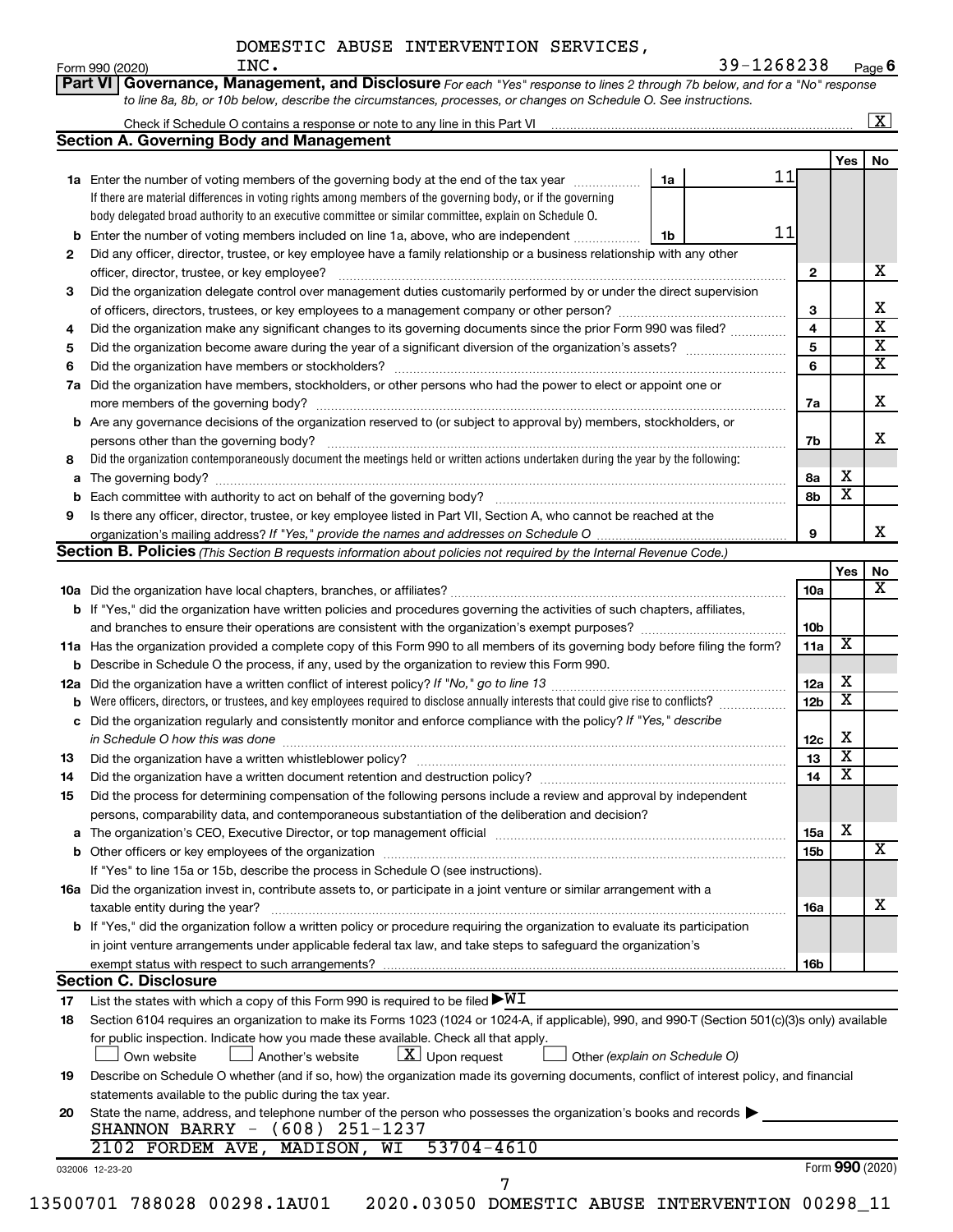$\Box$ 

| Part VII Compensation of Officers, Directors, Trustees, Key Employees, Highest Compensated |
|--------------------------------------------------------------------------------------------|
| <b>Employees, and Independent Contractors</b>                                              |

Check if Schedule O contains a response or note to any line in this Part VII

**Section A. Officers, Directors, Trustees, Key Employees, and Highest Compensated Employees**

**1a**  Complete this table for all persons required to be listed. Report compensation for the calendar year ending with or within the organization's tax year.  $\bullet$  List all of the organization's current officers, directors, trustees (whether individuals or organizations), regardless of amount of compensation.

Enter -0- in columns (D), (E), and (F) if no compensation was paid.

**•** List all of the organization's current key employees, if any. See instructions for definition of "key employee."

• List the organization's five *current* highest compensated employees (other than an officer, director, trustee, or key employee) who received reportable compensation (Box 5 of Form W-2 and/or Box 7 of Form 1099-MISC) of more than \$100,000 from the organization and any related organizations.

 $\bullet$  List all of the organization's former officers, key employees, and highest compensated employees who received more than \$100,000 of reportable compensation from the organization and any related organizations.

**•** List all of the organization's former directors or trustees that received, in the capacity as a former director or trustee of the organization, more than \$10,000 of reportable compensation from the organization and any related organizations.

See instructions for the order in which to list the persons above.

Check this box if neither the organization nor any related organization compensated any current officer, director, or trustee.  $\Box$ 

| (A)                        | (B)                    |                                |                       |             | (C)                                                              |                                 |        | (D)                 | (E)                              | (F)                      |
|----------------------------|------------------------|--------------------------------|-----------------------|-------------|------------------------------------------------------------------|---------------------------------|--------|---------------------|----------------------------------|--------------------------|
| Name and title             | Average                |                                |                       | Position    |                                                                  | (do not check more than one     |        | Reportable          | Reportable                       | Estimated                |
|                            | hours per              |                                |                       |             | box, unless person is both an<br>officer and a director/trustee) |                                 |        | compensation        | compensation                     | amount of                |
|                            | week                   |                                |                       |             |                                                                  |                                 |        | from                | from related                     | other                    |
|                            | (list any<br>hours for |                                |                       |             |                                                                  |                                 |        | the<br>organization | organizations<br>(W-2/1099-MISC) | compensation<br>from the |
|                            | related                |                                |                       |             |                                                                  |                                 |        | (W-2/1099-MISC)     |                                  | organization             |
|                            | organizations          | Individual trustee or director | Institutional trustee |             |                                                                  | Highest compensated<br>employee |        |                     |                                  | and related              |
|                            | below                  |                                |                       |             | Key employee                                                     |                                 |        |                     |                                  | organizations            |
|                            | line)                  |                                |                       | Officer     |                                                                  |                                 | Former |                     |                                  |                          |
| SHANNON BARRY<br>(1)       | 43.00                  |                                |                       |             |                                                                  |                                 |        |                     |                                  |                          |
| EXECUTIVE DIRECTOR         |                        |                                |                       | $\mathbf X$ |                                                                  |                                 |        | 86,308.             | 0.                               | 14,513.                  |
| (2)<br>ANITA MAHAMED       | 2.00                   |                                |                       |             |                                                                  |                                 |        |                     |                                  |                          |
| PRESIDENT                  |                        | $\mathbf X$                    |                       | $\rm X$     |                                                                  |                                 |        | $\mathbf 0$ .       | $\mathbf 0$ .                    | 0.                       |
| <b>JEANE KROPP</b><br>(3)  | 2.00                   |                                |                       |             |                                                                  |                                 |        |                     |                                  |                          |
| VICE PRESIDENT             |                        | $\mathbf X$                    |                       | $\mathbf X$ |                                                                  |                                 |        | 0.                  | $\mathbf 0$ .                    | $\mathbf 0$ .            |
| (4)<br>MARY SCHUNK         | 2.00                   |                                |                       |             |                                                                  |                                 |        |                     |                                  |                          |
| <b>SECRETARY</b>           |                        | X                              |                       | $\mathbf X$ |                                                                  |                                 |        | 0.                  | $\mathbf 0$ .                    | $\mathbf 0$ .            |
| EVA SOLCOVA SMITH<br>(5)   | 2.00                   |                                |                       |             |                                                                  |                                 |        |                     |                                  |                          |
| <b>TREASURER</b>           |                        | $\mathbf X$                    |                       | $\mathbf X$ |                                                                  |                                 |        | 0                   | $\mathbf 0$ .                    | 0.                       |
| TOM LONG<br>(6)            | 1.00                   |                                |                       |             |                                                                  |                                 |        |                     |                                  |                          |
| <b>DIRECTOR</b>            |                        | X                              |                       |             |                                                                  |                                 |        | $\mathbf 0$ .       | $\mathbf 0$ .                    | $\mathbf 0$ .            |
| RON PARTON<br>(7)          | 1.00                   |                                |                       |             |                                                                  |                                 |        |                     |                                  |                          |
| <b>DIRECTOR</b>            |                        | X                              |                       |             |                                                                  |                                 |        | $\mathbf 0$         | $\mathbf 0$ .                    | $\mathbf 0$ .            |
| (8)<br><b>RYAN BEHLING</b> | 1.00                   |                                |                       |             |                                                                  |                                 |        |                     |                                  |                          |
| <b>DIRECTOR</b>            |                        | X                              |                       |             |                                                                  |                                 |        | $\mathbf 0$         | $\mathbf 0$ .                    | 0.                       |
| (9)<br>TROY VANBEEK        | 1.00                   |                                |                       |             |                                                                  |                                 |        |                     |                                  |                          |
| <b>DIRECTOR</b>            |                        | $\mathbf X$                    |                       |             |                                                                  |                                 |        | 0.                  | 0.                               | $\mathbf 0$ .            |
| (10) ANNE BRINDLEY         | 1.00                   |                                |                       |             |                                                                  |                                 |        |                     |                                  |                          |
| <b>DIRECTOR</b>            |                        | $\mathbf X$                    |                       |             |                                                                  |                                 |        | 0.                  | 0.                               | $\mathbf 0$ .            |
| (11) LESLIE OSMAN          | 1.00                   |                                |                       |             |                                                                  |                                 |        |                     |                                  |                          |
| <b>DIRECTOR</b>            |                        | $\mathbf X$                    |                       |             |                                                                  |                                 |        | $\mathbf 0$         | $\mathbf 0$                      | $\mathbf 0$ .            |
| (12) ANDREA NAEF           | 1.00                   |                                |                       |             |                                                                  |                                 |        |                     |                                  |                          |
| <b>DIRECTOR</b>            |                        | X                              |                       |             |                                                                  |                                 |        | 0                   | 0.                               | $\mathbf 0$ .            |
|                            |                        |                                |                       |             |                                                                  |                                 |        |                     |                                  |                          |
|                            |                        |                                |                       |             |                                                                  |                                 |        |                     |                                  |                          |
|                            |                        |                                |                       |             |                                                                  |                                 |        |                     |                                  |                          |
|                            |                        |                                |                       |             |                                                                  |                                 |        |                     |                                  |                          |
|                            |                        |                                |                       |             |                                                                  |                                 |        |                     |                                  |                          |
|                            |                        |                                |                       |             |                                                                  |                                 |        |                     |                                  |                          |
|                            |                        |                                |                       |             |                                                                  |                                 |        |                     |                                  |                          |
|                            |                        |                                |                       |             |                                                                  |                                 |        |                     |                                  |                          |
|                            |                        |                                |                       |             |                                                                  |                                 |        |                     |                                  |                          |
|                            |                        |                                |                       |             |                                                                  |                                 |        |                     |                                  |                          |
| 032007 12-23-20            |                        |                                |                       |             |                                                                  |                                 |        |                     |                                  | Form 990 (2020)          |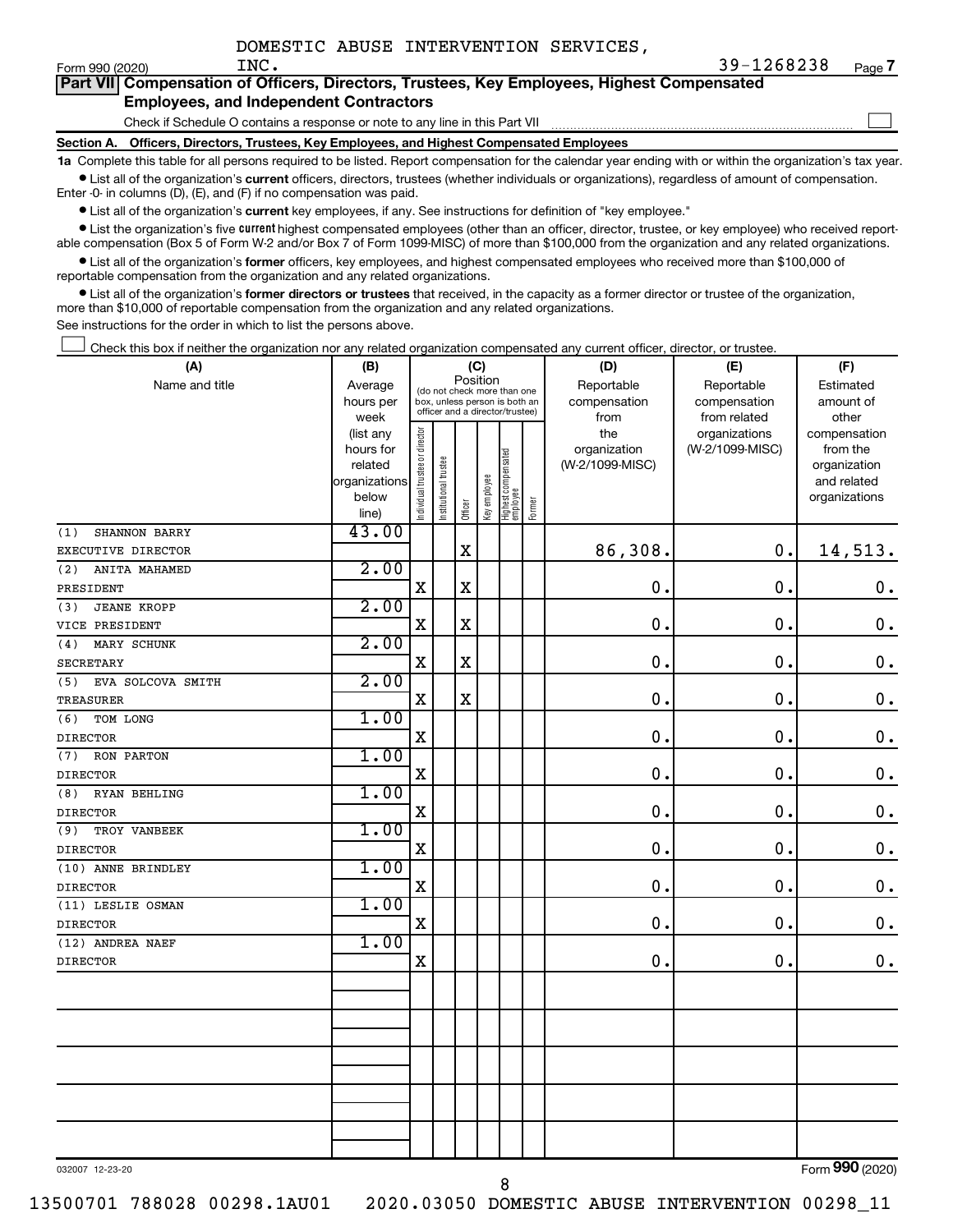| Part VII     | INC.<br>Form 990 (2020)                                                                                                                                                                                                                                |                                                                                                                                                           |  |                                                                                                                                 |  |                                           |                                                   |                                        |                                                                                                        | 39-1268238                                                               |        |                     |                                      |
|--------------|--------------------------------------------------------------------------------------------------------------------------------------------------------------------------------------------------------------------------------------------------------|-----------------------------------------------------------------------------------------------------------------------------------------------------------|--|---------------------------------------------------------------------------------------------------------------------------------|--|-------------------------------------------|---------------------------------------------------|----------------------------------------|--------------------------------------------------------------------------------------------------------|--------------------------------------------------------------------------|--------|---------------------|--------------------------------------|
|              |                                                                                                                                                                                                                                                        |                                                                                                                                                           |  |                                                                                                                                 |  |                                           |                                                   |                                        |                                                                                                        |                                                                          |        |                     | Page 8                               |
|              |                                                                                                                                                                                                                                                        |                                                                                                                                                           |  |                                                                                                                                 |  |                                           |                                                   |                                        | Section A. Officers, Directors, Trustees, Key Employees, and Highest Compensated Employees (continued) |                                                                          |        |                     |                                      |
|              | (A)<br>Name and title                                                                                                                                                                                                                                  | (B)<br>(C)<br>Position<br>Average<br>(do not check more than one<br>hours per<br>box, unless person is both an<br>officer and a director/trustee)<br>week |  |                                                                                                                                 |  | (D)<br>Reportable<br>compensation<br>from | (E)<br>Reportable<br>compensation<br>from related | (F)<br>Estimated<br>amount of<br>other |                                                                                                        |                                                                          |        |                     |                                      |
|              |                                                                                                                                                                                                                                                        | (list any<br>hours for<br>related<br>organizations<br>below<br>line)                                                                                      |  | Individual trustee or director<br>Highest compensated<br>employee<br>Institutional trustee<br>Key employee<br>Former<br>Officer |  | the<br>organization<br>(W-2/1099-MISC)    | organizations<br>(W-2/1099-MISC)                  |                                        |                                                                                                        | compensation<br>from the<br>organization<br>and related<br>organizations |        |                     |                                      |
|              |                                                                                                                                                                                                                                                        |                                                                                                                                                           |  |                                                                                                                                 |  |                                           |                                                   |                                        |                                                                                                        |                                                                          |        |                     |                                      |
|              |                                                                                                                                                                                                                                                        |                                                                                                                                                           |  |                                                                                                                                 |  |                                           |                                                   |                                        |                                                                                                        |                                                                          |        |                     |                                      |
|              |                                                                                                                                                                                                                                                        |                                                                                                                                                           |  |                                                                                                                                 |  |                                           |                                                   |                                        |                                                                                                        |                                                                          |        |                     |                                      |
|              |                                                                                                                                                                                                                                                        |                                                                                                                                                           |  |                                                                                                                                 |  |                                           |                                                   |                                        |                                                                                                        |                                                                          |        |                     |                                      |
|              |                                                                                                                                                                                                                                                        |                                                                                                                                                           |  |                                                                                                                                 |  |                                           |                                                   |                                        |                                                                                                        |                                                                          |        |                     |                                      |
|              | 1b Subtotal<br>c Total from continuation sheets to Part VII, Section A <b>Constitution</b>                                                                                                                                                             |                                                                                                                                                           |  |                                                                                                                                 |  |                                           |                                                   |                                        | 86,308.<br>$\overline{0}$ .<br>86,308.                                                                 | 0.<br>$\overline{0}$ .<br>σ.                                             |        |                     | 14,513.<br>$\mathbf{0}$ .<br>14,513. |
| $\mathbf{2}$ | Total number of individuals (including but not limited to those listed above) who received more than \$100,000 of reportable<br>compensation from the organization $\blacktriangleright$                                                               |                                                                                                                                                           |  |                                                                                                                                 |  |                                           |                                                   |                                        |                                                                                                        |                                                                          |        |                     | 0                                    |
| З            | Did the organization list any former officer, director, trustee, key employee, or highest compensated employee on<br>line 1a? If "Yes," complete Schedule J for such individual                                                                        |                                                                                                                                                           |  |                                                                                                                                 |  |                                           |                                                   |                                        |                                                                                                        |                                                                          |        | Yes                 | No<br>$\overline{\textbf{X}}$        |
| 4            | For any individual listed on line 1a, is the sum of reportable compensation and other compensation from the organization                                                                                                                               |                                                                                                                                                           |  |                                                                                                                                 |  |                                           |                                                   |                                        |                                                                                                        |                                                                          | з<br>4 |                     | х                                    |
| 5            | Did any person listed on line 1a receive or accrue compensation from any unrelated organization or individual for services<br>rendered to the organization? If "Yes," complete Schedule J for such person.                                             |                                                                                                                                                           |  |                                                                                                                                 |  |                                           |                                                   |                                        |                                                                                                        |                                                                          | 5      |                     | х                                    |
|              | <b>Section B. Independent Contractors</b>                                                                                                                                                                                                              |                                                                                                                                                           |  |                                                                                                                                 |  |                                           |                                                   |                                        |                                                                                                        |                                                                          |        |                     |                                      |
| 1            | Complete this table for your five highest compensated independent contractors that received more than \$100,000 of compensation from<br>the organization. Report compensation for the calendar year ending with or within the organization's tax year. |                                                                                                                                                           |  |                                                                                                                                 |  |                                           |                                                   |                                        |                                                                                                        |                                                                          |        |                     |                                      |
|              | (A)<br>Name and business address                                                                                                                                                                                                                       |                                                                                                                                                           |  | <b>NONE</b>                                                                                                                     |  |                                           |                                                   |                                        | (B)<br>Description of services                                                                         |                                                                          |        | (C)<br>Compensation |                                      |
|              |                                                                                                                                                                                                                                                        |                                                                                                                                                           |  |                                                                                                                                 |  |                                           |                                                   |                                        |                                                                                                        |                                                                          |        |                     |                                      |
|              |                                                                                                                                                                                                                                                        |                                                                                                                                                           |  |                                                                                                                                 |  |                                           |                                                   |                                        |                                                                                                        |                                                                          |        |                     |                                      |
|              |                                                                                                                                                                                                                                                        |                                                                                                                                                           |  |                                                                                                                                 |  |                                           |                                                   |                                        |                                                                                                        |                                                                          |        |                     |                                      |
| 2            | Total number of independent contractors (including but not limited to those listed above) who received more than<br>\$100,000 of compensation from the organization                                                                                    |                                                                                                                                                           |  |                                                                                                                                 |  |                                           | 0                                                 |                                        |                                                                                                        |                                                                          |        |                     | Form 990 (2020)                      |

032008 12-23-20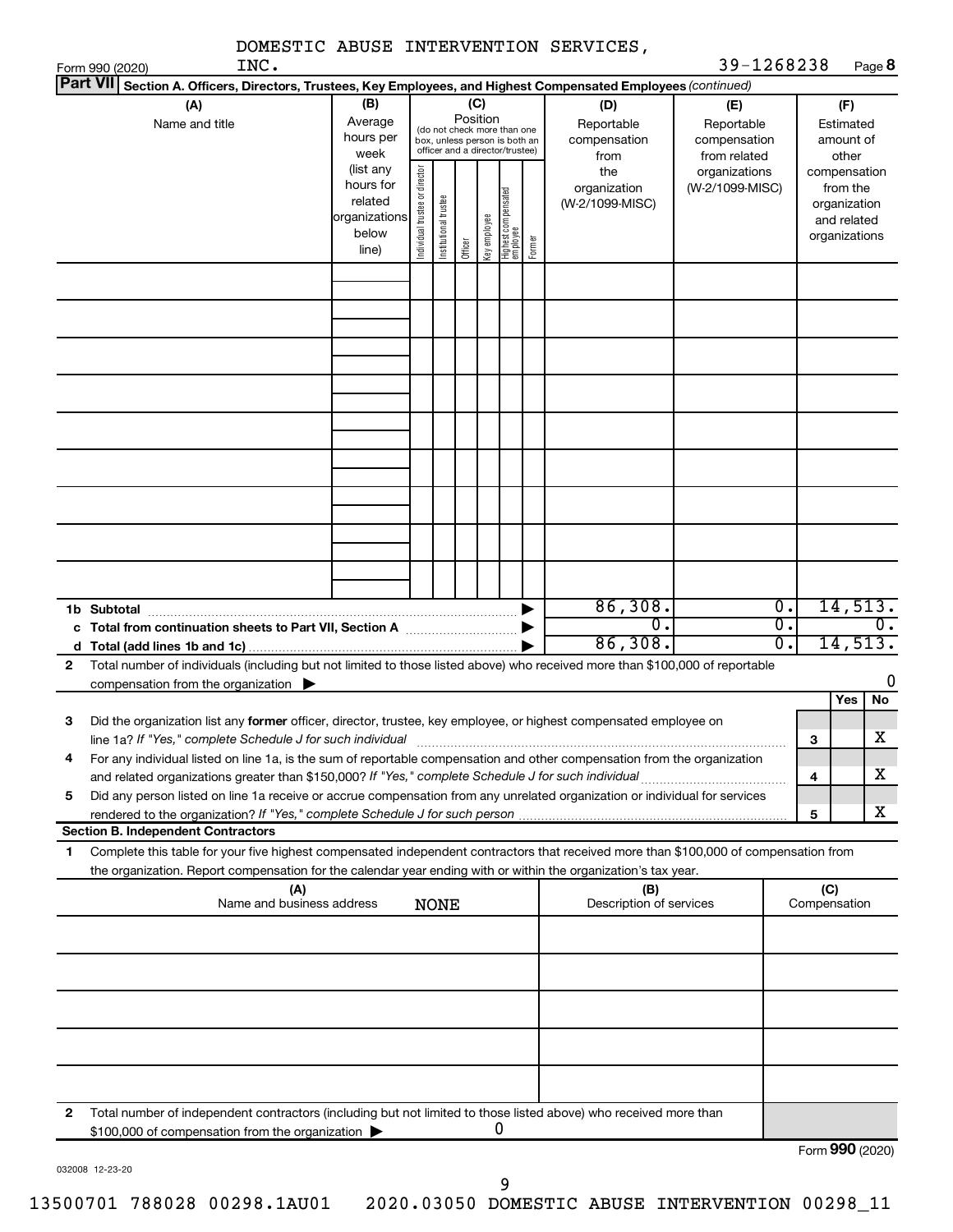|  | DOMESTIC ABUSE INTERVENTION SERVICES, |  |
|--|---------------------------------------|--|

|                                                           |      |                                                       | INC.<br>Form 990 (2020)                                                     |    |    |                |                      |                      |                          |                                              | 39-1268238                           |                                                                 | Page 9 |
|-----------------------------------------------------------|------|-------------------------------------------------------|-----------------------------------------------------------------------------|----|----|----------------|----------------------|----------------------|--------------------------|----------------------------------------------|--------------------------------------|-----------------------------------------------------------------|--------|
| <b>Part VIII</b>                                          |      |                                                       | <b>Statement of Revenue</b>                                                 |    |    |                |                      |                      |                          |                                              |                                      |                                                                 |        |
|                                                           |      |                                                       |                                                                             |    |    |                |                      |                      |                          |                                              |                                      |                                                                 |        |
|                                                           |      |                                                       |                                                                             |    |    |                |                      |                      | (A)<br>Total revenue     | (B)<br>Related or exempt<br>function revenue | (C)<br>Unrelated<br>business revenue | (D)<br>Revenue excluded<br>from tax under<br>sections 512 - 514 |        |
|                                                           |      |                                                       | 1 a Federated campaigns                                                     |    |    | 1a             |                      | 72,509.              |                          |                                              |                                      |                                                                 |        |
| Contributions, Gifts, Grants<br>and Other Similar Amounts |      |                                                       | <b>b</b> Membership dues                                                    |    |    | 1 <sub>b</sub> |                      |                      |                          |                                              |                                      |                                                                 |        |
|                                                           |      |                                                       |                                                                             |    |    | 1 <sub>c</sub> |                      |                      |                          |                                              |                                      |                                                                 |        |
|                                                           |      |                                                       | c Fundraising events                                                        |    |    | 1 <sub>d</sub> |                      |                      |                          |                                              |                                      |                                                                 |        |
|                                                           |      |                                                       | d Related organizations<br>e Government grants (contributions)              |    |    | 1e             |                      | 1,727,461.           |                          |                                              |                                      |                                                                 |        |
|                                                           |      |                                                       | f All other contributions, gifts, grants, and                               |    |    |                |                      |                      |                          |                                              |                                      |                                                                 |        |
|                                                           |      |                                                       | similar amounts not included above                                          |    |    | 1f             |                      | 1,589,799.           |                          |                                              |                                      |                                                                 |        |
|                                                           |      |                                                       | g Noncash contributions included in lines 1a-1f                             |    |    | $ 1g $ \$      |                      | 111, 715.            |                          |                                              |                                      |                                                                 |        |
|                                                           |      |                                                       |                                                                             |    |    |                |                      |                      | $\sqrt{3}$ , 389, 769.   |                                              |                                      |                                                                 |        |
|                                                           |      |                                                       |                                                                             |    |    |                |                      | <b>Business Code</b> |                          |                                              |                                      |                                                                 |        |
|                                                           |      | 2 a                                                   |                                                                             |    |    |                |                      |                      |                          |                                              |                                      |                                                                 |        |
| Program Service<br>Revenue                                |      | b                                                     |                                                                             |    |    |                |                      |                      |                          |                                              |                                      |                                                                 |        |
|                                                           |      | с                                                     | <u> 1980 - John Barnett, fransk politiker (d. 1980)</u>                     |    |    |                |                      |                      |                          |                                              |                                      |                                                                 |        |
|                                                           |      | d                                                     |                                                                             |    |    |                |                      |                      |                          |                                              |                                      |                                                                 |        |
|                                                           |      | е                                                     |                                                                             |    |    |                |                      |                      |                          |                                              |                                      |                                                                 |        |
|                                                           |      |                                                       | All other program service revenue                                           |    |    |                |                      |                      |                          |                                              |                                      |                                                                 |        |
|                                                           |      |                                                       |                                                                             |    |    |                |                      |                      |                          |                                              |                                      |                                                                 |        |
|                                                           | 3    |                                                       |                                                                             |    |    |                |                      |                      |                          |                                              |                                      |                                                                 |        |
|                                                           |      | Investment income (including dividends, interest, and |                                                                             |    |    |                | 1,108.               |                      |                          | 1,108.                                       |                                      |                                                                 |        |
|                                                           | 4    |                                                       | Income from investment of tax-exempt bond proceeds                          |    |    |                |                      |                      |                          |                                              |                                      |                                                                 |        |
|                                                           | 5    |                                                       |                                                                             |    |    |                |                      |                      |                          |                                              |                                      |                                                                 |        |
|                                                           |      |                                                       |                                                                             |    |    | (i) Real       |                      | (ii) Personal        |                          |                                              |                                      |                                                                 |        |
|                                                           |      |                                                       | <b>6 a</b> Gross rents                                                      | 6a |    |                |                      |                      |                          |                                              |                                      |                                                                 |        |
|                                                           |      |                                                       | <b>b</b> Less: rental expenses $\ldots$                                     | 6b |    |                |                      |                      |                          |                                              |                                      |                                                                 |        |
|                                                           |      |                                                       | c Rental income or (loss)                                                   | 6c |    |                |                      |                      |                          |                                              |                                      |                                                                 |        |
|                                                           |      |                                                       | d Net rental income or (loss)                                               |    |    |                |                      |                      |                          |                                              |                                      |                                                                 |        |
|                                                           |      |                                                       | 7 a Gross amount from sales of                                              |    |    | (i) Securities |                      | (ii) Other           |                          |                                              |                                      |                                                                 |        |
|                                                           |      |                                                       | assets other than inventory                                                 |    | 7a |                |                      |                      |                          |                                              |                                      |                                                                 |        |
|                                                           |      |                                                       | <b>b</b> Less: cost or other basis                                          |    |    |                |                      |                      |                          |                                              |                                      |                                                                 |        |
| evenue                                                    |      |                                                       | and sales expenses                                                          | 7b |    |                |                      |                      |                          |                                              |                                      |                                                                 |        |
|                                                           |      |                                                       | c Gain or (loss)                                                            | 7c |    |                |                      |                      |                          |                                              |                                      |                                                                 |        |
| č                                                         |      |                                                       |                                                                             |    |    |                |                      |                      |                          |                                              |                                      |                                                                 |        |
| Other                                                     |      |                                                       | 8 a Gross income from fundraising events (not                               |    |    |                |                      |                      |                          |                                              |                                      |                                                                 |        |
|                                                           |      |                                                       | including \$<br><u>na sa sa sa salala sa salala di</u>                      |    |    |                |                      |                      |                          |                                              |                                      |                                                                 |        |
|                                                           |      |                                                       | contributions reported on line 1c). See                                     |    |    |                |                      |                      |                          |                                              |                                      |                                                                 |        |
|                                                           |      |                                                       |                                                                             |    |    |                |                      |                      |                          |                                              |                                      |                                                                 |        |
|                                                           |      |                                                       | <b>b</b> Less: direct expenses <b>contained b</b> Less: direct expenses     |    |    |                | 8b                   |                      |                          |                                              |                                      |                                                                 |        |
|                                                           |      |                                                       | c Net income or (loss) from fundraising events                              |    |    |                |                      | .                    |                          |                                              |                                      |                                                                 |        |
|                                                           |      |                                                       | 9 a Gross income from gaming activities. See                                |    |    |                |                      |                      |                          |                                              |                                      |                                                                 |        |
|                                                           |      |                                                       |                                                                             |    |    |                | 9a<br>9 <sub>b</sub> |                      |                          |                                              |                                      |                                                                 |        |
|                                                           |      |                                                       |                                                                             |    |    |                |                      |                      |                          |                                              |                                      |                                                                 |        |
|                                                           |      |                                                       | c Net income or (loss) from gaming activities                               |    |    |                |                      |                      |                          |                                              |                                      |                                                                 |        |
|                                                           |      |                                                       | 10 a Gross sales of inventory, less returns                                 |    |    |                |                      |                      |                          |                                              |                                      |                                                                 |        |
|                                                           |      |                                                       | <b>b</b> Less: cost of goods sold                                           |    |    |                | 10b                  |                      |                          |                                              |                                      |                                                                 |        |
|                                                           |      |                                                       | c Net income or (loss) from sales of inventory                              |    |    |                |                      |                      |                          |                                              |                                      |                                                                 |        |
|                                                           |      |                                                       |                                                                             |    |    |                |                      | <b>Business Code</b> |                          |                                              |                                      |                                                                 |        |
| Miscellaneous<br>Revenue                                  | 11 a |                                                       |                                                                             |    |    |                |                      |                      |                          |                                              |                                      |                                                                 |        |
|                                                           |      | b                                                     |                                                                             |    |    |                |                      |                      |                          |                                              |                                      |                                                                 |        |
|                                                           |      | с                                                     |                                                                             |    |    |                |                      |                      |                          |                                              |                                      |                                                                 |        |
|                                                           |      |                                                       |                                                                             |    |    |                |                      | 900099               | 2,587.                   |                                              |                                      | 2,587.                                                          |        |
|                                                           |      |                                                       |                                                                             |    |    |                |                      |                      | 2,587.                   |                                              |                                      |                                                                 |        |
|                                                           | 12   |                                                       | Total revenue. See instructions [101] [101] Total revenue. See instructions |    |    |                |                      |                      | $\overline{3, 393, 464}$ | $\overline{0}$ .                             | Ο.                                   | 3,695.                                                          |        |
| 032009 12-23-20                                           |      |                                                       |                                                                             |    |    |                |                      |                      |                          |                                              |                                      | Form 990 (2020)                                                 |        |

10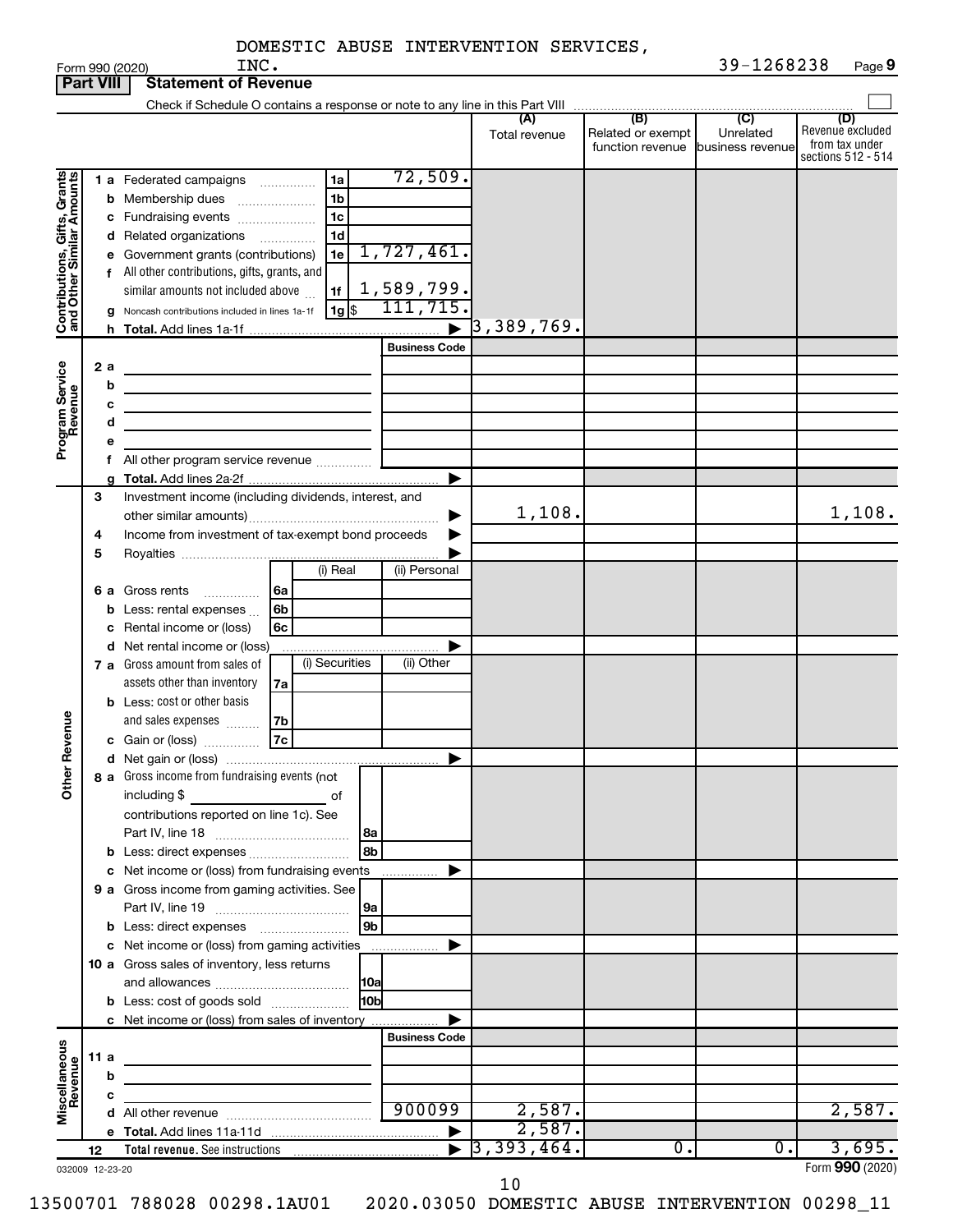*Section 501(c)(3) and 501(c)(4) organizations must complete all columns. All other organizations must complete column (A).* **Part IX | Statement of Functional Expenses** 

|              | Check if Schedule O contains a response or note to any line in this Part IX.                                                                                                                               |                        |                                    |                                    |                                |
|--------------|------------------------------------------------------------------------------------------------------------------------------------------------------------------------------------------------------------|------------------------|------------------------------------|------------------------------------|--------------------------------|
|              | Do not include amounts reported on lines 6b,<br>7b, 8b, 9b, and 10b of Part VIII.                                                                                                                          | (A)<br>Total expenses  | (B)<br>Program service<br>expenses | Management and<br>general expenses | (D)<br>Fundraising<br>expenses |
| 1.           | Grants and other assistance to domestic organizations                                                                                                                                                      |                        |                                    |                                    |                                |
|              | and domestic governments. See Part IV, line 21                                                                                                                                                             |                        |                                    |                                    |                                |
| $\mathbf{2}$ | Grants and other assistance to domestic                                                                                                                                                                    |                        |                                    |                                    |                                |
|              | individuals. See Part IV, line 22                                                                                                                                                                          | 146,671.               | 146,671.                           |                                    |                                |
| 3            | Grants and other assistance to foreign                                                                                                                                                                     |                        |                                    |                                    |                                |
|              | organizations, foreign governments, and foreign                                                                                                                                                            |                        |                                    |                                    |                                |
|              | individuals. See Part IV, lines 15 and 16                                                                                                                                                                  |                        |                                    |                                    |                                |
| 4            | Benefits paid to or for members                                                                                                                                                                            |                        |                                    |                                    |                                |
| 5            | Compensation of current officers, directors,                                                                                                                                                               |                        |                                    |                                    |                                |
|              | trustees, and key employees                                                                                                                                                                                | 100,821.               | 55,452.                            | 25,205.                            | 20,164.                        |
| 6            | Compensation not included above to disqualified                                                                                                                                                            |                        |                                    |                                    |                                |
|              | persons (as defined under section 4958(f)(1)) and                                                                                                                                                          |                        |                                    |                                    |                                |
|              | persons described in section 4958(c)(3)(B)                                                                                                                                                                 |                        |                                    |                                    |                                |
| 7            | Other salaries and wages                                                                                                                                                                                   | 1,737,784.             | 1, 239, 864.                       | 301,639.                           | 196, 281.                      |
| 8            | Pension plan accruals and contributions (include                                                                                                                                                           |                        |                                    |                                    |                                |
|              | section 401(k) and 403(b) employer contributions)                                                                                                                                                          | 225,402.               | 100, 874.                          | 83,919.                            |                                |
| 9            | Other employee benefits                                                                                                                                                                                    | 130,992.               | 99,391.                            | 19,289.                            | $\frac{40,609}{12,312}$        |
| 10           |                                                                                                                                                                                                            |                        |                                    |                                    |                                |
| 11<br>a      | Fees for services (nonemployees):                                                                                                                                                                          |                        |                                    |                                    |                                |
| b            |                                                                                                                                                                                                            | 1,540.                 |                                    | 1,540.                             |                                |
| c            |                                                                                                                                                                                                            | 20,665.                | 6, 383.                            | 13,421.                            | 861.                           |
| d            |                                                                                                                                                                                                            |                        |                                    |                                    |                                |
| e            | Professional fundraising services. See Part IV, line 17                                                                                                                                                    |                        |                                    |                                    |                                |
| f            | Investment management fees                                                                                                                                                                                 |                        |                                    |                                    |                                |
| a            | Other. (If line 11g amount exceeds 10% of line 25,                                                                                                                                                         |                        |                                    |                                    |                                |
|              | column (A) amount, list line 11g expenses on Sch O.)                                                                                                                                                       |                        | 843.                               | 10,946.                            |                                |
| 12           |                                                                                                                                                                                                            | $\frac{11,923}{1,786}$ | 1,151.                             | 510.                               | $\frac{134}{125}$ .            |
| 13           |                                                                                                                                                                                                            | 75, 324.               | 46,677.                            | 9,241.                             | 19,406.                        |
| 14           |                                                                                                                                                                                                            | 70,057.                | 34,515.                            | 29,707.                            | 5,835.                         |
| 15           |                                                                                                                                                                                                            |                        |                                    |                                    |                                |
| 16           |                                                                                                                                                                                                            | 160, 486.              | 139,046.                           | 16, 238.                           | 5,202.                         |
| 17           |                                                                                                                                                                                                            | 1,919.                 | 1,817.                             | 102.                               |                                |
| 18           | Payments of travel or entertainment expenses                                                                                                                                                               |                        |                                    |                                    |                                |
|              | for any federal, state, or local public officials                                                                                                                                                          |                        |                                    |                                    |                                |
| 19           | Conferences, conventions, and meetings                                                                                                                                                                     | 11,877.                | 4,029.                             | 6,845.                             | 1,003.                         |
| 20           | Interest                                                                                                                                                                                                   |                        |                                    |                                    |                                |
| 21           |                                                                                                                                                                                                            |                        |                                    |                                    |                                |
| 22           | Depreciation, depletion, and amortization                                                                                                                                                                  | 191,246.               | 132,197.<br>10,623.                | 56,775.                            | 2,274.                         |
| 23           | Insurance                                                                                                                                                                                                  | 19,757.                |                                    | 7,592.                             | 1,542.                         |
| 24           | Other expenses. Itemize expenses not covered<br>above (List miscellaneous expenses on line 24e. If<br>line 24e amount exceeds 10% of line 25, column (A)<br>amount, list line 24e expenses on Schedule O.) |                        |                                    |                                    |                                |
| a            | RESIDENTIAL FOOD                                                                                                                                                                                           | 19,049 <b>.</b>        | 19,049.                            |                                    |                                |
| b            | PILOT TAX                                                                                                                                                                                                  | 11,122.                | 10,566.                            | 334.                               | 222.                           |
|              | DUES AND SUBSCRIPTIONS                                                                                                                                                                                     | 3,707.                 |                                    | 2,063.                             | 1,644.                         |
| d            | <b>BAD DEBT</b><br><b>EXPENSE</b>                                                                                                                                                                          | 25.                    |                                    | 25.                                |                                |
| e            | All other expenses                                                                                                                                                                                         | 4,896.                 |                                    | 1,875.                             | 3,021.                         |
| 25           | Total functional expenses. Add lines 1 through 24e                                                                                                                                                         | 2,947,049.             | 2,049,148.                         | 587, 266.                          | 310,635.                       |
| 26           | Joint costs. Complete this line only if the organization                                                                                                                                                   |                        |                                    |                                    |                                |
|              | reported in column (B) joint costs from a combined                                                                                                                                                         |                        |                                    |                                    |                                |
|              | educational campaign and fundraising solicitation.                                                                                                                                                         |                        |                                    |                                    |                                |
|              | Check here $\blacktriangleright$<br>if following SOP 98-2 (ASC 958-720)                                                                                                                                    |                        |                                    |                                    | $000 \approx$                  |

032010 12-23-20

13500701 788028 00298.1AU01 2020.03050 DOMESTIC ABUSE INTERVENTION 00298\_11

11

Form (2020) **990**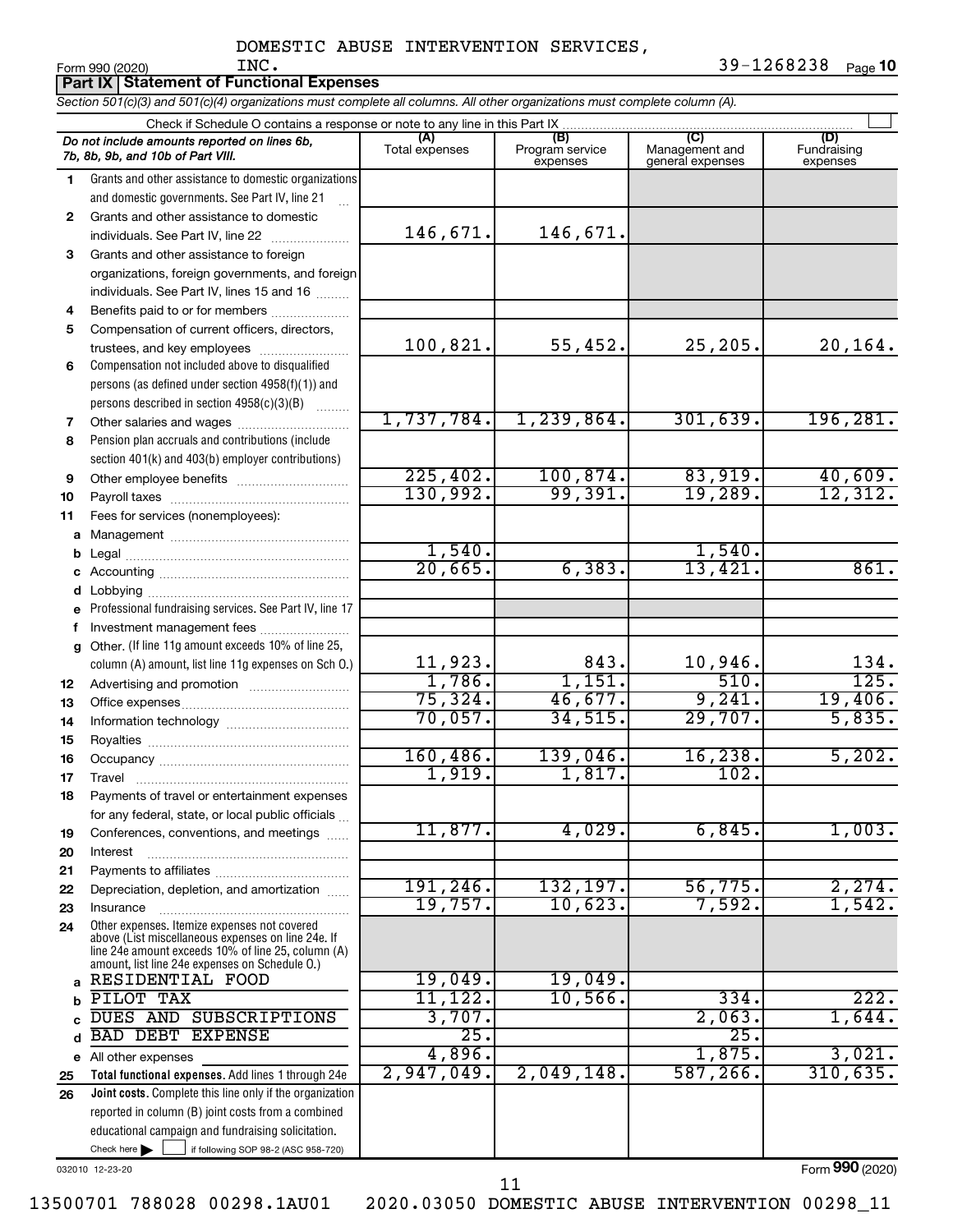**11**

 $\overline{5,398,083.}$   $\overline{32}$   $\overline{5,844,498.}$  $6,120,955.$   $33$  6,549,106.

Form (2020) **990**

|                             | Form 990 (2020) | INC.                                                                                                                                                                                                                           |                          |                 | 39-1268238<br>Page 11 |
|-----------------------------|-----------------|--------------------------------------------------------------------------------------------------------------------------------------------------------------------------------------------------------------------------------|--------------------------|-----------------|-----------------------|
|                             | <b>Part X</b>   | <b>Balance Sheet</b>                                                                                                                                                                                                           |                          |                 |                       |
|                             |                 |                                                                                                                                                                                                                                |                          |                 |                       |
|                             |                 |                                                                                                                                                                                                                                | (A)<br>Beginning of year |                 | (B)<br>End of year    |
|                             | 1               | Cash - non-interest-bearing                                                                                                                                                                                                    | 261,562.                 | $\mathbf{1}$    | 917,538.              |
|                             | 2               |                                                                                                                                                                                                                                | 303,568.                 | $\mathbf{2}$    | 146,560.              |
|                             | З               |                                                                                                                                                                                                                                | 248, 328.                | 3               | 350, 434.             |
|                             | 4               |                                                                                                                                                                                                                                |                          | 4               |                       |
|                             | 5               | Loans and other receivables from any current or former officer, director,                                                                                                                                                      |                          |                 |                       |
|                             |                 | trustee, key employee, creator or founder, substantial contributor, or 35%                                                                                                                                                     |                          |                 |                       |
|                             |                 | controlled entity or family member of any of these persons                                                                                                                                                                     |                          | 5               |                       |
|                             | 6               | Loans and other receivables from other disqualified persons (as defined                                                                                                                                                        |                          |                 |                       |
|                             |                 | under section 4958(f)(1)), and persons described in section 4958(c)(3)(B)                                                                                                                                                      |                          | 6               |                       |
|                             | 7               |                                                                                                                                                                                                                                |                          | $\overline{7}$  |                       |
| Assets                      | 8               |                                                                                                                                                                                                                                |                          | 8               |                       |
|                             | 9               | Prepaid expenses and deferred charges [11] [11] prepaid expenses and deferred charges [11] [11] presummation and the Prepaid expenses and deferred charges [11] and an amount of Prepaid experiment and the Prepaid experiment | 33,169.                  | 9               | 34,881.               |
|                             |                 | 10a Land, buildings, and equipment: cost or other                                                                                                                                                                              |                          |                 |                       |
|                             |                 | basis. Complete Part VI of Schedule D    10a   6, 380, 949.                                                                                                                                                                    |                          |                 |                       |
|                             |                 | 1,281,256.<br>10 <sub>b</sub>                                                                                                                                                                                                  | 5, 274, 328.             | 10 <sub>c</sub> | 5,099,693.            |
|                             | 11              |                                                                                                                                                                                                                                |                          | 11              |                       |
|                             | 12              |                                                                                                                                                                                                                                |                          | 12              |                       |
|                             | 13              |                                                                                                                                                                                                                                |                          | 13              |                       |
|                             | 14              |                                                                                                                                                                                                                                |                          | 14              |                       |
|                             | 15              |                                                                                                                                                                                                                                |                          | 15              |                       |
|                             | 16              |                                                                                                                                                                                                                                | 6, 120, 955.             | 16              | 6,549,106.            |
|                             | 17              |                                                                                                                                                                                                                                | 128,528.                 | 17              | 144,676.              |
|                             | 18              |                                                                                                                                                                                                                                |                          | 18              |                       |
|                             | 19              |                                                                                                                                                                                                                                |                          | 19              |                       |
|                             | 20              |                                                                                                                                                                                                                                |                          | 20              |                       |
|                             | 21              | Escrow or custodial account liability. Complete Part IV of Schedule D                                                                                                                                                          |                          | 21              |                       |
|                             | 22              | Loans and other payables to any current or former officer, director,                                                                                                                                                           |                          |                 |                       |
|                             |                 | trustee, key employee, creator or founder, substantial contributor, or 35%                                                                                                                                                     |                          |                 |                       |
| Liabilities                 |                 | controlled entity or family member of any of these persons [                                                                                                                                                                   |                          | 22              |                       |
|                             | 23              | Secured mortgages and notes payable to unrelated third parties                                                                                                                                                                 | 594, 344.                | 23              | 559,932.              |
|                             | 24              | Unsecured notes and loans payable to unrelated third parties                                                                                                                                                                   |                          | 24              |                       |
|                             | 25              | Other liabilities (including federal income tax, payables to related third                                                                                                                                                     |                          |                 |                       |
|                             |                 | parties, and other liabilities not included on lines 17-24). Complete Part X                                                                                                                                                   |                          |                 |                       |
|                             |                 | of Schedule D                                                                                                                                                                                                                  |                          | 25              |                       |
|                             | 26              | Total liabilities. Add lines 17 through 25                                                                                                                                                                                     | 722,872.                 | 26              | 704,608.              |
|                             |                 | Organizations that follow FASB ASC 958, check here $\blacktriangleright \lfloor \underline{X} \rfloor$                                                                                                                         |                          |                 |                       |
|                             |                 | and complete lines 27, 28, 32, and 33.                                                                                                                                                                                         |                          |                 |                       |
|                             | 27              | Net assets without donor restrictions                                                                                                                                                                                          | 5,029,495.               | 27              | 5,660,915.            |
|                             | 28              |                                                                                                                                                                                                                                | 368,588.                 | 28              | 183,583.              |
| Net Assets or Fund Balances |                 | Organizations that do not follow FASB ASC 958, check here $\blacktriangleright$ [                                                                                                                                              |                          |                 |                       |
|                             |                 | and complete lines 29 through 33.                                                                                                                                                                                              |                          |                 |                       |
|                             | 29              |                                                                                                                                                                                                                                |                          | 29              |                       |
|                             | 30              | Paid-in or capital surplus, or land, building, or equipment fund                                                                                                                                                               |                          | 30              |                       |
|                             | 31              | Retained earnings, endowment, accumulated income, or other funds<br>.                                                                                                                                                          |                          | 31              |                       |
|                             | 32              | Total net assets or fund balances                                                                                                                                                                                              | 5,398,083.               | 32              | 5,844,498.            |

032011 12-23-20

12

Capital stock or trust principal, or current funds ~~~~~~~~~~~~~~~ Paid-in or capital surplus, or land, building, or equipment fund ....................... Retained earnings, endowment, accumulated income, or other funds ............ Total net assets or fund balances ~~~~~~~~~~~~~~~~~~~~~~

Total liabilities and net assets/fund balances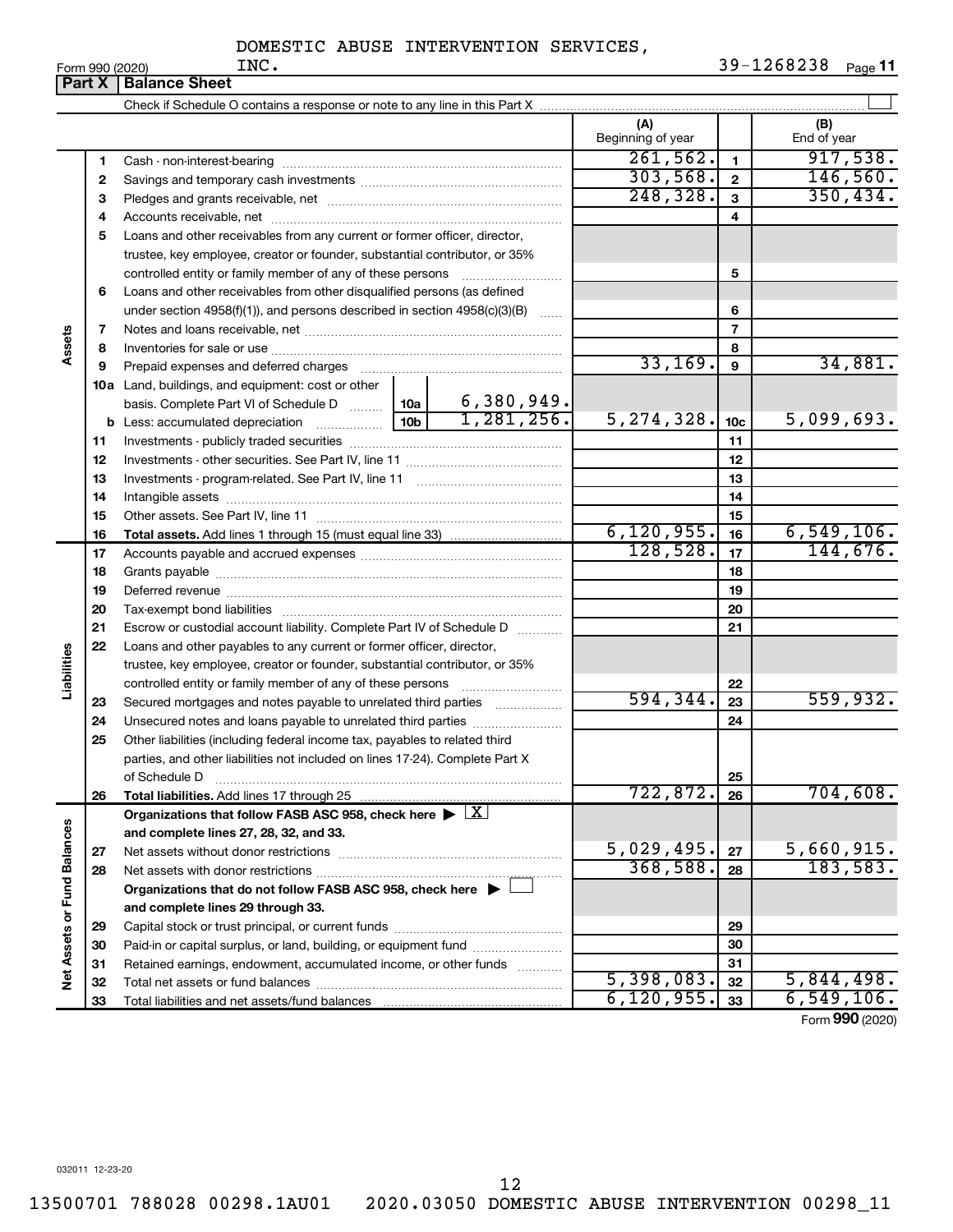|            | DOMESTIC ABUSE INTERVENTION SERVICES, |                |
|------------|---------------------------------------|----------------|
| <b>TNC</b> |                                       | $39 - 1268238$ |

|    | Form 990 (2020)<br>INC.                                                                                                                                                                                                        |                         | 39-1268238     |            | Page 12                   |
|----|--------------------------------------------------------------------------------------------------------------------------------------------------------------------------------------------------------------------------------|-------------------------|----------------|------------|---------------------------|
|    | <b>Part XI Reconciliation of Net Assets</b>                                                                                                                                                                                    |                         |                |            |                           |
|    |                                                                                                                                                                                                                                |                         |                |            |                           |
|    |                                                                                                                                                                                                                                |                         |                |            |                           |
| 1  |                                                                                                                                                                                                                                | $\mathbf{1}$            | 3,393,464.     |            |                           |
| 2  |                                                                                                                                                                                                                                | $\mathbf{2}$            | 2,947,049.     |            |                           |
| з  | Revenue less expenses. Subtract line 2 from line 1                                                                                                                                                                             | $\mathbf{3}$            | 446, 415.      |            |                           |
| 4  |                                                                                                                                                                                                                                | $\overline{\mathbf{4}}$ | 5,398,083.     |            |                           |
| 5  | Net unrealized gains (losses) on investments [111] www.marting.com/marting.com/marting.com/marting.com/marting.                                                                                                                | 5                       |                |            |                           |
| 6  |                                                                                                                                                                                                                                | 6                       |                |            |                           |
| 7  | Investment expenses www.communication.communication.com/interaction.com/interaction.com/interaction.com/interaction.com/interaction.com/interaction.com/interaction.com/interaction.com/interaction.com/interaction.com/intera | $\overline{7}$          |                |            |                           |
| 8  | Prior period adjustments www.communication.communication.communication.com                                                                                                                                                     | 8                       |                |            |                           |
| 9  | Other changes in net assets or fund balances (explain on Schedule O)                                                                                                                                                           | $\mathbf{q}$            |                |            | $\overline{\mathbf{0}}$ . |
| 10 | Net assets or fund balances at end of year. Combine lines 3 through 9 (must equal Part X, line 32,                                                                                                                             |                         |                |            |                           |
|    |                                                                                                                                                                                                                                | 10                      | 5,844,498.     |            |                           |
|    | Part XII Financial Statements and Reporting                                                                                                                                                                                    |                         |                |            |                           |
|    |                                                                                                                                                                                                                                |                         |                |            |                           |
|    |                                                                                                                                                                                                                                |                         |                | <b>Yes</b> | <b>No</b>                 |
| 1. | $\lfloor$ X $\rfloor$ Accrual<br>Accounting method used to prepare the Form 990: [130] Cash<br>  Other                                                                                                                         |                         |                |            |                           |
|    | If the organization changed its method of accounting from a prior year or checked "Other," explain in Schedule O.                                                                                                              |                         |                |            |                           |
|    |                                                                                                                                                                                                                                |                         | 2a             |            | х                         |
|    | If "Yes," check a box below to indicate whether the financial statements for the year were compiled or reviewed on a                                                                                                           |                         |                |            |                           |
|    | separate basis, consolidated basis, or both:                                                                                                                                                                                   |                         |                |            |                           |
|    | Both consolidated and separate basis<br>Separate basis<br>Consolidated basis                                                                                                                                                   |                         |                |            |                           |
|    | <b>b</b> Were the organization's financial statements audited by an independent accountant?                                                                                                                                    |                         | 2 <sub>b</sub> | x          |                           |
|    | If "Yes," check a box below to indicate whether the financial statements for the year were audited on a separate basis,                                                                                                        |                         |                |            |                           |
|    | consolidated basis, or both:                                                                                                                                                                                                   |                         |                |            |                           |
|    | $\lfloor \mathbf{X} \rfloor$ Consolidated basis<br>Separate basis<br>Both consolidated and separate basis                                                                                                                      |                         |                |            |                           |
|    | c If "Yes" to line 2a or 2b, does the organization have a committee that assumes responsibility for oversight of the audit,                                                                                                    |                         |                |            |                           |
|    | review, or compilation of its financial statements and selection of an independent accountant?                                                                                                                                 |                         | 2c             | х          |                           |
|    | If the organization changed either its oversight process or selection process during the tax year, explain on Schedule O.                                                                                                      |                         |                |            |                           |
|    | 3a As a result of a federal award, was the organization required to undergo an audit or audits as set forth in the Single Audit                                                                                                |                         |                |            |                           |
|    |                                                                                                                                                                                                                                |                         | За             |            | x                         |
|    | b If "Yes," did the organization undergo the required audit or audits? If the organization did not undergo the required audit                                                                                                  |                         |                |            |                           |
|    |                                                                                                                                                                                                                                |                         | 3b             |            |                           |

Form (2020) **990**

032012 12-23-20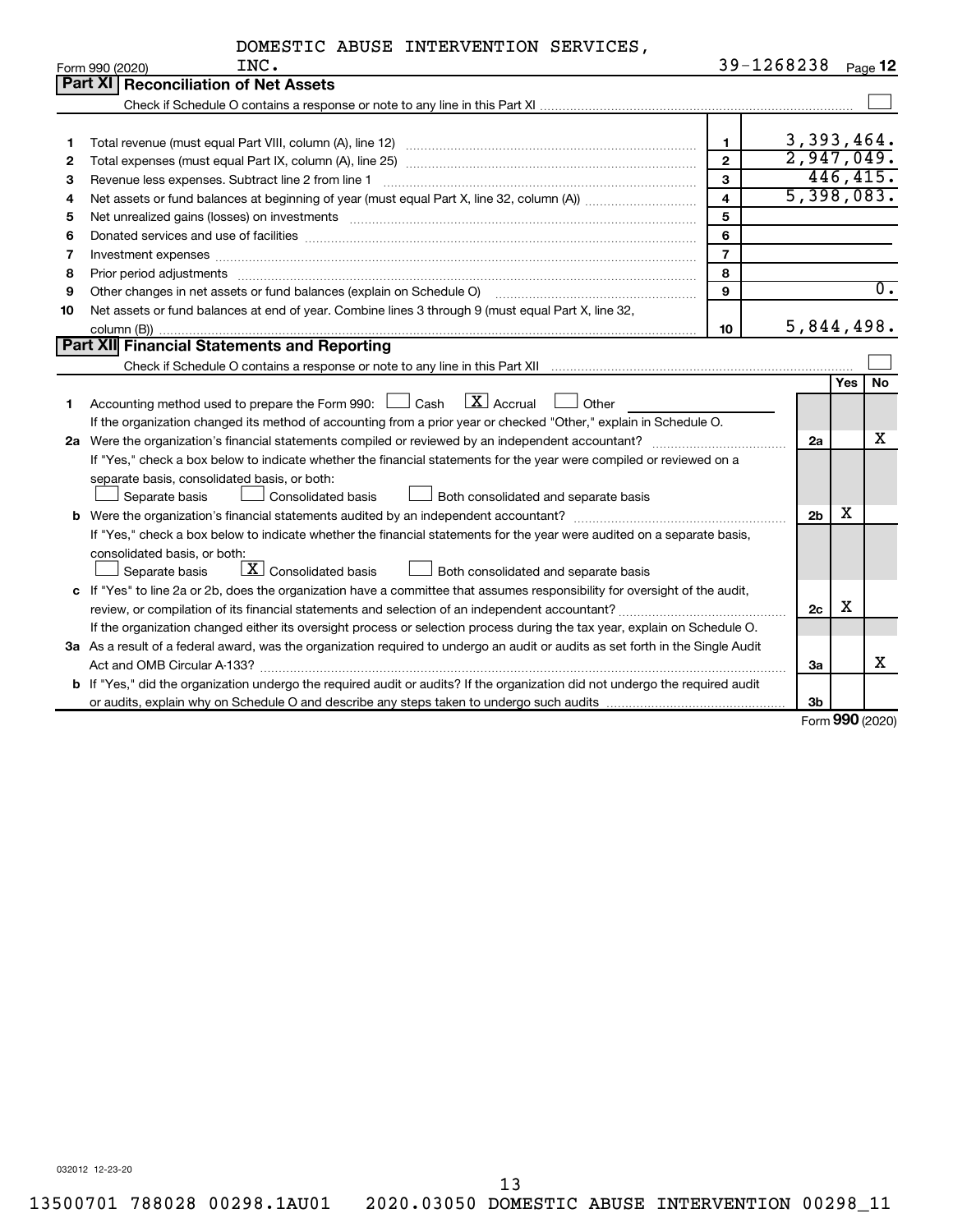| <b>SCHEDULE A</b>                                                                                         |      |                                                               |                                                                                                                                                                                                                                                                                  |     |                                                                |                            | OMB No. 1545-0047                     |
|-----------------------------------------------------------------------------------------------------------|------|---------------------------------------------------------------|----------------------------------------------------------------------------------------------------------------------------------------------------------------------------------------------------------------------------------------------------------------------------------|-----|----------------------------------------------------------------|----------------------------|---------------------------------------|
| (Form 990 or 990-EZ)                                                                                      |      |                                                               | <b>Public Charity Status and Public Support</b>                                                                                                                                                                                                                                  |     |                                                                |                            |                                       |
|                                                                                                           |      |                                                               | Complete if the organization is a section 501(c)(3) organization or a section<br>4947(a)(1) nonexempt charitable trust.                                                                                                                                                          |     |                                                                |                            |                                       |
| Department of the Treasury                                                                                |      |                                                               | Attach to Form 990 or Form 990-EZ.                                                                                                                                                                                                                                               |     |                                                                |                            | <b>Open to Public</b>                 |
| Internal Revenue Service                                                                                  |      |                                                               | Go to www.irs.gov/Form990 for instructions and the latest information.                                                                                                                                                                                                           |     |                                                                |                            | Inspection                            |
| Name of the organization                                                                                  |      |                                                               | DOMESTIC ABUSE INTERVENTION SERVICES,                                                                                                                                                                                                                                            |     |                                                                |                            | <b>Employer identification number</b> |
|                                                                                                           | INC. |                                                               |                                                                                                                                                                                                                                                                                  |     |                                                                |                            | 39-1268238                            |
| Part I                                                                                                    |      |                                                               | Reason for Public Charity Status. (All organizations must complete this part.) See instructions.                                                                                                                                                                                 |     |                                                                |                            |                                       |
| The organization is not a private foundation because it is: (For lines 1 through 12, check only one box.) |      |                                                               |                                                                                                                                                                                                                                                                                  |     |                                                                |                            |                                       |
| 1                                                                                                         |      |                                                               | A church, convention of churches, or association of churches described in <b>section 170(b)(1)(A)(i).</b>                                                                                                                                                                        |     |                                                                |                            |                                       |
| 2                                                                                                         |      |                                                               | A school described in section 170(b)(1)(A)(ii). (Attach Schedule E (Form 990 or 990-EZ).)                                                                                                                                                                                        |     |                                                                |                            |                                       |
| 3<br>4                                                                                                    |      |                                                               | A hospital or a cooperative hospital service organization described in section 170(b)(1)(A)(iii).<br>A medical research organization operated in conjunction with a hospital described in section 170(b)(1)(A)(iii). Enter the hospital's name,                                  |     |                                                                |                            |                                       |
| city, and state:                                                                                          |      |                                                               |                                                                                                                                                                                                                                                                                  |     |                                                                |                            |                                       |
| 5                                                                                                         |      |                                                               | An organization operated for the benefit of a college or university owned or operated by a governmental unit described in                                                                                                                                                        |     |                                                                |                            |                                       |
|                                                                                                           |      | section 170(b)(1)(A)(iv). (Complete Part II.)                 |                                                                                                                                                                                                                                                                                  |     |                                                                |                            |                                       |
| 6                                                                                                         |      |                                                               | A federal, state, or local government or governmental unit described in section 170(b)(1)(A)(v).                                                                                                                                                                                 |     |                                                                |                            |                                       |
| $\mathbf{X}$<br>7                                                                                         |      |                                                               | An organization that normally receives a substantial part of its support from a governmental unit or from the general public described in                                                                                                                                        |     |                                                                |                            |                                       |
|                                                                                                           |      | section 170(b)(1)(A)(vi). (Complete Part II.)                 |                                                                                                                                                                                                                                                                                  |     |                                                                |                            |                                       |
| 8                                                                                                         |      |                                                               | A community trust described in section 170(b)(1)(A)(vi). (Complete Part II.)                                                                                                                                                                                                     |     |                                                                |                            |                                       |
| 9                                                                                                         |      |                                                               | An agricultural research organization described in section 170(b)(1)(A)(ix) operated in conjunction with a land-grant college                                                                                                                                                    |     |                                                                |                            |                                       |
|                                                                                                           |      |                                                               | or university or a non-land-grant college of agriculture (see instructions). Enter the name, city, and state of the college or                                                                                                                                                   |     |                                                                |                            |                                       |
| university:                                                                                               |      |                                                               |                                                                                                                                                                                                                                                                                  |     |                                                                |                            |                                       |
| 10                                                                                                        |      |                                                               | An organization that normally receives (1) more than 33 1/3% of its support from contributions, membership fees, and gross receipts from                                                                                                                                         |     |                                                                |                            |                                       |
|                                                                                                           |      |                                                               | activities related to its exempt functions, subject to certain exceptions; and (2) no more than 33 1/3% of its support from gross investment                                                                                                                                     |     |                                                                |                            |                                       |
|                                                                                                           |      |                                                               | income and unrelated business taxable income (less section 511 tax) from businesses acquired by the organization after June 30, 1975.                                                                                                                                            |     |                                                                |                            |                                       |
|                                                                                                           |      | See section 509(a)(2). (Complete Part III.)                   |                                                                                                                                                                                                                                                                                  |     |                                                                |                            |                                       |
| 11<br>12                                                                                                  |      |                                                               | An organization organized and operated exclusively to test for public safety. See section 509(a)(4).                                                                                                                                                                             |     |                                                                |                            |                                       |
|                                                                                                           |      |                                                               | An organization organized and operated exclusively for the benefit of, to perform the functions of, or to carry out the purposes of one or<br>more publicly supported organizations described in section 509(a)(1) or section 509(a)(2). See section 509(a)(3). Check the box in |     |                                                                |                            |                                       |
|                                                                                                           |      |                                                               | lines 12a through 12d that describes the type of supporting organization and complete lines 12e, 12f, and 12g.                                                                                                                                                                   |     |                                                                |                            |                                       |
| a                                                                                                         |      |                                                               | Type I. A supporting organization operated, supervised, or controlled by its supported organization(s), typically by giving                                                                                                                                                      |     |                                                                |                            |                                       |
|                                                                                                           |      |                                                               | the supported organization(s) the power to regularly appoint or elect a majority of the directors or trustees of the supporting                                                                                                                                                  |     |                                                                |                            |                                       |
|                                                                                                           |      | organization. You must complete Part IV, Sections A and B.    |                                                                                                                                                                                                                                                                                  |     |                                                                |                            |                                       |
| b                                                                                                         |      |                                                               | Type II. A supporting organization supervised or controlled in connection with its supported organization(s), by having                                                                                                                                                          |     |                                                                |                            |                                       |
|                                                                                                           |      |                                                               | control or management of the supporting organization vested in the same persons that control or manage the supported                                                                                                                                                             |     |                                                                |                            |                                       |
|                                                                                                           |      | organization(s). You must complete Part IV, Sections A and C. |                                                                                                                                                                                                                                                                                  |     |                                                                |                            |                                       |
| с                                                                                                         |      |                                                               | Type III functionally integrated. A supporting organization operated in connection with, and functionally integrated with,                                                                                                                                                       |     |                                                                |                            |                                       |
|                                                                                                           |      |                                                               | its supported organization(s) (see instructions). You must complete Part IV, Sections A, D, and E.                                                                                                                                                                               |     |                                                                |                            |                                       |
| d                                                                                                         |      |                                                               | Type III non-functionally integrated. A supporting organization operated in connection with its supported organization(s)                                                                                                                                                        |     |                                                                |                            |                                       |
|                                                                                                           |      |                                                               | that is not functionally integrated. The organization generally must satisfy a distribution requirement and an attentiveness                                                                                                                                                     |     |                                                                |                            |                                       |
|                                                                                                           |      |                                                               | requirement (see instructions). You must complete Part IV, Sections A and D, and Part V.                                                                                                                                                                                         |     |                                                                |                            |                                       |
| е                                                                                                         |      |                                                               | Check this box if the organization received a written determination from the IRS that it is a Type I, Type II, Type III                                                                                                                                                          |     |                                                                |                            |                                       |
| f Enter the number of supported organizations                                                             |      |                                                               | functionally integrated, or Type III non-functionally integrated supporting organization.                                                                                                                                                                                        |     |                                                                |                            |                                       |
| g Provide the following information about the supported organization(s).                                  |      |                                                               |                                                                                                                                                                                                                                                                                  |     |                                                                |                            |                                       |
| (i) Name of supported                                                                                     |      | (ii) EIN                                                      | (iii) Type of organization                                                                                                                                                                                                                                                       |     | (iv) Is the organization listed<br>in your governing document? | (v) Amount of monetary     | (vi) Amount of other                  |
| organization                                                                                              |      |                                                               | (described on lines 1-10<br>above (see instructions))                                                                                                                                                                                                                            | Yes | No                                                             | support (see instructions) | support (see instructions)            |
|                                                                                                           |      |                                                               |                                                                                                                                                                                                                                                                                  |     |                                                                |                            |                                       |
|                                                                                                           |      |                                                               |                                                                                                                                                                                                                                                                                  |     |                                                                |                            |                                       |
|                                                                                                           |      |                                                               |                                                                                                                                                                                                                                                                                  |     |                                                                |                            |                                       |
|                                                                                                           |      |                                                               |                                                                                                                                                                                                                                                                                  |     |                                                                |                            |                                       |
|                                                                                                           |      |                                                               |                                                                                                                                                                                                                                                                                  |     |                                                                |                            |                                       |
|                                                                                                           |      |                                                               |                                                                                                                                                                                                                                                                                  |     |                                                                |                            |                                       |
|                                                                                                           |      |                                                               |                                                                                                                                                                                                                                                                                  |     |                                                                |                            |                                       |
|                                                                                                           |      |                                                               |                                                                                                                                                                                                                                                                                  |     |                                                                |                            |                                       |
|                                                                                                           |      |                                                               |                                                                                                                                                                                                                                                                                  |     |                                                                |                            |                                       |
| Total                                                                                                     |      |                                                               |                                                                                                                                                                                                                                                                                  |     |                                                                |                            |                                       |
|                                                                                                           |      |                                                               | LHA For Paperwork Reduction Act Notice, see the Instructions for Form 990 or 990-EZ. 032021 01-25-21 Schedule A (Form 990 or 990-EZ) 2020                                                                                                                                        |     |                                                                |                            |                                       |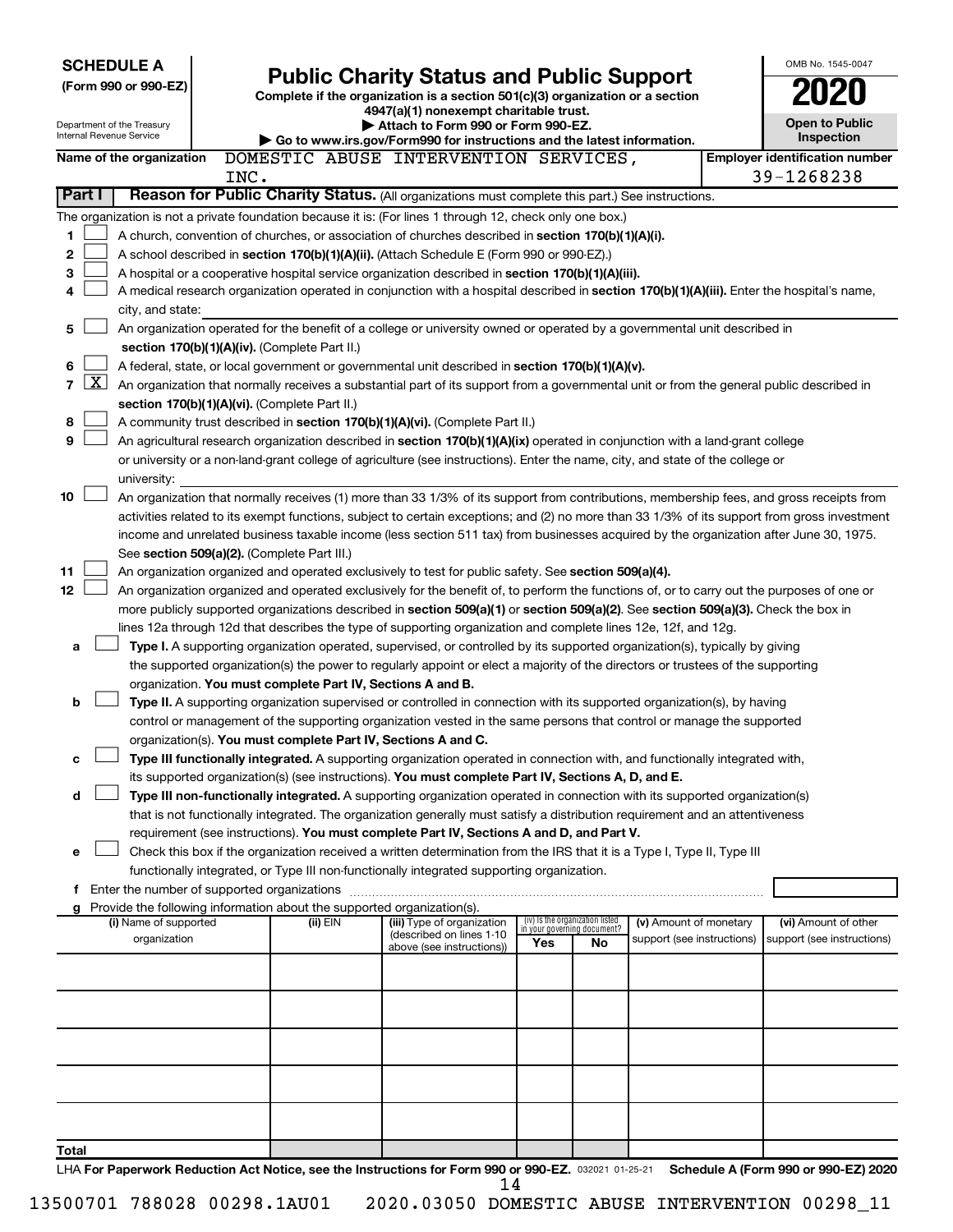# Schedule A (Form 990 or 990-EZ)  $2020$   $N$ C.

**2** INC. 39-1268238 Page 2

(Complete only if you checked the box on line 5, 7, or 8 of Part I or if the organization failed to qualify under Part III. If the organization fails to qualify under the tests listed below, please complete Part III.) **Part II Support Schedule for Organizations Described in Sections 170(b)(1)(A)(iv) and 170(b)(1)(A)(vi)**

| Calendar year (or fiscal year beginning in)<br>(a) 2016<br>(b) 2017<br>$(c)$ 2018<br>$(d)$ 2019<br>(e) 2020<br>1 Gifts, grants, contributions, and<br>membership fees received. (Do not<br>2616012.<br>3389769.13688074.<br>2822540.<br>2583341.<br>2276412.<br>include any "unusual grants.")<br>2 Tax revenues levied for the organ-<br>ization's benefit and either paid to<br>or expended on its behalf<br>3 The value of services or facilities<br>furnished by a governmental unit to<br>the organization without charge<br>3389769.13688074.<br>2276412.<br>2616012.<br>2822540.<br>2583341<br>4 Total. Add lines 1 through 3<br>5 The portion of total contributions<br>by each person (other than a<br>governmental unit or publicly<br>supported organization) included<br>on line 1 that exceeds 2% of the<br>amount shown on line 11,<br>column (f)<br>6 Public support. Subtract line 5 from line 4.<br><b>Section B. Total Support</b><br>Calendar year (or fiscal year beginning in)<br>(a) 2016<br>(b) 2017<br>$(d)$ 2019<br>(e) 2020<br>$(c)$ 2018<br>3389769.13688074.<br>2276412.<br>2616012.<br>2822540<br>2583341<br><b>7</b> Amounts from line 4<br>8 Gross income from interest,<br>dividends, payments received on<br>securities loans, rents, royalties,<br>361.<br>682.<br>1,099.<br>2,477.<br>1,108.<br>and income from similar sources<br><b>9</b> Net income from unrelated business<br>activities, whether or not the<br>business is regularly carried on<br>10 Other income. Do not include gain<br>or loss from the sale of capital<br>assets (Explain in Part VI.)<br>11 Total support. Add lines 7 through 10<br>12<br><b>12</b> Gross receipts from related activities, etc. (see instructions)<br>13 First 5 years. If the Form 990 is for the organization's first, second, third, fourth, or fifth tax year as a section 501(c)(3) | (f) Total                          |
|--------------------------------------------------------------------------------------------------------------------------------------------------------------------------------------------------------------------------------------------------------------------------------------------------------------------------------------------------------------------------------------------------------------------------------------------------------------------------------------------------------------------------------------------------------------------------------------------------------------------------------------------------------------------------------------------------------------------------------------------------------------------------------------------------------------------------------------------------------------------------------------------------------------------------------------------------------------------------------------------------------------------------------------------------------------------------------------------------------------------------------------------------------------------------------------------------------------------------------------------------------------------------------------------------------------------------------------------------------------------------------------------------------------------------------------------------------------------------------------------------------------------------------------------------------------------------------------------------------------------------------------------------------------------------------------------------------------------------------------------------------------------------------------------------------------------------------------------------------------------------|------------------------------------|
|                                                                                                                                                                                                                                                                                                                                                                                                                                                                                                                                                                                                                                                                                                                                                                                                                                                                                                                                                                                                                                                                                                                                                                                                                                                                                                                                                                                                                                                                                                                                                                                                                                                                                                                                                                                                                                                                          |                                    |
|                                                                                                                                                                                                                                                                                                                                                                                                                                                                                                                                                                                                                                                                                                                                                                                                                                                                                                                                                                                                                                                                                                                                                                                                                                                                                                                                                                                                                                                                                                                                                                                                                                                                                                                                                                                                                                                                          |                                    |
|                                                                                                                                                                                                                                                                                                                                                                                                                                                                                                                                                                                                                                                                                                                                                                                                                                                                                                                                                                                                                                                                                                                                                                                                                                                                                                                                                                                                                                                                                                                                                                                                                                                                                                                                                                                                                                                                          |                                    |
|                                                                                                                                                                                                                                                                                                                                                                                                                                                                                                                                                                                                                                                                                                                                                                                                                                                                                                                                                                                                                                                                                                                                                                                                                                                                                                                                                                                                                                                                                                                                                                                                                                                                                                                                                                                                                                                                          |                                    |
|                                                                                                                                                                                                                                                                                                                                                                                                                                                                                                                                                                                                                                                                                                                                                                                                                                                                                                                                                                                                                                                                                                                                                                                                                                                                                                                                                                                                                                                                                                                                                                                                                                                                                                                                                                                                                                                                          |                                    |
|                                                                                                                                                                                                                                                                                                                                                                                                                                                                                                                                                                                                                                                                                                                                                                                                                                                                                                                                                                                                                                                                                                                                                                                                                                                                                                                                                                                                                                                                                                                                                                                                                                                                                                                                                                                                                                                                          |                                    |
|                                                                                                                                                                                                                                                                                                                                                                                                                                                                                                                                                                                                                                                                                                                                                                                                                                                                                                                                                                                                                                                                                                                                                                                                                                                                                                                                                                                                                                                                                                                                                                                                                                                                                                                                                                                                                                                                          |                                    |
|                                                                                                                                                                                                                                                                                                                                                                                                                                                                                                                                                                                                                                                                                                                                                                                                                                                                                                                                                                                                                                                                                                                                                                                                                                                                                                                                                                                                                                                                                                                                                                                                                                                                                                                                                                                                                                                                          |                                    |
|                                                                                                                                                                                                                                                                                                                                                                                                                                                                                                                                                                                                                                                                                                                                                                                                                                                                                                                                                                                                                                                                                                                                                                                                                                                                                                                                                                                                                                                                                                                                                                                                                                                                                                                                                                                                                                                                          |                                    |
|                                                                                                                                                                                                                                                                                                                                                                                                                                                                                                                                                                                                                                                                                                                                                                                                                                                                                                                                                                                                                                                                                                                                                                                                                                                                                                                                                                                                                                                                                                                                                                                                                                                                                                                                                                                                                                                                          |                                    |
|                                                                                                                                                                                                                                                                                                                                                                                                                                                                                                                                                                                                                                                                                                                                                                                                                                                                                                                                                                                                                                                                                                                                                                                                                                                                                                                                                                                                                                                                                                                                                                                                                                                                                                                                                                                                                                                                          |                                    |
|                                                                                                                                                                                                                                                                                                                                                                                                                                                                                                                                                                                                                                                                                                                                                                                                                                                                                                                                                                                                                                                                                                                                                                                                                                                                                                                                                                                                                                                                                                                                                                                                                                                                                                                                                                                                                                                                          |                                    |
|                                                                                                                                                                                                                                                                                                                                                                                                                                                                                                                                                                                                                                                                                                                                                                                                                                                                                                                                                                                                                                                                                                                                                                                                                                                                                                                                                                                                                                                                                                                                                                                                                                                                                                                                                                                                                                                                          |                                    |
|                                                                                                                                                                                                                                                                                                                                                                                                                                                                                                                                                                                                                                                                                                                                                                                                                                                                                                                                                                                                                                                                                                                                                                                                                                                                                                                                                                                                                                                                                                                                                                                                                                                                                                                                                                                                                                                                          |                                    |
|                                                                                                                                                                                                                                                                                                                                                                                                                                                                                                                                                                                                                                                                                                                                                                                                                                                                                                                                                                                                                                                                                                                                                                                                                                                                                                                                                                                                                                                                                                                                                                                                                                                                                                                                                                                                                                                                          |                                    |
|                                                                                                                                                                                                                                                                                                                                                                                                                                                                                                                                                                                                                                                                                                                                                                                                                                                                                                                                                                                                                                                                                                                                                                                                                                                                                                                                                                                                                                                                                                                                                                                                                                                                                                                                                                                                                                                                          |                                    |
|                                                                                                                                                                                                                                                                                                                                                                                                                                                                                                                                                                                                                                                                                                                                                                                                                                                                                                                                                                                                                                                                                                                                                                                                                                                                                                                                                                                                                                                                                                                                                                                                                                                                                                                                                                                                                                                                          |                                    |
|                                                                                                                                                                                                                                                                                                                                                                                                                                                                                                                                                                                                                                                                                                                                                                                                                                                                                                                                                                                                                                                                                                                                                                                                                                                                                                                                                                                                                                                                                                                                                                                                                                                                                                                                                                                                                                                                          |                                    |
|                                                                                                                                                                                                                                                                                                                                                                                                                                                                                                                                                                                                                                                                                                                                                                                                                                                                                                                                                                                                                                                                                                                                                                                                                                                                                                                                                                                                                                                                                                                                                                                                                                                                                                                                                                                                                                                                          | 13688074.                          |
|                                                                                                                                                                                                                                                                                                                                                                                                                                                                                                                                                                                                                                                                                                                                                                                                                                                                                                                                                                                                                                                                                                                                                                                                                                                                                                                                                                                                                                                                                                                                                                                                                                                                                                                                                                                                                                                                          |                                    |
|                                                                                                                                                                                                                                                                                                                                                                                                                                                                                                                                                                                                                                                                                                                                                                                                                                                                                                                                                                                                                                                                                                                                                                                                                                                                                                                                                                                                                                                                                                                                                                                                                                                                                                                                                                                                                                                                          | (f) Total                          |
|                                                                                                                                                                                                                                                                                                                                                                                                                                                                                                                                                                                                                                                                                                                                                                                                                                                                                                                                                                                                                                                                                                                                                                                                                                                                                                                                                                                                                                                                                                                                                                                                                                                                                                                                                                                                                                                                          |                                    |
|                                                                                                                                                                                                                                                                                                                                                                                                                                                                                                                                                                                                                                                                                                                                                                                                                                                                                                                                                                                                                                                                                                                                                                                                                                                                                                                                                                                                                                                                                                                                                                                                                                                                                                                                                                                                                                                                          |                                    |
|                                                                                                                                                                                                                                                                                                                                                                                                                                                                                                                                                                                                                                                                                                                                                                                                                                                                                                                                                                                                                                                                                                                                                                                                                                                                                                                                                                                                                                                                                                                                                                                                                                                                                                                                                                                                                                                                          |                                    |
|                                                                                                                                                                                                                                                                                                                                                                                                                                                                                                                                                                                                                                                                                                                                                                                                                                                                                                                                                                                                                                                                                                                                                                                                                                                                                                                                                                                                                                                                                                                                                                                                                                                                                                                                                                                                                                                                          |                                    |
|                                                                                                                                                                                                                                                                                                                                                                                                                                                                                                                                                                                                                                                                                                                                                                                                                                                                                                                                                                                                                                                                                                                                                                                                                                                                                                                                                                                                                                                                                                                                                                                                                                                                                                                                                                                                                                                                          | 5,727.                             |
|                                                                                                                                                                                                                                                                                                                                                                                                                                                                                                                                                                                                                                                                                                                                                                                                                                                                                                                                                                                                                                                                                                                                                                                                                                                                                                                                                                                                                                                                                                                                                                                                                                                                                                                                                                                                                                                                          |                                    |
|                                                                                                                                                                                                                                                                                                                                                                                                                                                                                                                                                                                                                                                                                                                                                                                                                                                                                                                                                                                                                                                                                                                                                                                                                                                                                                                                                                                                                                                                                                                                                                                                                                                                                                                                                                                                                                                                          |                                    |
|                                                                                                                                                                                                                                                                                                                                                                                                                                                                                                                                                                                                                                                                                                                                                                                                                                                                                                                                                                                                                                                                                                                                                                                                                                                                                                                                                                                                                                                                                                                                                                                                                                                                                                                                                                                                                                                                          |                                    |
|                                                                                                                                                                                                                                                                                                                                                                                                                                                                                                                                                                                                                                                                                                                                                                                                                                                                                                                                                                                                                                                                                                                                                                                                                                                                                                                                                                                                                                                                                                                                                                                                                                                                                                                                                                                                                                                                          |                                    |
|                                                                                                                                                                                                                                                                                                                                                                                                                                                                                                                                                                                                                                                                                                                                                                                                                                                                                                                                                                                                                                                                                                                                                                                                                                                                                                                                                                                                                                                                                                                                                                                                                                                                                                                                                                                                                                                                          |                                    |
|                                                                                                                                                                                                                                                                                                                                                                                                                                                                                                                                                                                                                                                                                                                                                                                                                                                                                                                                                                                                                                                                                                                                                                                                                                                                                                                                                                                                                                                                                                                                                                                                                                                                                                                                                                                                                                                                          |                                    |
|                                                                                                                                                                                                                                                                                                                                                                                                                                                                                                                                                                                                                                                                                                                                                                                                                                                                                                                                                                                                                                                                                                                                                                                                                                                                                                                                                                                                                                                                                                                                                                                                                                                                                                                                                                                                                                                                          | 13693801.                          |
|                                                                                                                                                                                                                                                                                                                                                                                                                                                                                                                                                                                                                                                                                                                                                                                                                                                                                                                                                                                                                                                                                                                                                                                                                                                                                                                                                                                                                                                                                                                                                                                                                                                                                                                                                                                                                                                                          | 30,556.                            |
|                                                                                                                                                                                                                                                                                                                                                                                                                                                                                                                                                                                                                                                                                                                                                                                                                                                                                                                                                                                                                                                                                                                                                                                                                                                                                                                                                                                                                                                                                                                                                                                                                                                                                                                                                                                                                                                                          |                                    |
|                                                                                                                                                                                                                                                                                                                                                                                                                                                                                                                                                                                                                                                                                                                                                                                                                                                                                                                                                                                                                                                                                                                                                                                                                                                                                                                                                                                                                                                                                                                                                                                                                                                                                                                                                                                                                                                                          |                                    |
| <b>Section C. Computation of Public Support Percentage</b>                                                                                                                                                                                                                                                                                                                                                                                                                                                                                                                                                                                                                                                                                                                                                                                                                                                                                                                                                                                                                                                                                                                                                                                                                                                                                                                                                                                                                                                                                                                                                                                                                                                                                                                                                                                                               |                                    |
| 14                                                                                                                                                                                                                                                                                                                                                                                                                                                                                                                                                                                                                                                                                                                                                                                                                                                                                                                                                                                                                                                                                                                                                                                                                                                                                                                                                                                                                                                                                                                                                                                                                                                                                                                                                                                                                                                                       | 99.96<br>%<br>99.24                |
| 15                                                                                                                                                                                                                                                                                                                                                                                                                                                                                                                                                                                                                                                                                                                                                                                                                                                                                                                                                                                                                                                                                                                                                                                                                                                                                                                                                                                                                                                                                                                                                                                                                                                                                                                                                                                                                                                                       | %                                  |
| 16a 33 1/3% support test - 2020. If the organization did not check the box on line 13, and line 14 is 33 1/3% or more, check this box and                                                                                                                                                                                                                                                                                                                                                                                                                                                                                                                                                                                                                                                                                                                                                                                                                                                                                                                                                                                                                                                                                                                                                                                                                                                                                                                                                                                                                                                                                                                                                                                                                                                                                                                                | $\blacktriangleright$ $\mathbf{X}$ |
| stop here. The organization qualifies as a publicly supported organization manufaction manufacture or the organization manufacture or the organization manufacture or the organization of the state of the state of the state                                                                                                                                                                                                                                                                                                                                                                                                                                                                                                                                                                                                                                                                                                                                                                                                                                                                                                                                                                                                                                                                                                                                                                                                                                                                                                                                                                                                                                                                                                                                                                                                                                            |                                    |
| b 33 1/3% support test - 2019. If the organization did not check a box on line 13 or 16a, and line 15 is 33 1/3% or more, check this box                                                                                                                                                                                                                                                                                                                                                                                                                                                                                                                                                                                                                                                                                                                                                                                                                                                                                                                                                                                                                                                                                                                                                                                                                                                                                                                                                                                                                                                                                                                                                                                                                                                                                                                                 |                                    |
|                                                                                                                                                                                                                                                                                                                                                                                                                                                                                                                                                                                                                                                                                                                                                                                                                                                                                                                                                                                                                                                                                                                                                                                                                                                                                                                                                                                                                                                                                                                                                                                                                                                                                                                                                                                                                                                                          |                                    |
| 17a 10% -facts-and-circumstances test - 2020. If the organization did not check a box on line 13, 16a, or 16b, and line 14 is 10% or more,                                                                                                                                                                                                                                                                                                                                                                                                                                                                                                                                                                                                                                                                                                                                                                                                                                                                                                                                                                                                                                                                                                                                                                                                                                                                                                                                                                                                                                                                                                                                                                                                                                                                                                                               |                                    |
| and if the organization meets the facts-and-circumstances test, check this box and stop here. Explain in Part VI how the organization                                                                                                                                                                                                                                                                                                                                                                                                                                                                                                                                                                                                                                                                                                                                                                                                                                                                                                                                                                                                                                                                                                                                                                                                                                                                                                                                                                                                                                                                                                                                                                                                                                                                                                                                    |                                    |
| meets the facts-and-circumstances test. The organization qualifies as a publicly supported organization                                                                                                                                                                                                                                                                                                                                                                                                                                                                                                                                                                                                                                                                                                                                                                                                                                                                                                                                                                                                                                                                                                                                                                                                                                                                                                                                                                                                                                                                                                                                                                                                                                                                                                                                                                  |                                    |
| <b>b 10%</b> -facts-and-circumstances test - 2019. If the organization did not check a box on line 13, 16a, 16b, or 17a, and line 15 is 10% or                                                                                                                                                                                                                                                                                                                                                                                                                                                                                                                                                                                                                                                                                                                                                                                                                                                                                                                                                                                                                                                                                                                                                                                                                                                                                                                                                                                                                                                                                                                                                                                                                                                                                                                           |                                    |
| more, and if the organization meets the facts-and-circumstances test, check this box and <b>stop here.</b> Explain in Part VI how the<br>organization meets the facts-and-circumstances test. The organization qualifies as a publicly supported organization                                                                                                                                                                                                                                                                                                                                                                                                                                                                                                                                                                                                                                                                                                                                                                                                                                                                                                                                                                                                                                                                                                                                                                                                                                                                                                                                                                                                                                                                                                                                                                                                            |                                    |
| Private foundation. If the organization did not check a box on line 13, 16a, 16b, 17a, or 17b, check this box and see instructions.<br>18                                                                                                                                                                                                                                                                                                                                                                                                                                                                                                                                                                                                                                                                                                                                                                                                                                                                                                                                                                                                                                                                                                                                                                                                                                                                                                                                                                                                                                                                                                                                                                                                                                                                                                                                |                                    |
| Schedule A (Form 990 or 990-EZ) 2020                                                                                                                                                                                                                                                                                                                                                                                                                                                                                                                                                                                                                                                                                                                                                                                                                                                                                                                                                                                                                                                                                                                                                                                                                                                                                                                                                                                                                                                                                                                                                                                                                                                                                                                                                                                                                                     |                                    |

032022 01-25-21

15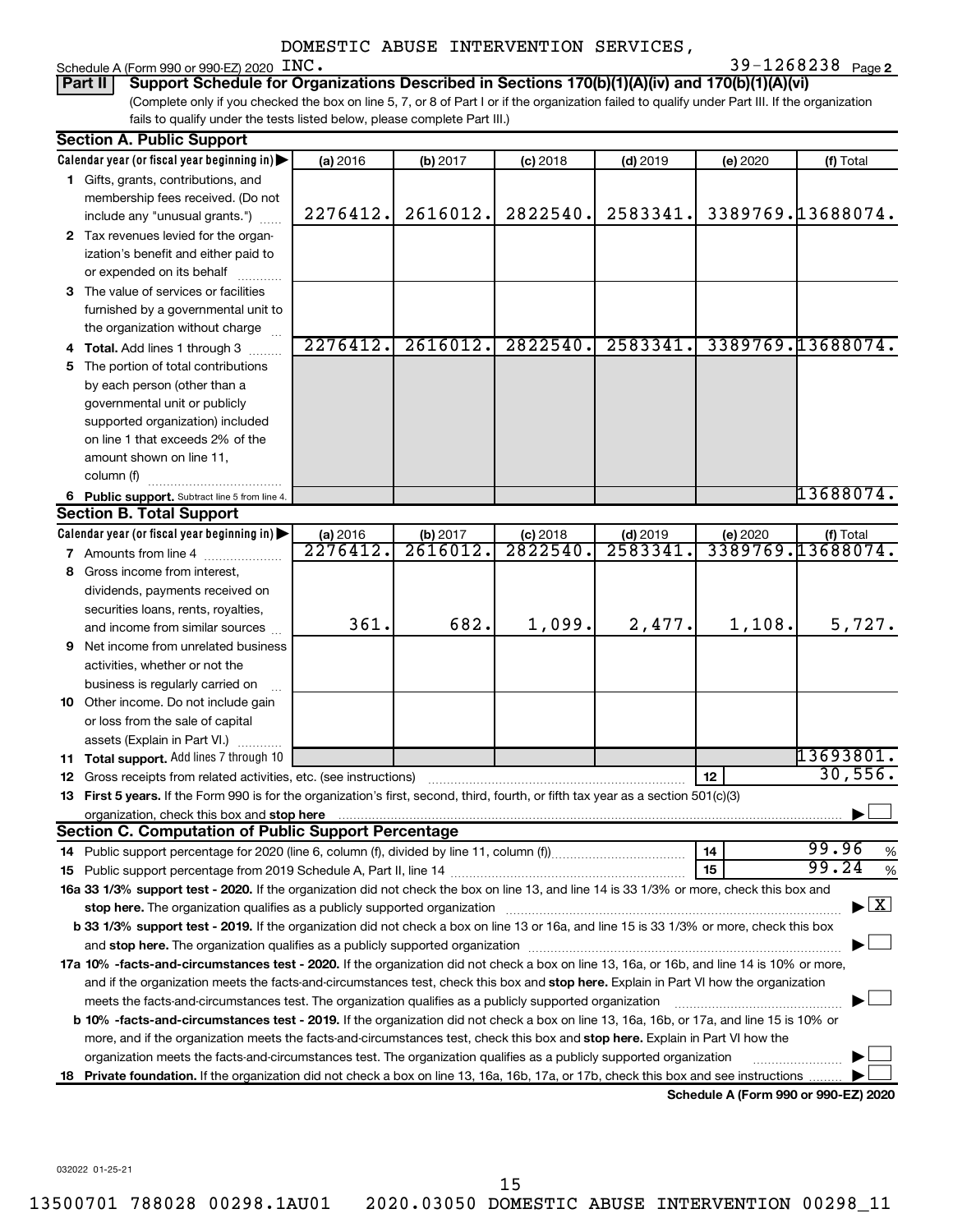# Schedule A (Form 990 or 990-EZ)  $2020$   $INC$ .

**Part III Support Schedule for Organizations Described in Section 509(a)(2)** 

(Complete only if you checked the box on line 10 of Part I or if the organization failed to qualify under Part II. If the organization fails to qualify under the tests listed below, please complete Part II.)

|    | Calendar year (or fiscal year beginning in)                                                                                                                                                                                                                                     | (a) 2016 | (b) 2017 | $(c)$ 2018                                      | $(d)$ 2019 |    | (e) 2020 | (f) Total                            |
|----|---------------------------------------------------------------------------------------------------------------------------------------------------------------------------------------------------------------------------------------------------------------------------------|----------|----------|-------------------------------------------------|------------|----|----------|--------------------------------------|
|    | 1 Gifts, grants, contributions, and                                                                                                                                                                                                                                             |          |          |                                                 |            |    |          |                                      |
|    | membership fees received. (Do not                                                                                                                                                                                                                                               |          |          |                                                 |            |    |          |                                      |
|    | include any "unusual grants.")                                                                                                                                                                                                                                                  |          |          |                                                 |            |    |          |                                      |
|    | 2 Gross receipts from admissions,<br>merchandise sold or services per-<br>formed, or facilities furnished in<br>any activity that is related to the<br>organization's tax-exempt purpose                                                                                        |          |          |                                                 |            |    |          |                                      |
| 3  | Gross receipts from activities that                                                                                                                                                                                                                                             |          |          |                                                 |            |    |          |                                      |
|    | are not an unrelated trade or bus-                                                                                                                                                                                                                                              |          |          |                                                 |            |    |          |                                      |
|    | iness under section 513                                                                                                                                                                                                                                                         |          |          |                                                 |            |    |          |                                      |
| 4  | Tax revenues levied for the organ-                                                                                                                                                                                                                                              |          |          |                                                 |            |    |          |                                      |
|    | ization's benefit and either paid to<br>or expended on its behalf<br>.                                                                                                                                                                                                          |          |          |                                                 |            |    |          |                                      |
| 5. | The value of services or facilities                                                                                                                                                                                                                                             |          |          |                                                 |            |    |          |                                      |
|    | furnished by a governmental unit to<br>the organization without charge                                                                                                                                                                                                          |          |          |                                                 |            |    |          |                                      |
| 6  | Total. Add lines 1 through 5                                                                                                                                                                                                                                                    |          |          |                                                 |            |    |          |                                      |
|    | 7a Amounts included on lines 1, 2, and                                                                                                                                                                                                                                          |          |          |                                                 |            |    |          |                                      |
|    | 3 received from disqualified persons                                                                                                                                                                                                                                            |          |          |                                                 |            |    |          |                                      |
|    | <b>b</b> Amounts included on lines 2 and 3 received                                                                                                                                                                                                                             |          |          |                                                 |            |    |          |                                      |
|    | from other than disqualified persons that<br>exceed the greater of \$5,000 or 1% of the<br>amount on line 13 for the year                                                                                                                                                       |          |          |                                                 |            |    |          |                                      |
|    | c Add lines 7a and 7b                                                                                                                                                                                                                                                           |          |          |                                                 |            |    |          |                                      |
|    | 8 Public support. (Subtract line 7c from line 6.)                                                                                                                                                                                                                               |          |          |                                                 |            |    |          |                                      |
|    | <b>Section B. Total Support</b>                                                                                                                                                                                                                                                 |          |          |                                                 |            |    |          |                                      |
|    | Calendar year (or fiscal year beginning in)                                                                                                                                                                                                                                     | (a) 2016 | (b) 2017 | $(c)$ 2018                                      | $(d)$ 2019 |    | (e) 2020 | (f) Total                            |
|    | 9 Amounts from line 6                                                                                                                                                                                                                                                           |          |          |                                                 |            |    |          |                                      |
|    | <b>10a</b> Gross income from interest,<br>dividends, payments received on<br>securities loans, rents, royalties,<br>and income from similar sources                                                                                                                             |          |          |                                                 |            |    |          |                                      |
|    | <b>b</b> Unrelated business taxable income                                                                                                                                                                                                                                      |          |          |                                                 |            |    |          |                                      |
|    | (less section 511 taxes) from businesses<br>acquired after June 30, 1975                                                                                                                                                                                                        |          |          |                                                 |            |    |          |                                      |
|    | c Add lines 10a and 10b                                                                                                                                                                                                                                                         |          |          |                                                 |            |    |          |                                      |
| 11 | Net income from unrelated business<br>activities not included in line 10b.<br>whether or not the business is<br>regularly carried on                                                                                                                                            |          |          |                                                 |            |    |          |                                      |
|    | <b>12</b> Other income. Do not include gain<br>or loss from the sale of capital<br>assets (Explain in Part VI.)                                                                                                                                                                 |          |          |                                                 |            |    |          |                                      |
|    | <b>13</b> Total support. (Add lines 9, 10c, 11, and 12.)                                                                                                                                                                                                                        |          |          |                                                 |            |    |          |                                      |
|    | 14 First 5 years. If the Form 990 is for the organization's first, second, third, fourth, or fifth tax year as a section 501(c)(3) organization,                                                                                                                                |          |          |                                                 |            |    |          |                                      |
|    | check this box and stop here measurements and stop here and stop here are all the substitutions of the state of the state of the state of the state of the state of the state of the state of the state of the state of the st                                                  |          |          |                                                 |            |    |          |                                      |
|    | <b>Section C. Computation of Public Support Percentage</b>                                                                                                                                                                                                                      |          |          |                                                 |            |    |          |                                      |
|    |                                                                                                                                                                                                                                                                                 |          |          |                                                 |            | 15 |          | %                                    |
|    |                                                                                                                                                                                                                                                                                 |          |          |                                                 |            | 16 |          | %                                    |
|    | Section D. Computation of Investment Income Percentage                                                                                                                                                                                                                          |          |          |                                                 |            |    |          |                                      |
|    |                                                                                                                                                                                                                                                                                 |          |          |                                                 |            | 17 |          | %                                    |
|    |                                                                                                                                                                                                                                                                                 |          |          |                                                 |            | 18 |          | %                                    |
|    | 19a 33 1/3% support tests - 2020. If the organization did not check the box on line 14, and line 15 is more than 33 1/3%, and line 17 is not                                                                                                                                    |          |          |                                                 |            |    |          |                                      |
|    | more than 33 1/3%, check this box and stop here. The organization qualifies as a publicly supported organization                                                                                                                                                                |          |          |                                                 |            |    |          |                                      |
|    | <b>b 33 1/3% support tests - 2019.</b> If the organization did not check a box on line 14 or line 19a, and line 16 is more than 33 1/3%, and<br>line 18 is not more than 33 1/3%, check this box and stop here. The organization qualifies as a publicly supported organization |          |          |                                                 |            |    |          |                                      |
|    |                                                                                                                                                                                                                                                                                 |          |          |                                                 |            |    |          |                                      |
|    |                                                                                                                                                                                                                                                                                 |          |          |                                                 |            |    |          | Schedule A (Form 990 or 990-EZ) 2020 |
|    | 032023 01-25-21                                                                                                                                                                                                                                                                 |          |          | 16                                              |            |    |          |                                      |
|    | 13500701 788028 00298.1AU01                                                                                                                                                                                                                                                     |          |          | 2020.03050 DOMESTIC ABUSE INTERVENTION 00298_11 |            |    |          |                                      |
|    |                                                                                                                                                                                                                                                                                 |          |          |                                                 |            |    |          |                                      |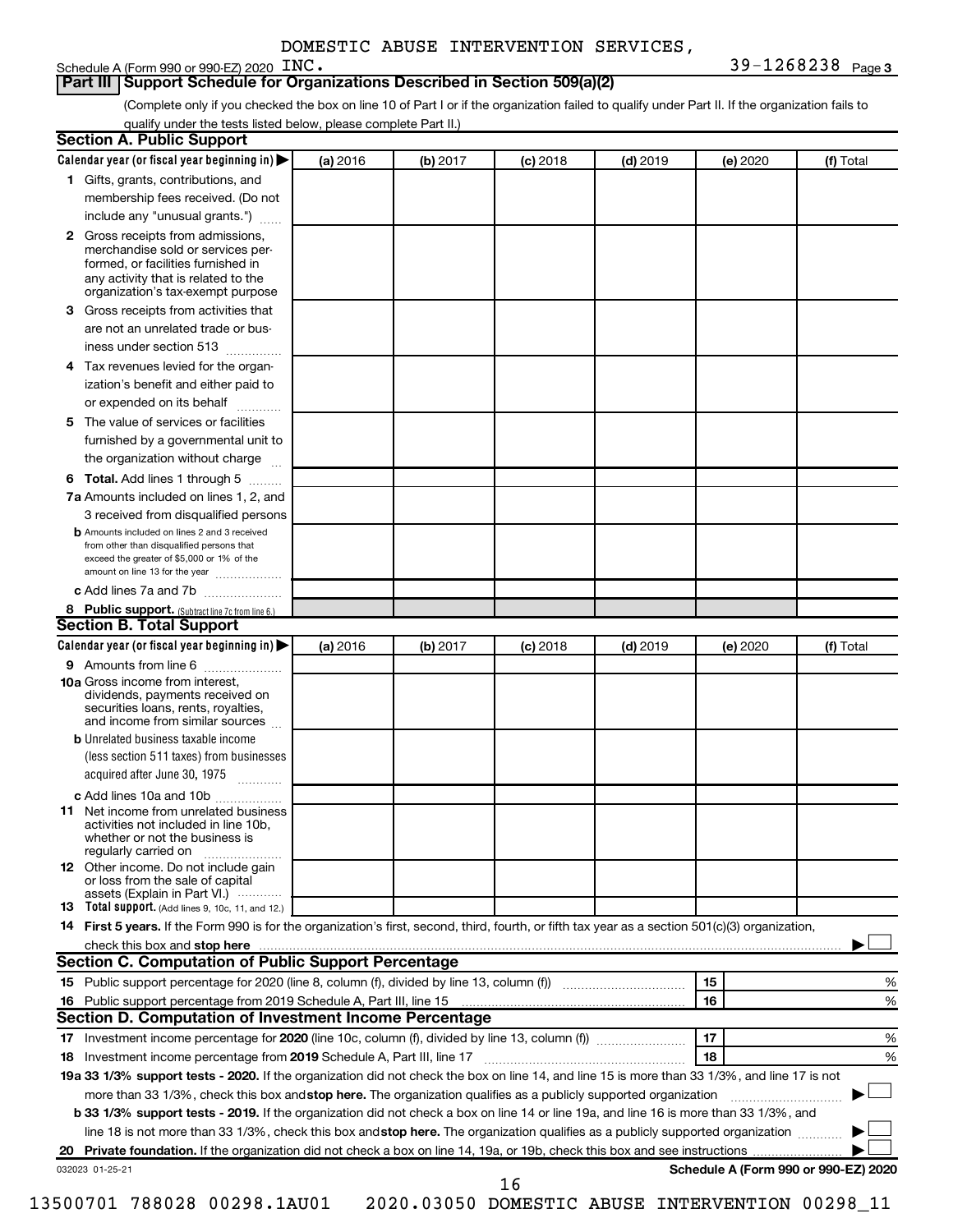**INC.** 39-1268238 Page 4

**1**

**2**

**3a**

**3b**

**3c**

**4a**

**4b**

**4c**

**5a**

**5b 5c**

**6**

**7**

**8**

**9a**

**9b**

**9c**

**10a**

**10b**

**Yes No**

## Schedule A (Form 990 or 990-EZ) 2020  $\text{INC.}$ **Part IV Supporting Organizations**

(Complete only if you checked a box in line 12 on Part I. If you checked box 12a, Part I, complete Sections A and B. If you checked box 12b, Part I, complete Sections A and C. If you checked box 12c, Part I, complete Sections A, D, and E. If you checked box 12d, Part I, complete Sections A and D, and complete Part V.)

# **Section A. All Supporting Organizations**

- **1** Are all of the organization's supported organizations listed by name in the organization's governing documents? If "No," describe in Part VI how the supported organizations are designated. If designated by *class or purpose, describe the designation. If historic and continuing relationship, explain.*
- **2** Did the organization have any supported organization that does not have an IRS determination of status under section 509(a)(1) or (2)? If "Yes," explain in Part **VI** how the organization determined that the supported *organization was described in section 509(a)(1) or (2).*
- **3a** Did the organization have a supported organization described in section 501(c)(4), (5), or (6)? If "Yes," answer *lines 3b and 3c below.*
- **b** Did the organization confirm that each supported organization qualified under section 501(c)(4), (5), or (6) and satisfied the public support tests under section 509(a)(2)? If "Yes," describe in Part VI when and how the *organization made the determination.*
- **c** Did the organization ensure that all support to such organizations was used exclusively for section 170(c)(2)(B) purposes? If "Yes," explain in Part VI what controls the organization put in place to ensure such use.
- **4 a** *If* Was any supported organization not organized in the United States ("foreign supported organization")? *"Yes," and if you checked box 12a or 12b in Part I, answer lines 4b and 4c below.*
- **b** Did the organization have ultimate control and discretion in deciding whether to make grants to the foreign supported organization? If "Yes," describe in Part VI how the organization had such control and discretion *despite being controlled or supervised by or in connection with its supported organizations.*
- **c** Did the organization support any foreign supported organization that does not have an IRS determination under sections 501(c)(3) and 509(a)(1) or (2)? If "Yes," explain in Part VI what controls the organization used *to ensure that all support to the foreign supported organization was used exclusively for section 170(c)(2)(B) purposes.*
- **5a** Did the organization add, substitute, or remove any supported organizations during the tax year? If "Yes," answer lines 5b and 5c below (if applicable). Also, provide detail in **Part VI,** including (i) the names and EIN *numbers of the supported organizations added, substituted, or removed; (ii) the reasons for each such action; (iii) the authority under the organization's organizing document authorizing such action; and (iv) how the action was accomplished (such as by amendment to the organizing document).*
- **b Type I or Type II only.** Was any added or substituted supported organization part of a class already designated in the organization's organizing document?
- **c Substitutions only.**  Was the substitution the result of an event beyond the organization's control?
- **6** Did the organization provide support (whether in the form of grants or the provision of services or facilities) to **Part VI.** support or benefit one or more of the filing organization's supported organizations? If "Yes," provide detail in anyone other than (i) its supported organizations, (ii) individuals that are part of the charitable class benefited by one or more of its supported organizations, or (iii) other supporting organizations that also
- **7** Did the organization provide a grant, loan, compensation, or other similar payment to a substantial contributor regard to a substantial contributor? If "Yes," complete Part I of Schedule L (Form 990 or 990-EZ). (as defined in section 4958(c)(3)(C)), a family member of a substantial contributor, or a 35% controlled entity with
- **8** Did the organization make a loan to a disqualified person (as defined in section 4958) not described in line 7? *If "Yes," complete Part I of Schedule L (Form 990 or 990-EZ).*
- **9 a** Was the organization controlled directly or indirectly at any time during the tax year by one or more in section 509(a)(1) or (2))? If "Yes," provide detail in **Part VI.** disqualified persons, as defined in section 4946 (other than foundation managers and organizations described
- **b** Did one or more disqualified persons (as defined in line 9a) hold a controlling interest in any entity in which the supporting organization had an interest? If "Yes," provide detail in Part VI.
- **c** Did a disqualified person (as defined in line 9a) have an ownership interest in, or derive any personal benefit from, assets in which the supporting organization also had an interest? If "Yes," provide detail in Part VI.
- **10 a** Was the organization subject to the excess business holdings rules of section 4943 because of section supporting organizations)? If "Yes," answer line 10b below. 4943(f) (regarding certain Type II supporting organizations, and all Type III non-functionally integrated
	- **b** Did the organization have any excess business holdings in the tax year? (Use Schedule C, Form 4720, to *determine whether the organization had excess business holdings.)*

032024 01-25-21

**Schedule A (Form 990 or 990-EZ) 2020**

17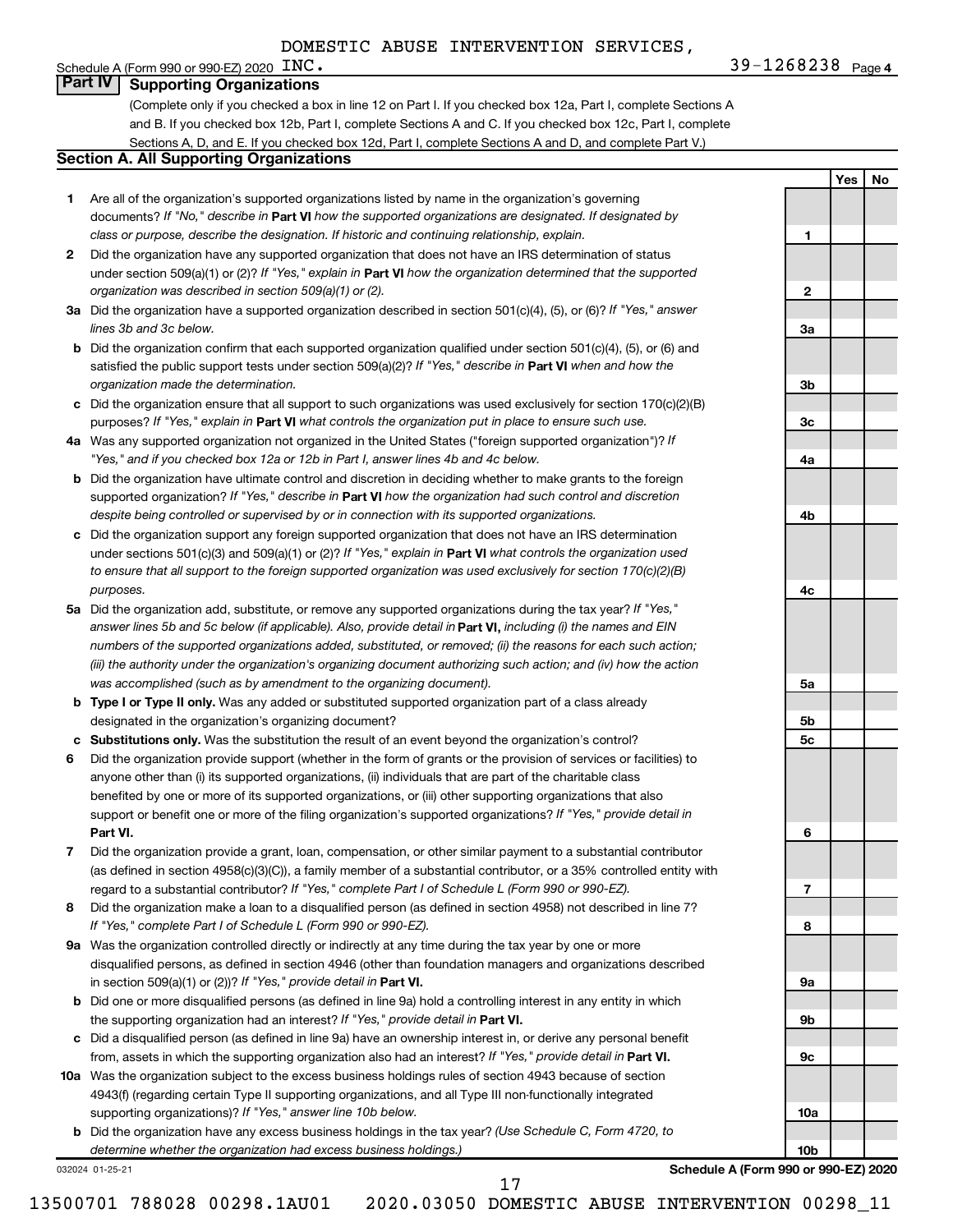|                | Schedule A (Form 990 or 990-EZ) 2020 $\text{INC}$ .                                                                                                                                                                                                       | 39-1268238 Page 5 |            |    |
|----------------|-----------------------------------------------------------------------------------------------------------------------------------------------------------------------------------------------------------------------------------------------------------|-------------------|------------|----|
| <b>Part IV</b> | <b>Supporting Organizations (continued)</b>                                                                                                                                                                                                               |                   |            |    |
|                |                                                                                                                                                                                                                                                           |                   | Yes        | No |
| 11             | Has the organization accepted a gift or contribution from any of the following persons?                                                                                                                                                                   |                   |            |    |
|                | a A person who directly or indirectly controls, either alone or together with persons described in lines 11b and                                                                                                                                          |                   |            |    |
|                | 11c below, the governing body of a supported organization?                                                                                                                                                                                                | 11a               |            |    |
|                | <b>b</b> A family member of a person described in line 11a above?                                                                                                                                                                                         | 11 <sub>b</sub>   |            |    |
|                |                                                                                                                                                                                                                                                           |                   |            |    |
|                | c A 35% controlled entity of a person described in line 11a or 11b above? If "Yes" to line 11a, 11b, or 11c, provide                                                                                                                                      |                   |            |    |
|                | detail in Part VI.                                                                                                                                                                                                                                        | 11c               |            |    |
|                | <b>Section B. Type I Supporting Organizations</b>                                                                                                                                                                                                         |                   |            |    |
|                |                                                                                                                                                                                                                                                           |                   | <b>Yes</b> | No |
| 1              | Did the governing body, members of the governing body, officers acting in their official capacity, or membership of one or                                                                                                                                |                   |            |    |
|                | more supported organizations have the power to regularly appoint or elect at least a majority of the organization's officers,                                                                                                                             |                   |            |    |
|                | directors, or trustees at all times during the tax year? If "No," describe in Part VI how the supported organization(s)<br>effectively operated, supervised, or controlled the organization's activities. If the organization had more than one supported |                   |            |    |
|                | organization, describe how the powers to appoint and/or remove officers, directors, or trustees were allocated among the                                                                                                                                  |                   |            |    |
|                | supported organizations and what conditions or restrictions, if any, applied to such powers during the tax year.                                                                                                                                          | 1                 |            |    |
| 2              | Did the organization operate for the benefit of any supported organization other than the supported                                                                                                                                                       |                   |            |    |
|                | organization(s) that operated, supervised, or controlled the supporting organization? If "Yes," explain in                                                                                                                                                |                   |            |    |
|                | Part VI how providing such benefit carried out the purposes of the supported organization(s) that operated,                                                                                                                                               |                   |            |    |
|                | supervised, or controlled the supporting organization.                                                                                                                                                                                                    | 2                 |            |    |
|                | <b>Section C. Type II Supporting Organizations</b>                                                                                                                                                                                                        |                   |            |    |
|                |                                                                                                                                                                                                                                                           |                   |            |    |
|                |                                                                                                                                                                                                                                                           |                   | Yes        | No |
| 1.             | Were a majority of the organization's directors or trustees during the tax year also a majority of the directors                                                                                                                                          |                   |            |    |
|                | or trustees of each of the organization's supported organization(s)? If "No," describe in Part VI how control                                                                                                                                             |                   |            |    |
|                | or management of the supporting organization was vested in the same persons that controlled or managed                                                                                                                                                    |                   |            |    |
|                | the supported organization(s).                                                                                                                                                                                                                            | 1                 |            |    |
|                | Section D. All Type III Supporting Organizations                                                                                                                                                                                                          |                   |            |    |
|                |                                                                                                                                                                                                                                                           |                   | Yes        | No |
| 1              | Did the organization provide to each of its supported organizations, by the last day of the fifth month of the                                                                                                                                            |                   |            |    |
|                | organization's tax year, (i) a written notice describing the type and amount of support provided during the prior tax                                                                                                                                     |                   |            |    |
|                | year, (ii) a copy of the Form 990 that was most recently filed as of the date of notification, and (iii) copies of the                                                                                                                                    |                   |            |    |
|                | organization's governing documents in effect on the date of notification, to the extent not previously provided?                                                                                                                                          | 1                 |            |    |
| 2              | Were any of the organization's officers, directors, or trustees either (i) appointed or elected by the supported                                                                                                                                          |                   |            |    |
|                |                                                                                                                                                                                                                                                           |                   |            |    |
|                | organization(s) or (ii) serving on the governing body of a supported organization? If "No," explain in Part VI how                                                                                                                                        |                   |            |    |
|                | the organization maintained a close and continuous working relationship with the supported organization(s).                                                                                                                                               | $\mathbf{2}$      |            |    |
| 3              | By reason of the relationship described in line 2, above, did the organization's supported organizations have a                                                                                                                                           |                   |            |    |
|                | significant voice in the organization's investment policies and in directing the use of the organization's                                                                                                                                                |                   |            |    |
|                | income or assets at all times during the tax year? If "Yes," describe in Part VI the role the organization's                                                                                                                                              |                   |            |    |
|                | supported organizations played in this regard.                                                                                                                                                                                                            | З                 |            |    |
|                | Section E. Type III Functionally Integrated Supporting Organizations                                                                                                                                                                                      |                   |            |    |
| 1.             | Check the box next to the method that the organization used to satisfy the Integral Part Test during the yealsee instructions).                                                                                                                           |                   |            |    |
| a              | The organization satisfied the Activities Test. Complete line 2 below.                                                                                                                                                                                    |                   |            |    |
| b              | The organization is the parent of each of its supported organizations. Complete line 3 below.                                                                                                                                                             |                   |            |    |
| c              | The organization supported a governmental entity. Describe in Part VI how you supported a governmental entity (see instructions).                                                                                                                         |                   |            |    |
| 2              | Activities Test. Answer lines 2a and 2b below.                                                                                                                                                                                                            |                   | Yes        | No |
| a              | Did substantially all of the organization's activities during the tax year directly further the exempt purposes of                                                                                                                                        |                   |            |    |
|                | the supported organization(s) to which the organization was responsive? If "Yes," then in Part VI identify                                                                                                                                                |                   |            |    |
|                | those supported organizations and explain how these activities directly furthered their exempt purposes,                                                                                                                                                  |                   |            |    |
|                |                                                                                                                                                                                                                                                           |                   |            |    |
|                | how the organization was responsive to those supported organizations, and how the organization determined                                                                                                                                                 |                   |            |    |
|                | that these activities constituted substantially all of its activities.                                                                                                                                                                                    | 2a                |            |    |
| b              | Did the activities described in line 2a, above, constitute activities that, but for the organization's involvement,                                                                                                                                       |                   |            |    |
|                | one or more of the organization's supported organization(s) would have been engaged in? If "Yes," explain in                                                                                                                                              |                   |            |    |
|                | Part VI the reasons for the organization's position that its supported organization(s) would have engaged in                                                                                                                                              |                   |            |    |
|                | these activities but for the organization's involvement.                                                                                                                                                                                                  | 2b                |            |    |
| 3              | Parent of Supported Organizations. Answer lines 3a and 3b below.                                                                                                                                                                                          |                   |            |    |
| а              | Did the organization have the power to regularly appoint or elect a majority of the officers, directors, or                                                                                                                                               |                   |            |    |
|                |                                                                                                                                                                                                                                                           |                   |            |    |
|                |                                                                                                                                                                                                                                                           | За                |            |    |
|                | trustees of each of the supported organizations? If "Yes" or "No" provide details in Part VI.                                                                                                                                                             |                   |            |    |
|                | b Did the organization exercise a substantial degree of direction over the policies, programs, and activities of each<br>of its supported organizations? If "Yes," describe in Part VI the role played by the organization in this regard.                | Зb                |            |    |

18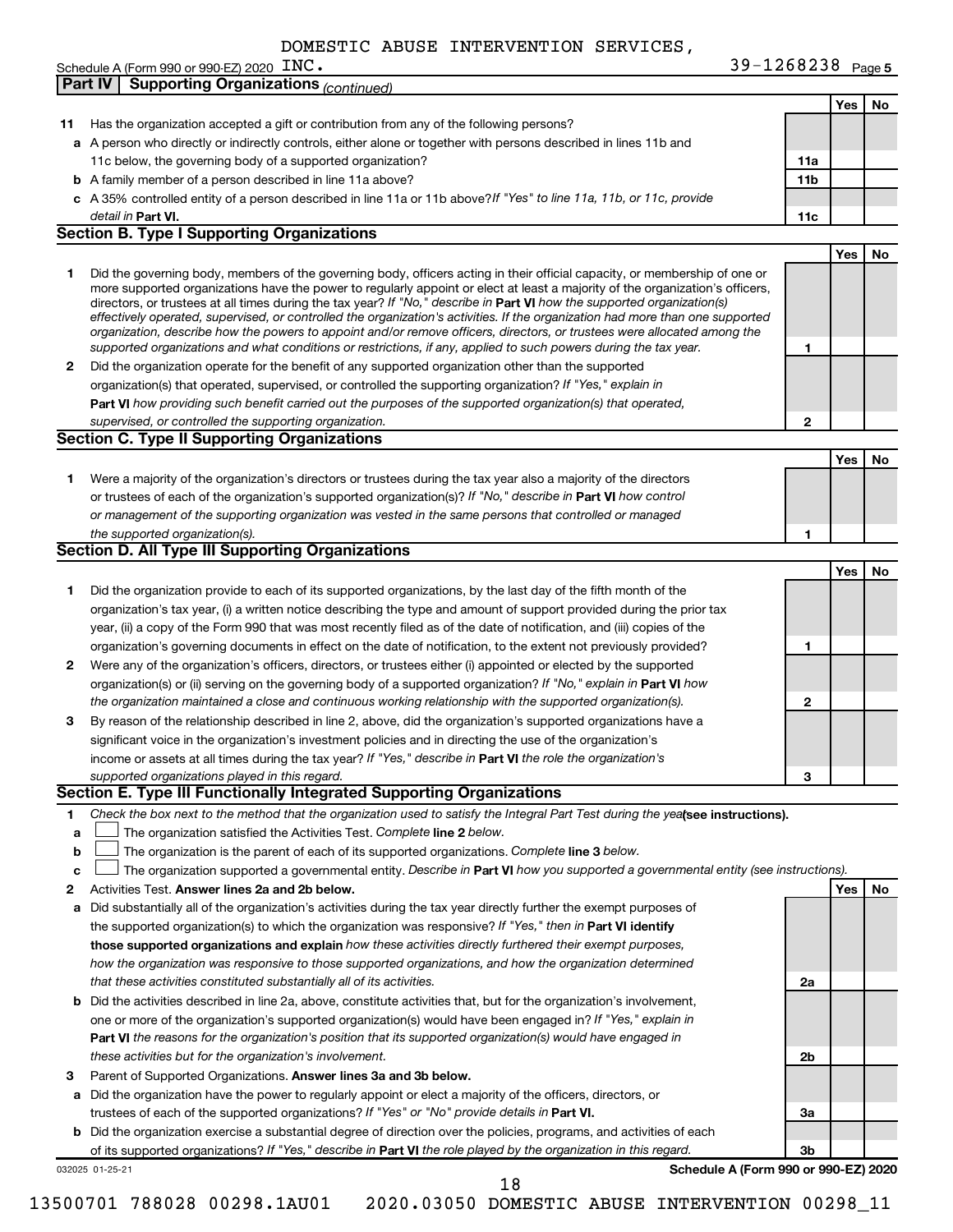|                | Schedule A (Form 990 or 990-EZ) 2020 INC.                                                                                                      |                          |                | 39-1268238 Page 6              |
|----------------|------------------------------------------------------------------------------------------------------------------------------------------------|--------------------------|----------------|--------------------------------|
|                | Type III Non-Functionally Integrated 509(a)(3) Supporting Organizations<br><b>Part V</b>                                                       |                          |                |                                |
| 1              | Check here if the organization satisfied the Integral Part Test as a qualifying trust on Nov. 20, 1970 (explain in Part VI). See instructions. |                          |                |                                |
|                | All other Type III non-functionally integrated supporting organizations must complete Sections A through E.                                    |                          |                |                                |
|                | Section A - Adjusted Net Income                                                                                                                |                          | (A) Prior Year | (B) Current Year<br>(optional) |
| 1              | Net short-term capital gain                                                                                                                    | 1                        |                |                                |
| 2              | Recoveries of prior-year distributions                                                                                                         | $\overline{2}$           |                |                                |
| 3              | Other gross income (see instructions)                                                                                                          | 3                        |                |                                |
| 4              | Add lines 1 through 3.                                                                                                                         | 4                        |                |                                |
| 5              | Depreciation and depletion                                                                                                                     | 5                        |                |                                |
| 6              | Portion of operating expenses paid or incurred for production or                                                                               |                          |                |                                |
|                | collection of gross income or for management, conservation, or                                                                                 |                          |                |                                |
|                | maintenance of property held for production of income (see instructions)                                                                       | 6                        |                |                                |
| 7              | Other expenses (see instructions)                                                                                                              | $\overline{7}$           |                |                                |
| 8              | Adjusted Net Income (subtract lines 5, 6, and 7 from line 4)                                                                                   | 8                        |                |                                |
|                | Section B - Minimum Asset Amount                                                                                                               |                          | (A) Prior Year | (B) Current Year<br>(optional) |
| 1              | Aggregate fair market value of all non-exempt-use assets (see                                                                                  |                          |                |                                |
|                | instructions for short tax year or assets held for part of year):                                                                              |                          |                |                                |
|                | a Average monthly value of securities                                                                                                          | 1a                       |                |                                |
|                | <b>b</b> Average monthly cash balances                                                                                                         | 1b                       |                |                                |
|                | c Fair market value of other non-exempt-use assets                                                                                             | 1c                       |                |                                |
|                | <b>d</b> Total (add lines 1a, 1b, and 1c)                                                                                                      | 1d                       |                |                                |
|                | e Discount claimed for blockage or other factors                                                                                               |                          |                |                                |
|                | (explain in detail in Part VI):                                                                                                                |                          |                |                                |
| 2              | Acquisition indebtedness applicable to non-exempt-use assets                                                                                   | $\mathbf{2}$             |                |                                |
| 3              | Subtract line 2 from line 1d.                                                                                                                  | 3                        |                |                                |
| 4              | Cash deemed held for exempt use. Enter 0.015 of line 3 (for greater amount,                                                                    |                          |                |                                |
|                | see instructions)                                                                                                                              | 4                        |                |                                |
| 5              | Net value of non-exempt-use assets (subtract line 4 from line 3)                                                                               | 5                        |                |                                |
| 6              | Multiply line 5 by 0.035.                                                                                                                      | 6                        |                |                                |
| $\overline{7}$ | Recoveries of prior-year distributions                                                                                                         | $\overline{\phantom{a}}$ |                |                                |
| 8              | <b>Minimum Asset Amount (add line 7 to line 6)</b>                                                                                             | 8                        |                |                                |
|                | <b>Section C - Distributable Amount</b>                                                                                                        |                          |                | <b>Current Year</b>            |
| 1              | Adjusted net income for prior year (from Section A, line 8, column A)                                                                          | 1                        |                |                                |
| $\mathbf{2}$   | Enter 0.85 of line 1.                                                                                                                          | $\mathbf{2}$             |                |                                |
| З              | Minimum asset amount for prior year (from Section B, line 8, column A)                                                                         | 3                        |                |                                |
| 4              | Enter greater of line 2 or line 3.                                                                                                             | 4                        |                |                                |
| 5              | Income tax imposed in prior year                                                                                                               | 5                        |                |                                |
| 6              | <b>Distributable Amount.</b> Subtract line 5 from line 4, unless subject to                                                                    |                          |                |                                |
|                | emergency temporary reduction (see instructions).                                                                                              | 6                        |                |                                |

**7** Let Check here if the current year is the organization's first as a non-functionally integrated Type III supporting organization (see instructions).

**Schedule A (Form 990 or 990-EZ) 2020**

032026 01-25-21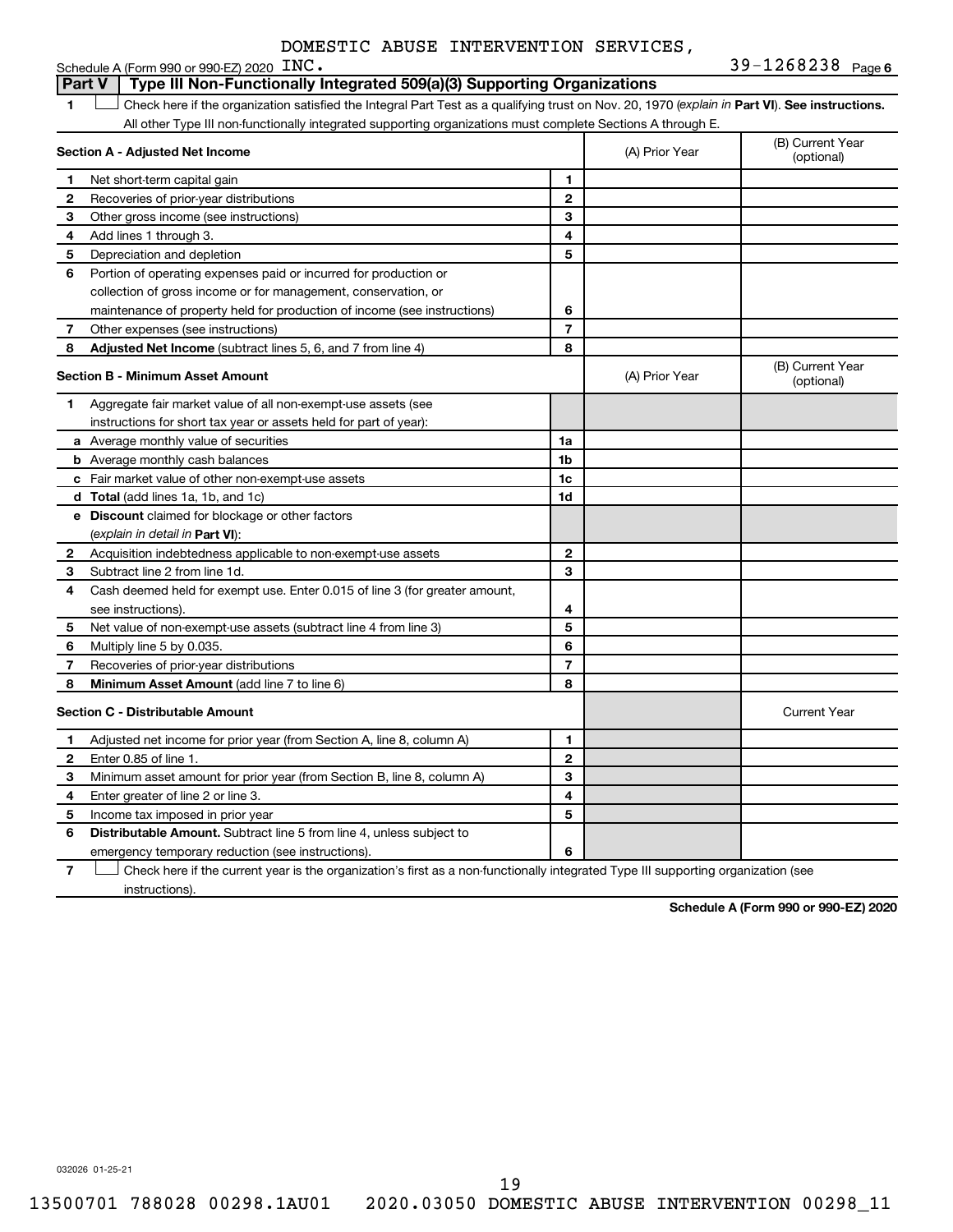|               | Schedule A (Form 990 or 990-EZ) 2020 INC.                                                  |                                    |                                               |    | 39-1268238 Page 7                                |
|---------------|--------------------------------------------------------------------------------------------|------------------------------------|-----------------------------------------------|----|--------------------------------------------------|
| <b>Part V</b> | Type III Non-Functionally Integrated 509(a)(3) Supporting Organizations (continued)        |                                    |                                               |    |                                                  |
|               | Section D - Distributions                                                                  |                                    |                                               |    | <b>Current Year</b>                              |
| 1             | Amounts paid to supported organizations to accomplish exempt purposes                      |                                    |                                               | 1  |                                                  |
| 2             | Amounts paid to perform activity that directly furthers exempt purposes of supported       |                                    |                                               |    |                                                  |
|               | organizations, in excess of income from activity                                           |                                    |                                               | 2  |                                                  |
| З             | Administrative expenses paid to accomplish exempt purposes of supported organizations      |                                    |                                               | 3  |                                                  |
| 4             | Amounts paid to acquire exempt-use assets                                                  |                                    |                                               | 4  |                                                  |
| 5             | Qualified set-aside amounts (prior IRS approval required - provide details in Part VI)     |                                    |                                               | 5  |                                                  |
| 6             | Other distributions (describe in Part VI). See instructions.                               |                                    |                                               | 6  |                                                  |
| 7             | Total annual distributions. Add lines 1 through 6.                                         |                                    |                                               | 7  |                                                  |
| 8             | Distributions to attentive supported organizations to which the organization is responsive |                                    |                                               |    |                                                  |
|               | (provide details in Part VI). See instructions.                                            |                                    |                                               | 8  |                                                  |
| 9             | Distributable amount for 2020 from Section C, line 6                                       |                                    |                                               | 9  |                                                  |
| 10            | Line 8 amount divided by line 9 amount                                                     |                                    |                                               | 10 |                                                  |
|               | <b>Section E - Distribution Allocations (see instructions)</b>                             | (i)<br><b>Excess Distributions</b> | (ii)<br><b>Underdistributions</b><br>Pre-2020 |    | (iii)<br><b>Distributable</b><br>Amount for 2020 |
| 1             | Distributable amount for 2020 from Section C, line 6                                       |                                    |                                               |    |                                                  |
| 2             | Underdistributions, if any, for years prior to 2020 (reason-                               |                                    |                                               |    |                                                  |
|               | able cause required - explain in Part VI). See instructions.                               |                                    |                                               |    |                                                  |
| З             | Excess distributions carryover, if any, to 2020                                            |                                    |                                               |    |                                                  |
|               | a From 2015                                                                                |                                    |                                               |    |                                                  |
|               | $b$ From 2016                                                                              |                                    |                                               |    |                                                  |
|               | c From 2017                                                                                |                                    |                                               |    |                                                  |
|               | <b>d</b> From 2018                                                                         |                                    |                                               |    |                                                  |
|               | e From 2019                                                                                |                                    |                                               |    |                                                  |
|               | f Total of lines 3a through 3e                                                             |                                    |                                               |    |                                                  |
|               | g Applied to underdistributions of prior years                                             |                                    |                                               |    |                                                  |
|               | h Applied to 2020 distributable amount                                                     |                                    |                                               |    |                                                  |
| Ť.            | Carryover from 2015 not applied (see instructions)                                         |                                    |                                               |    |                                                  |
|               | Remainder. Subtract lines 3g, 3h, and 3i from line 3f.                                     |                                    |                                               |    |                                                  |
| 4             | Distributions for 2020 from Section D.                                                     |                                    |                                               |    |                                                  |
|               | line $7:$                                                                                  |                                    |                                               |    |                                                  |
|               | a Applied to underdistributions of prior years                                             |                                    |                                               |    |                                                  |
|               | <b>b</b> Applied to 2020 distributable amount                                              |                                    |                                               |    |                                                  |
|               |                                                                                            |                                    |                                               |    |                                                  |
|               | c Remainder. Subtract lines 4a and 4b from line 4.                                         |                                    |                                               |    |                                                  |
|               | Remaining underdistributions for years prior to 2020, if                                   |                                    |                                               |    |                                                  |
|               | any. Subtract lines 3g and 4a from line 2. For result greater                              |                                    |                                               |    |                                                  |
|               | than zero, explain in Part VI. See instructions.                                           |                                    |                                               |    |                                                  |
| 6             | Remaining underdistributions for 2020. Subtract lines 3h                                   |                                    |                                               |    |                                                  |
|               | and 4b from line 1. For result greater than zero, explain in                               |                                    |                                               |    |                                                  |
|               | <b>Part VI.</b> See instructions.                                                          |                                    |                                               |    |                                                  |
| $\mathbf{7}$  | Excess distributions carryover to 2021. Add lines 3j                                       |                                    |                                               |    |                                                  |
|               | and 4c.                                                                                    |                                    |                                               |    |                                                  |
| 8             | Breakdown of line 7:                                                                       |                                    |                                               |    |                                                  |
|               | a Excess from 2016                                                                         |                                    |                                               |    |                                                  |
|               | <b>b</b> Excess from 2017                                                                  |                                    |                                               |    |                                                  |
|               | c Excess from 2018                                                                         |                                    |                                               |    |                                                  |
|               | d Excess from 2019                                                                         |                                    |                                               |    |                                                  |
|               | e Excess from 2020                                                                         |                                    |                                               |    |                                                  |

**Schedule A (Form 990 or 990-EZ) 2020**

032027 01-25-21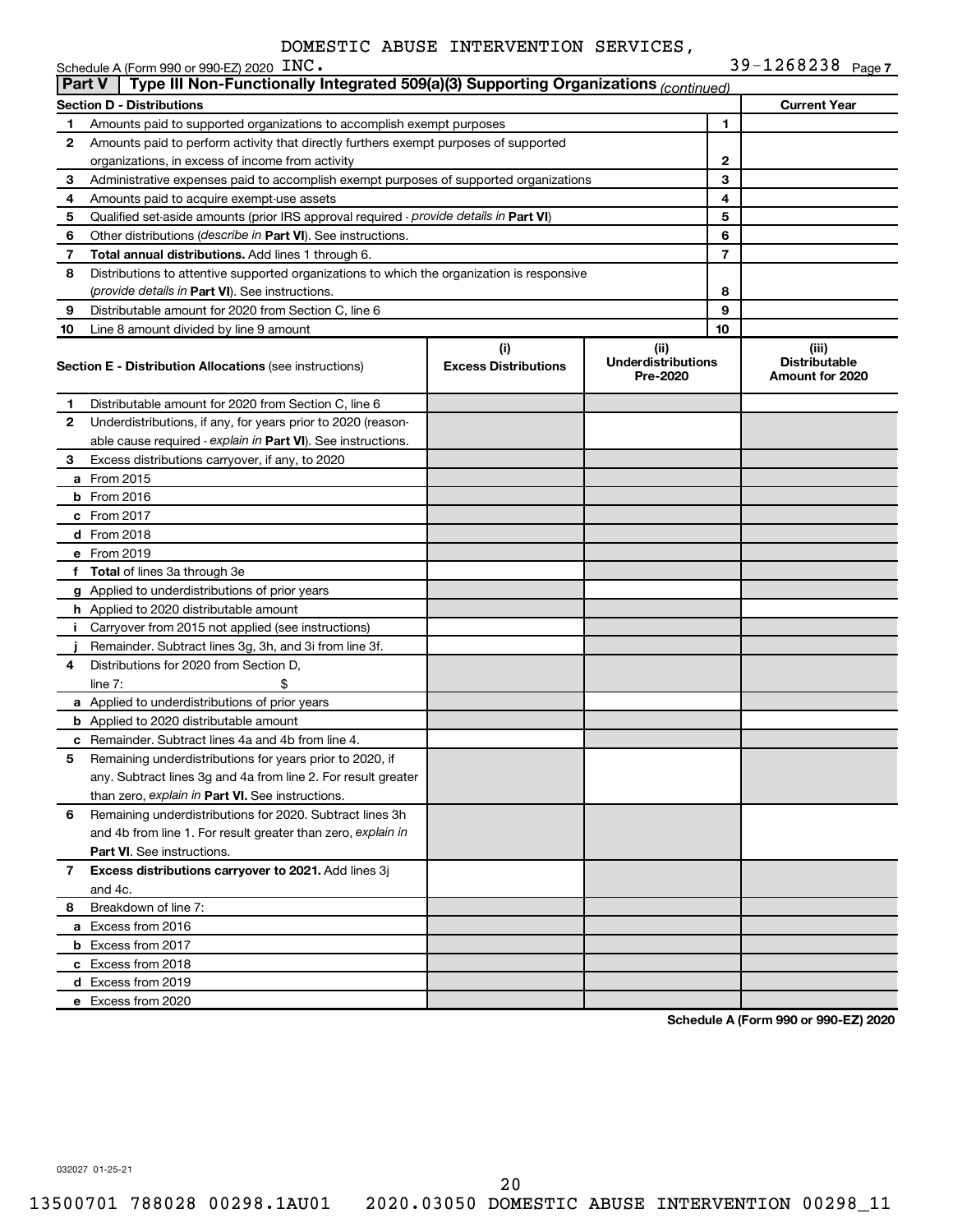|  |  | DOMESTIC ABUSE INTERVENTION SERVICES, |  |
|--|--|---------------------------------------|--|
|--|--|---------------------------------------|--|

|                 |                     | Schedule A (Form 990 or 990-EZ) 2020 INC.                                                                                                                                                                                                                                                                                                                                                                                                                                                                                                                            | LOMBUIL ADUDE INIERVENIIUN DERVICEU,            |    |  | 39-1268238 Page 8                    |  |
|-----------------|---------------------|----------------------------------------------------------------------------------------------------------------------------------------------------------------------------------------------------------------------------------------------------------------------------------------------------------------------------------------------------------------------------------------------------------------------------------------------------------------------------------------------------------------------------------------------------------------------|-------------------------------------------------|----|--|--------------------------------------|--|
| <b>Part VI</b>  |                     | Supplemental Information. Provide the explanations required by Part II, line 10; Part II, line 17a or 17b; Part III, line 12;<br>Part IV, Section A, lines 1, 2, 3b, 3c, 4b, 4c, 5a, 6, 9a, 9b, 9c, 11a, 11b, and 11c; Part IV, Section B, lines 1 and 2; Part IV, Section C,<br>line 1; Part IV, Section D, lines 2 and 3; Part IV, Section E, lines 1c, 2a, 2b, 3a, and 3b; Part V, line 1; Part V, Section B, line 1e; Part V,<br>Section D, lines 5, 6, and 8; and Part V, Section E, lines 2, 5, and 6. Also complete this part for any additional information. |                                                 |    |  |                                      |  |
|                 | (See instructions.) |                                                                                                                                                                                                                                                                                                                                                                                                                                                                                                                                                                      |                                                 |    |  |                                      |  |
|                 |                     |                                                                                                                                                                                                                                                                                                                                                                                                                                                                                                                                                                      |                                                 |    |  |                                      |  |
|                 |                     |                                                                                                                                                                                                                                                                                                                                                                                                                                                                                                                                                                      |                                                 |    |  |                                      |  |
|                 |                     |                                                                                                                                                                                                                                                                                                                                                                                                                                                                                                                                                                      |                                                 |    |  |                                      |  |
|                 |                     |                                                                                                                                                                                                                                                                                                                                                                                                                                                                                                                                                                      |                                                 |    |  |                                      |  |
|                 |                     |                                                                                                                                                                                                                                                                                                                                                                                                                                                                                                                                                                      |                                                 |    |  |                                      |  |
|                 |                     |                                                                                                                                                                                                                                                                                                                                                                                                                                                                                                                                                                      |                                                 |    |  |                                      |  |
|                 |                     |                                                                                                                                                                                                                                                                                                                                                                                                                                                                                                                                                                      |                                                 |    |  |                                      |  |
|                 |                     |                                                                                                                                                                                                                                                                                                                                                                                                                                                                                                                                                                      |                                                 |    |  |                                      |  |
|                 |                     |                                                                                                                                                                                                                                                                                                                                                                                                                                                                                                                                                                      |                                                 |    |  |                                      |  |
|                 |                     |                                                                                                                                                                                                                                                                                                                                                                                                                                                                                                                                                                      |                                                 |    |  |                                      |  |
|                 |                     |                                                                                                                                                                                                                                                                                                                                                                                                                                                                                                                                                                      |                                                 |    |  |                                      |  |
|                 |                     |                                                                                                                                                                                                                                                                                                                                                                                                                                                                                                                                                                      |                                                 |    |  |                                      |  |
|                 |                     |                                                                                                                                                                                                                                                                                                                                                                                                                                                                                                                                                                      |                                                 |    |  |                                      |  |
|                 |                     |                                                                                                                                                                                                                                                                                                                                                                                                                                                                                                                                                                      |                                                 |    |  |                                      |  |
|                 |                     |                                                                                                                                                                                                                                                                                                                                                                                                                                                                                                                                                                      |                                                 |    |  |                                      |  |
|                 |                     |                                                                                                                                                                                                                                                                                                                                                                                                                                                                                                                                                                      |                                                 |    |  |                                      |  |
|                 |                     |                                                                                                                                                                                                                                                                                                                                                                                                                                                                                                                                                                      |                                                 |    |  |                                      |  |
|                 |                     |                                                                                                                                                                                                                                                                                                                                                                                                                                                                                                                                                                      |                                                 |    |  |                                      |  |
|                 |                     |                                                                                                                                                                                                                                                                                                                                                                                                                                                                                                                                                                      |                                                 |    |  |                                      |  |
|                 |                     |                                                                                                                                                                                                                                                                                                                                                                                                                                                                                                                                                                      |                                                 |    |  |                                      |  |
|                 |                     |                                                                                                                                                                                                                                                                                                                                                                                                                                                                                                                                                                      |                                                 |    |  |                                      |  |
|                 |                     |                                                                                                                                                                                                                                                                                                                                                                                                                                                                                                                                                                      |                                                 |    |  |                                      |  |
|                 |                     |                                                                                                                                                                                                                                                                                                                                                                                                                                                                                                                                                                      |                                                 |    |  |                                      |  |
|                 |                     |                                                                                                                                                                                                                                                                                                                                                                                                                                                                                                                                                                      |                                                 |    |  |                                      |  |
|                 |                     |                                                                                                                                                                                                                                                                                                                                                                                                                                                                                                                                                                      |                                                 |    |  |                                      |  |
|                 |                     |                                                                                                                                                                                                                                                                                                                                                                                                                                                                                                                                                                      |                                                 |    |  |                                      |  |
|                 |                     |                                                                                                                                                                                                                                                                                                                                                                                                                                                                                                                                                                      |                                                 |    |  |                                      |  |
|                 |                     |                                                                                                                                                                                                                                                                                                                                                                                                                                                                                                                                                                      |                                                 |    |  |                                      |  |
|                 |                     |                                                                                                                                                                                                                                                                                                                                                                                                                                                                                                                                                                      |                                                 |    |  |                                      |  |
|                 |                     |                                                                                                                                                                                                                                                                                                                                                                                                                                                                                                                                                                      |                                                 |    |  |                                      |  |
|                 |                     |                                                                                                                                                                                                                                                                                                                                                                                                                                                                                                                                                                      |                                                 |    |  |                                      |  |
|                 |                     |                                                                                                                                                                                                                                                                                                                                                                                                                                                                                                                                                                      |                                                 |    |  |                                      |  |
|                 |                     |                                                                                                                                                                                                                                                                                                                                                                                                                                                                                                                                                                      |                                                 |    |  | Schedule A (Form 990 or 990-EZ) 2020 |  |
| 032028 01-25-21 |                     |                                                                                                                                                                                                                                                                                                                                                                                                                                                                                                                                                                      |                                                 | 21 |  |                                      |  |
|                 |                     | 13500701 788028 00298.1AU01                                                                                                                                                                                                                                                                                                                                                                                                                                                                                                                                          | 2020.03050 DOMESTIC ABUSE INTERVENTION 00298_11 |    |  |                                      |  |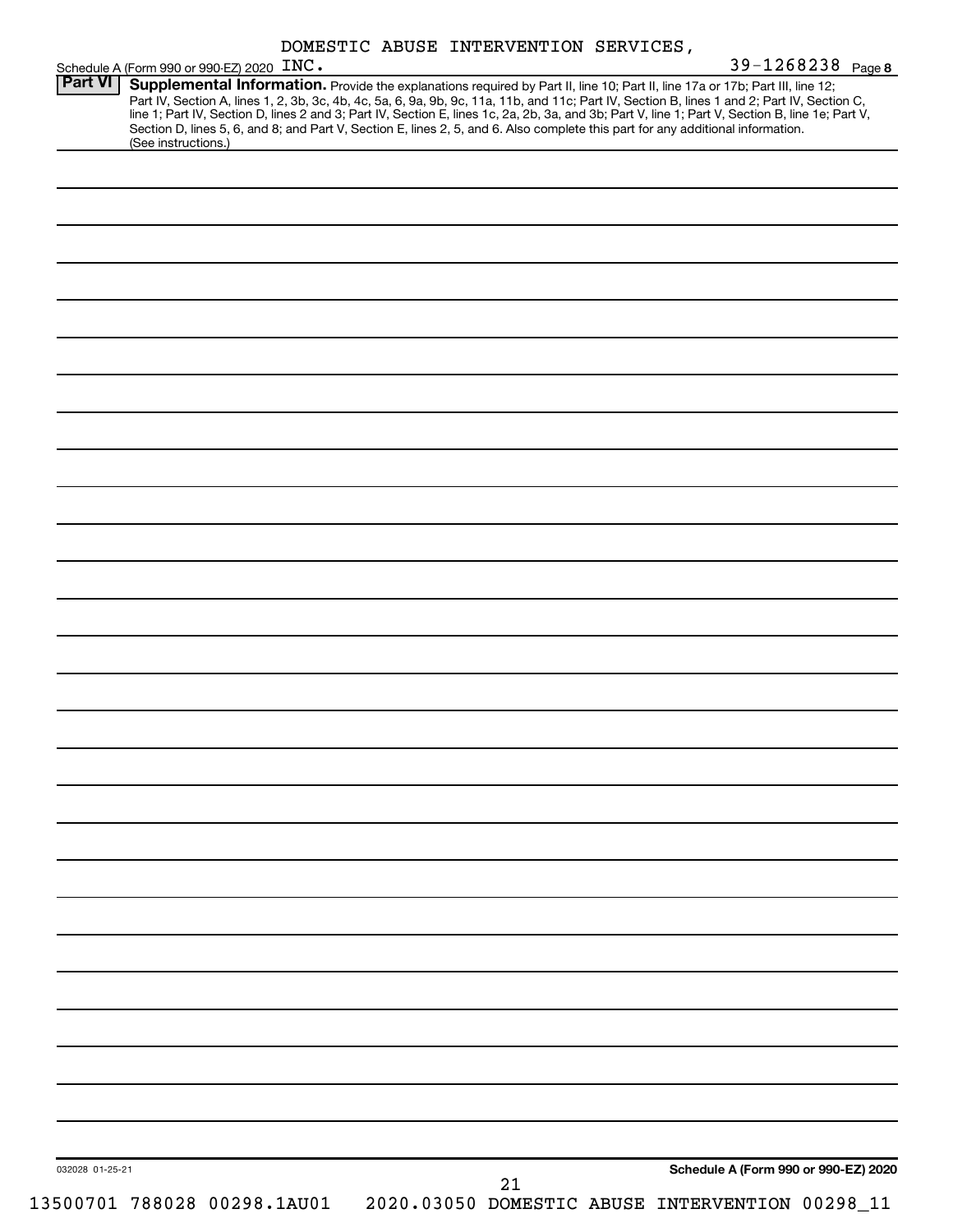Department of the Treasury Internal Revenue Service **(Form 990, 990-EZ,**

|  |  | ** PUBLIC DISCLOSURE COPY ** |  |  |
|--|--|------------------------------|--|--|
|--|--|------------------------------|--|--|

# **Schedule B Schedule of Contributors**

**or 990-PF) | Attach to Form 990, Form 990-EZ, or Form 990-PF. | Go to www.irs.gov/Form990 for the latest information.** OMB No. 1545-0047

**Employer identification number**

INC. 39-1268238

| Name of the organization |    |
|--------------------------|----|
|                          | DO |

MESTIC ABUSE INTERVENTION SERVICES,

| - -<br>$\ddot{\,}$<br>-- |
|--------------------------|
|                          |
|                          |

| <b>Organization type (check one):</b> |                                                                           |  |  |
|---------------------------------------|---------------------------------------------------------------------------|--|--|
| Filers of:                            | Section:                                                                  |  |  |
| Form 990 or 990-EZ                    | $\boxed{\textbf{X}}$ 501(c)( 3) (enter number) organization               |  |  |
|                                       | 4947(a)(1) nonexempt charitable trust not treated as a private foundation |  |  |

|  |  |  | 527 political organization |
|--|--|--|----------------------------|
|--|--|--|----------------------------|

|--|--|

4947(a)(1) nonexempt charitable trust treated as a private foundation  $\Box$ 

501(c)(3) taxable private foundation  $\Box$ 

Check if your organization is covered by the General Rule or a Special Rule.

**Note:**  Only a section 501(c)(7), (8), or (10) organization can check boxes for both the General Rule and a Special Rule. See instructions.

### **General Rule**

 $\Box$ 

 $\Box$ 

Form 990-PF

For an organization filing Form 990, 990-EZ, or 990-PF that received, during the year, contributions totaling \$5,000 or more (in money or property) from any one contributor. Complete Parts I and II. See instructions for determining a contributor's total contributions.

### **Special Rules**

- any one contributor, during the year, total contributions of the greater of (1) \$5,000; or (2) 2% of the amount on (i) Form 990, Part VIII, line 1h;  $\boxed{\text{X}}$  For an organization described in section 501(c)(3) filing Form 990 or 990-EZ that met the 33 1/3% support test of the regulations under sections 509(a)(1) and 170(b)(1)(A)(vi), that checked Schedule A (Form 990 or 990-EZ), Part II, line 13, 16a, or 16b, and that received from or (ii) Form 990-EZ, line 1. Complete Parts I and II.
- For an organization described in section 501(c)(7), (8), or (10) filing Form 990 or 990-EZ that received from any one contributor, during the year, total contributions of more than \$1,000 exclusively for religious, charitable, scientific, literary, or educational purposes, or for the prevention of cruelty to children or animals. Complete Parts I (entering "N/A" in column (b) instead of the contributor name and address), II, and III.  $\Box$

purpose. Don't complete any of the parts unless the General Rule applies to this organization because it received nonexclusively year, contributions exclusively for religious, charitable, etc., purposes, but no such contributions totaled more than \$1,000. If this box is checked, enter here the total contributions that were received during the year for an exclusively religious, charitable, etc., For an organization described in section 501(c)(7), (8), or (10) filing Form 990 or 990-EZ that received from any one contributor, during the religious, charitable, etc., contributions totaling \$5,000 or more during the year  $~\ldots\ldots\ldots\ldots\ldots\ldots\ldots\ldots\blacktriangleright~$ \$

**Caution:**  An organization that isn't covered by the General Rule and/or the Special Rules doesn't file Schedule B (Form 990, 990-EZ, or 990-PF),  **must** but it answer "No" on Part IV, line 2, of its Form 990; or check the box on line H of its Form 990-EZ or on its Form 990-PF, Part I, line 2, to certify that it doesn't meet the filing requirements of Schedule B (Form 990, 990-EZ, or 990-PF).

**For Paperwork Reduction Act Notice, see the instructions for Form 990, 990-EZ, or 990-PF. Schedule B (Form 990, 990-EZ, or 990-PF) (2020)** LHA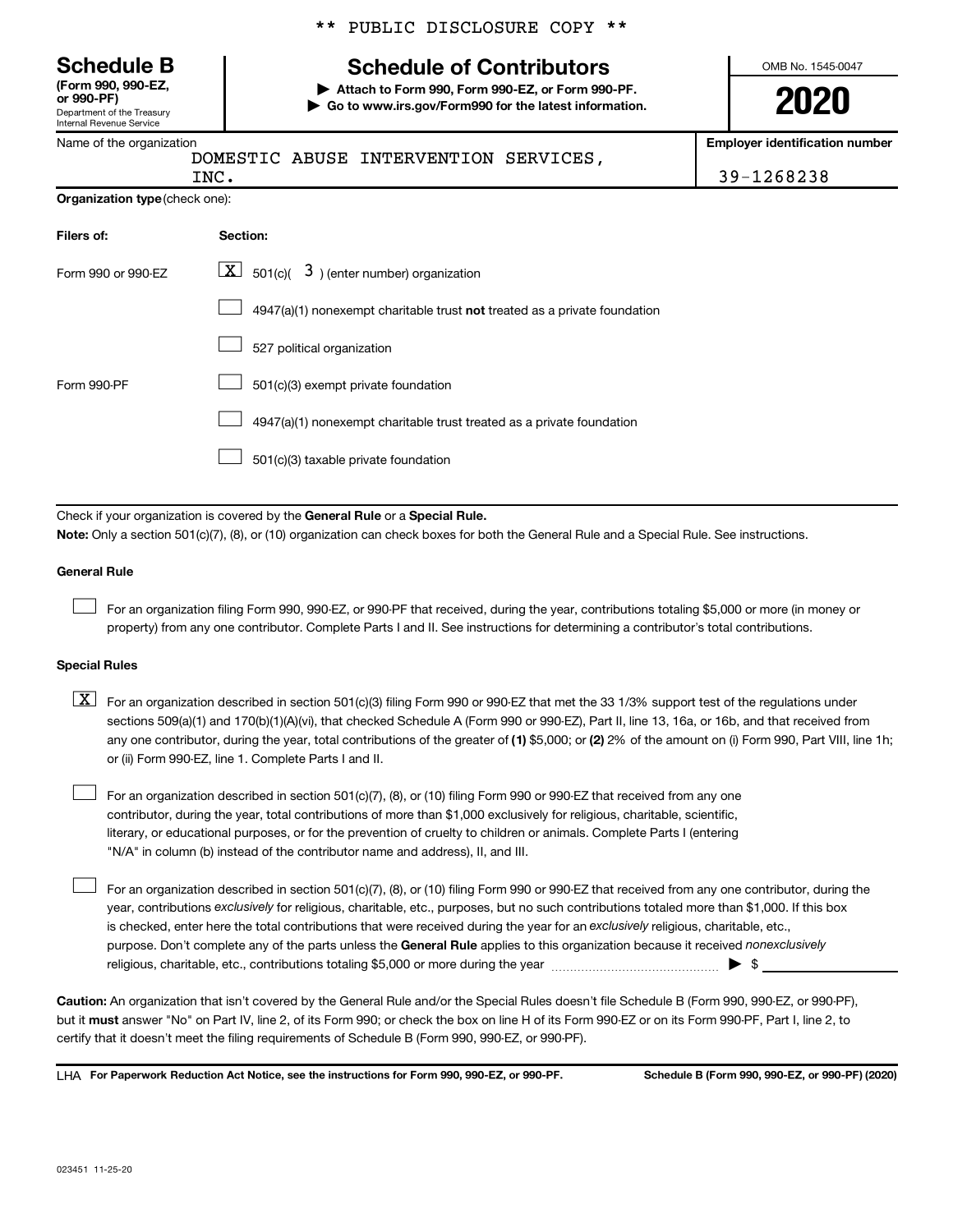#### Schedule B (Form 990, 990-EZ, or 990-PF) (2020)

Name of organization

DOMESTIC ABUSE INTERVENTION SERVICES, INC. 39-1268238

**Employer identification number**

**Part I** Contributors (see instructions). Use duplicate copies of Part I if additional space is needed.

| (a)<br>No.      | (b)<br>Name, address, and ZIP + 4 | (c)<br><b>Total contributions</b>            | (d)<br>Type of contribution                                                                                                       |
|-----------------|-----------------------------------|----------------------------------------------|-----------------------------------------------------------------------------------------------------------------------------------|
| 1               |                                   | 72,509.<br>\$                                | $\overline{\mathbf{X}}$<br>Person<br>Payroll<br>Noncash<br>(Complete Part II for<br>noncash contributions.)                       |
| (a)<br>No.      | (b)<br>Name, address, and ZIP + 4 | (c)<br><b>Total contributions</b>            | (d)<br>Type of contribution                                                                                                       |
| 2               |                                   | 272,611.<br>\$                               | $\overline{\mathbf{X}}$<br>Person<br>Payroll<br>Noncash<br>(Complete Part II for<br>noncash contributions.)                       |
| (a)<br>No.      | (b)<br>Name, address, and ZIP + 4 | (c)<br><b>Total contributions</b>            | (d)<br>Type of contribution                                                                                                       |
| 3               |                                   | 368,905.<br>\$                               | $\overline{\text{X}}$<br>Person<br>Payroll<br><b>Noncash</b><br>(Complete Part II for<br>noncash contributions.)                  |
| (a)             | (b)                               | (c)                                          | (d)                                                                                                                               |
| No.<br>4        | Name, address, and ZIP + 4        | <b>Total contributions</b><br>359,683.<br>\$ | Type of contribution<br>$\overline{\text{X}}$<br>Person<br>Payroll<br>Noncash<br>(Complete Part II for<br>noncash contributions.) |
| (a)<br>No.      | (b)<br>Name, address, and ZIP + 4 | (c)<br><b>Total contributions</b>            | (d)<br>Type of contribution                                                                                                       |
| 5               |                                   | 318,664.<br>\$                               | $\overline{\mathbf{x}}$<br>Person<br>Payroll<br>Noncash<br>(Complete Part II for<br>noncash contributions.)                       |
| (a)<br>No.      | (b)<br>Name, address, and ZIP + 4 | (c)<br><b>Total contributions</b>            | (d)<br>Type of contribution                                                                                                       |
| 6               |                                   | 100,000.<br>\$                               | $\overline{\mathbf{x}}$<br>Person<br>Payroll<br>Noncash<br>(Complete Part II for<br>noncash contributions.)                       |
| 023452 11-25-20 |                                   |                                              | Schedule B (Form 990, 990-EZ, or 990-PF) (2020)                                                                                   |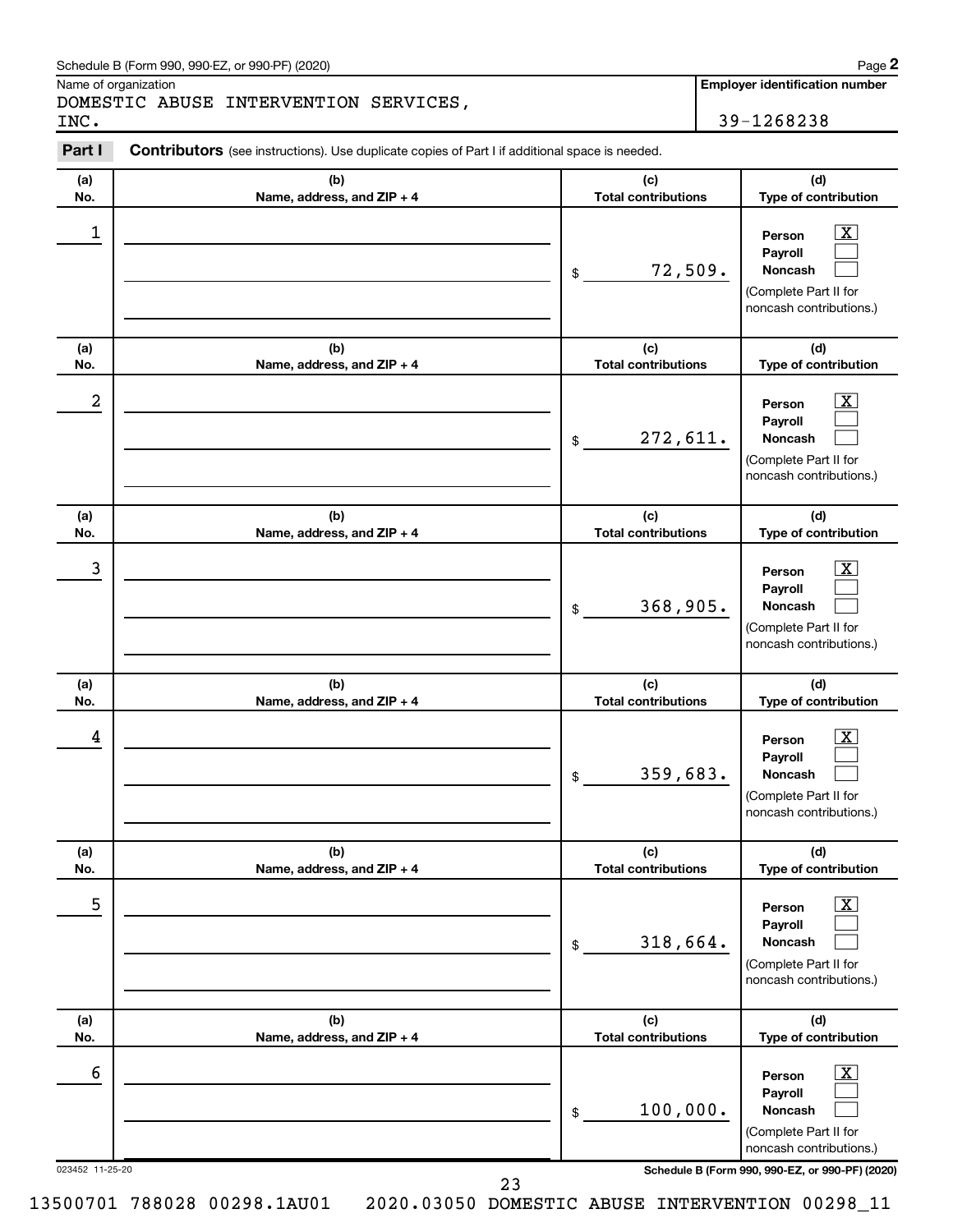#### Schedule B (Form 990, 990-EZ, or 990-PF) (2020)

Name of organization

DOMESTIC ABUSE INTERVENTION SERVICES, INC. 39-1268238

**Employer identification number**

**Part I** Contributors (see instructions). Use duplicate copies of Part I if additional space is needed.

| (b)<br>Name, address, and ZIP + 4 | (c)<br><b>Total contributions</b>                                                      | (d)<br>Type of contribution                                                                                 |
|-----------------------------------|----------------------------------------------------------------------------------------|-------------------------------------------------------------------------------------------------------------|
|                                   | 374,600.<br>\$                                                                         | $\overline{\mathbf{X}}$<br>Person<br>Payroll<br>Noncash<br>(Complete Part II for<br>noncash contributions.) |
| (b)<br>Name, address, and ZIP + 4 | (c)<br><b>Total contributions</b>                                                      | (d)<br>Type of contribution                                                                                 |
|                                   | 68,641.<br>\$                                                                          | $\overline{\mathbf{X}}$<br>Person<br>Payroll<br>Noncash<br>(Complete Part II for<br>noncash contributions.) |
| (b)                               | (c)<br><b>Total contributions</b>                                                      | (d)<br>Type of contribution                                                                                 |
|                                   | 75,000.<br>\$                                                                          | $\overline{\text{X}}$<br>Person<br>Payroll<br>Noncash<br>(Complete Part II for<br>noncash contributions.)   |
| (b)                               | (c)                                                                                    | (d)<br>Type of contribution                                                                                 |
|                                   | 135,000.<br>\$                                                                         | $\overline{\text{X}}$<br>Person<br>Payroll<br>Noncash<br>(Complete Part II for<br>noncash contributions.)   |
| (b)                               | (c)<br><b>Total contributions</b>                                                      | (d)<br>Type of contribution                                                                                 |
|                                   | 100,000.<br>\$                                                                         | $\overline{\text{X}}$<br>Person<br>Payroll<br>Noncash<br>(Complete Part II for<br>noncash contributions.)   |
| (b)<br>Name, address, and ZIP + 4 | (c)<br><b>Total contributions</b>                                                      | (d)<br>Type of contribution                                                                                 |
|                                   | \$                                                                                     | Person<br>Payroll<br>Noncash<br>(Complete Part II for                                                       |
|                                   | Name, address, and ZIP + 4<br>Name, address, and ZIP + 4<br>Name, address, and ZIP + 4 | <b>Total contributions</b>                                                                                  |

13500701 788028 00298.1AU01 2020.03050 DOMESTIC ABUSE INTERVENTION 00298\_11

24

**2**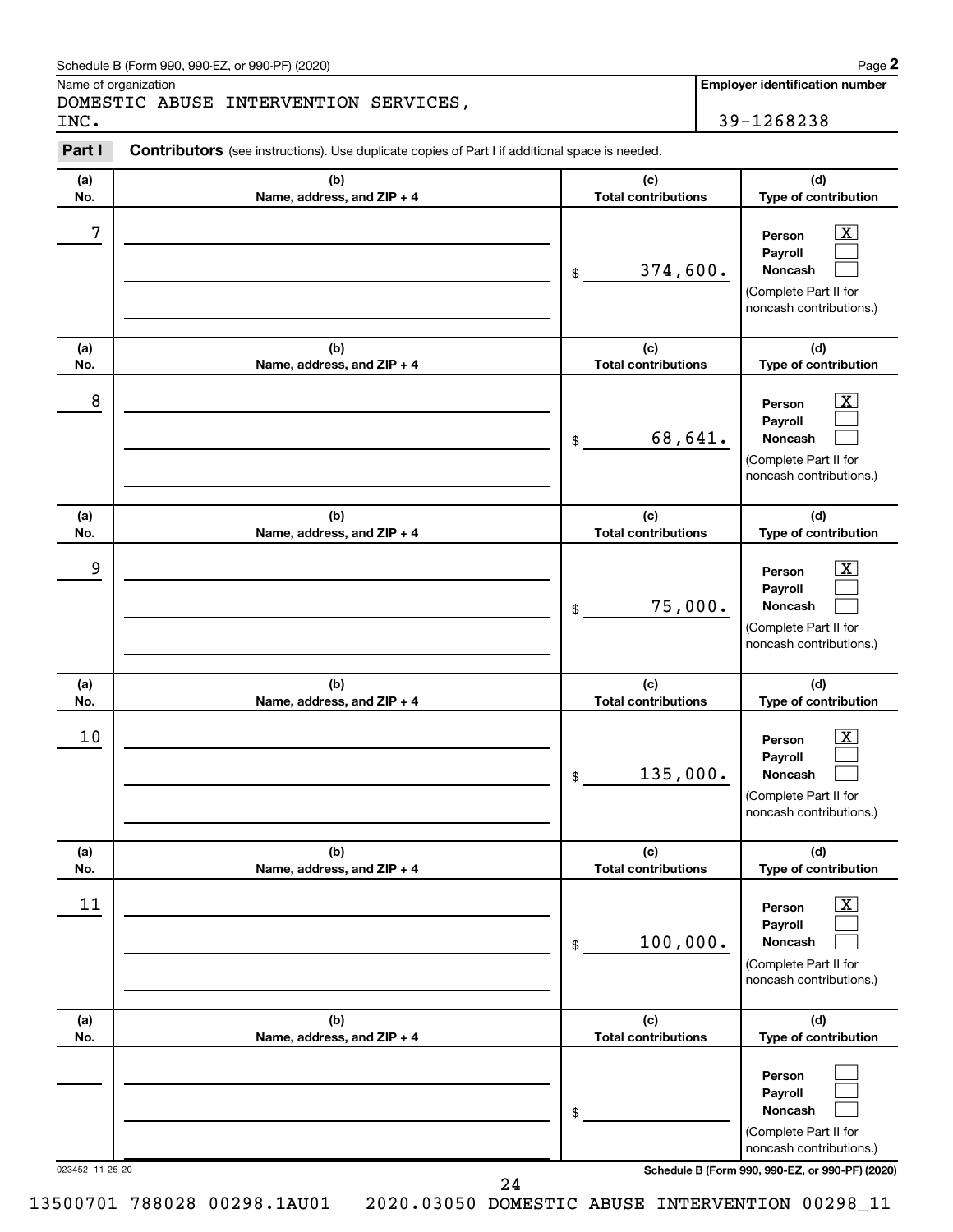|                              | Name of organization                                                                                |                                                 | <b>Employer identification number</b>           |
|------------------------------|-----------------------------------------------------------------------------------------------------|-------------------------------------------------|-------------------------------------------------|
| INC.                         | DOMESTIC ABUSE INTERVENTION SERVICES,                                                               |                                                 | 39-1268238                                      |
| Part II                      | Noncash Property (see instructions). Use duplicate copies of Part II if additional space is needed. |                                                 |                                                 |
| (a)<br>No.<br>from<br>Part I | (b)<br>Description of noncash property given                                                        | (c)<br>FMV (or estimate)<br>(See instructions.) | (d)<br>Date received                            |
|                              |                                                                                                     | \$                                              |                                                 |
| (a)<br>No.<br>from<br>Part I | (b)<br>Description of noncash property given                                                        | (c)<br>FMV (or estimate)<br>(See instructions.) | (d)<br>Date received                            |
|                              |                                                                                                     | \$                                              |                                                 |
| (a)<br>No.<br>from<br>Part I | (b)<br>Description of noncash property given                                                        | (c)<br>FMV (or estimate)<br>(See instructions.) | (d)<br>Date received                            |
|                              |                                                                                                     | \$                                              |                                                 |
| (a)<br>No.<br>from<br>Part I | (b)<br>Description of noncash property given                                                        | (c)<br>FMV (or estimate)<br>(See instructions.) | (d)<br>Date received                            |
|                              |                                                                                                     | \$                                              |                                                 |
| (a)<br>No.<br>from<br>Part I | (b)<br>Description of noncash property given                                                        | (c)<br>FMV (or estimate)<br>(See instructions.) | (d)<br>Date received                            |
|                              |                                                                                                     | \$                                              |                                                 |
| (a)<br>No.<br>from<br>Part I | (b)<br>Description of noncash property given                                                        | (c)<br>FMV (or estimate)<br>(See instructions.) | (d)<br>Date received                            |
|                              |                                                                                                     | \$                                              |                                                 |
| 023453 11-25-20              | 25                                                                                                  |                                                 | Schedule B (Form 990, 990-EZ, or 990-PF) (2020) |

Schedule B (Form 990, 990-EZ, or 990-PF) (2020)

**3**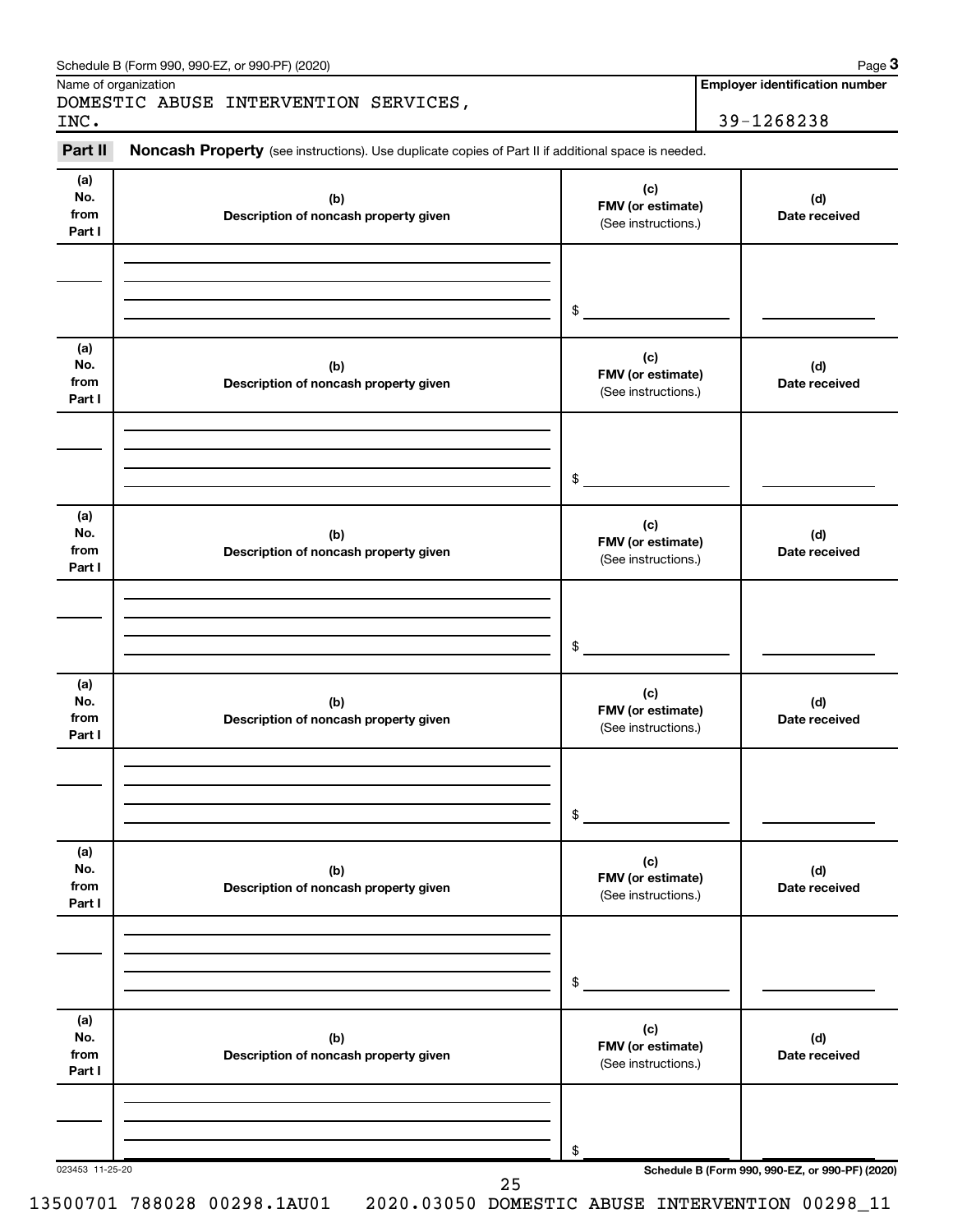|                           | Schedule B (Form 990, 990-EZ, or 990-PF) (2020)                                                                                                          |                      |                                                                                                                                                                | Page 4 |  |  |  |
|---------------------------|----------------------------------------------------------------------------------------------------------------------------------------------------------|----------------------|----------------------------------------------------------------------------------------------------------------------------------------------------------------|--------|--|--|--|
| Name of organization      |                                                                                                                                                          |                      | <b>Employer identification number</b>                                                                                                                          |        |  |  |  |
|                           | DOMESTIC ABUSE INTERVENTION SERVICES,                                                                                                                    |                      |                                                                                                                                                                |        |  |  |  |
| INC.<br>Part III          |                                                                                                                                                          |                      | 39-1268238                                                                                                                                                     |        |  |  |  |
|                           | from any one contributor. Complete columns (a) through (e) and the following line entry. For organizations                                               |                      | Exclusively religious, charitable, etc., contributions to organizations described in section 501(c)(7), (8), or (10) that total more than \$1,000 for the year |        |  |  |  |
|                           | completing Part III, enter the total of exclusively religious, charitable, etc., contributions of \$1,000 or less for the year. (Enter this info. once.) |                      |                                                                                                                                                                |        |  |  |  |
| $(a)$ No.                 | Use duplicate copies of Part III if additional space is needed.                                                                                          |                      |                                                                                                                                                                |        |  |  |  |
| from<br>Part I            | (b) Purpose of gift                                                                                                                                      | (c) Use of gift      | (d) Description of how gift is held                                                                                                                            |        |  |  |  |
|                           |                                                                                                                                                          |                      |                                                                                                                                                                |        |  |  |  |
|                           |                                                                                                                                                          |                      |                                                                                                                                                                |        |  |  |  |
|                           |                                                                                                                                                          |                      |                                                                                                                                                                |        |  |  |  |
|                           |                                                                                                                                                          |                      |                                                                                                                                                                |        |  |  |  |
|                           |                                                                                                                                                          | (e) Transfer of gift |                                                                                                                                                                |        |  |  |  |
|                           |                                                                                                                                                          |                      |                                                                                                                                                                |        |  |  |  |
|                           | Transferee's name, address, and ZIP + 4                                                                                                                  |                      | Relationship of transferor to transferee                                                                                                                       |        |  |  |  |
|                           |                                                                                                                                                          |                      |                                                                                                                                                                |        |  |  |  |
|                           |                                                                                                                                                          |                      |                                                                                                                                                                |        |  |  |  |
|                           |                                                                                                                                                          |                      |                                                                                                                                                                |        |  |  |  |
|                           |                                                                                                                                                          |                      |                                                                                                                                                                |        |  |  |  |
| (a) No.<br>from           | (b) Purpose of gift                                                                                                                                      | (c) Use of gift      | (d) Description of how gift is held                                                                                                                            |        |  |  |  |
| Part I                    |                                                                                                                                                          |                      |                                                                                                                                                                |        |  |  |  |
|                           |                                                                                                                                                          |                      |                                                                                                                                                                |        |  |  |  |
|                           |                                                                                                                                                          |                      |                                                                                                                                                                |        |  |  |  |
|                           |                                                                                                                                                          |                      |                                                                                                                                                                |        |  |  |  |
|                           |                                                                                                                                                          | (e) Transfer of gift |                                                                                                                                                                |        |  |  |  |
|                           |                                                                                                                                                          |                      |                                                                                                                                                                |        |  |  |  |
|                           | Transferee's name, address, and $ZIP + 4$                                                                                                                |                      | Relationship of transferor to transferee                                                                                                                       |        |  |  |  |
|                           |                                                                                                                                                          |                      |                                                                                                                                                                |        |  |  |  |
|                           |                                                                                                                                                          |                      |                                                                                                                                                                |        |  |  |  |
|                           |                                                                                                                                                          |                      |                                                                                                                                                                |        |  |  |  |
| (a) No.                   |                                                                                                                                                          |                      |                                                                                                                                                                |        |  |  |  |
| from                      | (b) Purpose of gift                                                                                                                                      | (c) Use of gift      | (d) Description of how gift is held                                                                                                                            |        |  |  |  |
| Part I                    |                                                                                                                                                          |                      |                                                                                                                                                                |        |  |  |  |
|                           |                                                                                                                                                          |                      |                                                                                                                                                                |        |  |  |  |
|                           |                                                                                                                                                          |                      |                                                                                                                                                                |        |  |  |  |
|                           |                                                                                                                                                          |                      |                                                                                                                                                                |        |  |  |  |
|                           | (e) Transfer of gift                                                                                                                                     |                      |                                                                                                                                                                |        |  |  |  |
|                           |                                                                                                                                                          |                      |                                                                                                                                                                |        |  |  |  |
|                           | Transferee's name, address, and ZIP + 4                                                                                                                  |                      | Relationship of transferor to transferee                                                                                                                       |        |  |  |  |
|                           |                                                                                                                                                          |                      |                                                                                                                                                                |        |  |  |  |
|                           |                                                                                                                                                          |                      |                                                                                                                                                                |        |  |  |  |
|                           |                                                                                                                                                          |                      |                                                                                                                                                                |        |  |  |  |
|                           |                                                                                                                                                          |                      |                                                                                                                                                                |        |  |  |  |
| (a) No.<br>from<br>Part I | (b) Purpose of gift                                                                                                                                      | (c) Use of gift      | (d) Description of how gift is held                                                                                                                            |        |  |  |  |
|                           |                                                                                                                                                          |                      |                                                                                                                                                                |        |  |  |  |
|                           |                                                                                                                                                          |                      |                                                                                                                                                                |        |  |  |  |
|                           |                                                                                                                                                          |                      |                                                                                                                                                                |        |  |  |  |
|                           |                                                                                                                                                          |                      |                                                                                                                                                                |        |  |  |  |
|                           | (e) Transfer of gift                                                                                                                                     |                      |                                                                                                                                                                |        |  |  |  |
|                           |                                                                                                                                                          |                      |                                                                                                                                                                |        |  |  |  |
|                           | Transferee's name, address, and ZIP + 4                                                                                                                  |                      | Relationship of transferor to transferee                                                                                                                       |        |  |  |  |
|                           |                                                                                                                                                          |                      |                                                                                                                                                                |        |  |  |  |
|                           |                                                                                                                                                          |                      |                                                                                                                                                                |        |  |  |  |
|                           |                                                                                                                                                          |                      |                                                                                                                                                                |        |  |  |  |
|                           |                                                                                                                                                          |                      |                                                                                                                                                                |        |  |  |  |
| 023454 11-25-20           |                                                                                                                                                          | 26                   | Schedule B (Form 990, 990-EZ, or 990-PF) (2020)                                                                                                                |        |  |  |  |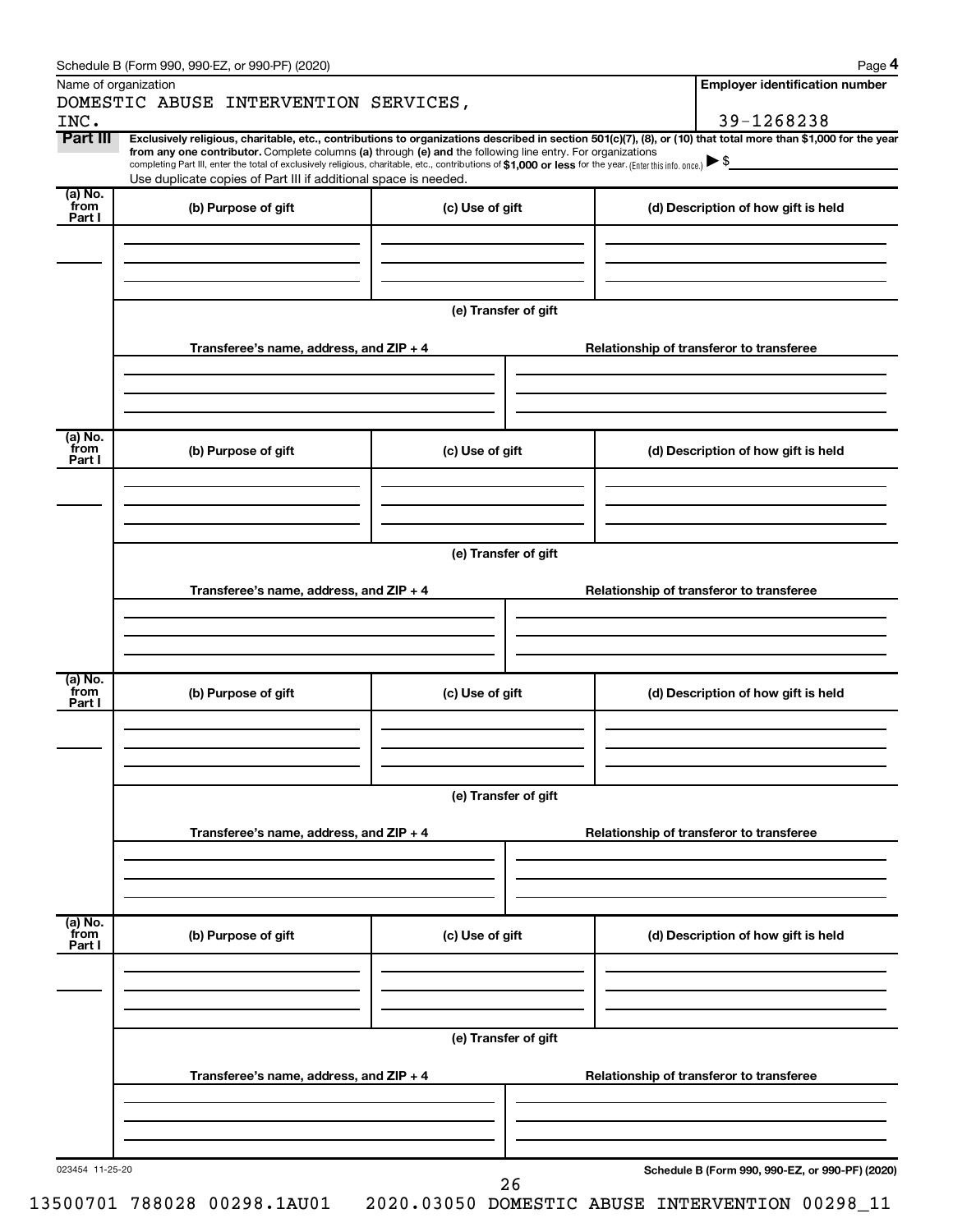|                                                                                                                    | <b>SCHEDULE D</b>                                      |                                                                                                   |                                                                                                                                                |  |                         | OMB No. 1545-0047                                   |           |
|--------------------------------------------------------------------------------------------------------------------|--------------------------------------------------------|---------------------------------------------------------------------------------------------------|------------------------------------------------------------------------------------------------------------------------------------------------|--|-------------------------|-----------------------------------------------------|-----------|
| <b>Supplemental Financial Statements</b><br>Complete if the organization answered "Yes" on Form 990,<br>(Form 990) |                                                        |                                                                                                   |                                                                                                                                                |  |                         |                                                     |           |
|                                                                                                                    |                                                        |                                                                                                   | Part IV, line 6, 7, 8, 9, 10, 11a, 11b, 11c, 11d, 11e, 11f, 12a, or 12b.<br>Attach to Form 990.                                                |  |                         | <b>Open to Public</b>                               |           |
|                                                                                                                    | Department of the Treasury<br>Internal Revenue Service |                                                                                                   | Inspection                                                                                                                                     |  |                         |                                                     |           |
|                                                                                                                    | Name of the organization                               | INC.                                                                                              | DOMESTIC ABUSE INTERVENTION SERVICES,                                                                                                          |  |                         | <b>Employer identification number</b><br>39-1268238 |           |
| Part I                                                                                                             |                                                        |                                                                                                   | Organizations Maintaining Donor Advised Funds or Other Similar Funds or Accounts. Complete if the                                              |  |                         |                                                     |           |
|                                                                                                                    |                                                        | organization answered "Yes" on Form 990, Part IV, line 6.                                         |                                                                                                                                                |  |                         |                                                     |           |
|                                                                                                                    |                                                        |                                                                                                   | (a) Donor advised funds                                                                                                                        |  |                         | (b) Funds and other accounts                        |           |
| 1                                                                                                                  |                                                        |                                                                                                   |                                                                                                                                                |  |                         |                                                     |           |
| 2                                                                                                                  |                                                        | Aggregate value of contributions to (during year)                                                 |                                                                                                                                                |  |                         |                                                     |           |
| З                                                                                                                  |                                                        |                                                                                                   | <u> 1989 - Johann Harry Barn, mars and de Branch and de Branch and de Branch and de Branch and de Branch and de B</u>                          |  |                         |                                                     |           |
| 4                                                                                                                  |                                                        |                                                                                                   |                                                                                                                                                |  |                         |                                                     |           |
| 5                                                                                                                  |                                                        |                                                                                                   | Did the organization inform all donors and donor advisors in writing that the assets held in donor advised funds                               |  |                         | Yes                                                 | No        |
| 6                                                                                                                  |                                                        |                                                                                                   | Did the organization inform all grantees, donors, and donor advisors in writing that grant funds can be used only                              |  |                         |                                                     |           |
|                                                                                                                    |                                                        |                                                                                                   | for charitable purposes and not for the benefit of the donor or donor advisor, or for any other purpose conferring                             |  |                         |                                                     |           |
|                                                                                                                    | impermissible private benefit?                         |                                                                                                   |                                                                                                                                                |  |                         | Yes                                                 | No        |
| Part II                                                                                                            |                                                        |                                                                                                   | Conservation Easements. Complete if the organization answered "Yes" on Form 990, Part IV, line 7.                                              |  |                         |                                                     |           |
| 1.                                                                                                                 |                                                        | Purpose(s) of conservation easements held by the organization (check all that apply).             |                                                                                                                                                |  |                         |                                                     |           |
|                                                                                                                    |                                                        | Preservation of land for public use (for example, recreation or education)                        | Preservation of a historically important land area                                                                                             |  |                         |                                                     |           |
|                                                                                                                    | Protection of natural habitat                          |                                                                                                   | Preservation of a certified historic structure                                                                                                 |  |                         |                                                     |           |
|                                                                                                                    | Preservation of open space                             |                                                                                                   |                                                                                                                                                |  |                         |                                                     |           |
| 2                                                                                                                  |                                                        |                                                                                                   | Complete lines 2a through 2d if the organization held a qualified conservation contribution in the form of a conservation easement on the last |  |                         |                                                     |           |
|                                                                                                                    | day of the tax year.                                   |                                                                                                   |                                                                                                                                                |  |                         | Held at the End of the Tax Year                     |           |
| а                                                                                                                  |                                                        |                                                                                                   |                                                                                                                                                |  | 2a                      |                                                     |           |
| b                                                                                                                  |                                                        |                                                                                                   |                                                                                                                                                |  | 2 <sub>b</sub>          |                                                     |           |
| с                                                                                                                  |                                                        |                                                                                                   | Number of conservation easements included in (c) acquired after 7/25/06, and not on a historic structure                                       |  | 2c                      |                                                     |           |
| d                                                                                                                  |                                                        |                                                                                                   |                                                                                                                                                |  | 2d                      |                                                     |           |
| 3                                                                                                                  |                                                        |                                                                                                   | Number of conservation easements modified, transferred, released, extinguished, or terminated by the organization during the tax               |  |                         |                                                     |           |
|                                                                                                                    | $\vee$ ear $\blacktriangleright$                       |                                                                                                   |                                                                                                                                                |  |                         |                                                     |           |
| 4                                                                                                                  |                                                        | Number of states where property subject to conservation easement is located $\blacktriangleright$ |                                                                                                                                                |  |                         |                                                     |           |
| 5                                                                                                                  |                                                        |                                                                                                   | Does the organization have a written policy regarding the periodic monitoring, inspection, handling of                                         |  |                         |                                                     |           |
|                                                                                                                    |                                                        | violations, and enforcement of the conservation easements it holds?                               |                                                                                                                                                |  |                         | Yes                                                 | <b>No</b> |
| 6                                                                                                                  |                                                        |                                                                                                   | Staff and volunteer hours devoted to monitoring, inspecting, handling of violations, and enforcing conservation easements during the year      |  |                         |                                                     |           |
|                                                                                                                    |                                                        |                                                                                                   |                                                                                                                                                |  |                         |                                                     |           |
| 7                                                                                                                  |                                                        |                                                                                                   | Amount of expenses incurred in monitoring, inspecting, handling of violations, and enforcing conservation easements during the year            |  |                         |                                                     |           |
|                                                                                                                    | $\blacktriangleright$ \$                               |                                                                                                   |                                                                                                                                                |  |                         |                                                     |           |
| 8                                                                                                                  |                                                        |                                                                                                   | Does each conservation easement reported on line 2(d) above satisfy the requirements of section 170(h)(4)(B)(i)                                |  |                         |                                                     |           |
|                                                                                                                    |                                                        |                                                                                                   |                                                                                                                                                |  |                         | Yes                                                 | No        |
| 9                                                                                                                  |                                                        |                                                                                                   | In Part XIII, describe how the organization reports conservation easements in its revenue and expense statement and                            |  |                         |                                                     |           |
|                                                                                                                    |                                                        |                                                                                                   | balance sheet, and include, if applicable, the text of the footnote to the organization's financial statements that describes the              |  |                         |                                                     |           |
|                                                                                                                    | Part III                                               | organization's accounting for conservation easements.                                             | Organizations Maintaining Collections of Art, Historical Treasures, or Other Similar Assets.                                                   |  |                         |                                                     |           |
|                                                                                                                    |                                                        | Complete if the organization answered "Yes" on Form 990, Part IV, line 8.                         |                                                                                                                                                |  |                         |                                                     |           |
|                                                                                                                    |                                                        |                                                                                                   | 1a If the organization elected, as permitted under FASB ASC 958, not to report in its revenue statement and balance sheet works                |  |                         |                                                     |           |
|                                                                                                                    |                                                        |                                                                                                   | of art, historical treasures, or other similar assets held for public exhibition, education, or research in furtherance of public              |  |                         |                                                     |           |
|                                                                                                                    |                                                        |                                                                                                   | service, provide in Part XIII the text of the footnote to its financial statements that describes these items.                                 |  |                         |                                                     |           |
|                                                                                                                    |                                                        |                                                                                                   | <b>b</b> If the organization elected, as permitted under FASB ASC 958, to report in its revenue statement and balance sheet works of           |  |                         |                                                     |           |
|                                                                                                                    |                                                        |                                                                                                   | art, historical treasures, or other similar assets held for public exhibition, education, or research in furtherance of public service,        |  |                         |                                                     |           |
|                                                                                                                    |                                                        | provide the following amounts relating to these items:                                            |                                                                                                                                                |  |                         |                                                     |           |
|                                                                                                                    |                                                        |                                                                                                   |                                                                                                                                                |  |                         |                                                     |           |
|                                                                                                                    | (ii) Assets included in Form 990, Part X               |                                                                                                   |                                                                                                                                                |  |                         | $\blacktriangleright$ \$                            |           |
| 2                                                                                                                  |                                                        |                                                                                                   | If the organization received or held works of art, historical treasures, or other similar assets for financial gain, provide                   |  |                         |                                                     |           |
|                                                                                                                    |                                                        | the following amounts required to be reported under FASB ASC 958 relating to these items:         |                                                                                                                                                |  |                         |                                                     |           |
| а                                                                                                                  |                                                        |                                                                                                   |                                                                                                                                                |  | - \$<br>▶               |                                                     |           |
|                                                                                                                    |                                                        |                                                                                                   |                                                                                                                                                |  | $\blacktriangleright$ s |                                                     |           |
|                                                                                                                    |                                                        | LHA For Paperwork Reduction Act Notice, see the Instructions for Form 990.                        |                                                                                                                                                |  |                         | Schedule D (Form 990) 2020                          |           |
|                                                                                                                    | 032051 12-01-20                                        |                                                                                                   | 27                                                                                                                                             |  |                         |                                                     |           |

| . . |  |
|-----|--|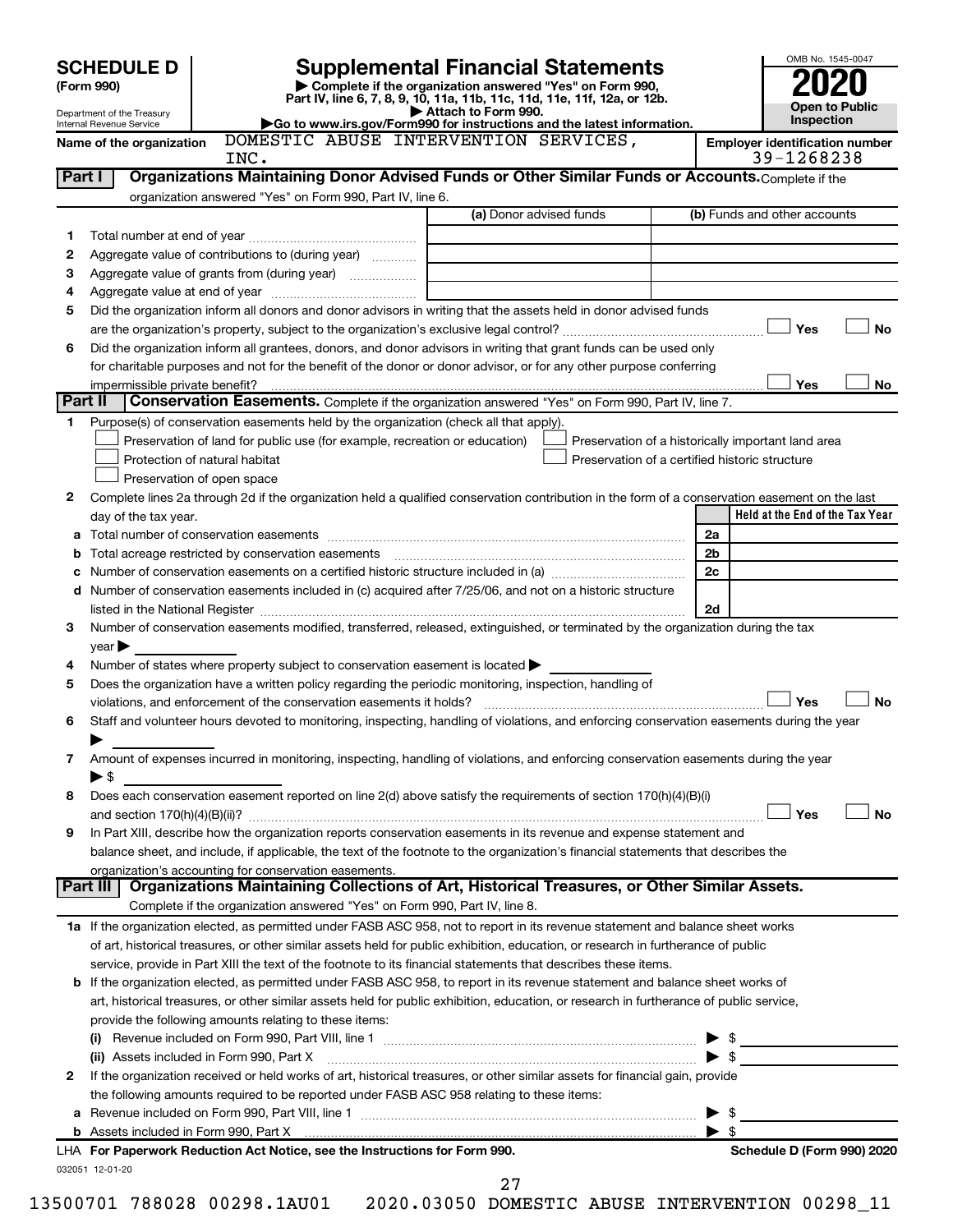|  |  | DOMESTIC ABUSE INTERVENTION SERVICES, |  |
|--|--|---------------------------------------|--|
|--|--|---------------------------------------|--|

|    | INC.                                                                                                                                                                                                                           |                    |   |                | DOMESIIC ABUSE INIERVENIION SERVICES, |  |                                                         |                | 39-1268238 Page 2   |  |
|----|--------------------------------------------------------------------------------------------------------------------------------------------------------------------------------------------------------------------------------|--------------------|---|----------------|---------------------------------------|--|---------------------------------------------------------|----------------|---------------------|--|
|    | Schedule D (Form 990) 2020<br>Part III   Organizations Maintaining Collections of Art, Historical Treasures, or Other Similar Assets (continued)                                                                               |                    |   |                |                                       |  |                                                         |                |                     |  |
| 3  | Using the organization's acquisition, accession, and other records, check any of the following that make significant use of its                                                                                                |                    |   |                |                                       |  |                                                         |                |                     |  |
|    | collection items (check all that apply):                                                                                                                                                                                       |                    |   |                |                                       |  |                                                         |                |                     |  |
| a  | Public exhibition                                                                                                                                                                                                              |                    |   |                |                                       |  |                                                         |                |                     |  |
| b  | Loan or exchange program<br>d<br>Scholarly research<br>Other<br>e                                                                                                                                                              |                    |   |                |                                       |  |                                                         |                |                     |  |
| c  | Preservation for future generations                                                                                                                                                                                            |                    |   |                |                                       |  |                                                         |                |                     |  |
| 4  | Provide a description of the organization's collections and explain how they further the organization's exempt purpose in Part XIII.                                                                                           |                    |   |                |                                       |  |                                                         |                |                     |  |
| 5  | During the year, did the organization solicit or receive donations of art, historical treasures, or other similar assets                                                                                                       |                    |   |                |                                       |  |                                                         |                |                     |  |
|    |                                                                                                                                                                                                                                |                    |   |                |                                       |  |                                                         | Yes            | No                  |  |
|    | Part IV<br>Escrow and Custodial Arrangements. Complete if the organization answered "Yes" on Form 990, Part IV, line 9, or                                                                                                     |                    |   |                |                                       |  |                                                         |                |                     |  |
|    | reported an amount on Form 990, Part X, line 21.                                                                                                                                                                               |                    |   |                |                                       |  |                                                         |                |                     |  |
|    | 1a Is the organization an agent, trustee, custodian or other intermediary for contributions or other assets not included                                                                                                       |                    |   |                |                                       |  |                                                         |                |                     |  |
|    |                                                                                                                                                                                                                                |                    |   |                |                                       |  |                                                         | Yes            | <b>No</b>           |  |
|    | b If "Yes," explain the arrangement in Part XIII and complete the following table:                                                                                                                                             |                    |   |                |                                       |  |                                                         |                |                     |  |
|    |                                                                                                                                                                                                                                |                    |   |                |                                       |  |                                                         | Amount         |                     |  |
|    | Beginning balance measurements and the contract measurement of the contract measurement of the contract measurement of the contract measurement of the contract measurement of the contract measurement of the contract measur |                    |   |                |                                       |  | 1c                                                      |                |                     |  |
|    |                                                                                                                                                                                                                                |                    |   |                |                                       |  | 1d                                                      |                |                     |  |
| е  | Distributions during the year manufactured and continuum control of the state of the control of the year manufactured and the year and the year and the year and the year and the state of the state of the state of the state |                    |   |                |                                       |  | 1е                                                      |                |                     |  |
| f  |                                                                                                                                                                                                                                |                    |   |                |                                       |  | 1f                                                      |                |                     |  |
|    | 2a Did the organization include an amount on Form 990, Part X, line 21, for escrow or custodial account liability?                                                                                                             |                    |   |                |                                       |  | .                                                       | Yes            | No                  |  |
|    |                                                                                                                                                                                                                                |                    |   |                |                                       |  |                                                         |                |                     |  |
|    | <b>Part V</b><br>Endowment Funds. Complete if the organization answered "Yes" on Form 990, Part IV, line 10.                                                                                                                   |                    |   |                |                                       |  |                                                         |                |                     |  |
|    |                                                                                                                                                                                                                                | (a) Current year   |   | (b) Prior year |                                       |  | (c) Two years back $\vert$ (d) Three years back $\vert$ |                | (e) Four years back |  |
| 1a | Beginning of year balance                                                                                                                                                                                                      |                    |   |                |                                       |  |                                                         |                |                     |  |
|    |                                                                                                                                                                                                                                |                    |   |                |                                       |  |                                                         |                |                     |  |
|    | Net investment earnings, gains, and losses                                                                                                                                                                                     |                    |   |                |                                       |  |                                                         |                |                     |  |
|    |                                                                                                                                                                                                                                |                    |   |                |                                       |  |                                                         |                |                     |  |
|    | <b>e</b> Other expenditures for facilities                                                                                                                                                                                     |                    |   |                |                                       |  |                                                         |                |                     |  |
|    | and programs                                                                                                                                                                                                                   |                    |   |                |                                       |  |                                                         |                |                     |  |
|    |                                                                                                                                                                                                                                |                    |   |                |                                       |  |                                                         |                |                     |  |
| g  |                                                                                                                                                                                                                                |                    |   |                |                                       |  |                                                         |                |                     |  |
| 2  | Provide the estimated percentage of the current year end balance (line 1g, column (a)) held as:                                                                                                                                |                    |   |                |                                       |  |                                                         |                |                     |  |
|    | Board designated or quasi-endowment                                                                                                                                                                                            |                    | % |                |                                       |  |                                                         |                |                     |  |
|    | Permanent endowment >                                                                                                                                                                                                          | %                  |   |                |                                       |  |                                                         |                |                     |  |
|    | Term endowment $\blacktriangleright$                                                                                                                                                                                           | %                  |   |                |                                       |  |                                                         |                |                     |  |
|    | The percentages on lines 2a, 2b, and 2c should equal 100%.                                                                                                                                                                     |                    |   |                |                                       |  |                                                         |                |                     |  |
|    | 3a Are there endowment funds not in the possession of the organization that are held and administered for the organization                                                                                                     |                    |   |                |                                       |  |                                                         |                |                     |  |
|    | by:                                                                                                                                                                                                                            |                    |   |                |                                       |  |                                                         |                | Yes<br>No           |  |
|    |                                                                                                                                                                                                                                |                    |   |                |                                       |  |                                                         | 3a(i)          |                     |  |
|    |                                                                                                                                                                                                                                |                    |   |                |                                       |  |                                                         | 3a(ii)         |                     |  |
| 4  | Describe in Part XIII the intended uses of the organization's endowment funds.                                                                                                                                                 |                    |   |                |                                       |  |                                                         | 3b             |                     |  |
|    | <b>Part VI</b><br>Land, Buildings, and Equipment.                                                                                                                                                                              |                    |   |                |                                       |  |                                                         |                |                     |  |
|    | Complete if the organization answered "Yes" on Form 990, Part IV, line 11a. See Form 990, Part X, line 10.                                                                                                                     |                    |   |                |                                       |  |                                                         |                |                     |  |
|    | Description of property                                                                                                                                                                                                        | (a) Cost or other  |   |                | (b) Cost or other                     |  | (c) Accumulated                                         | (d) Book value |                     |  |
|    |                                                                                                                                                                                                                                | basis (investment) |   |                | basis (other)                         |  | depreciation                                            |                |                     |  |
|    |                                                                                                                                                                                                                                |                    |   |                | 148,192.                              |  |                                                         |                | 148,192.            |  |
| b  |                                                                                                                                                                                                                                |                    |   |                | 5,900,907.                            |  | 1,025,556.                                              |                | 4,875,351.          |  |
|    |                                                                                                                                                                                                                                |                    |   |                |                                       |  |                                                         |                |                     |  |
|    |                                                                                                                                                                                                                                |                    |   |                |                                       |  |                                                         |                |                     |  |
|    |                                                                                                                                                                                                                                |                    |   |                | 331,850.                              |  | 255,700.                                                |                | 76, 150.            |  |
|    |                                                                                                                                                                                                                                |                    |   |                |                                       |  |                                                         |                | 5,099,693.          |  |

**Schedule D (Form 990) 2020**

032052 12-01-20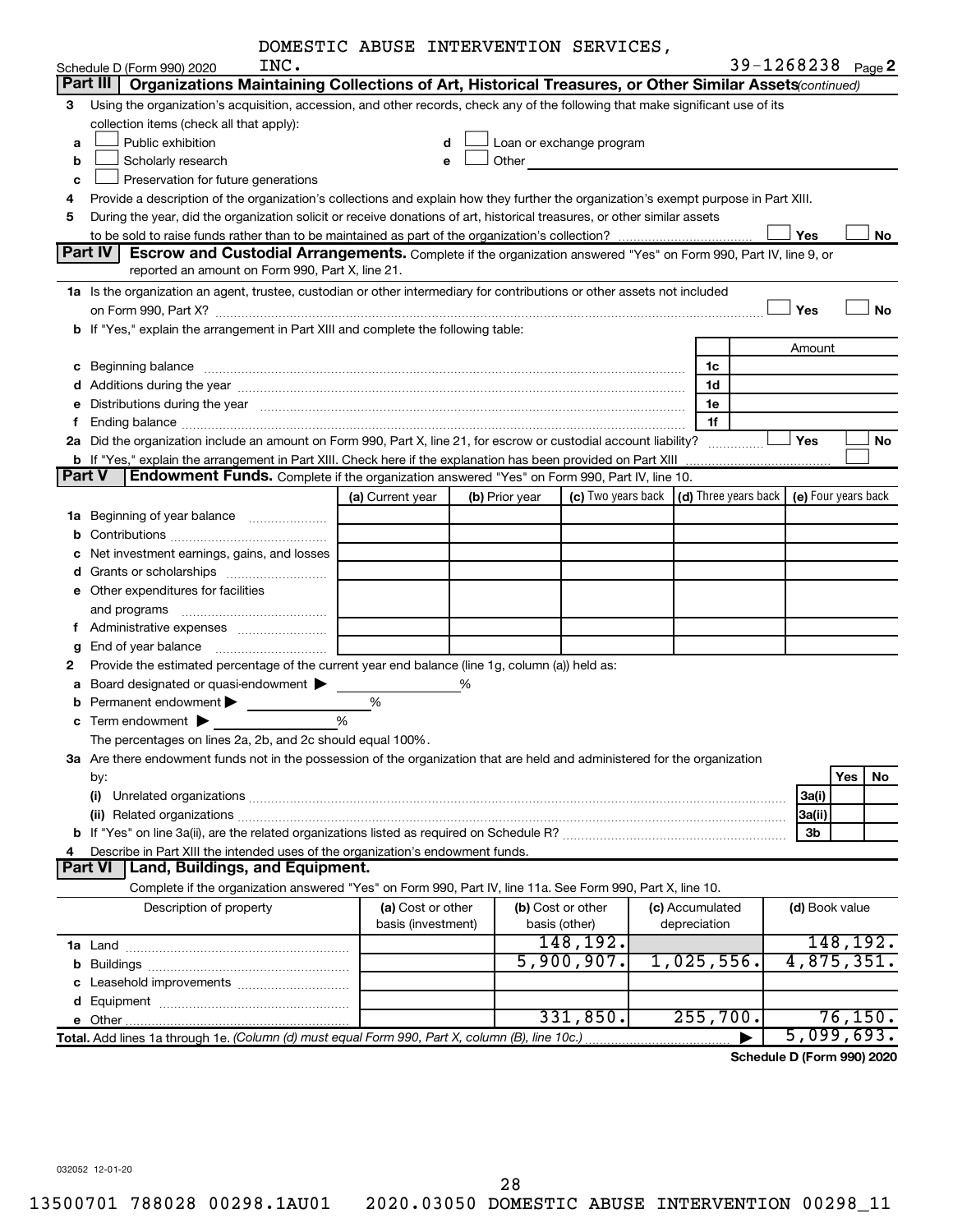| DOMESTIC ABUSE INTERVENTION SERVICES, |  |  |
|---------------------------------------|--|--|
|---------------------------------------|--|--|

Schedule D (Form 990) 2020  $P^2$ 

|                  | Schedule D (Form 990) 2020    | INC.                                                                 |                 |                |                                                                                                                   | $39 - 1268238$ Page 3 |  |
|------------------|-------------------------------|----------------------------------------------------------------------|-----------------|----------------|-------------------------------------------------------------------------------------------------------------------|-----------------------|--|
| <b>Part VIII</b> |                               | <b>Investments - Other Securities.</b>                               |                 |                |                                                                                                                   |                       |  |
|                  |                               |                                                                      |                 |                | Complete if the organization answered "Yes" on Form 990, Part IV, line 11b. See Form 990, Part X, line 12.        |                       |  |
|                  |                               | (a) Description of security or category (including name of security) |                 | (b) Book value | (c) Method of valuation: Cost or end-of-year market value                                                         |                       |  |
|                  | (1) Financial derivatives     |                                                                      |                 |                |                                                                                                                   |                       |  |
|                  |                               |                                                                      |                 |                |                                                                                                                   |                       |  |
| $(3)$ Other      |                               |                                                                      |                 |                |                                                                                                                   |                       |  |
| (A)              |                               |                                                                      |                 |                |                                                                                                                   |                       |  |
| (B)              |                               |                                                                      |                 |                |                                                                                                                   |                       |  |
| (C)              |                               |                                                                      |                 |                |                                                                                                                   |                       |  |
| (D)              |                               |                                                                      |                 |                |                                                                                                                   |                       |  |
|                  |                               |                                                                      |                 |                |                                                                                                                   |                       |  |
| (E)              |                               |                                                                      |                 |                |                                                                                                                   |                       |  |
| (F)              |                               |                                                                      |                 |                |                                                                                                                   |                       |  |
| (G)              |                               |                                                                      |                 |                |                                                                                                                   |                       |  |
| (H)              |                               |                                                                      |                 |                |                                                                                                                   |                       |  |
|                  |                               | Total. (Col. (b) must equal Form 990, Part X, col. (B) line 12.)     |                 |                |                                                                                                                   |                       |  |
|                  |                               | Part VIII Investments - Program Related.                             |                 |                |                                                                                                                   |                       |  |
|                  |                               |                                                                      |                 |                | Complete if the organization answered "Yes" on Form 990, Part IV, line 11c. See Form 990, Part X, line 13.        |                       |  |
|                  | (a) Description of investment |                                                                      |                 | (b) Book value | (c) Method of valuation: Cost or end-of-year market value                                                         |                       |  |
| (1)              |                               |                                                                      |                 |                |                                                                                                                   |                       |  |
| (2)              |                               |                                                                      |                 |                |                                                                                                                   |                       |  |
| (3)              |                               |                                                                      |                 |                |                                                                                                                   |                       |  |
| (4)              |                               |                                                                      |                 |                |                                                                                                                   |                       |  |
| (5)              |                               |                                                                      |                 |                |                                                                                                                   |                       |  |
| (6)              |                               |                                                                      |                 |                |                                                                                                                   |                       |  |
| (7)              |                               |                                                                      |                 |                |                                                                                                                   |                       |  |
| (8)              |                               |                                                                      |                 |                |                                                                                                                   |                       |  |
| (9)              |                               |                                                                      |                 |                |                                                                                                                   |                       |  |
|                  |                               | Total. (Col. (b) must equal Form 990, Part X, col. (B) line 13.)     |                 |                |                                                                                                                   |                       |  |
| Part IX          | <b>Other Assets.</b>          |                                                                      |                 |                |                                                                                                                   |                       |  |
|                  |                               |                                                                      |                 |                | Complete if the organization answered "Yes" on Form 990, Part IV, line 11d. See Form 990, Part X, line 15.        |                       |  |
|                  |                               |                                                                      | (a) Description |                |                                                                                                                   | (b) Book value        |  |
| (1)              |                               |                                                                      |                 |                |                                                                                                                   |                       |  |
| (2)              |                               |                                                                      |                 |                |                                                                                                                   |                       |  |
| (3)              |                               |                                                                      |                 |                |                                                                                                                   |                       |  |
| (4)              |                               |                                                                      |                 |                |                                                                                                                   |                       |  |
| (5)              |                               |                                                                      |                 |                |                                                                                                                   |                       |  |
| (6)              |                               |                                                                      |                 |                |                                                                                                                   |                       |  |
| (7)              |                               |                                                                      |                 |                |                                                                                                                   |                       |  |
| (8)              |                               |                                                                      |                 |                |                                                                                                                   |                       |  |
| (9)              |                               |                                                                      |                 |                |                                                                                                                   |                       |  |
|                  |                               | Total. (Column (b) must equal Form 990, Part X, col. (B) line 15.)   |                 |                |                                                                                                                   |                       |  |
| Part X           | <b>Other Liabilities.</b>     |                                                                      |                 |                |                                                                                                                   |                       |  |
|                  |                               |                                                                      |                 |                | Complete if the organization answered "Yes" on Form 990, Part IV, line 11e or 11f. See Form 990, Part X, line 25. |                       |  |
| 1.               |                               | (a) Description of liability                                         |                 |                |                                                                                                                   | (b) Book value        |  |
| (1)              | Federal income taxes          |                                                                      |                 |                |                                                                                                                   |                       |  |
| (2)              |                               |                                                                      |                 |                |                                                                                                                   |                       |  |
| (3)              |                               |                                                                      |                 |                |                                                                                                                   |                       |  |
| (4)              |                               |                                                                      |                 |                |                                                                                                                   |                       |  |
| (5)              |                               |                                                                      |                 |                |                                                                                                                   |                       |  |
|                  |                               |                                                                      |                 |                |                                                                                                                   |                       |  |
| (6)              |                               |                                                                      |                 |                |                                                                                                                   |                       |  |
| (7)              |                               |                                                                      |                 |                |                                                                                                                   |                       |  |
| (8)              |                               |                                                                      |                 |                |                                                                                                                   |                       |  |
| (9)              |                               |                                                                      |                 |                |                                                                                                                   |                       |  |
|                  |                               | Total. (Column (b) must equal Form 990, Part X, col. (B) line 25.)   |                 |                |                                                                                                                   |                       |  |

**2.** Liability for uncertain tax positions. In Part XIII, provide the text of the footnote to the organization's financial statements that reports the organization's liability for uncertain tax positions under FASB ASC 740. Check here if the text of the footnote has been provided in Part XIII  $\perp$ 

**Schedule D (Form 990) 2020**

032053 12-01-20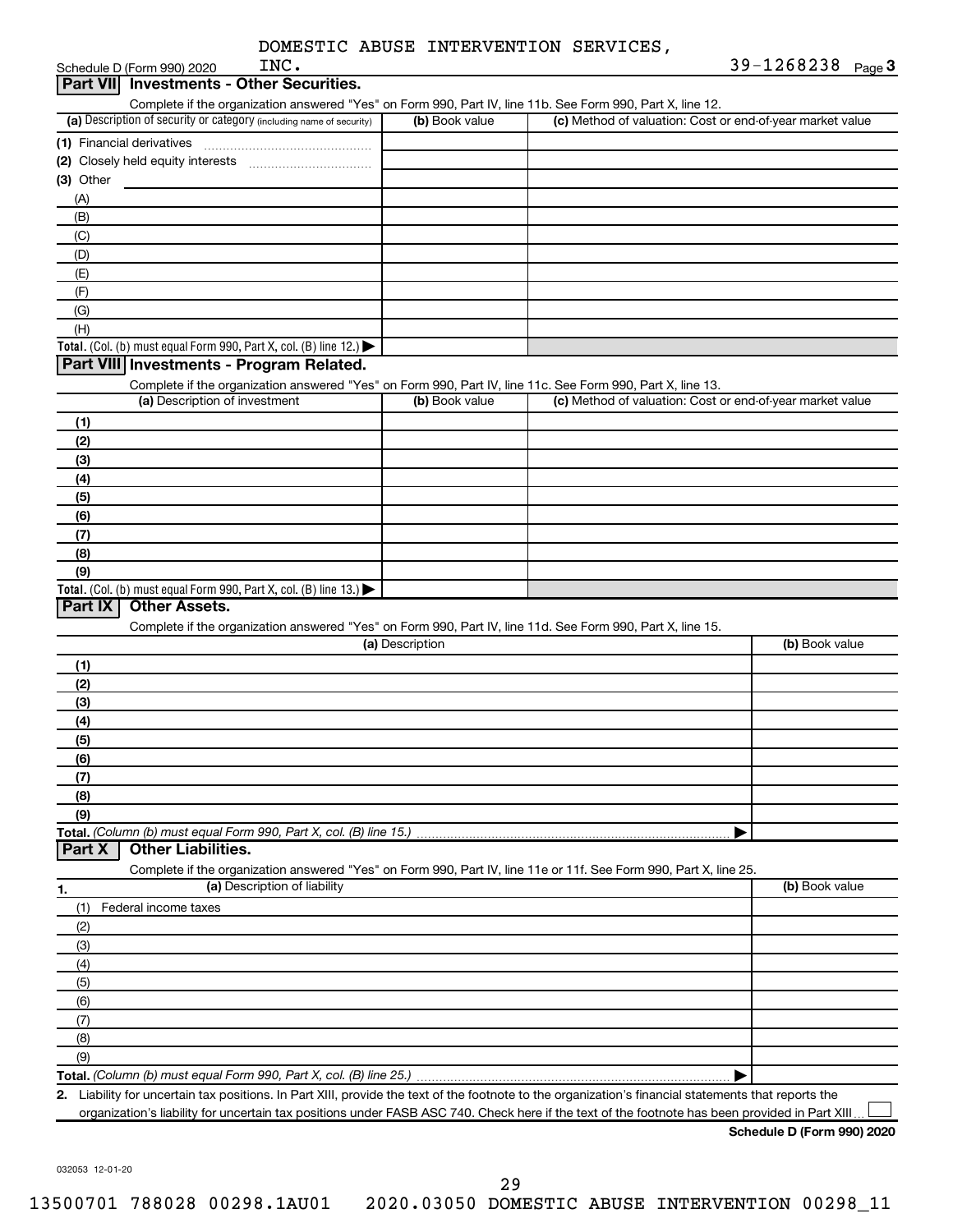|              | INC.<br>Schedule D (Form 990) 2020                                                                                                                                                                                                  |                | 39-1268238 Page 4 |  |
|--------------|-------------------------------------------------------------------------------------------------------------------------------------------------------------------------------------------------------------------------------------|----------------|-------------------|--|
|              | Reconciliation of Revenue per Audited Financial Statements With Revenue per Return.<br><b>Part XI</b>                                                                                                                               |                |                   |  |
|              | Complete if the organization answered "Yes" on Form 990, Part IV, line 12a.                                                                                                                                                         |                |                   |  |
| 1            | Total revenue, gains, and other support per audited financial statements [111] [11] Total revenue, gains, and other support per audited financial statements                                                                        |                | $\mathbf{1}$      |  |
| 2            | Amounts included on line 1 but not on Form 990, Part VIII, line 12:                                                                                                                                                                 |                |                   |  |
| a            | Net unrealized gains (losses) on investments [111] [12] matter contracts and a set of the set of the set of the                                                                                                                     | 2a             |                   |  |
| b            |                                                                                                                                                                                                                                     | 2 <sub>b</sub> |                   |  |
| c            |                                                                                                                                                                                                                                     | 2 <sub>c</sub> |                   |  |
| d            |                                                                                                                                                                                                                                     | 2d             |                   |  |
| e            | Add lines 2a through 2d                                                                                                                                                                                                             |                | 2е                |  |
| 3            |                                                                                                                                                                                                                                     |                | 3                 |  |
| 4            | Amounts included on Form 990, Part VIII, line 12, but not on line 1:                                                                                                                                                                |                |                   |  |
| a            |                                                                                                                                                                                                                                     | 4a             |                   |  |
| b            |                                                                                                                                                                                                                                     | 4 <sub>b</sub> |                   |  |
| $\mathbf{c}$ | Add lines 4a and 4b                                                                                                                                                                                                                 | 4c             |                   |  |
| 5            |                                                                                                                                                                                                                                     | 5              |                   |  |
|              | Part XII   Reconciliation of Expenses per Audited Financial Statements With Expenses per Return.                                                                                                                                    |                |                   |  |
|              | Complete if the organization answered "Yes" on Form 990, Part IV, line 12a.                                                                                                                                                         |                |                   |  |
| 1            |                                                                                                                                                                                                                                     |                | 1.                |  |
| 2            | Amounts included on line 1 but not on Form 990, Part IX, line 25:                                                                                                                                                                   |                |                   |  |
| a            |                                                                                                                                                                                                                                     | 2a             |                   |  |
| b            |                                                                                                                                                                                                                                     | 2 <sub>b</sub> |                   |  |
| с            |                                                                                                                                                                                                                                     | 2 <sub>c</sub> |                   |  |
| d            |                                                                                                                                                                                                                                     | 2d             |                   |  |
| е            | Add lines 2a through 2d <b>[10]</b> University of the state of the state of the state of the state of the state of the state of the state of the state of the state of the state of the state of the state of the state of the stat |                | <b>2e</b>         |  |
| З            |                                                                                                                                                                                                                                     |                | 3                 |  |
| 4            | Amounts included on Form 990, Part IX, line 25, but not on line 1:                                                                                                                                                                  |                |                   |  |
| а            |                                                                                                                                                                                                                                     | 4a l           |                   |  |
| b            |                                                                                                                                                                                                                                     | 4 <sub>b</sub> |                   |  |
|              | c Add lines 4a and 4b                                                                                                                                                                                                               |                | 4с                |  |
| 5            |                                                                                                                                                                                                                                     |                | 5                 |  |
|              | <b>Part XIII Supplemental Information.</b>                                                                                                                                                                                          |                |                   |  |

Provide the descriptions required for Part II, lines 3, 5, and 9; Part III, lines 1a and 4; Part IV, lines 1b and 2b; Part V, line 4; Part X, line 2; Part XI, lines 2d and 4b; and Part XII, lines 2d and 4b. Also complete this part to provide any additional information.

032054 12-01-20

**Schedule D (Form 990) 2020**

30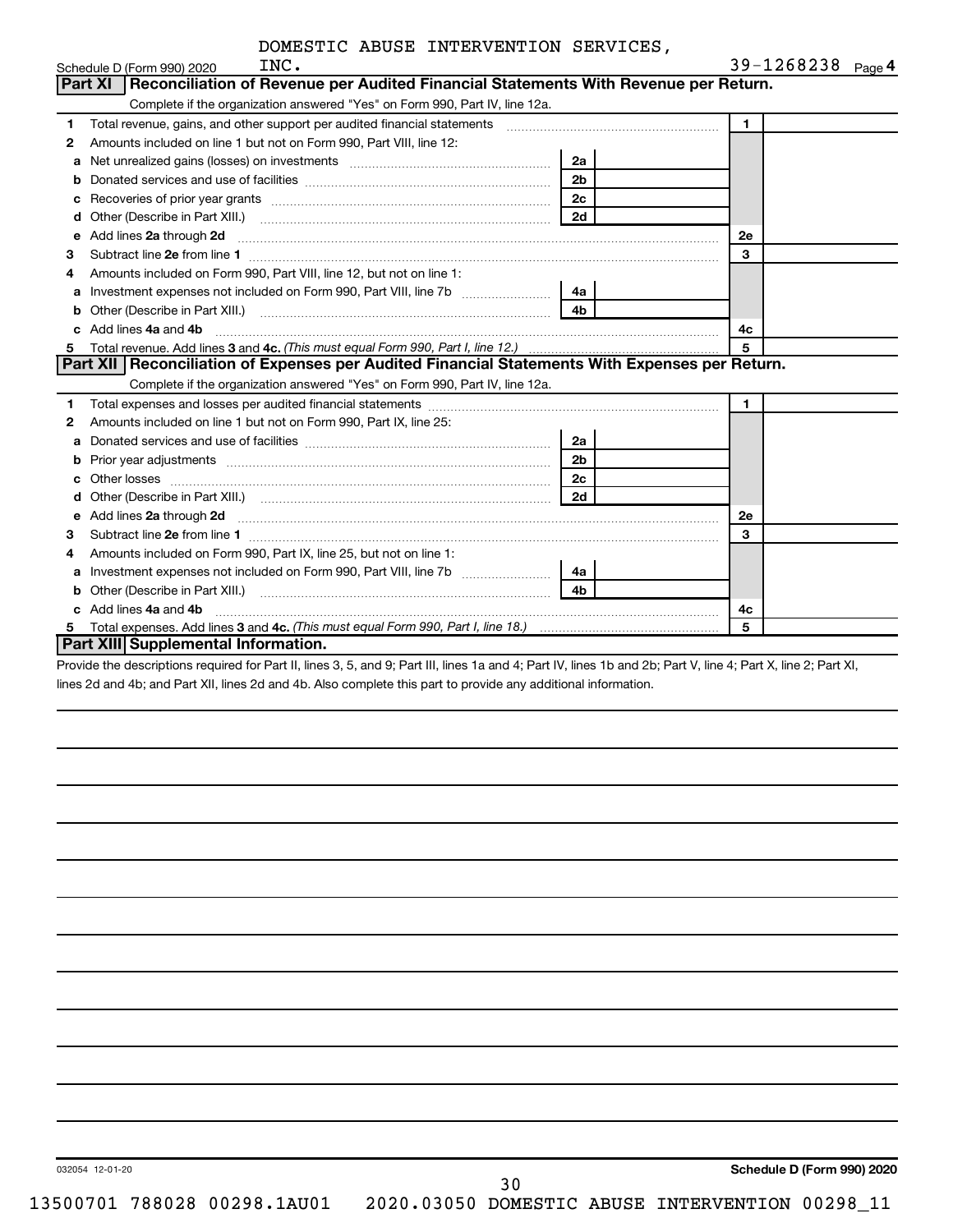| <b>SCHEDULE I</b><br>(Form 990)<br>Department of the Treasury                                                                    | <b>Grants and Other Assistance to Organizations,</b><br>Governments, and Individuals in the United States<br>Complete if the organization answered "Yes" on Form 990, Part IV, line 21 or 22.<br>Attach to Form 990.                                                                      |           |                                    |                                                       |                                         |                                                                |                                          |   |                                       |                             |  |  |
|----------------------------------------------------------------------------------------------------------------------------------|-------------------------------------------------------------------------------------------------------------------------------------------------------------------------------------------------------------------------------------------------------------------------------------------|-----------|------------------------------------|-------------------------------------------------------|-----------------------------------------|----------------------------------------------------------------|------------------------------------------|---|---------------------------------------|-----------------------------|--|--|
| Internal Revenue Service                                                                                                         |                                                                                                                                                                                                                                                                                           |           |                                    | Go to www.irs.gov/Form990 for the latest information. |                                         |                                                                |                                          |   | Inspection                            |                             |  |  |
| DOMESTIC ABUSE INTERVENTION SERVICES,<br><b>Employer identification number</b><br>Name of the organization<br>39-1268238<br>INC. |                                                                                                                                                                                                                                                                                           |           |                                    |                                                       |                                         |                                                                |                                          |   |                                       |                             |  |  |
| Part I                                                                                                                           | <b>General Information on Grants and Assistance</b>                                                                                                                                                                                                                                       |           |                                    |                                                       |                                         |                                                                |                                          |   |                                       |                             |  |  |
| 1<br>$\mathbf{2}$                                                                                                                | Does the organization maintain records to substantiate the amount of the grants or assistance, the grantees' eligibility for the grants or assistance, and the selection<br>Describe in Part IV the organization's procedures for monitoring the use of grant funds in the United States. |           |                                    |                                                       |                                         |                                                                |                                          |   | $\boxed{\text{X}}$ Yes                | $\overline{\phantom{a}}$ No |  |  |
| Part II                                                                                                                          | Grants and Other Assistance to Domestic Organizations and Domestic Governments. Complete if the organization answered "Yes" on Form 990, Part IV, line 21, for any                                                                                                                        |           |                                    |                                                       |                                         |                                                                |                                          |   |                                       |                             |  |  |
|                                                                                                                                  | recipient that received more than \$5,000. Part II can be duplicated if additional space is needed.                                                                                                                                                                                       |           |                                    |                                                       |                                         |                                                                |                                          |   |                                       |                             |  |  |
|                                                                                                                                  | 1 (a) Name and address of organization<br>or government                                                                                                                                                                                                                                   | $(b)$ EIN | (c) IRC section<br>(if applicable) | (d) Amount of<br>cash grant                           | (e) Amount of<br>non-cash<br>assistance | (f) Method of<br>valuation (book,<br>FMV, appraisal,<br>other) | (g) Description of<br>noncash assistance |   | (h) Purpose of grant<br>or assistance |                             |  |  |
|                                                                                                                                  |                                                                                                                                                                                                                                                                                           |           |                                    |                                                       |                                         |                                                                |                                          |   |                                       |                             |  |  |
|                                                                                                                                  |                                                                                                                                                                                                                                                                                           |           |                                    |                                                       |                                         |                                                                |                                          |   |                                       |                             |  |  |
|                                                                                                                                  |                                                                                                                                                                                                                                                                                           |           |                                    |                                                       |                                         |                                                                |                                          |   |                                       |                             |  |  |
|                                                                                                                                  |                                                                                                                                                                                                                                                                                           |           |                                    |                                                       |                                         |                                                                |                                          |   |                                       |                             |  |  |
| $\mathbf{2}$<br>3                                                                                                                | Enter total number of section 501(c)(3) and government organizations listed in the line 1 table manufable manufactured in the manufactured in the line 1 table                                                                                                                            |           |                                    |                                                       |                                         |                                                                |                                          | ▶ |                                       |                             |  |  |

**For Paperwork Reduction Act Notice, see the Instructions for Form 990. Schedule I (Form 990) 2020** LHA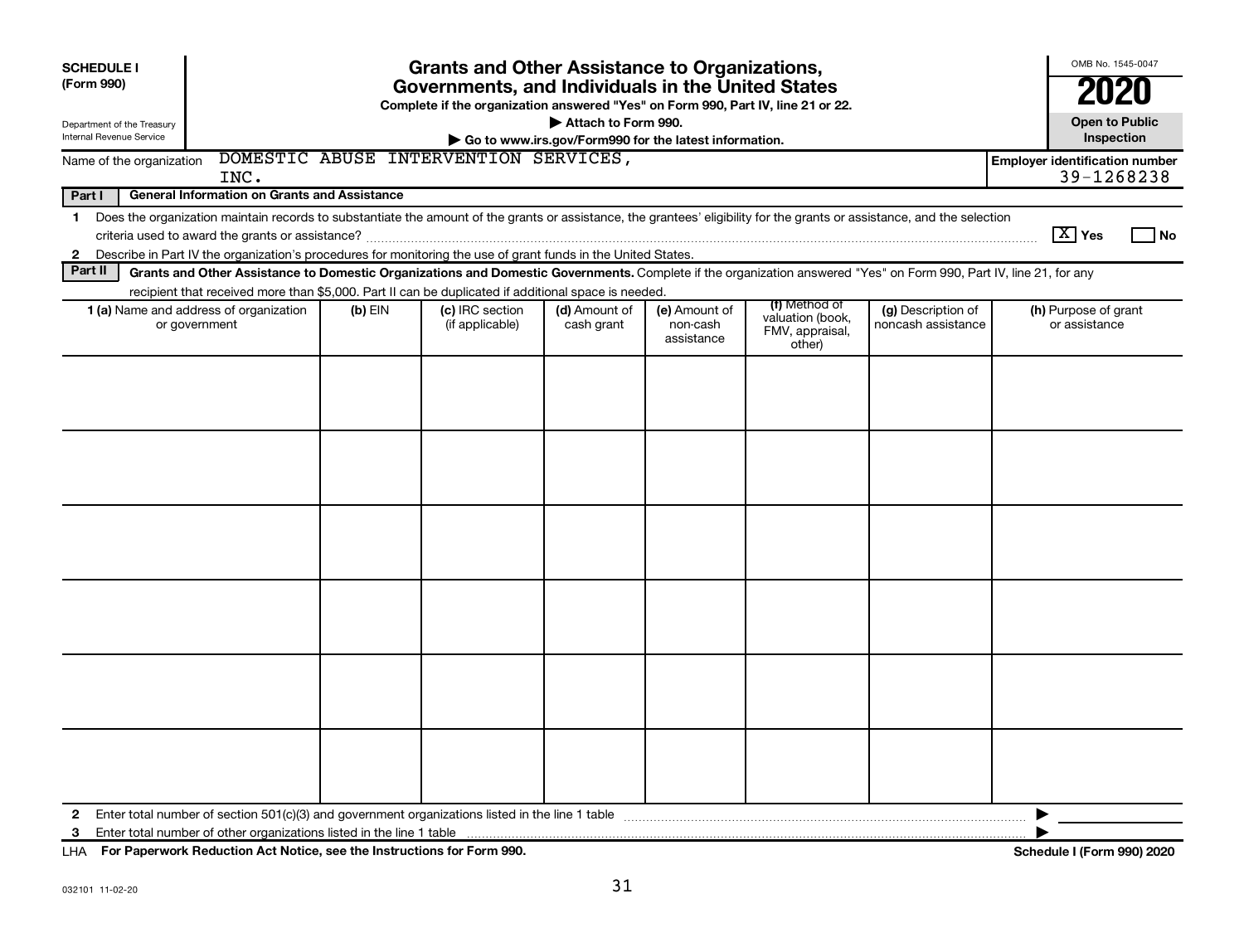### Schedule I (Form 990) 2020  $INC$ . DOMESTIC ABUSE INTERVENTION SERVICES,

INC. 39-1268238

**2**

Part III | Grants and Other Assistance to Domestic Individuals. Complete if the organization answered "Yes" on Form 990, Part IV, line 22. Part III can be duplicated if additional space is needed.

| (a) Type of grant or assistance             | (b) Number of<br>recipients | (c) Amount of<br>cash grant | (d) Amount of non-<br>cash assistance | (e) Method of valuation<br>(book, FMV, appraisal, other) | (f) Description of noncash assistance |
|---------------------------------------------|-----------------------------|-----------------------------|---------------------------------------|----------------------------------------------------------|---------------------------------------|
| ASSISTANCE TO SPECIFIC INDIVIDUALS FOR      |                             |                             |                                       |                                                          |                                       |
| TRANSPORTATION, LANGUAGE LINE, LEGAL        |                             |                             |                                       |                                                          |                                       |
| DOCUMENTATION, PRESCRIPTIONS, AND EMERGENCY |                             |                             |                                       |                                                          |                                       |
| HOUSING.                                    | 980                         | 87, 146.                    |                                       | 59,525. FAIR MARKET VALUE                                | CLOTHING AND HOUSEHOLD GOODS          |
|                                             |                             |                             |                                       |                                                          |                                       |
|                                             |                             |                             |                                       |                                                          |                                       |
|                                             |                             |                             |                                       |                                                          |                                       |
|                                             |                             |                             |                                       |                                                          |                                       |
|                                             |                             |                             |                                       |                                                          |                                       |
|                                             |                             |                             |                                       |                                                          |                                       |
|                                             |                             |                             |                                       |                                                          |                                       |
|                                             |                             |                             |                                       |                                                          |                                       |
|                                             |                             |                             |                                       |                                                          |                                       |
|                                             |                             |                             |                                       |                                                          |                                       |
|                                             |                             |                             |                                       |                                                          |                                       |

Part IV | Supplemental Information. Provide the information required in Part I, line 2; Part III, column (b); and any other additional information.

PART I, LINE 2:

BASED UPON THE ORGANIZATION'S ESTABLISHED GUIDELINES FOR DIRECT FINANCIAL

ASSISTANCE, CLIENTS MAY BE PROVIDED WITH AID TO ASSIST WITH BASIC NEEDS.

ADVOCATES SEEKING DIRECT FINANCIAL ASSISTANCE FOR THEIR CLIENTS COMPLETE A

REQUEST FORM THAT IS APPROVED BY A SUPERVISOR. RECEIPT OF AID IS TRACKED

USING THE CLIENT SERVICES DATABASE AS WELL AS BY THE STAFF ACCOUNTANT.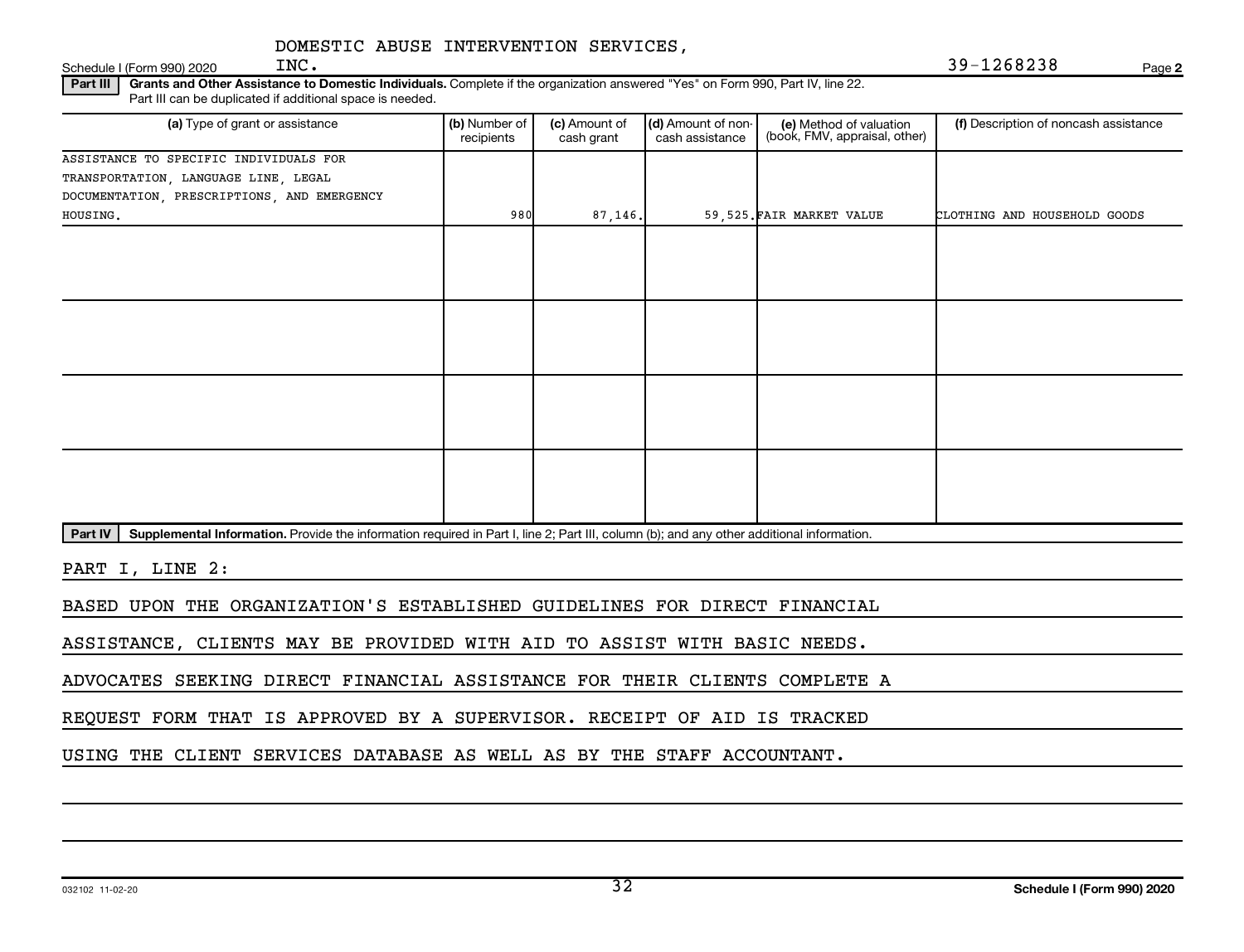| <b>SCHEDULE M</b> |  |
|-------------------|--|
| (Form 990)        |  |

# **Noncash Contributions**

OMB No. 1545-0047

| (Form 990)                 |                                                                                    | 2020              |
|----------------------------|------------------------------------------------------------------------------------|-------------------|
|                            | Complete if the organizations answered "Yes" on Form 990, Part IV, lines 29 or 30. |                   |
| Department of the Treasury | Attach to Form 990.                                                                | Open to Publi     |
| Internal Revenue Service   | Go to www.irs.gov/Form990 for instructions and the latest information.             | <b>Inspection</b> |

**Open to Public Inspection**

| Name of the organization |  |  |  |
|--------------------------|--|--|--|
|                          |  |  |  |

**Form990 for instructions and the latest information.** 

DOMESTIC ABUSE INTERVENTION SERVICES,

**Employer identification number** INC. 39-1268238

| Part I | <b>Types of Property</b>                                                                                                                  |                               |                                      |                                                                                                      |                                                              |            |     |    |
|--------|-------------------------------------------------------------------------------------------------------------------------------------------|-------------------------------|--------------------------------------|------------------------------------------------------------------------------------------------------|--------------------------------------------------------------|------------|-----|----|
|        |                                                                                                                                           | (a)<br>Check if<br>applicable | (b)<br>Number of<br>contributions or | (c)<br>Noncash contribution<br>amounts reported on<br>items contributed Form 990, Part VIII, line 1g | (d)<br>Method of determining<br>noncash contribution amounts |            |     |    |
| 1.     |                                                                                                                                           |                               |                                      |                                                                                                      |                                                              |            |     |    |
| 2      |                                                                                                                                           |                               |                                      |                                                                                                      |                                                              |            |     |    |
| 3      | Art - Fractional interests                                                                                                                |                               |                                      |                                                                                                      |                                                              |            |     |    |
| 4      | Books and publications                                                                                                                    |                               |                                      |                                                                                                      |                                                              |            |     |    |
| 5      | Clothing and household goods                                                                                                              | $\overline{\text{x}}$         |                                      |                                                                                                      | 75,845. ESTIMATED RESALE VAL                                 |            |     |    |
| 6      | Cars and other vehicles                                                                                                                   |                               |                                      |                                                                                                      |                                                              |            |     |    |
| 7      |                                                                                                                                           |                               |                                      |                                                                                                      |                                                              |            |     |    |
| 8      |                                                                                                                                           |                               |                                      |                                                                                                      |                                                              |            |     |    |
| 9      | Securities - Publicly traded                                                                                                              | $\overline{\text{x}}$         | 6                                    |                                                                                                      | 35,870.FAIR MARKET VALUE                                     |            |     |    |
| 10     | Securities - Closely held stock                                                                                                           |                               |                                      |                                                                                                      |                                                              |            |     |    |
| 11     | Securities - Partnership, LLC, or<br>trust interests                                                                                      |                               |                                      |                                                                                                      |                                                              |            |     |    |
| 12     |                                                                                                                                           |                               |                                      |                                                                                                      |                                                              |            |     |    |
| 13     | Qualified conservation contribution -                                                                                                     |                               |                                      |                                                                                                      |                                                              |            |     |    |
| 14     | Qualified conservation contribution - Other                                                                                               |                               |                                      |                                                                                                      |                                                              |            |     |    |
| 15     | Real estate - Residential                                                                                                                 |                               |                                      |                                                                                                      |                                                              |            |     |    |
| 16     | Real estate - Commercial                                                                                                                  |                               |                                      |                                                                                                      |                                                              |            |     |    |
| 17     |                                                                                                                                           |                               |                                      |                                                                                                      |                                                              |            |     |    |
| 18     |                                                                                                                                           |                               |                                      |                                                                                                      |                                                              |            |     |    |
| 19     |                                                                                                                                           |                               |                                      |                                                                                                      |                                                              |            |     |    |
| 20     | Drugs and medical supplies                                                                                                                |                               |                                      |                                                                                                      |                                                              |            |     |    |
| 21     |                                                                                                                                           |                               |                                      |                                                                                                      |                                                              |            |     |    |
| 22     |                                                                                                                                           |                               |                                      |                                                                                                      |                                                              |            |     |    |
| 23     |                                                                                                                                           |                               |                                      |                                                                                                      |                                                              |            |     |    |
| 24     |                                                                                                                                           |                               |                                      |                                                                                                      |                                                              |            |     |    |
| 25     | Other $\blacktriangleright$                                                                                                               |                               |                                      |                                                                                                      |                                                              |            |     |    |
| 26     | Other $\blacktriangleright$                                                                                                               |                               |                                      |                                                                                                      |                                                              |            |     |    |
| 27     | Other $\blacktriangleright$                                                                                                               |                               |                                      |                                                                                                      |                                                              |            |     |    |
| 28     | Other $\blacktriangleright$                                                                                                               |                               |                                      |                                                                                                      |                                                              |            |     |    |
| 29     | Number of Forms 8283 received by the organization during the tax year for contributions                                                   |                               |                                      |                                                                                                      |                                                              |            |     |    |
|        | for which the organization completed Form 8283, Part V, Donee Acknowledgement                                                             |                               |                                      | 29                                                                                                   |                                                              |            | 0   |    |
|        |                                                                                                                                           |                               |                                      |                                                                                                      |                                                              |            | Yes | No |
|        | 30a During the year, did the organization receive by contribution any property reported in Part I, lines 1 through 28, that it            |                               |                                      |                                                                                                      |                                                              |            |     |    |
|        | must hold for at least three years from the date of the initial contribution, and which isn't required to be used for                     |                               |                                      |                                                                                                      |                                                              |            |     |    |
|        |                                                                                                                                           |                               |                                      |                                                                                                      |                                                              | <b>30a</b> |     | x  |
|        | <b>b</b> If "Yes," describe the arrangement in Part II.                                                                                   |                               |                                      |                                                                                                      |                                                              |            |     |    |
| 31     | Does the organization have a gift acceptance policy that requires the review of any nonstandard contributions?                            |                               |                                      |                                                                                                      |                                                              | 31         | х   |    |
|        | 32a Does the organization hire or use third parties or related organizations to solicit, process, or sell noncash<br>contributions?       |                               |                                      |                                                                                                      |                                                              | 32a        |     | х  |
|        | <b>b</b> If "Yes," describe in Part II.                                                                                                   |                               |                                      |                                                                                                      |                                                              |            |     |    |
| 33     | If the organization didn't report an amount in column (c) for a type of property for which column (a) is checked,<br>describe in Part II. |                               |                                      |                                                                                                      |                                                              |            |     |    |
| ∣⊔∧    | For Department: Deduction Act Notice, nee the Instructions for Form 000                                                                   |                               |                                      |                                                                                                      | Schodule M (Form 000) 2020                                   |            |     |    |

032141 11-23-20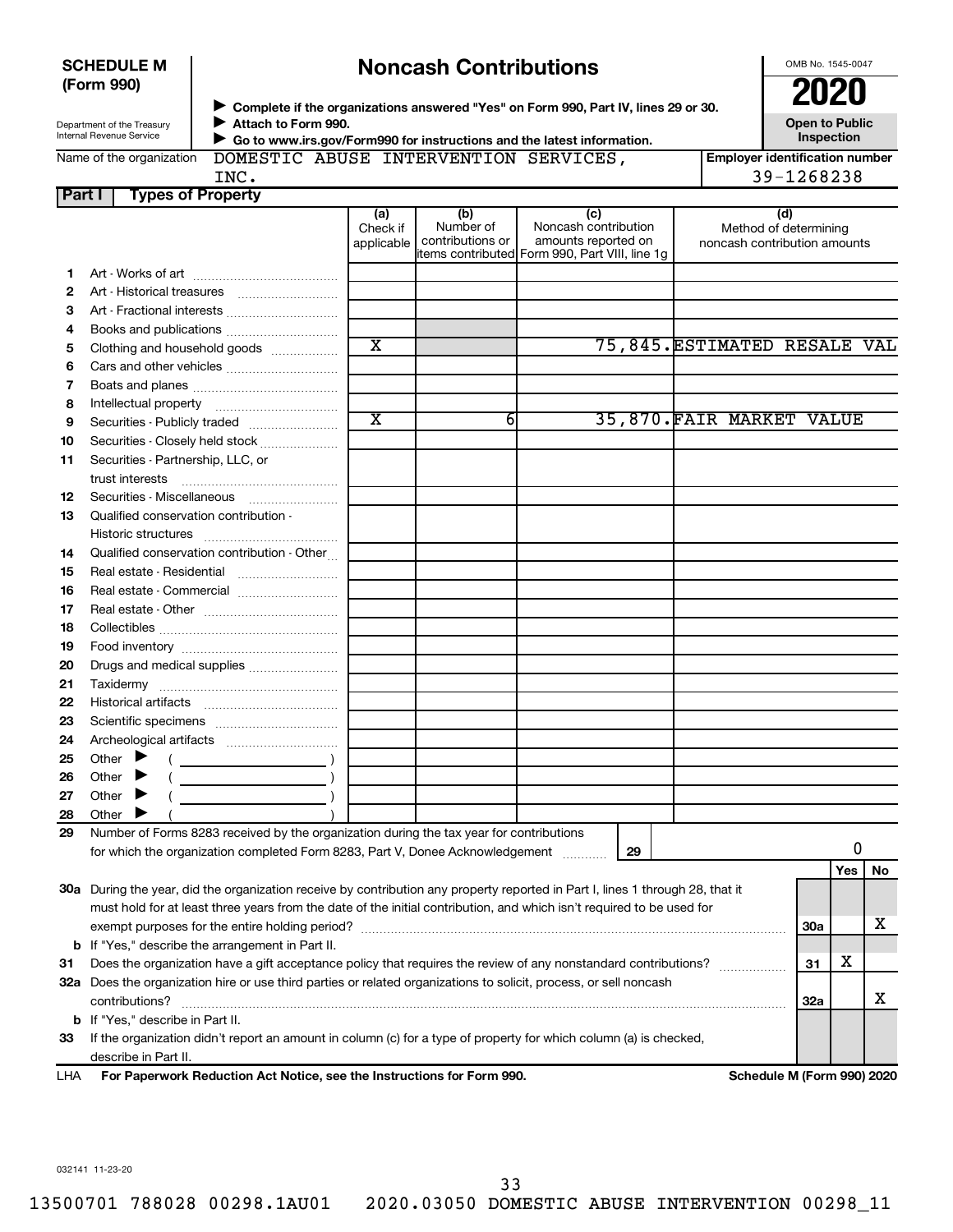| DOMESTIC ABUSE INTERVENTION SERVICES, |  |  |  |
|---------------------------------------|--|--|--|
|---------------------------------------|--|--|--|

|                 | Schedule M (Form 990) 2020 | INC. |    | 39-1268238                                                                                                                                                                                                                                                                                                     | Page 2 |
|-----------------|----------------------------|------|----|----------------------------------------------------------------------------------------------------------------------------------------------------------------------------------------------------------------------------------------------------------------------------------------------------------------|--------|
| Part II         |                            |      |    | Supplemental Information. Provide the information required by Part I, lines 30b, 32b, and 33, and whether the organization<br>is reporting in Part I, column (b), the number of contributions, the number of items received, or a combination of both. Also complete this part for any additional information. |        |
|                 |                            |      |    |                                                                                                                                                                                                                                                                                                                |        |
|                 |                            |      |    |                                                                                                                                                                                                                                                                                                                |        |
|                 |                            |      |    |                                                                                                                                                                                                                                                                                                                |        |
|                 |                            |      |    |                                                                                                                                                                                                                                                                                                                |        |
|                 |                            |      |    |                                                                                                                                                                                                                                                                                                                |        |
|                 |                            |      |    |                                                                                                                                                                                                                                                                                                                |        |
|                 |                            |      |    |                                                                                                                                                                                                                                                                                                                |        |
|                 |                            |      |    |                                                                                                                                                                                                                                                                                                                |        |
|                 |                            |      |    |                                                                                                                                                                                                                                                                                                                |        |
|                 |                            |      |    |                                                                                                                                                                                                                                                                                                                |        |
|                 |                            |      |    |                                                                                                                                                                                                                                                                                                                |        |
|                 |                            |      |    |                                                                                                                                                                                                                                                                                                                |        |
|                 |                            |      |    |                                                                                                                                                                                                                                                                                                                |        |
|                 |                            |      |    |                                                                                                                                                                                                                                                                                                                |        |
|                 |                            |      |    |                                                                                                                                                                                                                                                                                                                |        |
|                 |                            |      |    |                                                                                                                                                                                                                                                                                                                |        |
|                 |                            |      |    |                                                                                                                                                                                                                                                                                                                |        |
|                 |                            |      |    |                                                                                                                                                                                                                                                                                                                |        |
|                 |                            |      |    |                                                                                                                                                                                                                                                                                                                |        |
|                 |                            |      |    |                                                                                                                                                                                                                                                                                                                |        |
|                 |                            |      |    |                                                                                                                                                                                                                                                                                                                |        |
|                 |                            |      |    |                                                                                                                                                                                                                                                                                                                |        |
|                 |                            |      |    |                                                                                                                                                                                                                                                                                                                |        |
|                 |                            |      |    |                                                                                                                                                                                                                                                                                                                |        |
|                 |                            |      |    |                                                                                                                                                                                                                                                                                                                |        |
|                 |                            |      |    |                                                                                                                                                                                                                                                                                                                |        |
|                 |                            |      |    |                                                                                                                                                                                                                                                                                                                |        |
|                 |                            |      |    |                                                                                                                                                                                                                                                                                                                |        |
|                 |                            |      |    |                                                                                                                                                                                                                                                                                                                |        |
|                 |                            |      |    |                                                                                                                                                                                                                                                                                                                |        |
|                 |                            |      |    |                                                                                                                                                                                                                                                                                                                |        |
|                 |                            |      |    |                                                                                                                                                                                                                                                                                                                |        |
|                 |                            |      |    |                                                                                                                                                                                                                                                                                                                |        |
| 032142 11-23-20 |                            |      |    | Schedule M (Form 990) 2020                                                                                                                                                                                                                                                                                     |        |
|                 |                            |      |    |                                                                                                                                                                                                                                                                                                                |        |
|                 |                            |      | 34 | 13500701 788028 00298.1AU01 2020.03050 DOMESTIC ABUSE INTERVENTION 00298_11                                                                                                                                                                                                                                    |        |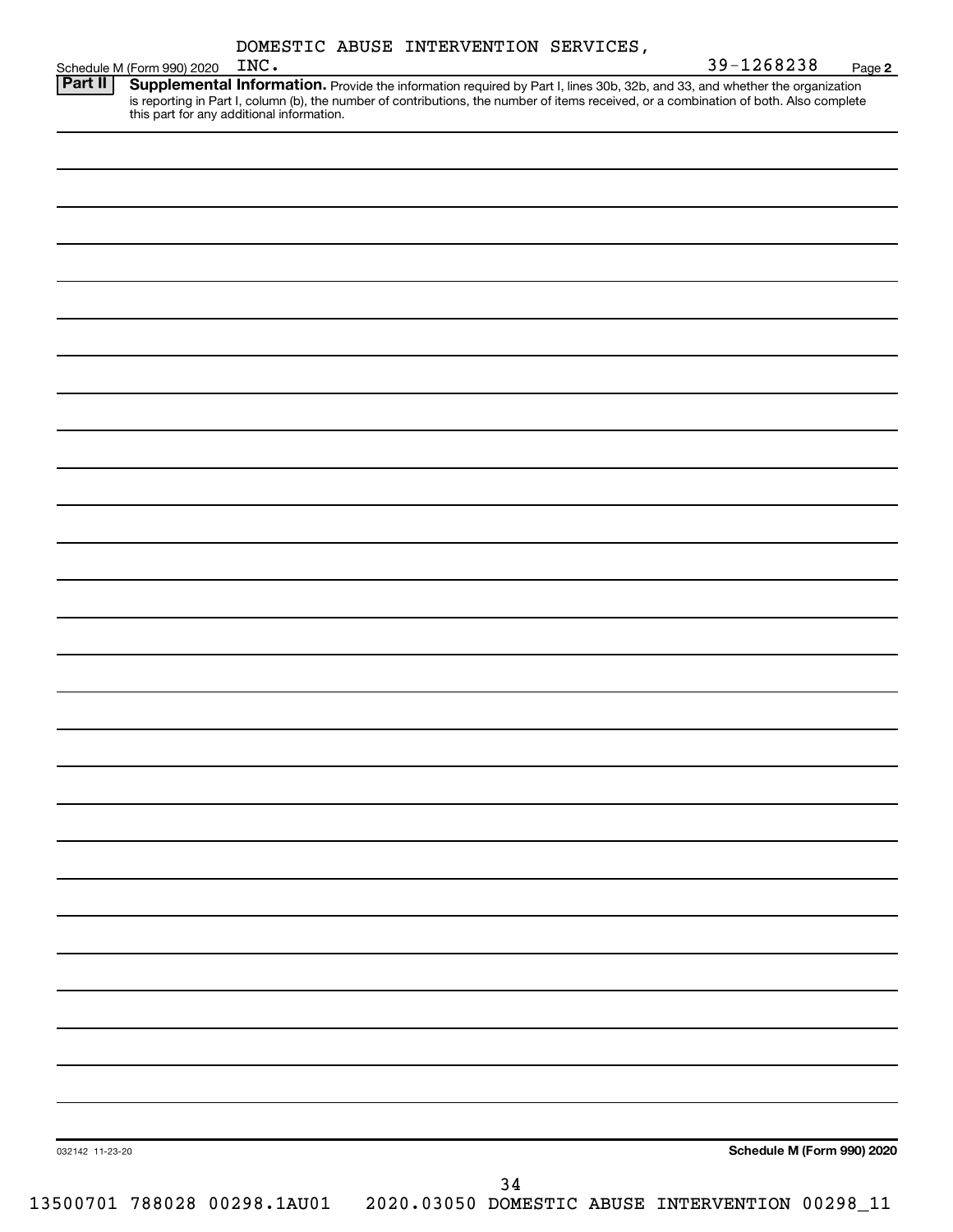**(Form 990 or 990-EZ)**

Department of the Treasury Internal Revenue Service

**Complete to provide information for responses to specific questions on Form 990 or 990-EZ or to provide any additional information. | Attach to Form 990 or 990-EZ. SCHEDULE O Supplemental Information to Form 990 or 990-EZ 2020**<br>(Form 990 or 990-EZ) Complete to provide information for responses to specific questions on

**| Go to www.irs.gov/Form990 for the latest information.**



Name of the organization DOMESTIC ABUSE INTERVENTION SERVICES, INC. 39-1268238

FORM 990, PART I, LINE 1, DESCRIPTION OF ORGANIZATION MISSION:

EDUCATION/PREVENTION PROGRAMS, INCLUDING A 24-HOUR HELP LINE,

PROGRAMMING FOR CHILDREN FROM VIOLENT HOMES, LEGAL ADVOCACY, SUPPORT

GROUPS, EMERGENCY SAFETY PLANNING, AND THE ONLY DOMESTIC VIOLENCE

SHELTER IN DANE COUNTY, WISCONSIN.

FORM 990, PART III, LINE 4A, PROGRAM SERVICE ACCOMPLISHMENTS:

MAINTAINED SOCIAL DISTANCING AND WERE NOT REQUIRED TO SHARE BATHROOM

FACILITIES WITH OTHER HOUSEHOLDS STAYING IN THE SHELTER FACILITY.?

ADDITIONALLY, DAIS PERMITTED LONGER LENGTHS OF STAY FOR THOSE IN

SHELTER DUE TO THE CHALLENGES IN ACCESSING OTHER COMMUNITY RESOURCES

DUE TO COVID RESTRICTIONS AND CLOSURES. CLEANING AND SANITATION

PROCEDURES WERE? ALSOINCREASED AND THE ORGANIZATION STRICTLY FOLLOWED

SAFETY GUIDELINES ESTABLISHED BY THE CDC AND THE CITY OF MADISON AND

DANE COUNTY PUBLIC HEALTH DEPARTMENT.IN 2020, DAIS SERVED 238

UNDUPLICATED PEOPLE IN THE SHELTER PROGRAM AND 10,441 SHELTER NIGHTS

WERE PROVIDED.

FORM 990, PART III, LINE 4B, PROGRAM SERVICE ACCOMPLISHMENTS: INFORMATION, REFERRALS TO OTHER COMMUNITY AGENCIES, AND SAFETY PLANNING. DURING THE PANDEMIC DAIS EXCUSED VOLUNTEERS FROM THE BUILDING AND INTERNAL STAFF TOOK ON ADDED RESPONSIBILITIES TO SUPPORT THE FUNCTIONING OF THE HELP LINE. IN 2020 THE HELP LINE FIELDED 8,397 CALLS.

032211 11-20-20 **For Paperwork Reduction Act Notice, see the Instructions for Form 990 or 990-EZ. Schedule O (Form 990 or 990-EZ) 2020** LHA LEAP (LAW ENFORCEMENT ADVOCATE PARTNERSHIP) - THE LEAP PARTNERSHIP 35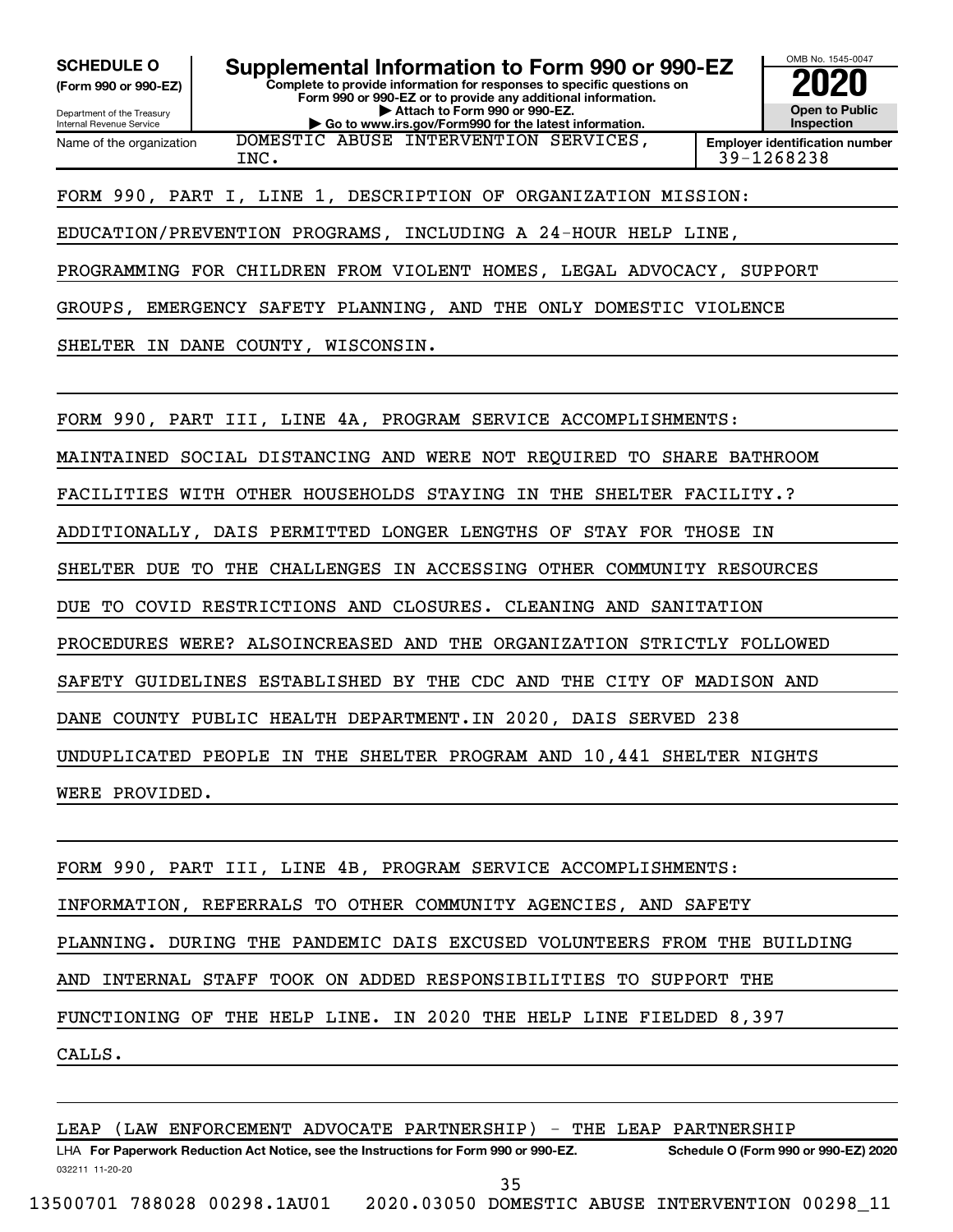| Schedule O (Form 990 or 990-EZ) 2020                                                          | Page 2                                              |
|-----------------------------------------------------------------------------------------------|-----------------------------------------------------|
| DOMESTIC ABUSE INTERVENTION SERVICES,<br>Name of the organization<br>INC.                     | <b>Employer identification number</b><br>39-1268238 |
| QUICKLY CONNECTS VICTIMS OF DOMESTIC VIOLENCE IN<br>THE CITY                                  | OF<br>MADISON                                       |
| WITH THE ADVOCACY SERVICES PROVIDED BY DAIS. BECAUSE OF                                       | VARIOUS                                             |
| BARRIERS, MANY VICTIMS DO NOT TAKE ADVANTAGE OF                                               | VICTIM ADVOCACY                                     |
| SERVICES AFTER A DOMESTIC ABUSE ARREST. THE LEAP PROGRAM IS A JOINT                           |                                                     |
| MADISON POLICE DEPARTMENT<br>EFFORT<br>THE<br>BETWEEN<br>AND DAIS FOCUSED ON                  |                                                     |
| <b>OVERCOME</b><br>VICTIMS<br>TO.<br>THESE<br><b>BARRIERS</b><br>REACHING<br>OUT<br>TО<br>AND | OFFER<br>SUPPORTIVE                                 |
| SERVICES. IN 2020, OFFICERS COMPLETED 826 REFERRALS TO DAIS.                                  |                                                     |
|                                                                                               |                                                     |
| WALK-IN COMMUNITY RESPONSE - DURING THE PANDEMIC DAIS REFERRED                                | CLIENTS                                             |

SEEKING WALK-IN SERVICE TO THE HELP LINE NUMBER FOR ASSISTANCE.

COMMUNITY SUPPORT SERVICES - COMMUNITY SUPPORT SERVICES ENCOMPASS

FACE-TO-FACE SHORT-TERM COMMUNITY RESPONSE SERVICES, AND CASE

MANAGEMENT FOR COMMUNITY CLIENTS.

DURING THE PANDEMIC DAIS PROVIDED CASE MANAGEMENT SERVICES TO COMMUNITY CLIENTS THROUGH PHONE AND SCHEDULED IN-PERSON MEETINGS AT THE DAIS FACILITY FOLLOWING ALL HEALTH AND SAFETY REGULATIONS INCLUDING SCREENINGS AND HEALTH SURVEYS.

032212 11-20-20 **Schedule O (Form 990 or 990-EZ) 2020** CASE MANAGEMENT FOR COMMUNITY CLIENTS PROVIDES CLIENTS WITH FACE-TO-FACE EMERGENCY SAFETY PLANNING WITH TRAINED ADVOCATES, BASIC RESTRAINING ORDER ASSISTANCE, HOUSING INFORMATION, SUPPORT, REFERRALS TO OTHER COMMUNITY RESOURCES, AND ASSISTANCE ACCESSING COMMUNITY RESOURCES AND SERVICES. MEETINGS CAN BE HELD AT DAIS AS WELL AS AT SAFE, CONFIDENTIAL PARTNERSHIP SITES ACROSS DANE COUNTY INCLUDING HOSPITALS, CLINICS, LIBRARIES, OR OTHER HUMAN SERVICES ORGANIZATIONS. THERE ARE SITES LOCATED BOTH WITHIN MADISON AND IN RURAL COMMUNITIES IN 36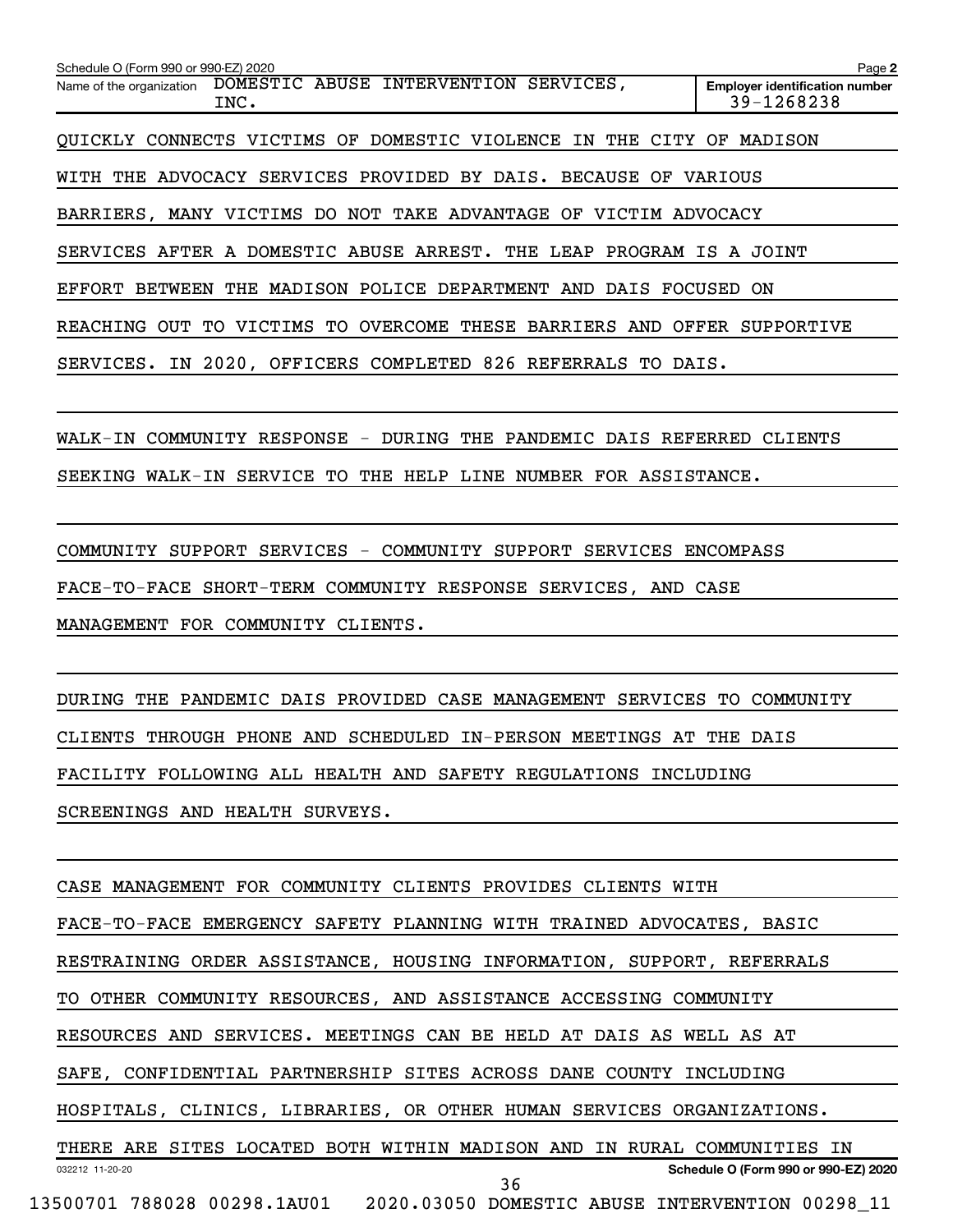| Schedule O (Form 990 or 990-EZ) 2020                           |  |  |      |  |                                                                        |  |  |  |  | Page 2 |                                                     |  |  |
|----------------------------------------------------------------|--|--|------|--|------------------------------------------------------------------------|--|--|--|--|--------|-----------------------------------------------------|--|--|
| Name of the organization DOMESTIC ABUSE INTERVENTION SERVICES, |  |  | INC. |  |                                                                        |  |  |  |  |        | <b>Employer identification number</b><br>39-1268238 |  |  |
|                                                                |  |  |      |  | DANE COUNTY TO INCREASE ACCESSIBILITY OF SERVICES TO VICTIMS LIVING IN |  |  |  |  |        |                                                     |  |  |
|                                                                |  |  |      |  | RURAL AREAS. IN 2020, THE PROGRAM SERVED 181 CLIENTS.                  |  |  |  |  |        |                                                     |  |  |

SUPPORT GROUP - DAIS SUPPORT GROUPS HELP MEMBERS OF THE COMMUNITY DECREASE THEIR ISOLATION, INCREASE THEIR SAFETY, AND CONNECT WITH OTHER DAIS SURVIVORS. DAIS TYPICALLY OFFERS TWO WEEKLY SUPPORT GROUPS FOR ANYONE WHO IDENTIFIES AS A FEMALE VICTIM OF DOMESTIC VIOLENCE. ADDITIONALLY, OTHER GROUPS MAY BE OFFERED BASED ON CLIENT INTEREST INCLUDING ONE FOR WOMEN OVER THE AGE OF 50, ONE FOR SPANISH SPEAKERS, AND ONE FOR SEXUAL VIOLENCE SURVIVORS. DAIS ALSO TYPICALLY OFFERS ONE MONTHLY SUPPORT GROUP FOR FAMILY AND FRIENDS OF SURVIVORS. DURING THE PANDEMIC DAIS SUSPENDED SUPPORT GROUPS TO REDUCE EXPOSURE TO ILLNESS AND SERVED 40 CLIENTS PRIOR TO THE SUSPENSION. DAIS IS CURRENTLY PLANNING FOR A RETURN TO OFFERING SUPPORT GROUPS BY THE FALL OF 2021.

VOLUNTEERS - VOLUNTEERS ARE CRITICAL TO THE OPERATION OF DAIS PROGRAMS AND SERVICES. WITH THE ONSET OF THE PANDEMIC DAIS EXCUSED ALL OF ITS VOLUNTEERS WHICH TYPICALLY SUPPORT PROGRAMS AND SERVICES IN AN EFFORT TO LIMIT TRAFFIC THROUGH ITS BUILDING AND POTENTIAL COVID EXPOSURE TO ITS CLIENTS. WHILE THE LACK OF VOLUNTEER SERVICES WAS DIFFICULT, STAFF WERE DEPLOYED TO ENSURE CRITICAL SERVICES WERE PROVIDED AND THE HELP LINE WAS FULLY OPERATIONAL. IN 2020, THERE WERE 288 ACTIVE VOLUNTEERS THAT SERVED THE ORGANIZATION BY VOLUNTEERING DIRECTLY WITH CLIENTS IN EACH OF ITS PROGRAMS AND BY SUPPORTING DAIS COMMUNITY OUTREACH AND ADMINISTRATIVE FUNCTIONS. IN TOTAL, VOLUNTEERS ESTIMATED 2,258 HOURS IN SERVICE TO DAIS.

FORM 990, PART III, LINE 4C, PROGRAM SERVICE ACCOMPLISHMENTS:

032212 11-20-20

**Schedule O (Form 990 or 990-EZ) 2020**

37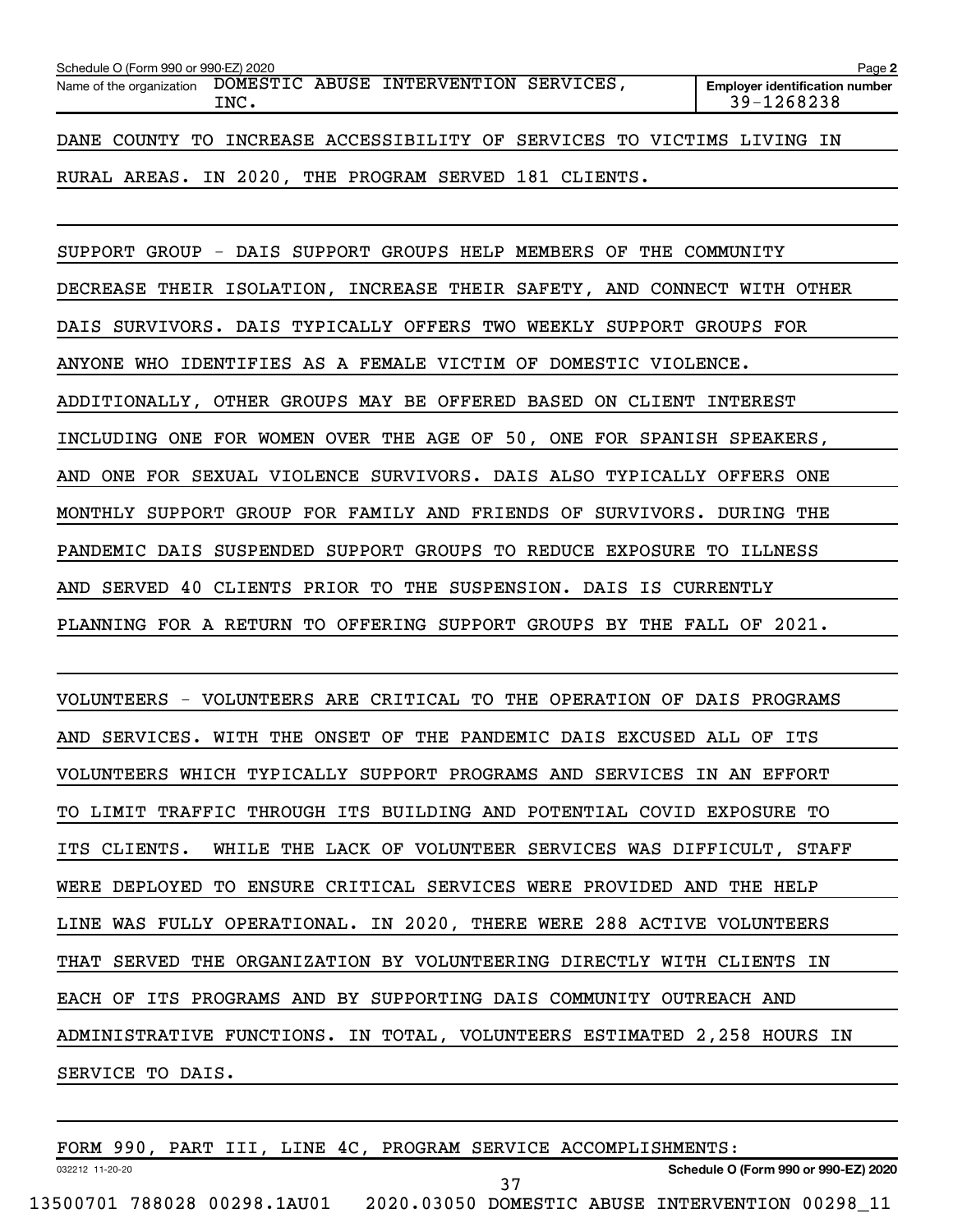| Schedule O (Form 990 or 990-EZ) 2020                                    | Page 2                                              |
|-------------------------------------------------------------------------|-----------------------------------------------------|
| Name of the organization DOMESTIC ABUSE INTERVENTION SERVICES,<br>INC.  | <b>Employer identification number</b><br>39-1268238 |
| THE PHONE OR IN FACE-TO-FACE IN-PERSON MEETINGS, UTILIZING ALL THE      |                                                     |
| HEALTH AND SAFETY PROTOCOLS IN PLACE AT DAIS. IN 2020, DAIS LEGAL       |                                                     |
| ADVOCATES SERVED 742 UNDUPLICATED CLIENTS.                              |                                                     |
|                                                                         |                                                     |
| FORM 990, PART III, LINE 4D, OTHER PROGRAM SERVICES:                    |                                                     |
| CHILDREN'S SERVICES - THE DAIS CHILDREN'S PROGRAM OFFERS PROGRAMMING    |                                                     |
| FOR CHILDREN RESIDING IN THE SHELTER AND FOR CHILDREN FROM THE          |                                                     |
| COMMUNITY WHOSE PARENTS ARE UTILIZING OTHER DAIS SERVICES. AT ANY GIVEN |                                                     |
| TIME, ABOUT HALF OF OUR SHELTER RESIDENTS ARE CHILDREN. THE PURPOSE OF  |                                                     |
| CHILDREN'S PROGRAMMING IS TO PROVIDE CHILDREN FROM VIOLENT HOMES WITH   |                                                     |
| PHYSICAL AND EMOTIONAL SAFETY, STRUCTURE AND CONSISTENCY, OPPORTUNITIES |                                                     |
| TO PROCESS THEIR FEELINGS THROUGH PLAY AND CREATIVE ACTIVITIES,         |                                                     |
| EXPERIENCE WITH POSITIVE DISCIPLINE TECHNIQUES, AND TO EXPERIENCE AND   |                                                     |
| PRACTICE STRATEGIES FOR SELF-REGULATION AND COPING. PROGRAMMING         |                                                     |
| INCLUDES RECREATIONAL GROUPS, AS WELL AS EDUCATIONAL AND SUPPORT        |                                                     |
| GROUPS. PARENTING SUPPORT AND PARENT/CHILD BONDING ACTIVITIES ARE ALSO  |                                                     |
| PROVIDED TO PARENTS WHO ARE UTILIZING DAIS SERVICES IN ORDER TO AID IN  |                                                     |
| HEALING THE PARENT-CHILD BOND. DURING THE PANDEMIC DAIS CEASED GROUP    |                                                     |
| ACTIVITIES FOR CHILDREN TO MAINTAIN SOCIAL DISTANCING AND PROMOTE       |                                                     |
| HEALTH AND SAFETY. TO ENSURE ONGOING SUPPORT FOR CHILDREN'S DEVELOPMENT |                                                     |
| AND WELLBEING, AND TO OFFER PARENTING SUPPORT, DAIS STAFF PROVIDED      |                                                     |
| FAMILY-BASED ACTIVITIES TO ALL RESIDENTS IN SHELTER AND WORKED          |                                                     |
| INDIVIDUALLY WITH PARENTS TO ADDRESS PARENTING ISSUES OR CHILDCARE      |                                                     |
| SUPPORT. IN 2020, DAIS SERVED 82 CHILDREN AND 60 ADULTS WITH THESE      |                                                     |
| SERVICES.                                                               |                                                     |
| EXPENSES $$147,319$ . INCLUDING GRANTS OF $$988$ . REVENUE $$0$ .       |                                                     |

032212 11-20-20 **Schedule O (Form 990 or 990-EZ) 2020** PREVENTION, TRAINING AND EDUCATION - DAIS OFFERS COMMUNITY EDUCATION 13500701 788028 00298.1AU01 2020.03050 DOMESTIC ABUSE INTERVENTION 00298\_11 38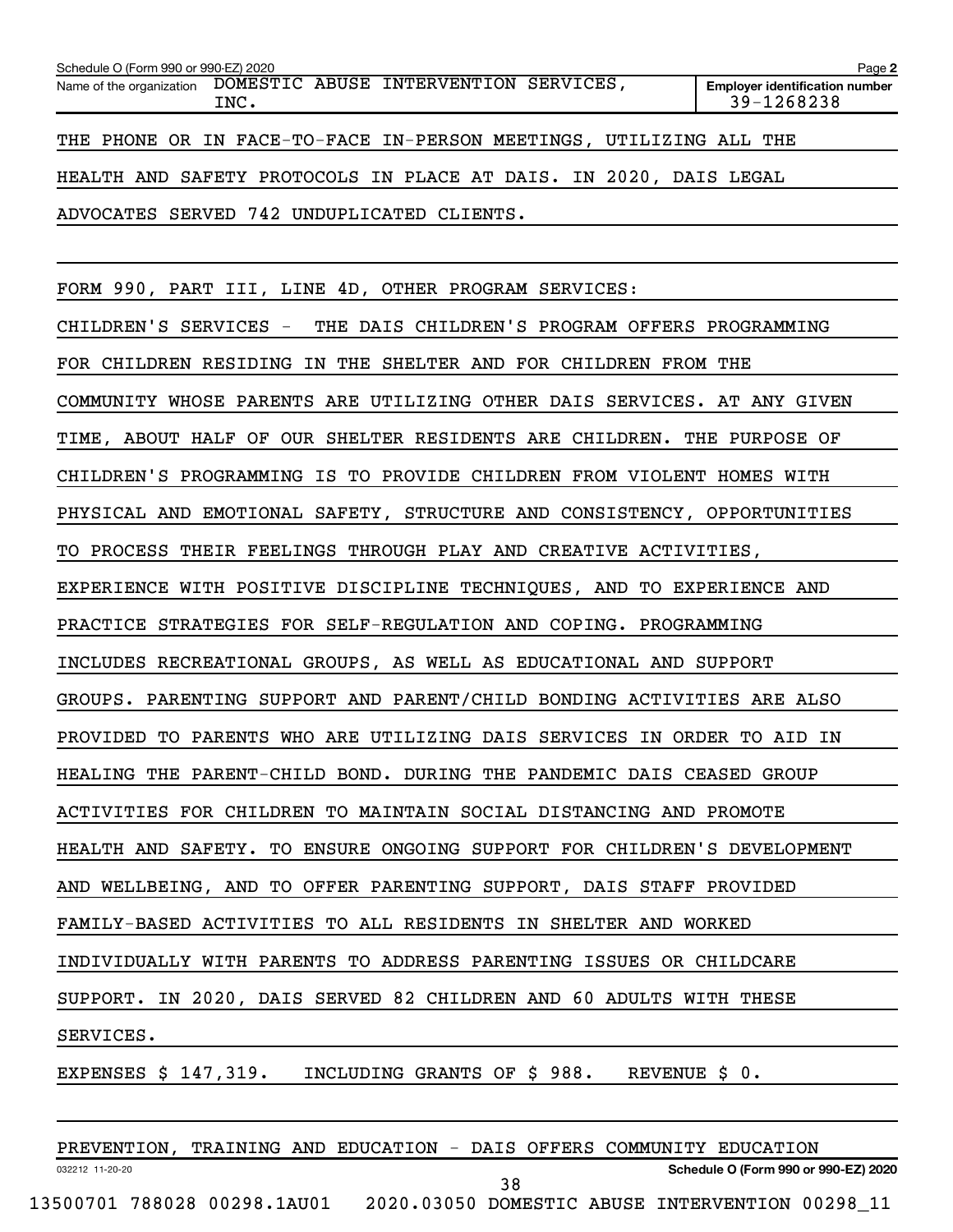| Schedule O (Form 990 or 990-EZ) 2020                                       | Page 2                                              |
|----------------------------------------------------------------------------|-----------------------------------------------------|
| Name of the organization DOMESTIC ABUSE INTERVENTION SERVICES,<br>INC.     | <b>Employer identification number</b><br>39-1268238 |
| AND SKILLS-BASED TRAINING, WORKING THROUGHOUT THE DANE COUNTY COMMUNITY    |                                                     |
| TO RAISE AWARENESS ABOUT DOMESTIC VIOLENCE AND PROMOTE HEALTHY             |                                                     |
| RELATIONSHIPS. THE CAPE (COMMUNITY AWARENESS PREVENTION EDUCATION)         |                                                     |
| PROGRAM OFFERS WORKSHOPS, PRESENTATIONS AND TRAININGS TAILORED FOR         |                                                     |
| SPECIFIC GROUPS INCLUDING COMMUNITY GROUPS, SCHOOLS, BUSINESSES, LAW       |                                                     |
| ENFORCEMENT, HEALTH CARE PROVIDERS AND FAITH-BASED GROUPS. IN ADDITION,    |                                                     |
| THIS PROGRAM HELPS TO ENSURE THAT THE ORGANIZATION'S OUTREACH EFFORTS      |                                                     |
| TO BOTH THE COMMUNITY AT LARGE AND TO VICTIMS WHO MAY NEED SERVICES ARE    |                                                     |
| COORDINATED AND COMPREHENSIVE. DURING THE PANDEMIC IN 2020, ALL            |                                                     |
| TRAININGS AND PRESENTATIONS WERE FACILITATED ONLINE VIA ZOOM OR OTHER      |                                                     |
| PLATFORM. IN 2020, DAIS GAVE A TOTAL OF 73 PRESENTATIONS AND TRAININGS     |                                                     |
| REACHING OVER 1,628 INDIVIDUALS.                                           |                                                     |
| EXPENSES \$ 150,915. INCLUDING GRANTS OF \$ 0. REVENUE \$ 0.               |                                                     |
|                                                                            |                                                     |
| FORM 990, PART VI, SECTION B, LINE 11B:                                    |                                                     |
| THE PREPARED FORM 990 IS REVIEWED AND APPROVED BY THE MEMBERS OF THE BOARD |                                                     |

PRIOR TO ITS FILING.

FORM 990, PART VI, SECTION B, LINE 12C:

ALL DIRECTORS AND OFFICERS ANNUALLY COMPLETE AND SIGN A CONFLICT OF

INTEREST STATEMENT. THE GOVERNING BODY REVIEWS THESE STATEMENTS TO

DETERMINE WHETHER A CONFLICT EXISTS AND ALSO REVIEWS ANY ACTUAL CONFLICTS.

OF DIRECTORS; IT IS REVIEWED BY THE EXECUTIVE DIRECTOR AND THE TREASURER

ANY PERSON WITH A CONFLICT IS PROHIBITED FROM PARTICIPATING IN THE

GOVERNING BODY'S DELIBERATIONS AND DECISIONS IN THE TRANSACTION.

|  |  |  |  | FORM 990, PART VI, SECTION B, LINE 15A: |  |  |  |
|--|--|--|--|-----------------------------------------|--|--|--|
|--|--|--|--|-----------------------------------------|--|--|--|

032212 11-20-20 **Schedule O (Form 990 or 990-EZ) 2020** THE BOARD OF DIRECTORS IS THE ONLY ENTITY AUTHORIZED TO EXTEND OFFERS OF 13500701 788028 00298.1AU01 2020.03050 DOMESTIC ABUSE INTERVENTION 00298\_11 39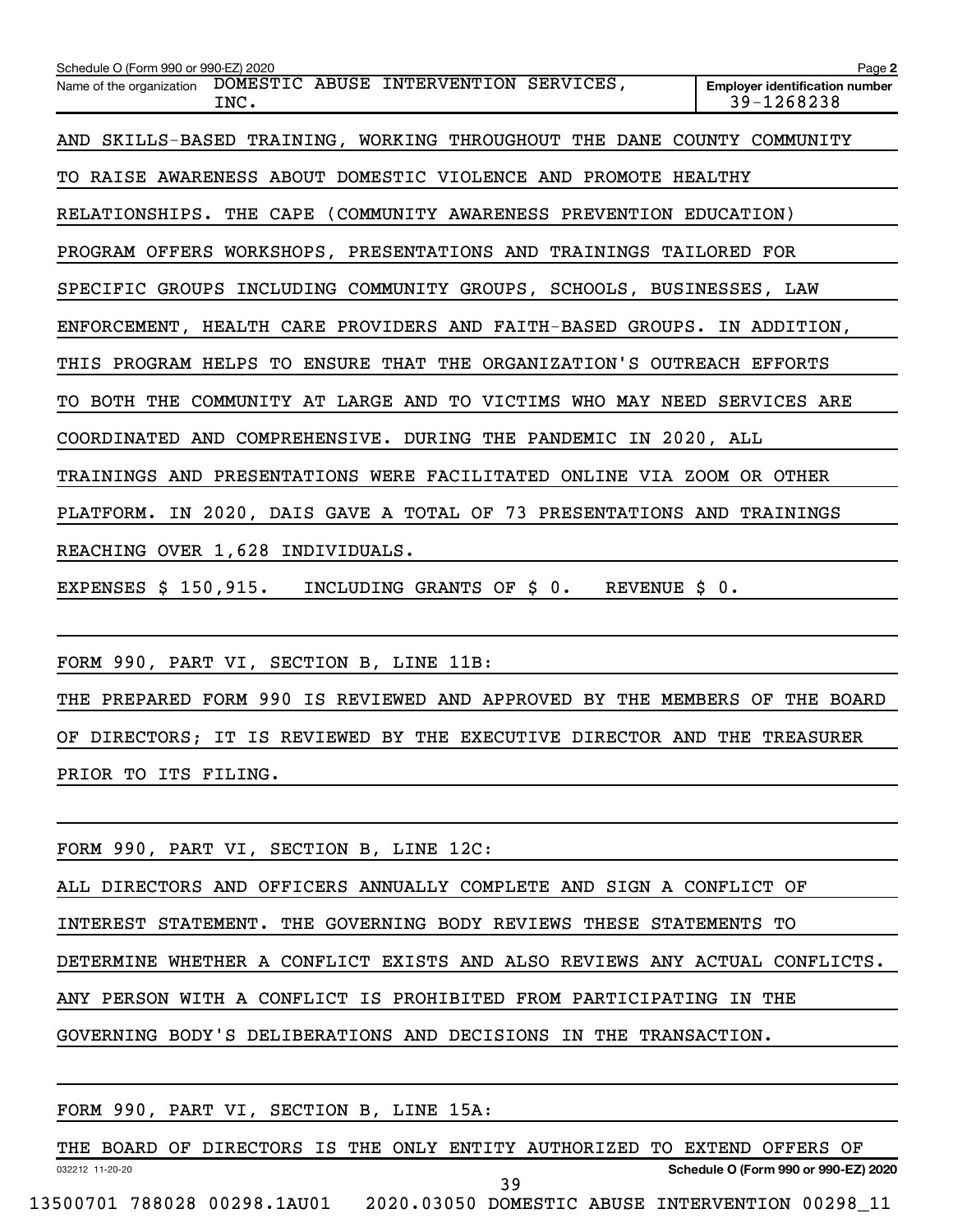| Schedule O (Form 990 or 990-EZ) 2020                                                                    | Page 2                                              |
|---------------------------------------------------------------------------------------------------------|-----------------------------------------------------|
| Name of the organization DOMESTIC ABUSE INTERVENTION SERVICES,<br>INC.                                  | <b>Employer identification number</b><br>39-1268238 |
| EMPLOYMENT TO CANDIDATES FOR THE POSITION OF EXECUTIVE DIRECTOR. THE                                    |                                                     |
| EXECUTIVE DIRECTOR'S COMPENSATION IS DETERMINED BY THE BOARD OF DIRECTORS                               |                                                     |
| AT THE TIME OF HIRE AND IS REVIEWED ANNUALLY. THE COMPENSATION LEVEL                                    |                                                     |
| CONSIDERS COMPARABLE POSITIONS AT SIMILAR ORGANIZATIONS IN THE REGION.                                  |                                                     |
| INFORMATION IS TYPICALLY PULLED FROM COMPENSATION SURVEYS BY RELIABLE                                   |                                                     |
| SOURCES AS WELL AS COMPENSATION INFORMATION FILED PUBLICLY WITH THE IRS.                                |                                                     |
| FORM 990, PART VI, SECTION C, LINE 19:                                                                  |                                                     |
| THE ORGANIZATION MAKES ITS GOVERNING DOCUMENTS, CONFLICT OF INTEREST                                    |                                                     |
| POLICY, AND FINANCIAL STATEMENTS AVAILABLE TO THE PUBLIC UPON REQUEST.                                  |                                                     |
|                                                                                                         |                                                     |
|                                                                                                         |                                                     |
|                                                                                                         |                                                     |
|                                                                                                         |                                                     |
|                                                                                                         |                                                     |
|                                                                                                         |                                                     |
|                                                                                                         |                                                     |
|                                                                                                         |                                                     |
|                                                                                                         |                                                     |
|                                                                                                         |                                                     |
|                                                                                                         |                                                     |
|                                                                                                         |                                                     |
|                                                                                                         |                                                     |
|                                                                                                         |                                                     |
|                                                                                                         |                                                     |
|                                                                                                         |                                                     |
|                                                                                                         |                                                     |
|                                                                                                         |                                                     |
| 032212 11-20-20<br>40<br>13500701 788028 00298.1AU01<br>2020.03050 DOMESTIC ABUSE INTERVENTION 00298_11 | Schedule O (Form 990 or 990-EZ) 2020                |
|                                                                                                         |                                                     |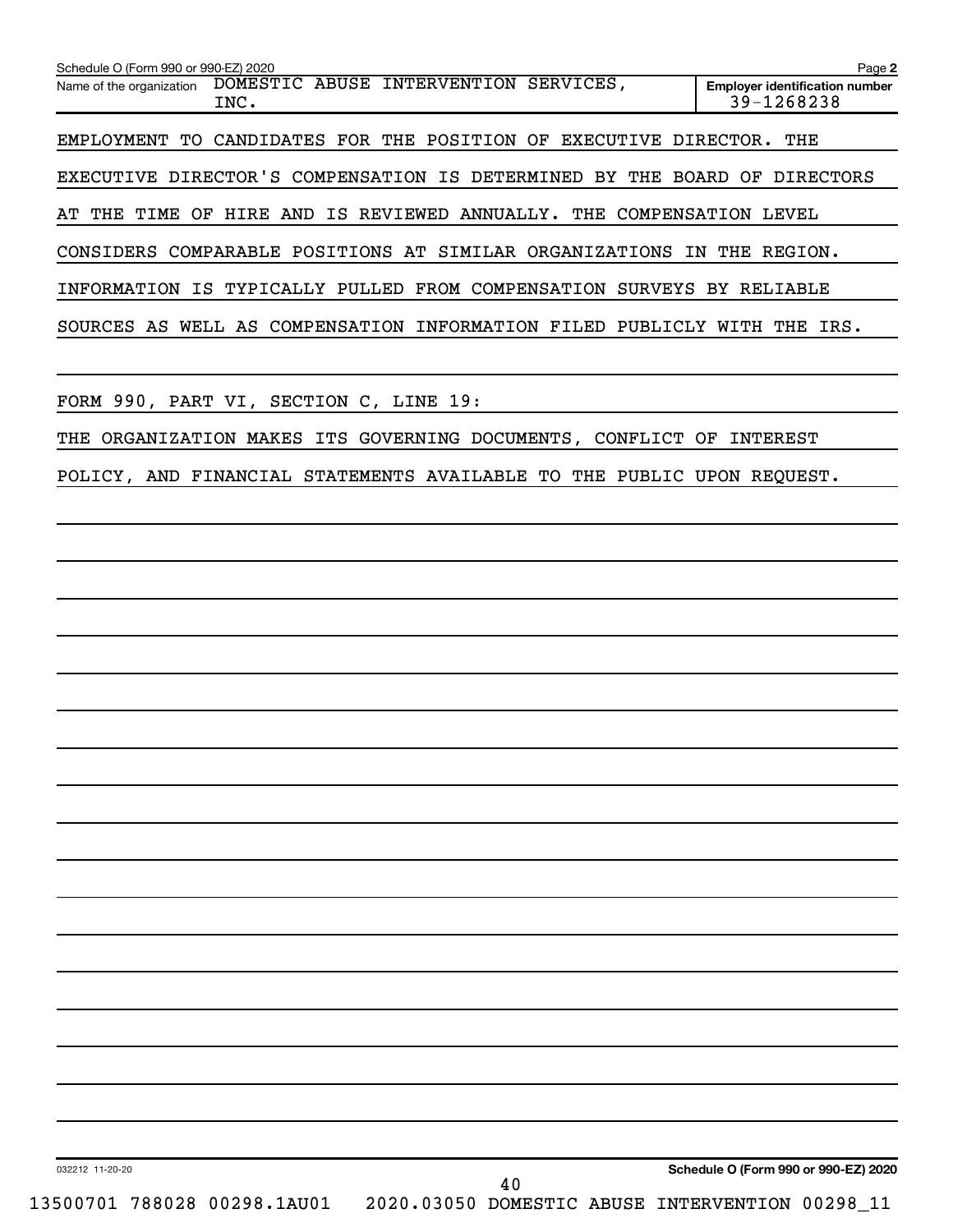| <b>SCHEDULE R</b>                                      | <b>Related Organizations and Unrelated Partnerships</b>                                                                 | OMB No. 1545-0047                   |
|--------------------------------------------------------|-------------------------------------------------------------------------------------------------------------------------|-------------------------------------|
| (Form 990)                                             | ► Complete if the organization answered "Yes" on Form 990, Part IV, line 33, 34, 35b, 36, or 37.<br>Attach to Form 990. | 2020                                |
| Department of the Treasury<br>Internal Revenue Service | $\triangleright$ Go to www.irs.gov/Form990 for instructions and the latest information.                                 | Open to Public<br><b>Inspection</b> |
| Name of the organization                               | DOMESTIC ABUSE INTERVENTION SERVICES.                                                                                   | Employer identification number      |
|                                                        | INC.                                                                                                                    | 39-1268238                          |

Part I ldentification of Disregarded Entities. Complete if the organization answered "Yes" on Form 990, Part IV, line 33.

| (a)                                    | (b)                        | (c)                      | (d)            | (e)                       | (f)                    |
|----------------------------------------|----------------------------|--------------------------|----------------|---------------------------|------------------------|
| Name, address, and EIN (if applicable) | Primary activity           | Legal domicile (state or | Total income   | End-of-year assets        | Direct controlling     |
| of disregarded entity                  |                            | foreign country)         |                |                           | entity                 |
|                                        |                            |                          |                |                           |                        |
| DAIS, LLC - 45-2933596                 |                            |                          |                |                           | DOMESTIC ABUSE         |
| 2102 FORDEM AVE                        | HOLD TITLE TO PROPERTY FOR |                          |                |                           | INTERVENTION SERVICES, |
| MADISON, WI 53704-4610                 | SHELTER AND OTHER PROGRAMS | WISCONSIN                | $\mathbf{0}$ . | $5,099,693.\texttt{INC.}$ |                        |
|                                        |                            |                          |                |                           |                        |
|                                        |                            |                          |                |                           |                        |
|                                        |                            |                          |                |                           |                        |
|                                        |                            |                          |                |                           |                        |
|                                        |                            |                          |                |                           |                        |
|                                        |                            |                          |                |                           |                        |
|                                        |                            |                          |                |                           |                        |
|                                        |                            |                          |                |                           |                        |
|                                        |                            |                          |                |                           |                        |
|                                        |                            |                          |                |                           |                        |

**Part II** Identification of Related Tax-Exempt Organizations. Complete if the organization answered "Yes" on Form 990, Part IV, line 34, because it had one or more related tax-exempt<br>Part II acconizations during the tax ye organizations during the tax year.

| (a)<br>Name, address, and EIN<br>of related organization | (b)<br>Primary activity | (c)<br>Legal domicile (state or<br>foreign country) | (d)<br>Exempt Code<br>section | (e)<br>Public charity<br>status (if section | (f)<br>Direct controlling<br>entity |     | $(g)$<br>Section 512(b)(13)<br>controlled<br>entity? |
|----------------------------------------------------------|-------------------------|-----------------------------------------------------|-------------------------------|---------------------------------------------|-------------------------------------|-----|------------------------------------------------------|
|                                                          |                         |                                                     |                               | 501(c)(3))                                  |                                     | Yes | No                                                   |
|                                                          |                         |                                                     |                               |                                             |                                     |     |                                                      |
|                                                          |                         |                                                     |                               |                                             |                                     |     |                                                      |
|                                                          |                         |                                                     |                               |                                             |                                     |     |                                                      |
|                                                          |                         |                                                     |                               |                                             |                                     |     |                                                      |

**For Paperwork Reduction Act Notice, see the Instructions for Form 990. Schedule R (Form 990) 2020**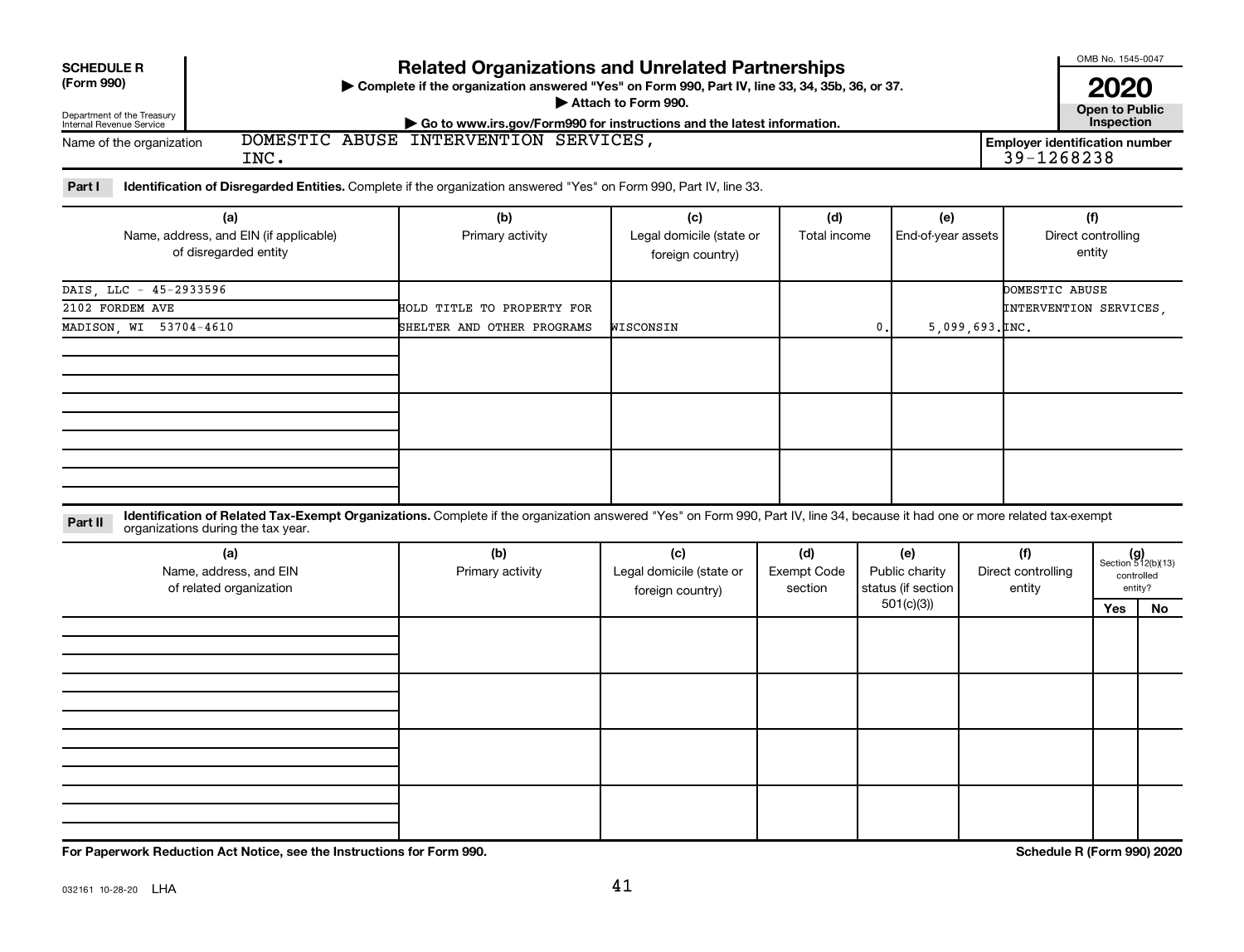Schedule R (Form 990) 2020  $INC$ .

#### **2** INC. 39-1268238

Part III Identification of Related Organizations Taxable as a Partnership. Complete if the organization answered "Yes" on Form 990, Part IV, line 34, because it had one or more related<br>Read to the organizations tracted as organizations treated as a partnership during the tax year.

| (a)                                                                                                                                                                                                                                                                         | (b)              | (c)                                       | (d)                          |                                        | (e)                                                                   | (f)                                                    | (g)                               |                          | (h)                              |    | (i)                                           |                         | (i)      | (k)                                 |
|-----------------------------------------------------------------------------------------------------------------------------------------------------------------------------------------------------------------------------------------------------------------------------|------------------|-------------------------------------------|------------------------------|----------------------------------------|-----------------------------------------------------------------------|--------------------------------------------------------|-----------------------------------|--------------------------|----------------------------------|----|-----------------------------------------------|-------------------------|----------|-------------------------------------|
| Name, address, and EIN<br>of related organization                                                                                                                                                                                                                           | Primary activity | Legal<br>domicile<br>(state or<br>foreign | Direct controlling<br>entity |                                        | Predominant income<br>(related, unrelated,<br>excluded from tax under | Share of total<br>income                               | Share of<br>end-of-year<br>assets |                          | Disproportionate<br>allocations? |    | Code V-UBI<br>amount in box<br>20 of Schedule |                         | managing | General or Percentage<br>ownership  |
|                                                                                                                                                                                                                                                                             |                  | country)                                  |                              |                                        | sections 512-514)                                                     |                                                        |                                   |                          | Yes                              | No | K-1 (Form 1065) Yes No                        |                         |          |                                     |
|                                                                                                                                                                                                                                                                             |                  |                                           |                              |                                        |                                                                       |                                                        |                                   |                          |                                  |    |                                               |                         |          |                                     |
|                                                                                                                                                                                                                                                                             |                  |                                           |                              |                                        |                                                                       |                                                        |                                   |                          |                                  |    |                                               |                         |          |                                     |
|                                                                                                                                                                                                                                                                             |                  |                                           |                              |                                        |                                                                       |                                                        |                                   |                          |                                  |    |                                               |                         |          |                                     |
|                                                                                                                                                                                                                                                                             |                  |                                           |                              |                                        |                                                                       |                                                        |                                   |                          |                                  |    |                                               |                         |          |                                     |
|                                                                                                                                                                                                                                                                             |                  |                                           |                              |                                        |                                                                       |                                                        |                                   |                          |                                  |    |                                               |                         |          |                                     |
|                                                                                                                                                                                                                                                                             |                  |                                           |                              |                                        |                                                                       |                                                        |                                   |                          |                                  |    |                                               |                         |          |                                     |
|                                                                                                                                                                                                                                                                             |                  |                                           |                              |                                        |                                                                       |                                                        |                                   |                          |                                  |    |                                               |                         |          |                                     |
|                                                                                                                                                                                                                                                                             |                  |                                           |                              |                                        |                                                                       |                                                        |                                   |                          |                                  |    |                                               |                         |          |                                     |
|                                                                                                                                                                                                                                                                             |                  |                                           |                              |                                        |                                                                       |                                                        |                                   |                          |                                  |    |                                               |                         |          |                                     |
|                                                                                                                                                                                                                                                                             |                  |                                           |                              |                                        |                                                                       |                                                        |                                   |                          |                                  |    |                                               |                         |          |                                     |
|                                                                                                                                                                                                                                                                             |                  |                                           |                              |                                        |                                                                       |                                                        |                                   |                          |                                  |    |                                               |                         |          |                                     |
|                                                                                                                                                                                                                                                                             |                  |                                           |                              |                                        |                                                                       |                                                        |                                   |                          |                                  |    |                                               |                         |          |                                     |
|                                                                                                                                                                                                                                                                             |                  |                                           |                              |                                        |                                                                       |                                                        |                                   |                          |                                  |    |                                               |                         |          |                                     |
|                                                                                                                                                                                                                                                                             |                  |                                           |                              |                                        |                                                                       |                                                        |                                   |                          |                                  |    |                                               |                         |          |                                     |
|                                                                                                                                                                                                                                                                             |                  |                                           |                              |                                        |                                                                       |                                                        |                                   |                          |                                  |    |                                               |                         |          |                                     |
|                                                                                                                                                                                                                                                                             |                  |                                           |                              |                                        |                                                                       |                                                        |                                   |                          |                                  |    |                                               |                         |          |                                     |
| Identification of Related Organizations Taxable as a Corporation or Trust. Complete if the organization answered "Yes" on Form 990, Part IV, line 34, because it had one or more related<br>Part IV<br>organizations treated as a corporation or trust during the tax year. |                  |                                           |                              |                                        |                                                                       |                                                        |                                   |                          |                                  |    |                                               |                         |          |                                     |
| (a)                                                                                                                                                                                                                                                                         |                  |                                           | (b)                          | (c)                                    | (d)                                                                   | (e)                                                    |                                   | (f)                      |                                  |    | (g)                                           | (h)                     |          | (i)<br>Section                      |
| Name, address, and EIN<br>of related organization                                                                                                                                                                                                                           |                  |                                           | Primary activity             | Legal domicile<br>(state or<br>foreian | Direct controlling<br>entity                                          | Type of entity<br>(C corp, S corp,<br>القصارينية براسا |                                   | Share of total<br>income |                                  |    | Share of<br>end-of-year                       | Percentage<br>ownership |          | 512(b)(13)<br>controlled<br>entity? |

entity? foreign country) **Yes No** or trust) assets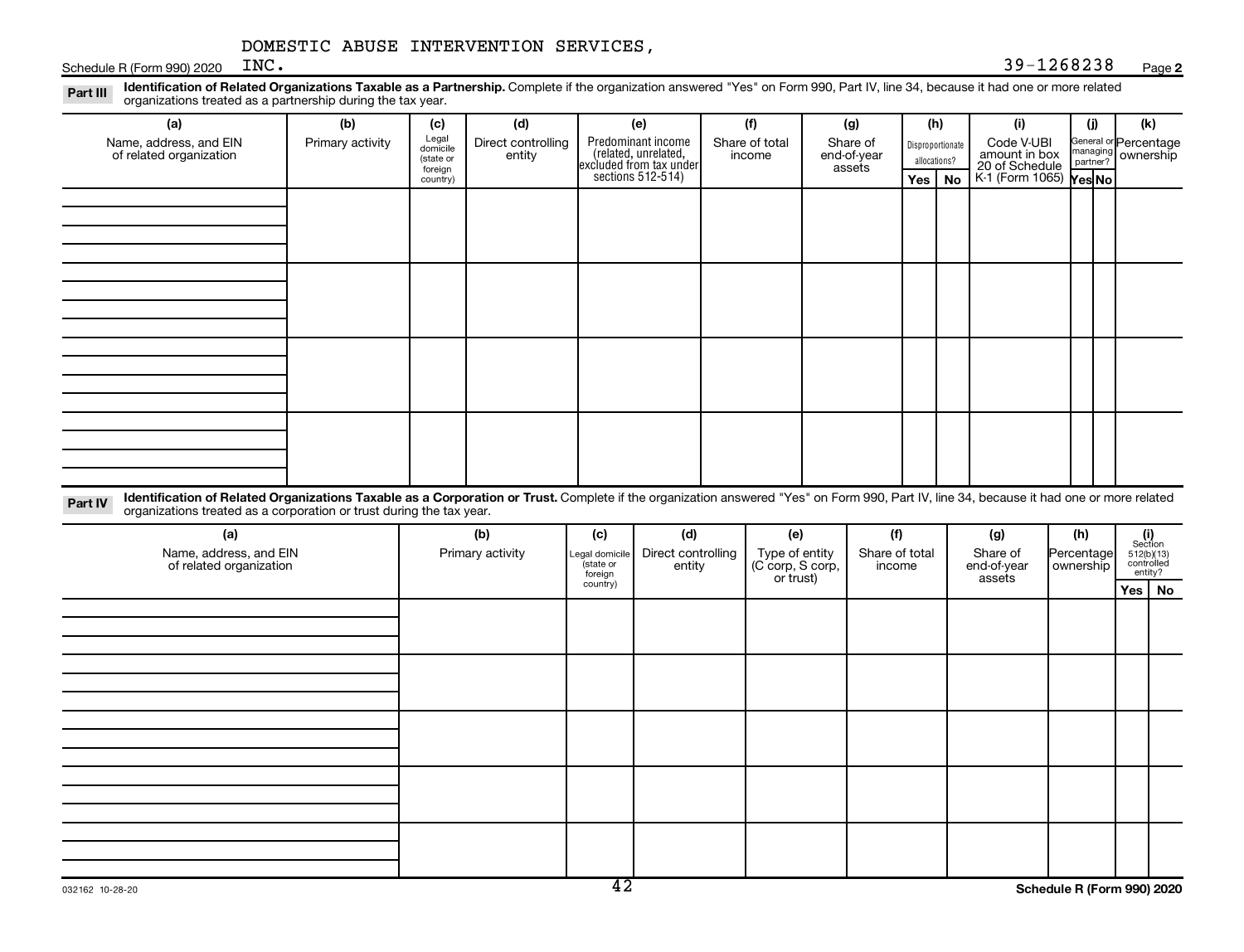Schedule R (Form 990) 2020  $INC$ .

|               | Note: Complete line 1 if any entity is listed in Parts II, III, or IV of this schedule.                                                                                                                                        |                 | <b>Yes</b> | No |
|---------------|--------------------------------------------------------------------------------------------------------------------------------------------------------------------------------------------------------------------------------|-----------------|------------|----|
|               | During the tax year, did the organization engage in any of the following transactions with one or more related organizations listed in Parts II-IV?                                                                            |                 |            |    |
|               |                                                                                                                                                                                                                                | 1a              |            |    |
|               |                                                                                                                                                                                                                                | 1 <sub>b</sub>  |            |    |
|               |                                                                                                                                                                                                                                | 1c              |            |    |
|               | d Loans or loan guarantees to or for related organization(s) www.communities.com/www.communities.com/www.communities.com/www.communities.com/www.communities.com/www.communities.com/www.communities.com/www.communities.com/w | 1 <sub>d</sub>  |            |    |
|               | e Loans or loan guarantees by related organization(s) material contents and content to content the content of the content of the content of the content of the content of the content of the content of the content of the con | 1e              |            |    |
|               |                                                                                                                                                                                                                                |                 |            |    |
|               |                                                                                                                                                                                                                                | 1f              |            |    |
| a             | Sale of assets to related organization(s) www.array.com/www.array.com/www.array.com/www.array.com/www.array.com/www.array.com/www.array.com/www.array.com/www.array.com/www.array.com/www.array.com/www.array.com/www.array.co | 1 <sub>g</sub>  |            |    |
|               |                                                                                                                                                                                                                                | 1 <sub>h</sub>  |            |    |
|               | Exchange of assets with related organization(s) macrocommutation control and account of the set of assets with related organization(s) macrocommutation and account of the set of the set of the set of the set of the set of  | 11              |            |    |
|               |                                                                                                                                                                                                                                | 1j              |            |    |
|               |                                                                                                                                                                                                                                |                 |            |    |
|               |                                                                                                                                                                                                                                | 1k              |            |    |
|               |                                                                                                                                                                                                                                | 11              |            |    |
|               |                                                                                                                                                                                                                                | 1 <sub>m</sub>  |            |    |
|               |                                                                                                                                                                                                                                | 1n              |            |    |
|               | o Sharing of paid employees with related organization(s) manufactured content to the state of the state of the state organization(s) manufactured content of the state organization(s) manufactured content of the state of th | 10 <sub>o</sub> |            |    |
|               |                                                                                                                                                                                                                                |                 |            |    |
|               |                                                                                                                                                                                                                                | 1p              |            |    |
|               |                                                                                                                                                                                                                                | 1q              |            |    |
|               |                                                                                                                                                                                                                                |                 |            |    |
|               | Other transfer of cash or property to related organization(s) www.communities.com/www.communities/communities/                                                                                                                 | 1r              |            |    |
|               |                                                                                                                                                                                                                                | 1s              |            |    |
| $\mathcal{P}$ | If the answer to any of the above is "Yes," see the instructions for information on who must complete this line, including covered relationships and transaction thresholds.                                                   |                 |            |    |

| (a)<br>Name of related organization | (b)<br>Transaction<br>type (a-s) | (c)<br>Amount involved | (d)<br>Method of determining amount involved |
|-------------------------------------|----------------------------------|------------------------|----------------------------------------------|
| (1)                                 |                                  |                        |                                              |
| (2)                                 |                                  |                        |                                              |
| (3)                                 |                                  |                        |                                              |
| (4)                                 |                                  |                        |                                              |
| (5)                                 |                                  |                        |                                              |
| (6)                                 | $\overline{12}$                  |                        |                                              |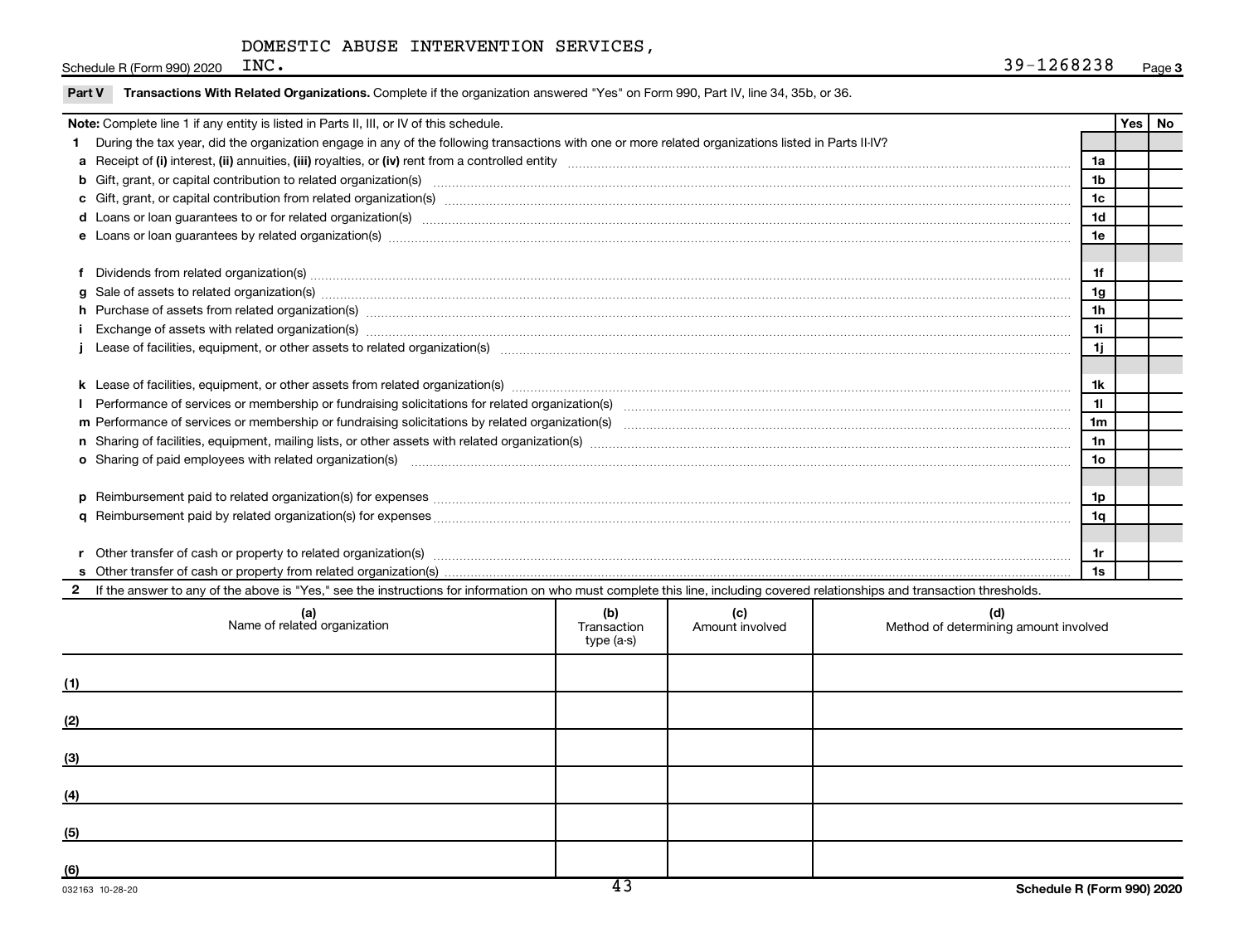Schedule R (Form 990) 2020  $INC$ .

#### Part VI Unrelated Organizations Taxable as a Partnership. Complete if the organization answered "Yes" on Form 990, Part IV, line 37.

Provide the following information for each entity taxed as a partnership through which the organization conducted more than five percent of its activities (measured by total assets or gross revenue) that was not a related organization. See instructions regarding exclusion for certain investment partnerships.

| that was not a related erganization. Occupations regarding exclusion for cortain investment partnerships.<br>(a) | (b)              | (c)                                 |                                                                                                                                                                                                                                                                                                                         |  |  | (f)               | (g)                     |                       | (h)          | (i)                                                                                          | (i)    | $(\mathsf{k})$ |
|------------------------------------------------------------------------------------------------------------------|------------------|-------------------------------------|-------------------------------------------------------------------------------------------------------------------------------------------------------------------------------------------------------------------------------------------------------------------------------------------------------------------------|--|--|-------------------|-------------------------|-----------------------|--------------|----------------------------------------------------------------------------------------------|--------|----------------|
| Name, address, and EIN<br>of entity                                                                              | Primary activity | Legal domicile<br>(state or foreign | ( <b>c)</b><br>Predominant income<br>(related, unrelated, $\begin{bmatrix} \mathbf{e} \\ \text{Areaall} \\ \text{reculated} \\ \text{exculated from tax under} \\ \text{sections 512-514} \end{bmatrix}$<br>$\begin{bmatrix} \mathbf{e} \\ \text{faill} \\ \text{parameters} \\ \text{for} \\ \text{res} \end{bmatrix}$ |  |  | Share of<br>total | Share of<br>end-of-year | Dispropor-<br>tionate | allocations? | Code V-UBI<br>amount in box 20 managing<br>of Schedule K-1 partner?<br>(Form 1065)<br>ves No |        |                |
|                                                                                                                  |                  | country)                            |                                                                                                                                                                                                                                                                                                                         |  |  | income            | assets                  | Yes No                |              |                                                                                              | Yes NO |                |
|                                                                                                                  |                  |                                     |                                                                                                                                                                                                                                                                                                                         |  |  |                   |                         |                       |              |                                                                                              |        |                |
|                                                                                                                  |                  |                                     |                                                                                                                                                                                                                                                                                                                         |  |  |                   |                         |                       |              |                                                                                              |        |                |
|                                                                                                                  |                  |                                     |                                                                                                                                                                                                                                                                                                                         |  |  |                   |                         |                       |              |                                                                                              |        |                |
|                                                                                                                  |                  |                                     |                                                                                                                                                                                                                                                                                                                         |  |  |                   |                         |                       |              |                                                                                              |        |                |
|                                                                                                                  |                  |                                     |                                                                                                                                                                                                                                                                                                                         |  |  |                   |                         |                       |              |                                                                                              |        |                |
|                                                                                                                  |                  |                                     |                                                                                                                                                                                                                                                                                                                         |  |  |                   |                         |                       |              |                                                                                              |        |                |
|                                                                                                                  |                  |                                     |                                                                                                                                                                                                                                                                                                                         |  |  |                   |                         |                       |              |                                                                                              |        |                |
|                                                                                                                  |                  |                                     |                                                                                                                                                                                                                                                                                                                         |  |  |                   |                         |                       |              |                                                                                              |        |                |
|                                                                                                                  |                  |                                     |                                                                                                                                                                                                                                                                                                                         |  |  |                   |                         |                       |              |                                                                                              |        |                |
|                                                                                                                  |                  |                                     |                                                                                                                                                                                                                                                                                                                         |  |  |                   |                         |                       |              |                                                                                              |        |                |
|                                                                                                                  |                  |                                     |                                                                                                                                                                                                                                                                                                                         |  |  |                   |                         |                       |              |                                                                                              |        |                |
|                                                                                                                  |                  |                                     |                                                                                                                                                                                                                                                                                                                         |  |  |                   |                         |                       |              |                                                                                              |        |                |
|                                                                                                                  |                  |                                     |                                                                                                                                                                                                                                                                                                                         |  |  |                   |                         |                       |              |                                                                                              |        |                |
|                                                                                                                  |                  |                                     |                                                                                                                                                                                                                                                                                                                         |  |  |                   |                         |                       |              |                                                                                              |        |                |
|                                                                                                                  |                  |                                     |                                                                                                                                                                                                                                                                                                                         |  |  |                   |                         |                       |              |                                                                                              |        |                |
|                                                                                                                  |                  |                                     |                                                                                                                                                                                                                                                                                                                         |  |  |                   |                         |                       |              |                                                                                              |        |                |
|                                                                                                                  |                  |                                     |                                                                                                                                                                                                                                                                                                                         |  |  |                   |                         |                       |              |                                                                                              |        |                |
|                                                                                                                  |                  |                                     |                                                                                                                                                                                                                                                                                                                         |  |  |                   |                         |                       |              |                                                                                              |        |                |
|                                                                                                                  |                  |                                     |                                                                                                                                                                                                                                                                                                                         |  |  |                   |                         |                       |              |                                                                                              |        |                |
|                                                                                                                  |                  |                                     |                                                                                                                                                                                                                                                                                                                         |  |  |                   |                         |                       |              |                                                                                              |        |                |
|                                                                                                                  |                  |                                     |                                                                                                                                                                                                                                                                                                                         |  |  |                   |                         |                       |              |                                                                                              |        |                |
|                                                                                                                  |                  |                                     |                                                                                                                                                                                                                                                                                                                         |  |  |                   |                         |                       |              |                                                                                              |        |                |
|                                                                                                                  |                  |                                     |                                                                                                                                                                                                                                                                                                                         |  |  |                   |                         |                       |              |                                                                                              |        |                |
|                                                                                                                  |                  |                                     |                                                                                                                                                                                                                                                                                                                         |  |  |                   |                         |                       |              |                                                                                              |        |                |
|                                                                                                                  |                  |                                     |                                                                                                                                                                                                                                                                                                                         |  |  |                   |                         |                       |              |                                                                                              |        |                |
|                                                                                                                  |                  |                                     |                                                                                                                                                                                                                                                                                                                         |  |  |                   |                         |                       |              |                                                                                              |        |                |
|                                                                                                                  |                  |                                     |                                                                                                                                                                                                                                                                                                                         |  |  |                   |                         |                       |              |                                                                                              |        |                |
|                                                                                                                  |                  |                                     |                                                                                                                                                                                                                                                                                                                         |  |  |                   |                         |                       |              |                                                                                              |        |                |
|                                                                                                                  |                  |                                     |                                                                                                                                                                                                                                                                                                                         |  |  |                   |                         |                       |              |                                                                                              |        |                |
|                                                                                                                  |                  |                                     |                                                                                                                                                                                                                                                                                                                         |  |  |                   |                         |                       |              |                                                                                              |        |                |
|                                                                                                                  |                  |                                     |                                                                                                                                                                                                                                                                                                                         |  |  |                   |                         |                       |              |                                                                                              |        |                |
|                                                                                                                  |                  |                                     |                                                                                                                                                                                                                                                                                                                         |  |  |                   |                         |                       |              |                                                                                              |        |                |
|                                                                                                                  |                  |                                     |                                                                                                                                                                                                                                                                                                                         |  |  |                   |                         |                       |              |                                                                                              |        |                |
|                                                                                                                  |                  |                                     |                                                                                                                                                                                                                                                                                                                         |  |  |                   |                         |                       |              |                                                                                              |        |                |

**Schedule R (Form 990) 2020**